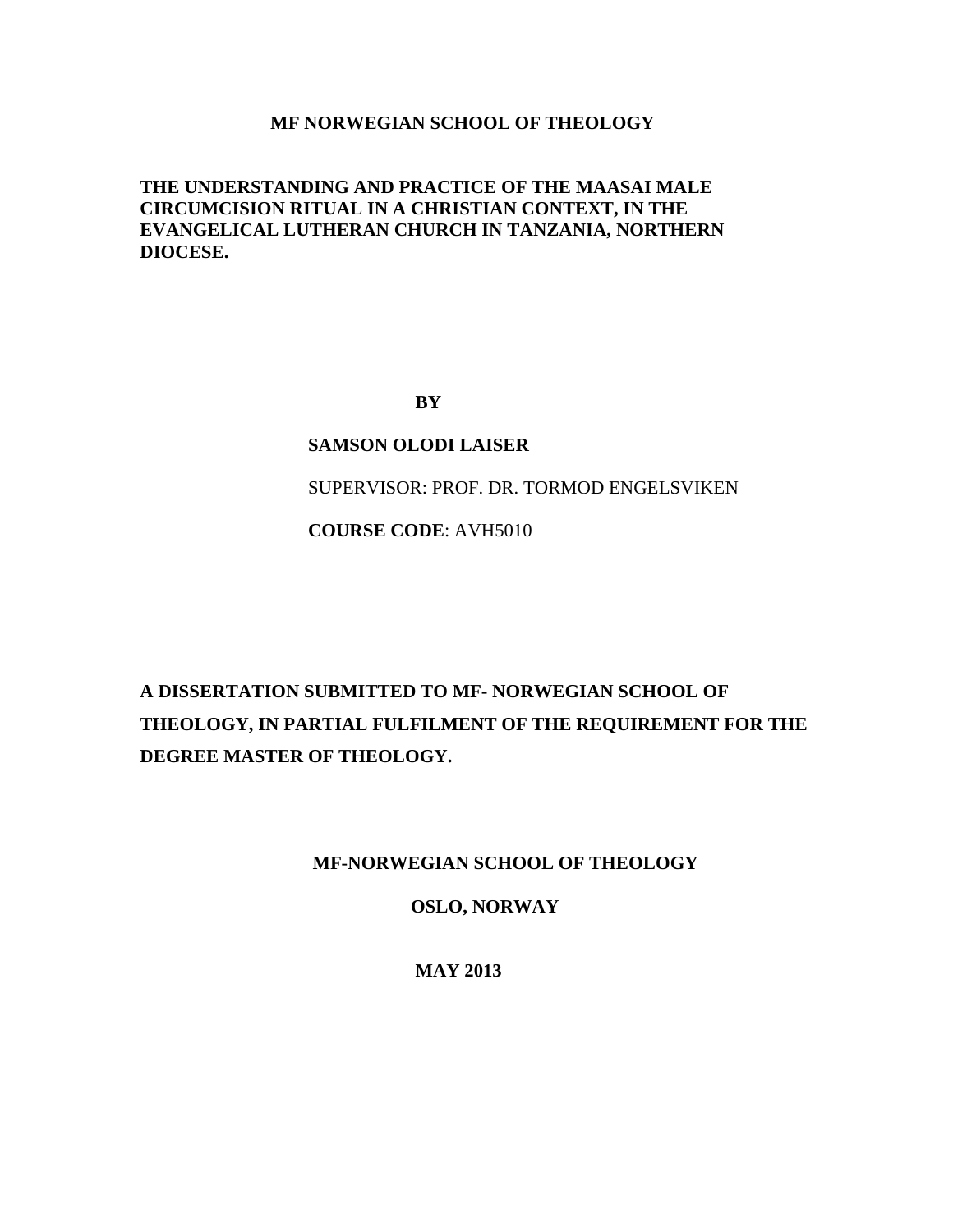# **ACKNOWLEGDEMENTS**

First of all, I would like to offer my thanks to our Lord God in Jesus Christ for His sustaining grace and enabling power and health during my studies and the whole process of writing this thesis outside my mother land Tanzania.

I sincerely express my acknowledgements to the Norwegian Government for financial support through Norwegian Loan Board (*Lånekassen*) that enabled me to pursue my studies here at MF, Norwegian School of Theology, (*Menighetsfakultetet),* Norway. I thank the Norwegian School of Theology community, especially the MF Professors, and librarians who play a significant role in making my studies successful.

I am deeply grateful to my supervisor, Professor, Dr. Tormod Engelsviken for his constructive criticisms, encouraging words, helpful advice, and his patient guidance in reading and correcting this thesis. I have taken his constructive criticisms seriously.

My appreciation also goes to all my informants, especially pastors, evangelists, church elders and traditional elders for their invaluable information during the process of gathering data for my thesis. The openness of the Maasai traditional elders in sharing their experience concerning Maasai male circumcision ritual is highly commendable.

I am indebted to my dear lovely wife Rehema, who tirelessly encouraged and prayed for me throughout my two years of studying very far from her, she sincerely tolerated my absence as a husband and a father of a household. I also give thanks to my children Hoseah, Hulda, Ebenezer and Lemayian, who patiently tolerated my absence as their father when I was at the college outside the country. To my father Olodi Laiser, and my mother Natagamwaki Olodi, your prayers and wisdom will always been a weapon of my success.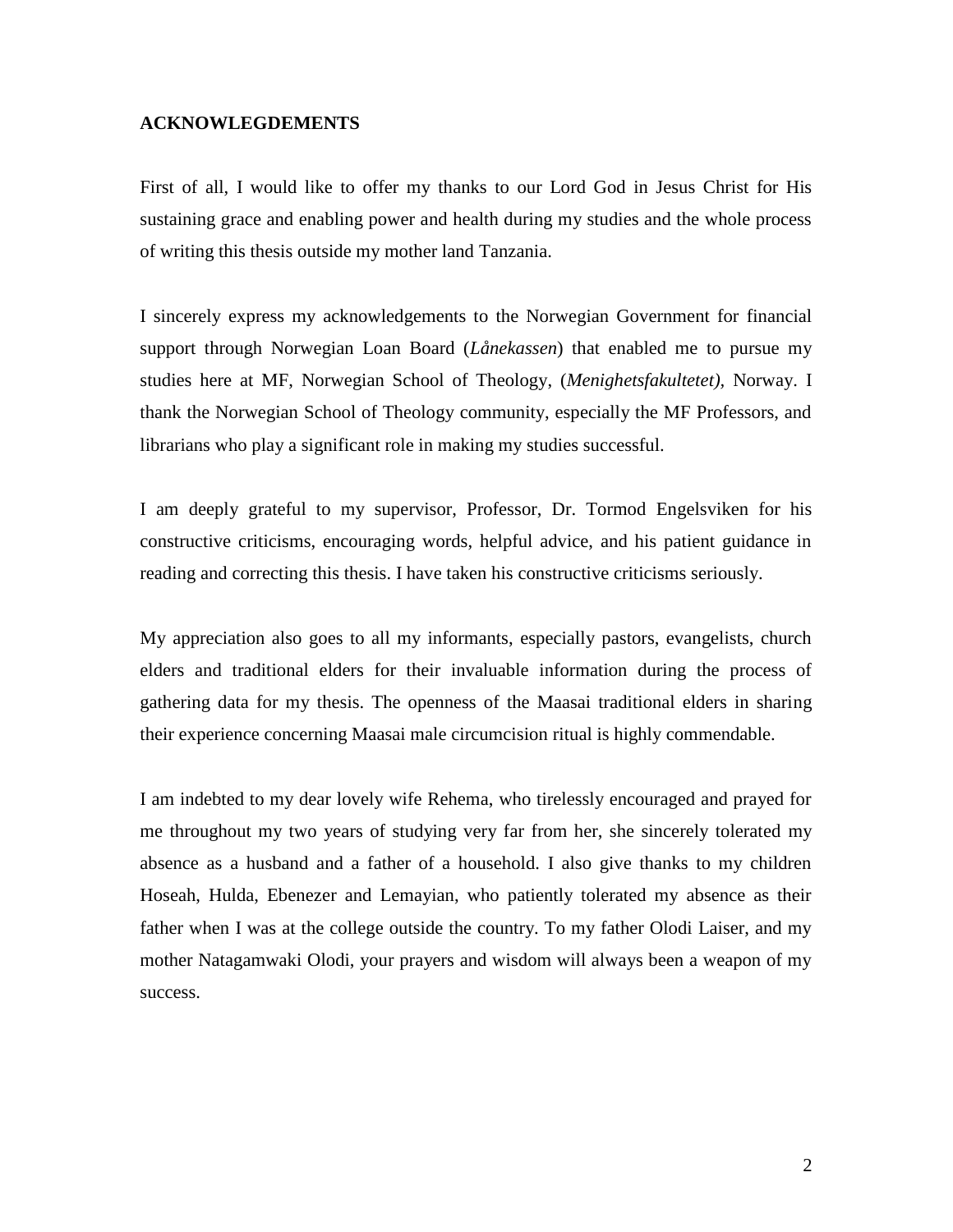They are many others who are not mentioned here but in one way or another they have contributed to the completion of this thesis. May our Almighty God bless all of them and let them know that their work is not in vain.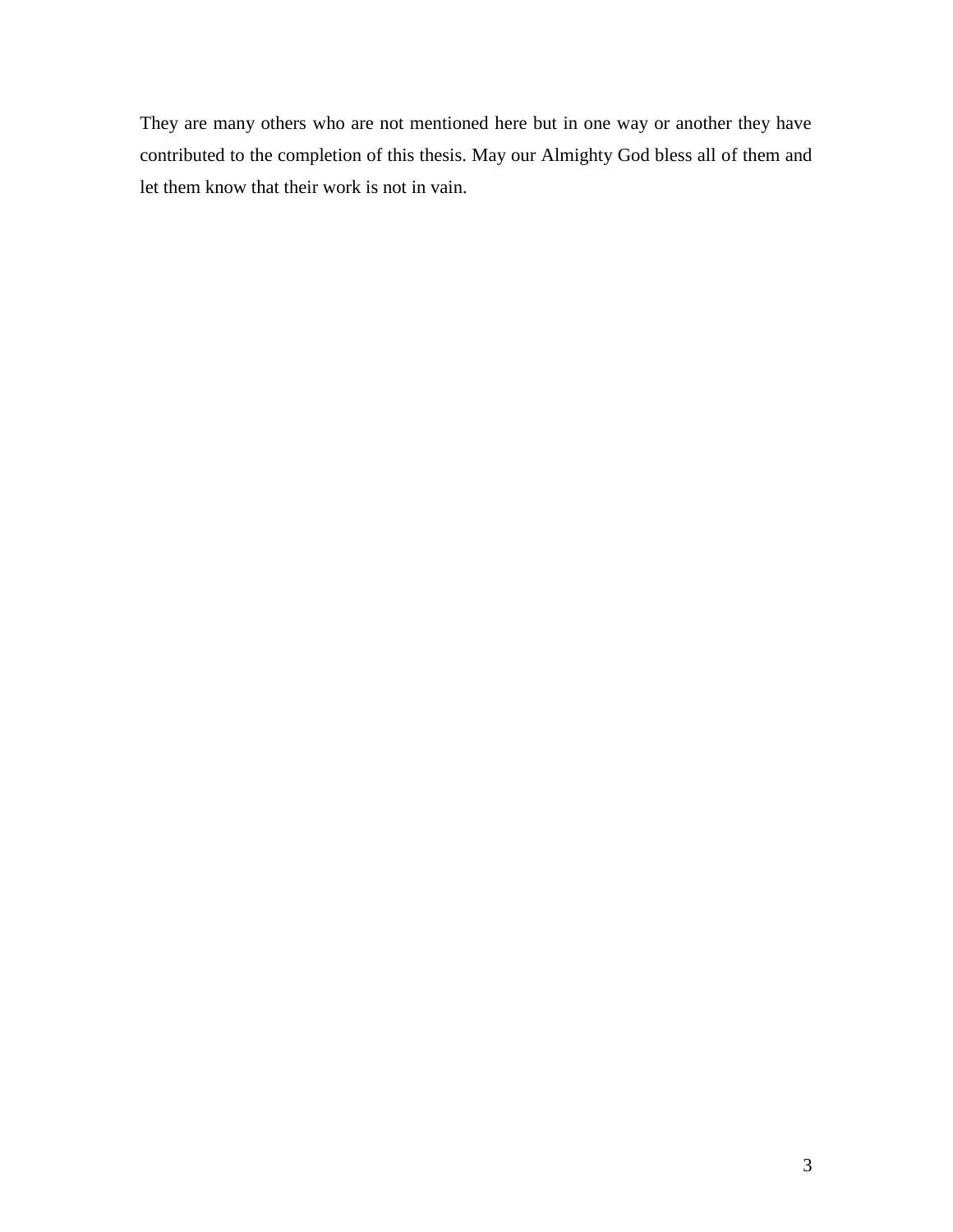# **Abbreviations**

| Dr.         | Doctor                                  |
|-------------|-----------------------------------------|
| <b>ELCT</b> | Evangelical Lutheran Church in Tanzania |
| Pl.         | Plural.                                 |
| Prof.       | Professor                               |
| T.A.G       | Tanzania Assemblies of God              |
| <b>TUMA</b> | Tumaini University Makumira             |
| Unpub.      | Unpublished                             |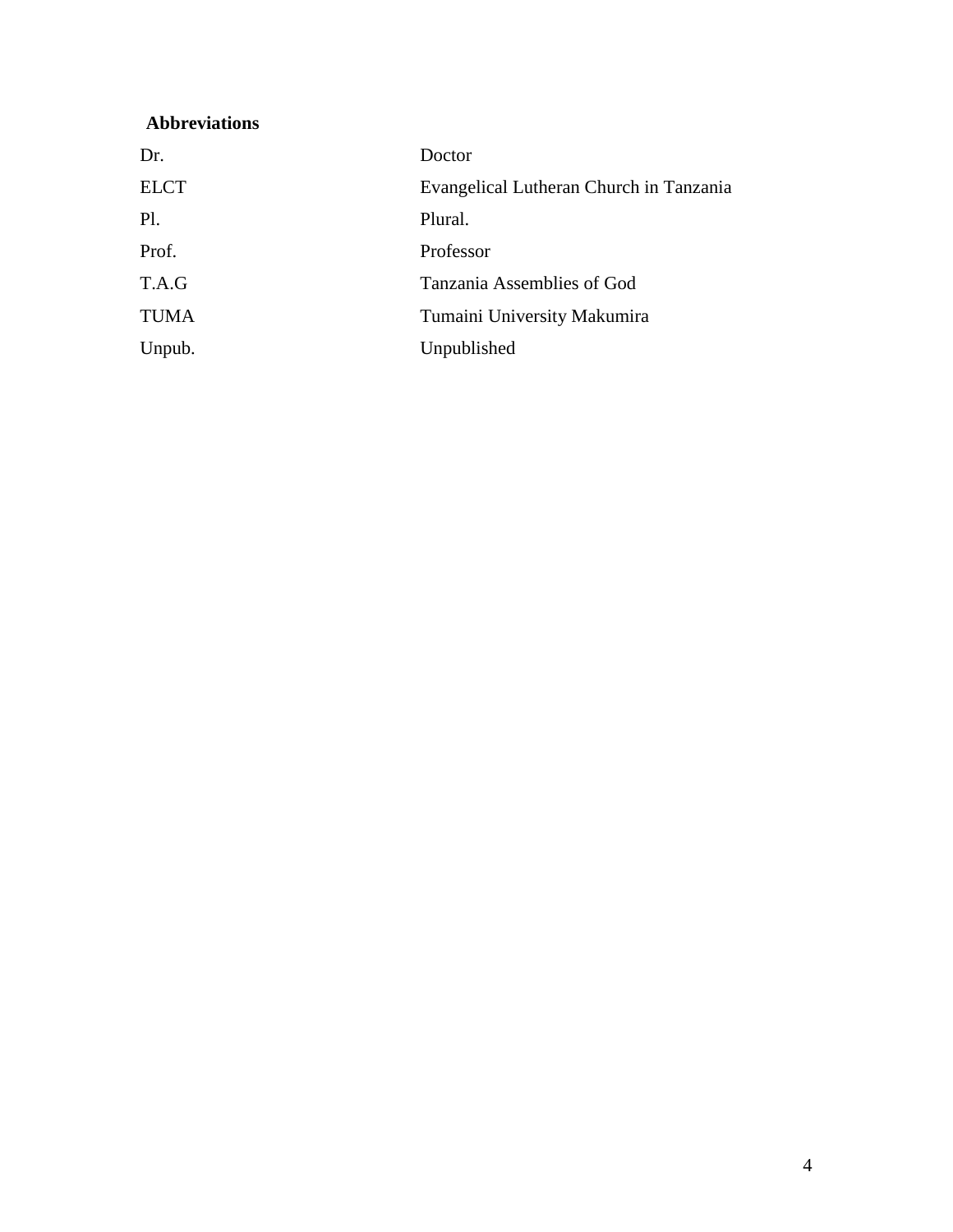# **TABLE OF CONTENTS**

# **2.0 DESCRIPTIVE ACCOUNT OF THE PEOPLE WITHIN THE CONTEXT OF**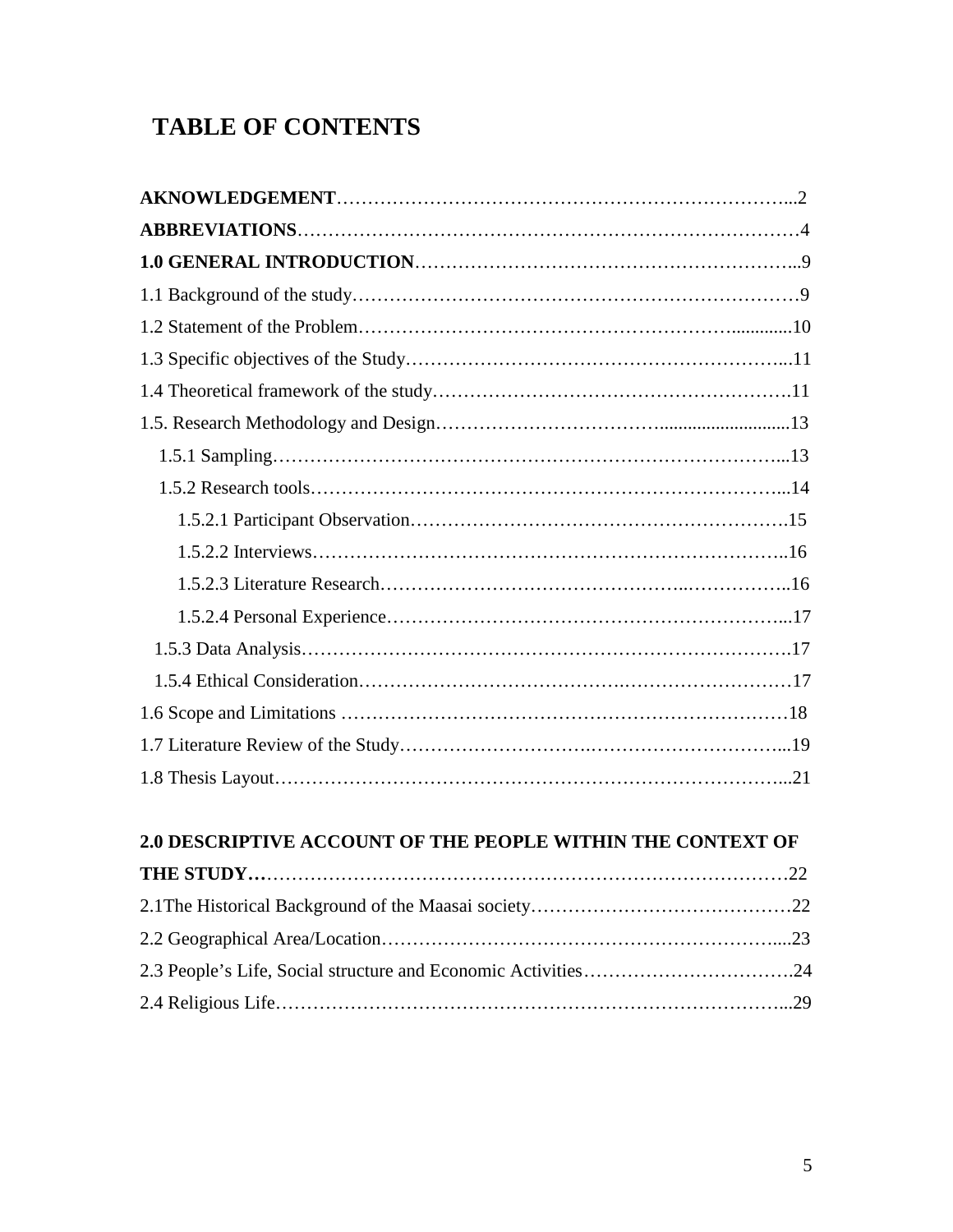| <b>3.0 DECRIPTION AND ANALYSIS OF THE PRACTICE OF THE MAASAI</b>                |  |
|---------------------------------------------------------------------------------|--|
|                                                                                 |  |
|                                                                                 |  |
|                                                                                 |  |
|                                                                                 |  |
|                                                                                 |  |
|                                                                                 |  |
|                                                                                 |  |
|                                                                                 |  |
|                                                                                 |  |
|                                                                                 |  |
|                                                                                 |  |
| 3.3 The Beginning of Circumcision and the Circumcision Day47                    |  |
|                                                                                 |  |
|                                                                                 |  |
|                                                                                 |  |
|                                                                                 |  |
| 3.4 The Outfits Worn by the Recluse during Seclusion and the end of Seclusion52 |  |
|                                                                                 |  |
|                                                                                 |  |
|                                                                                 |  |
|                                                                                 |  |
|                                                                                 |  |
|                                                                                 |  |
|                                                                                 |  |
|                                                                                 |  |
|                                                                                 |  |
|                                                                                 |  |
|                                                                                 |  |
|                                                                                 |  |
|                                                                                 |  |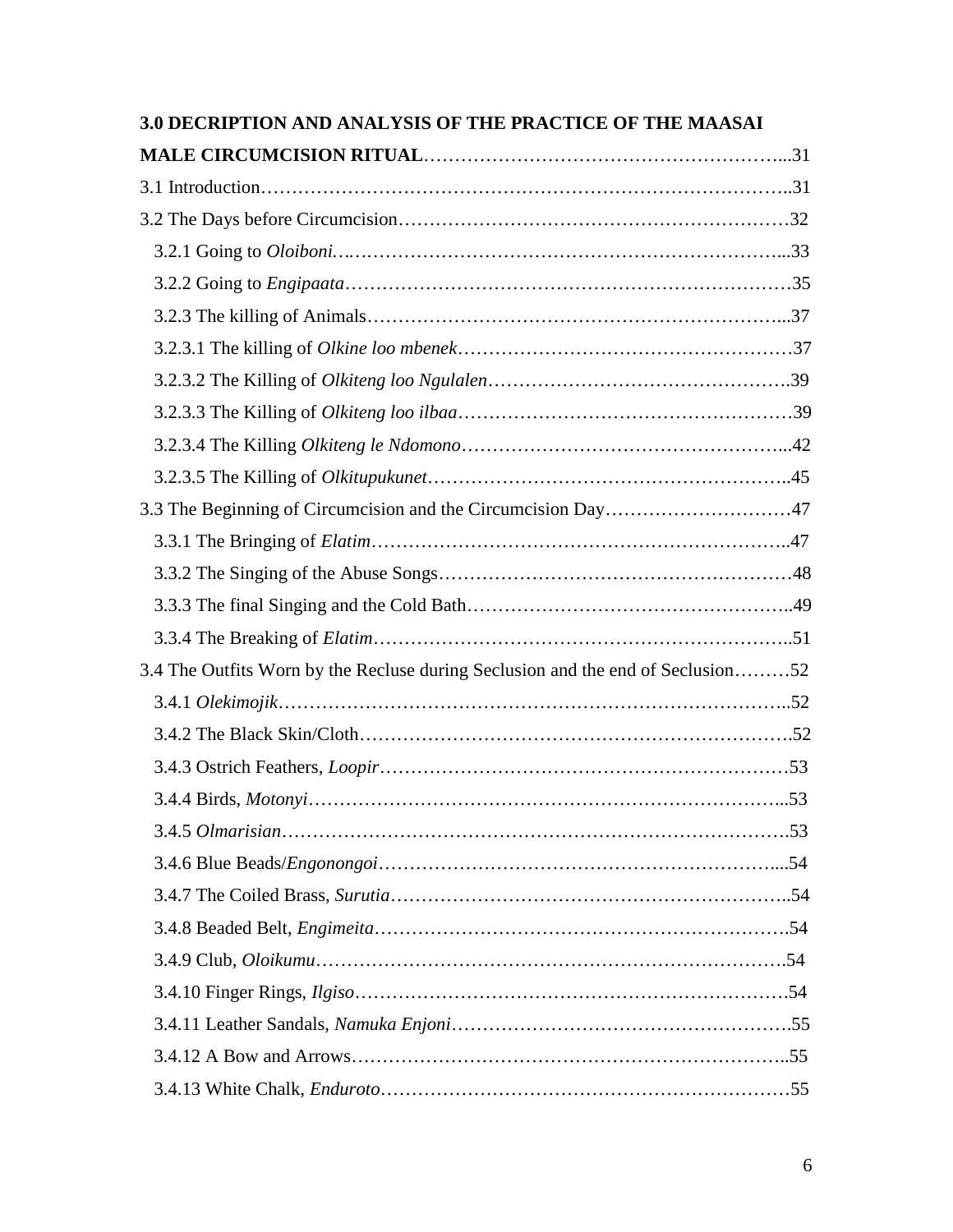| <b>4.0 THE DESCRIPTION OF THE MAASAI MALE CIRCUMCISION RITUAL</b>                        |
|------------------------------------------------------------------------------------------|
| AS AN OBSTACLE TO CHURCH GROWTH IN A MAASAI CONTEXT57                                    |
|                                                                                          |
| 4.2 The Hindrance of Maasai Male Circumcision Ritual to Church Growth in the             |
|                                                                                          |
| 4.2.1 Misunderstanding between Christianity and the Maasai Male Circumcision             |
|                                                                                          |
|                                                                                          |
|                                                                                          |
| 4.2.4 The Maasai Male Circumcision Ritual as a Source of Reverting Among the             |
|                                                                                          |
| 4.2.5 The Maasai Male Circumcision as a Source of Division in the Church74               |
|                                                                                          |
| 5.0 CONTEXTUALIZATION OF THE PRACTICE OF THE MAASAI MALE                                 |
| <b>CIRCUMCISION RITUAL IN THE LIGHT OF CHRISTIAN FAITH77</b>                             |
|                                                                                          |
|                                                                                          |
| 5.3 Meaning of the Term Contextualization<br>80                                          |
| 5.4 Rejection of Contextualization: Denial of the Maasai Male Circumcision Ritual82      |
| 5.5 Uncritical Contextualization: Acceptance of Maasai Male circumcision Ritual86        |
| 5.6 Critical Contextualization of the Gospel in Relation to the Maasai Male circumcision |
|                                                                                          |

5.6.1 Going to the Religious Leader, *Oloiboni*………………………………………...91

5.6.2 Going to *Engipaata*………………………………………………………………92

5.6.3 The killing of Animals…………………………………………………………...92

5.6.3.1 Olkine *loo Mbenek*………………………………………………………...93

5.6.3.2 *Olkiteng loo ngulalen*……………………………………………………...93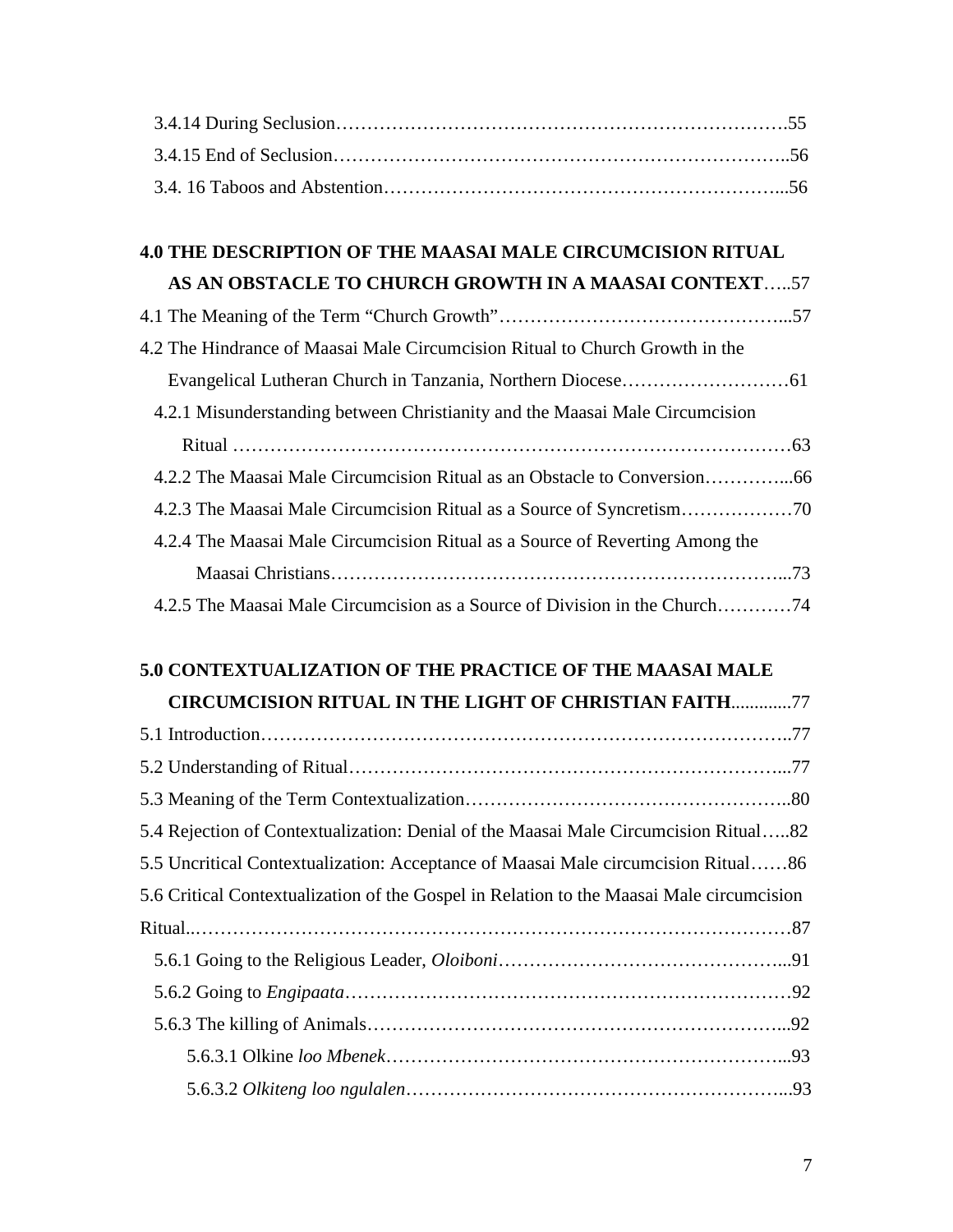| 5.7 The Parallelism of Baptism, Confirmation and Maasai Male Circumcision Ritual100 |  |
|-------------------------------------------------------------------------------------|--|
|                                                                                     |  |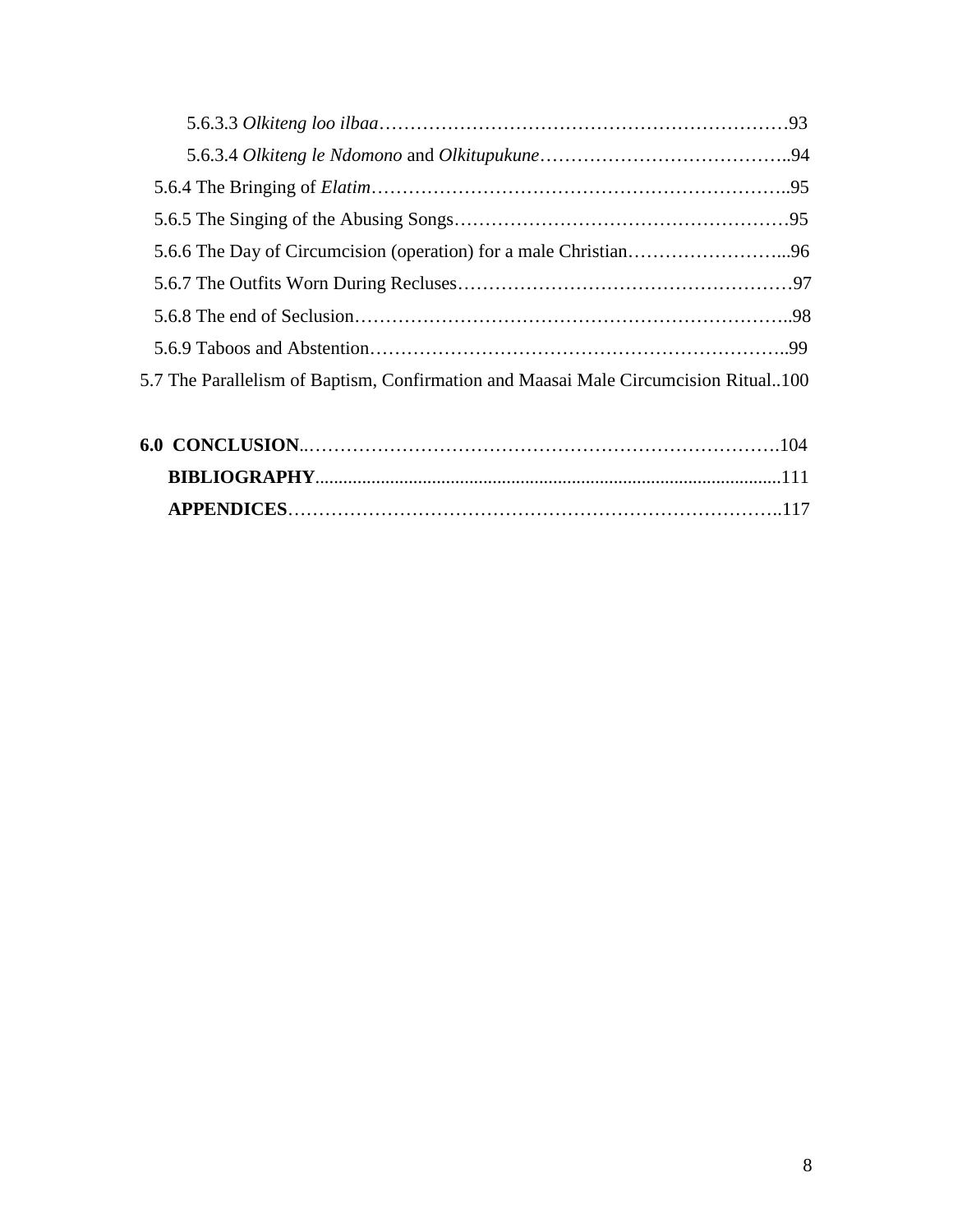#### **1.0 GENERAL INTRODUCTION**

#### **1.1 Background of the study**

A Swahili saying is frequently quoted in relation to changes in the society

*"It takes one day to destroy a house but to build a new one will take months, perhaps years. If we destroy our way of life to construct a new one, it will take thousands of years."*

I was born and raised in the Maasai community and as a Maasai boy I had passed all the rituals which a Maasai boy has to pass from childhood to adulthood. These rituals are naming of children (given a new name), circumcision and marriage.

Without circumcision in Maasai you are still called a child, even if you are aged, circumcision is an identity for all the Maasai. Circumcision is like a ladder which you have to climb so that you can reach on top of adulthood. After circumcision you are allowed to participate in all the activities within the Maasai community. A circumcised boy in the Maasai community is called a warrior; he is one who will act like a soldier. He has to care for the whole community including their properties, like cows, goats, and sheep. He has to make sure that these animals are getting enough pastures and water, and are not attacked by the wild animals.

I am writing this thesis concerning one of the important Maasai rituals, i.e. the practice of male circumcision ritual, because as a Maasai I passed all the stages of this ritual, before, during and after circumcision. Through my experience, I have come to realize that this topic is very important in the Maasai community. The Maasai is a changing society; the Maasai of 1900s is not the same as the one of 2000s. The society has changed mainly through education, globalization and Christianity. Many Maasai are now educating their children from primary school to university. Many boys and girls have diplomas and degrees from different fields. Globalization is not only changing the lifestyle of the first world but also the Maasai society, the Maasai has mobile phones, internet, computer, TV and other modern facilities. They can use globalization in doing research, business, preaching the good news to all Maasai. Christianity is another factor which changed the Maasai community, the way to worship God. We can find many churches and denominations in every corner of the Maasai land. Most Maasai, especially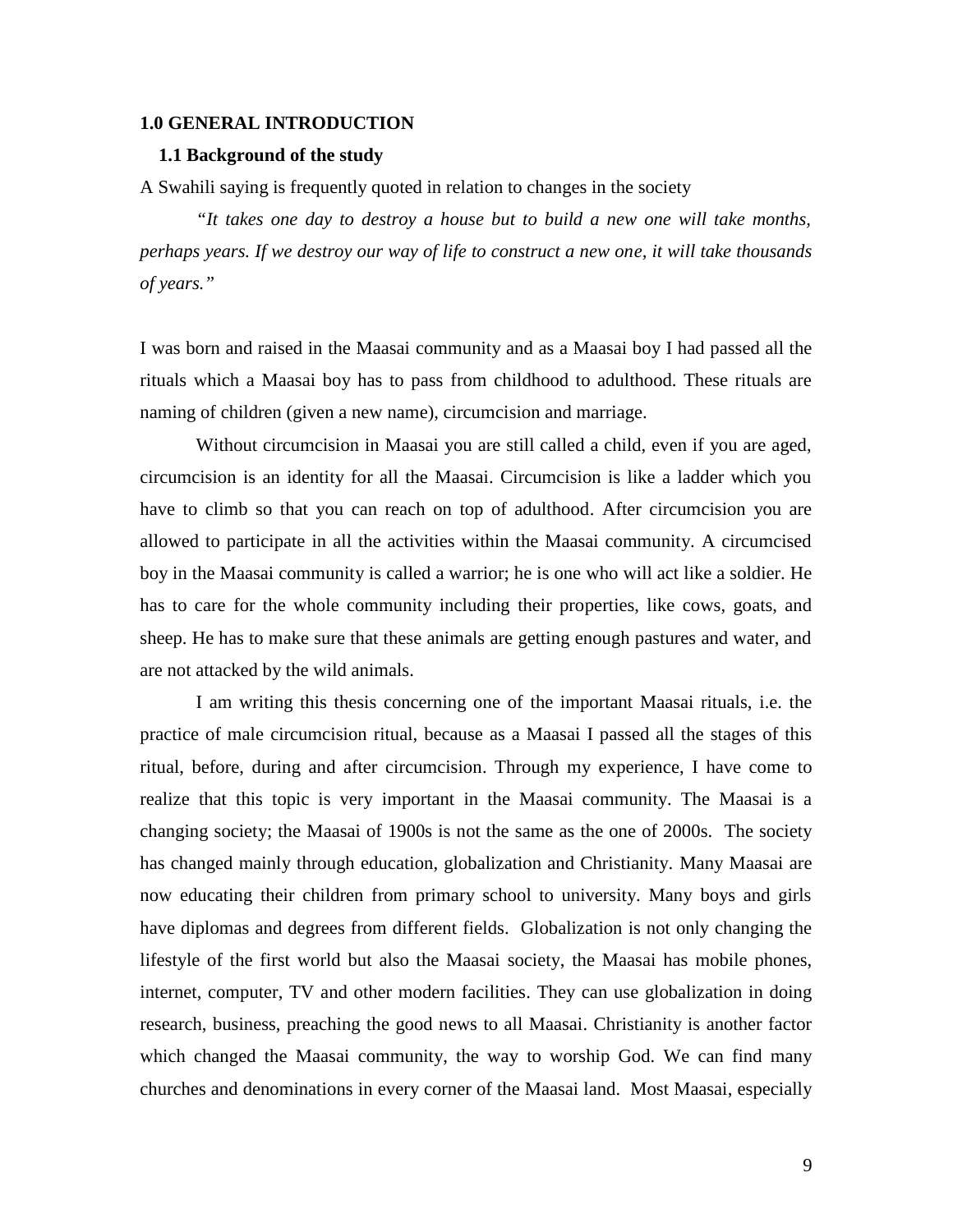women and teenagers have joined the church. So circumcision is passing through a transition period which needs to be researched in order to bring about a new product on how to practice this ritual without destroying Maasai cultures.

#### **1.2 Statement of the problem.**

 The Maasai is one of the most famous ethnic groups in east Africa. Because their life of rearing livestock they are moving very rapidly from one place to another. In these days you can find the Maasai in about every corner of east and central Africa, they are moving searching for pastures and water for their animals.

The Maasai have many rituals, for example, circumcision, reconciliation, marriage, and others. In this research I will deal with male circumcision. Male circumcision is practiced by the Maasai very strongly compared to other rituals. This ritual is the one which elevates a boy from childhood to adulthood. The man cannot be allowed to perform any other rituals if he did not pass through circumcision.

The Maasai is a changing society, from their traditional way of living to Christianity, education and also globalization as stated above. Due to these changes, this ritual of circumcision is facing many challenges; Maasai Christians are trying to find a new way of performing it. Those who are not Christians are against this change. In 2012 it was reported several incidents by which Maasai Christians are fighting with Maasai non-Christians, for example one pastor was beaten by non-Christians during the Sunday service in one Lutheran parish. In another church during the Sunday service the non- Christian Maasai youth entered into the church and commanded all Christian youth to go out of their church so that they could be beaten. Also sometimes those boys who are circumcised in a Christian way are circumcised again by force by the non-Christian. The reason why pastors are beaten by the non-Christians is that, they said that pastors are the ones who are teaching these new ways to their people. The question that I must deal with is; what is the background, content and meaning of the Maasai male circumcision?

- 1. Why are the Maasai people attracted so strongly to this practice?
- 2. Why did the practice of Maasai male circumcision become an obstacle for the church growth in Maasai church?
- 3. How should this practice be evaluated from a Christian perspective?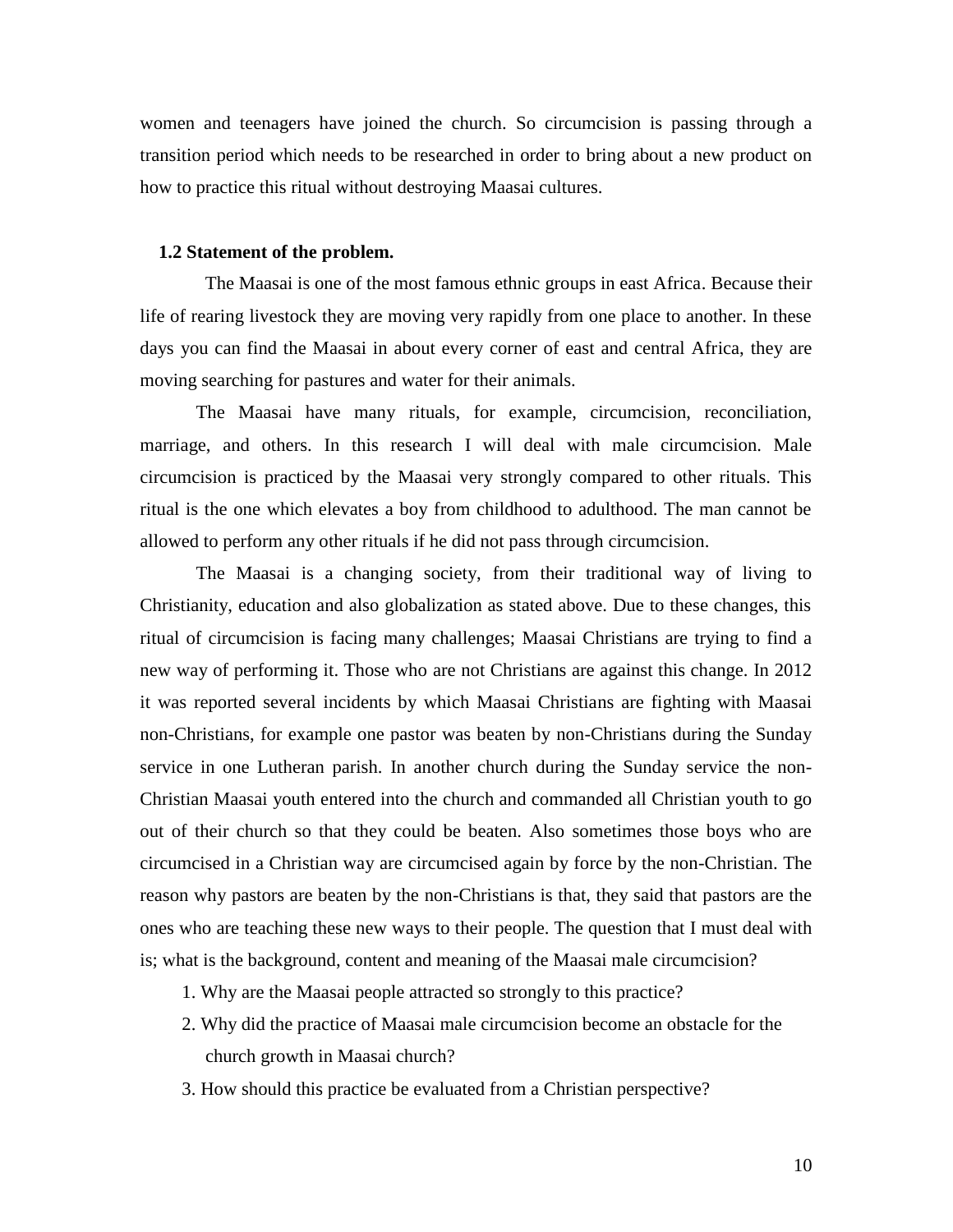- (a) Is this practice wrong or right?
- (b) Can Maasai male circumcision be rejected? Can Maasai male circumcision ritual be accepted?

 4. Can the church "Christianize" male circumcision? How can it be related to the baptism and confirmation? These are the questions which have prevailed and still prevail in my mind.

# **1.3 Specific Objectives of the Study**

1. To study the whole process of circumcision before during and after circumcision.

2. To examine what Maasai Christians should practice and not to practice before, during and after circumcision.

3. To examine how to overcome the challenges and obstacles created by Maasai male circumcision for the growth of the church in Maasai land.

# **1.4 Theoretical framework of the study**

An anthropological model of contextualization will be used in this research. An anthropological model of contextualization according Bevans has two meanings, first of all; it means the value and goodness of human being in social change, geographical and historical circumstances. It is considered the basic criterion of judgement as whether a particular context is genuine or not<sup>1</sup>. Secondly, an anthropological model of contextualization makes the use of insights of social science. This means that the anthropological model tries to understand more clearly the web of human relationships and meaning that make up human culture, and in which God is present, offering life, healing and wholeness<sup>2</sup>. In this sense, an anthropological model points to the fact that the main emphasis on the approach to contextual theology, is on culture. This model is particularly used in a study of, a people's culture wherein one finds the symbols and concepts to construct an adequate articulation of people's faith.

 $<sup>1</sup>$  Bevans 2002.55</sup>

<sup>&</sup>lt;sup>2</sup> Bevans 2002,55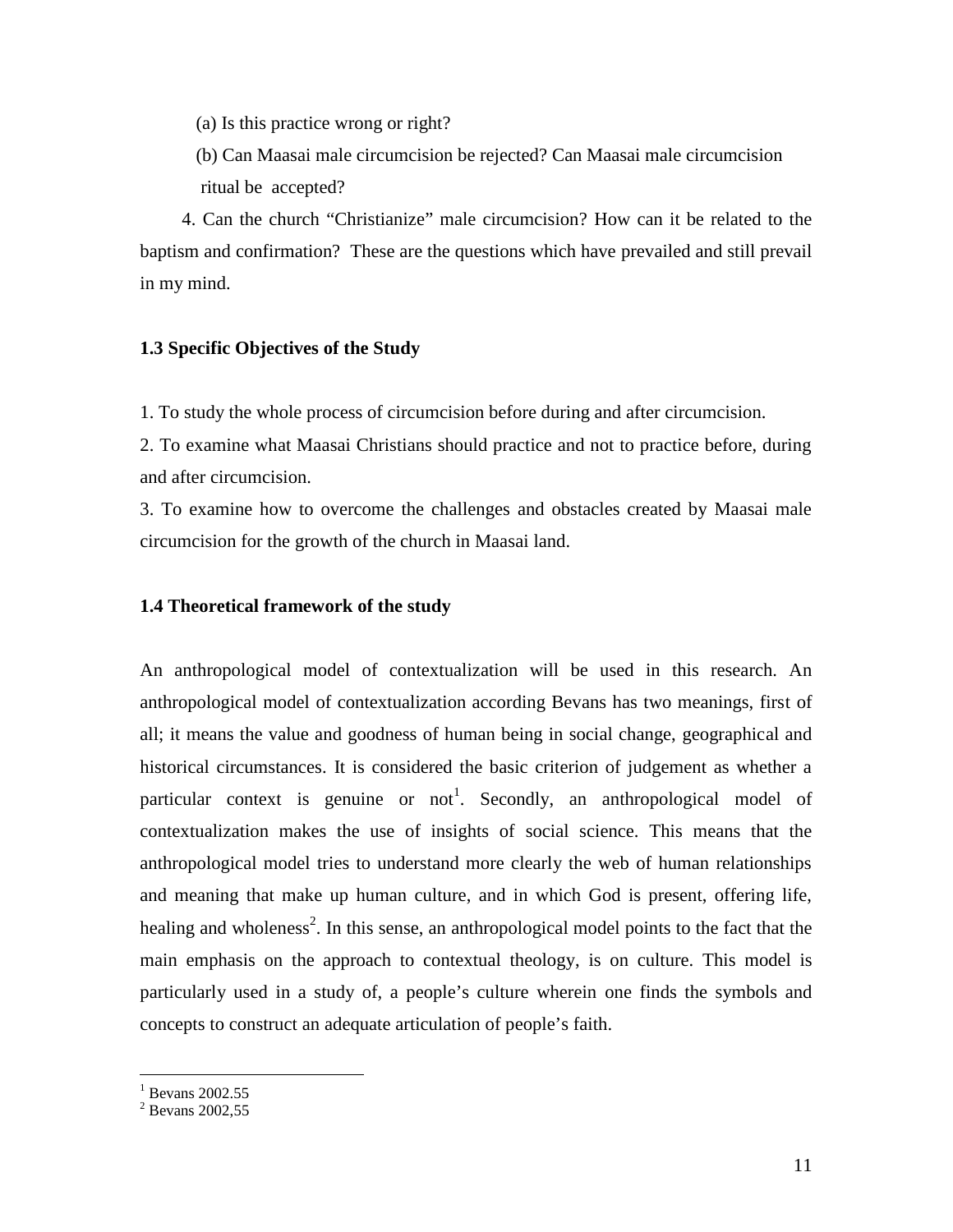In this research we are going to use the anthropological model of contextualization because it takes an open-handed view of human cultures. Its participants therefore take care not to undermine a working culture whose members depend on it for their social well being. Moreover, it does it best to preserve the culture out of respect for the culture and its members. When the people understand that the new religion does not require them to give up their old culture in general, they are likely to be more open to adopting it. And they are also more likely to participate honestly in contextualizing Christianity for their own culture. In time, their unique contextual theology might supply interesting new insights to Christians to other cultures.

Paul G. Hiebert suggests that *critical contextualization* is a good way to balance effectively the development of contextual theology. His four-step concept was developed for use by missionaries ministering in a foreign culture like, the Maasai culture, to help in making sure that the development of contextualization remains properly balanced. Hiebert's *critical contextualization* encourages the participation of all members within a church. The first step is to "recognize the need to deal biblically with all areas of life."<sup>3</sup> Step two is for the congregation to meet and analyze the cultural issues they confront from an uncritical perspective. The third step is to conduct a Bible study that is relevant to the particular cultural issue being considered. The final step "is for the congregation to evaluate critically their own past customs in the light of their new biblical understandings and to make a decision regarding their use."<sup>4</sup>

In this research about Maasai male circumcision, the best way of dealing with is to use Paul G. Hiebert's way of *critical contextualization,* by letting people evaluate their own culture. This is because they know their own culture better then the missionary and they are in a better position to critique it, once they have biblical instruction. Moreover, they will grow spiritually by learning to apply scriptural teachings to their own life.<sup>5</sup>

<sup>&</sup>lt;sup>3</sup> Hiebert 1991, 186

<sup>4</sup> Hiebert 1991, 187

<sup>&</sup>lt;sup>5</sup> Hiebert 199, 187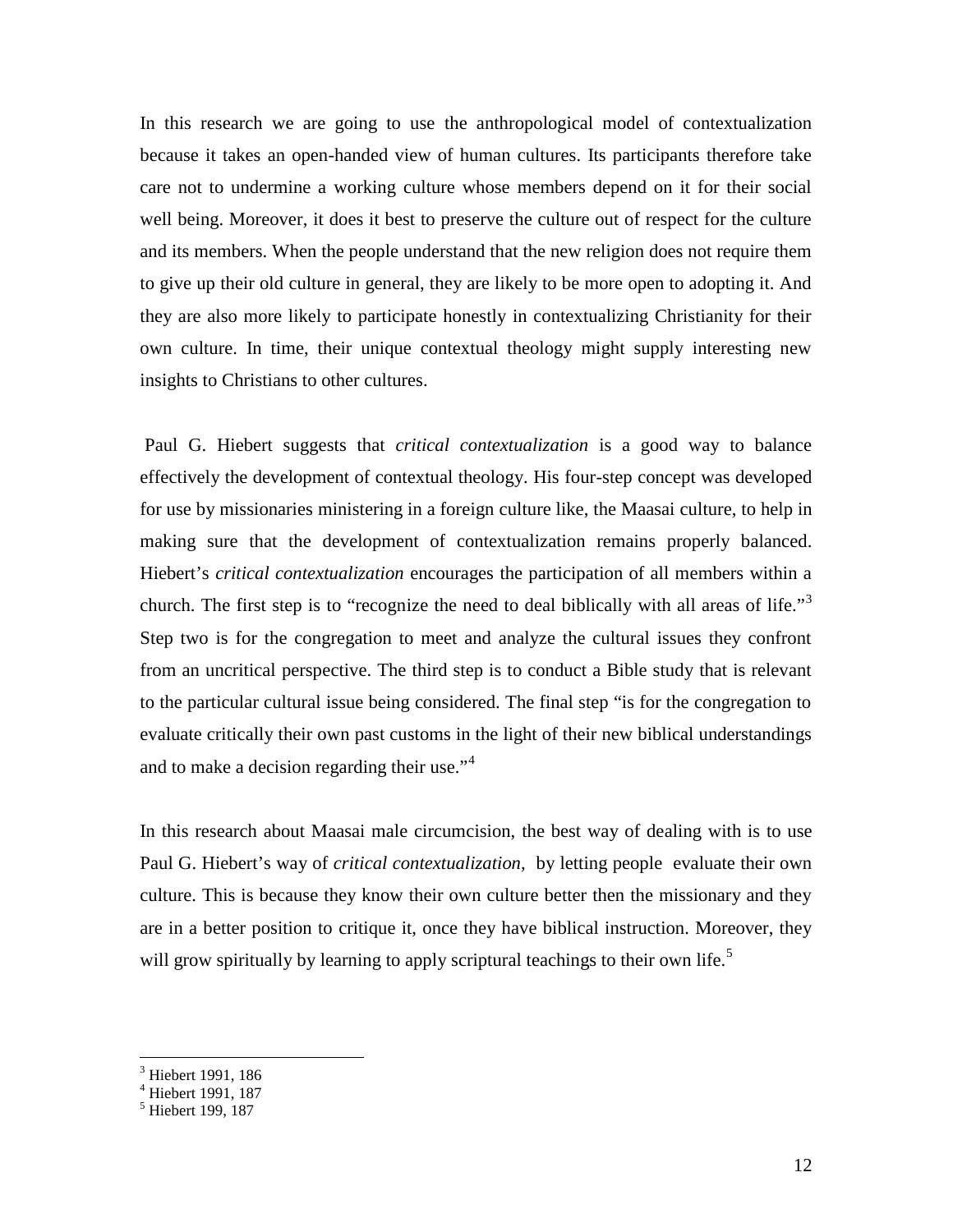# **1.5 Research Methodology and Design**

In this study we will use a qualitative/empirical research methodology which requires researchers to work towards acquiring descriptive facts through discovery and exploration, qualitative research usually emphasizes words rather than numbers in the collection and analysis of data<sup>6</sup>. The use of qualitative research methodology necessitated to analyse, describe and interpret data with solid field notes or interview transcripts or documents examples which aims at producing systematic and descriptive facts about people's beliefs, values, rituals and other general patterns of behaviors<sup>7</sup>. Furthermore, since a qualitative research method strives to produce descriptive results, scholars are expected to have close interaction with their informants. In this research therefore, I used the qualitative method so as to acquire data on how Maasai male circumcision ritual is practiced among the Maasai people. As such, this method helps me to establish report from my informants and interact with them in order to get their views and experiences on the Maasai male circumcision ritual. In the next section, I discuss the types of sampling tools I used while doing field work

# **1.5.1 Sampling.**

I used purposive, snowball and stratified sampling techniques to gather data for this study. Purposive sampling, which involves choosing informants who can offer closely guarded informants, was employed because not all people were able to give the required information.<sup>8</sup> In fact, during the practice of Maasai male circumcision ritual, not all my informants directly know everything about Maasai circumcision. Therefore, I selected elders, Christian leaders in order to share their experiences about Maasai circumcision rituals. Similarly, I selected people with special knowledge and skills of circumcision, that is the above mentioned people, because they know society secrets about Maasai circumcision rituals which the ordinary Maasai cannot possess.

 $\frac{6}{7}$  Bryman 2008, 366.<br>  $\frac{7}{8}$  Bryman 2008, 538.<br>  $\frac{8}{8}$  Creswel 2007, 46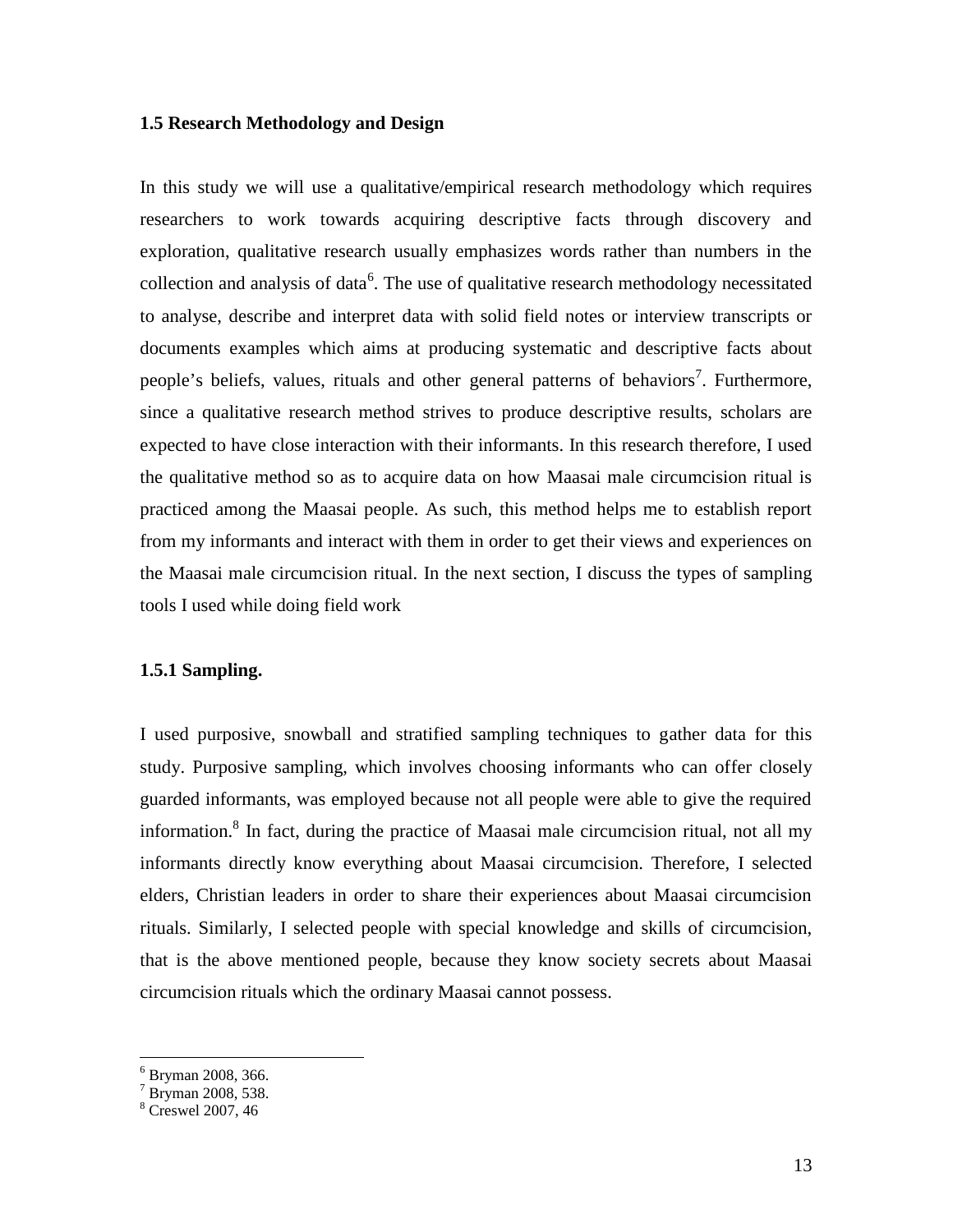Further, I used also snowball sampling techniques to gather data. This sampling technique is a method whereby the researcher uses the known contacts to be introduced to informants he does not know.<sup>9</sup> In this regard, I was introduced to Maasai informants I had neither known before nor planned to interview them. Snowball sampling technique enables me to learn the views of other informants concerning Maasai male circumcision ritual.

Finally, I used stratified random sampling technique, which involved classifying informants in groups in order to have a fair representation of the population and examination is represented in the sample.<sup>10</sup> As such, I classified informants according to age, role, and level of education. For example I chose old men, young men, and educated men who have all passed through Maasai male circumcision ritual. I also chose society trainers, circumcisers, pastors, and evangelists, among other church leaders. Randomly, I selected people from each group for interview, discussion, and conversations. I did the selection process during the practice of Maasai male circumcision ritual. I considered education as one of the factors to classify my informants since people with formal education tend to present ideas influenced by what they learn at school as opposed to their counterparts, who do not have formal education. As much as stratified sampling enhances a fair representation, it involves a tedious process of classification in order to make sure that all groups of my informants are represented correctly.

# **1.5.2 Research Tools.**

Given that I did a qualitative study, I found it necessary to use the following tools of research.1. Participant observation; 2. Interviews; 3. Library literature; and 4. My personal knowledge and experiences. These study tools are essential for studying Maasai male circumcision ritual, they enable me to gather and describe data in this study.

 $9^9$  Berg and Lune 2012, 52.

 $^{10}$  Berg and Lune 2012, 51.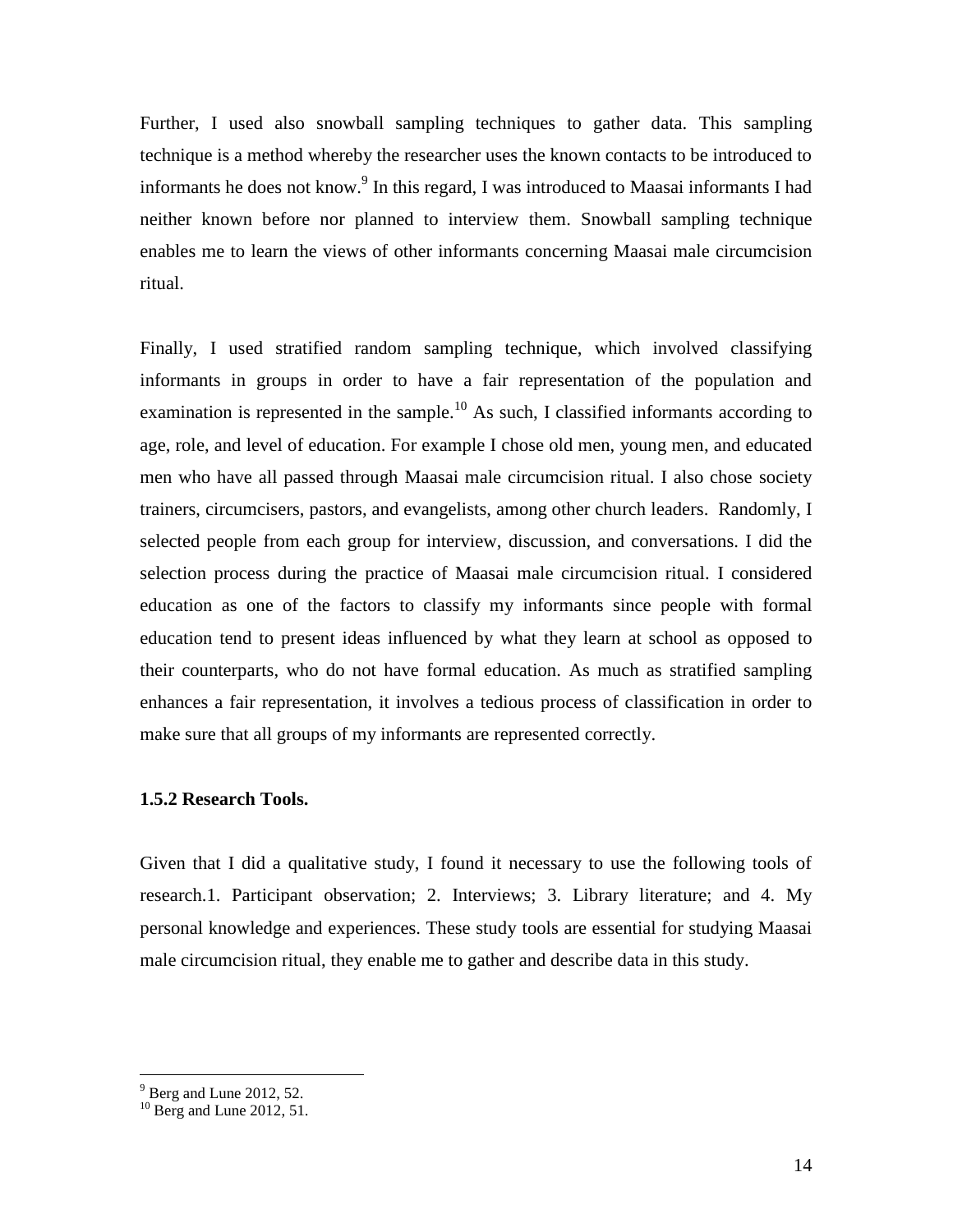# **1.5.2.1 Participant Observation**

Alan Bryman define participant observation as a research in which the researcher immerses him/herself in a social setting for an extended period of time, observing behaviour, listening to what is said in conversations both between others and the fieldworker, and asking questions, collecting documents about the group and write up the detailed account about that setting. $^{11}$ 

Participation observation is one of the tools I employed to gather my data for this research. This tool of study requires the fieldworker to immerse in the culture and experience what is going on in that culture, as Bryman explained above. As such, I got involved in Maasai male circumcision ritual by observing songs sung to the initiates who are waiting to be circumcised. During this study, I also participated in observing people dancing during the ceremony, which was going on the day after Maasai male circumcision ritual.

Furthermore, the Maasai discern the candidates' resolve for circumcision by examining how the candidates sing and dance before circumcision. As such, I attended *engipara<sup>12</sup>* dance, and participated observing in the songs sung on the eve of circumcision and also heard the kind of remarks elders made to approve the candidates 'ready for circumcision. I also observed the reactions of the candidates to the words spoken to them. I attended the purification ritual before circumcision, whereby the candidates are purified by water, in the river or in the nearby bush with poured water, washing his whole body. After purification, the elders blessed him by using water mixed with milk. I observed how this ritual of purification is administered and heard the words related to the role of men in Maasai culture.

<sup>&</sup>lt;sup>11</sup> Bryman 2008, 402-403. <sup>12</sup> The time whereby the people sing the abuse song to the initiate the day before circumcision.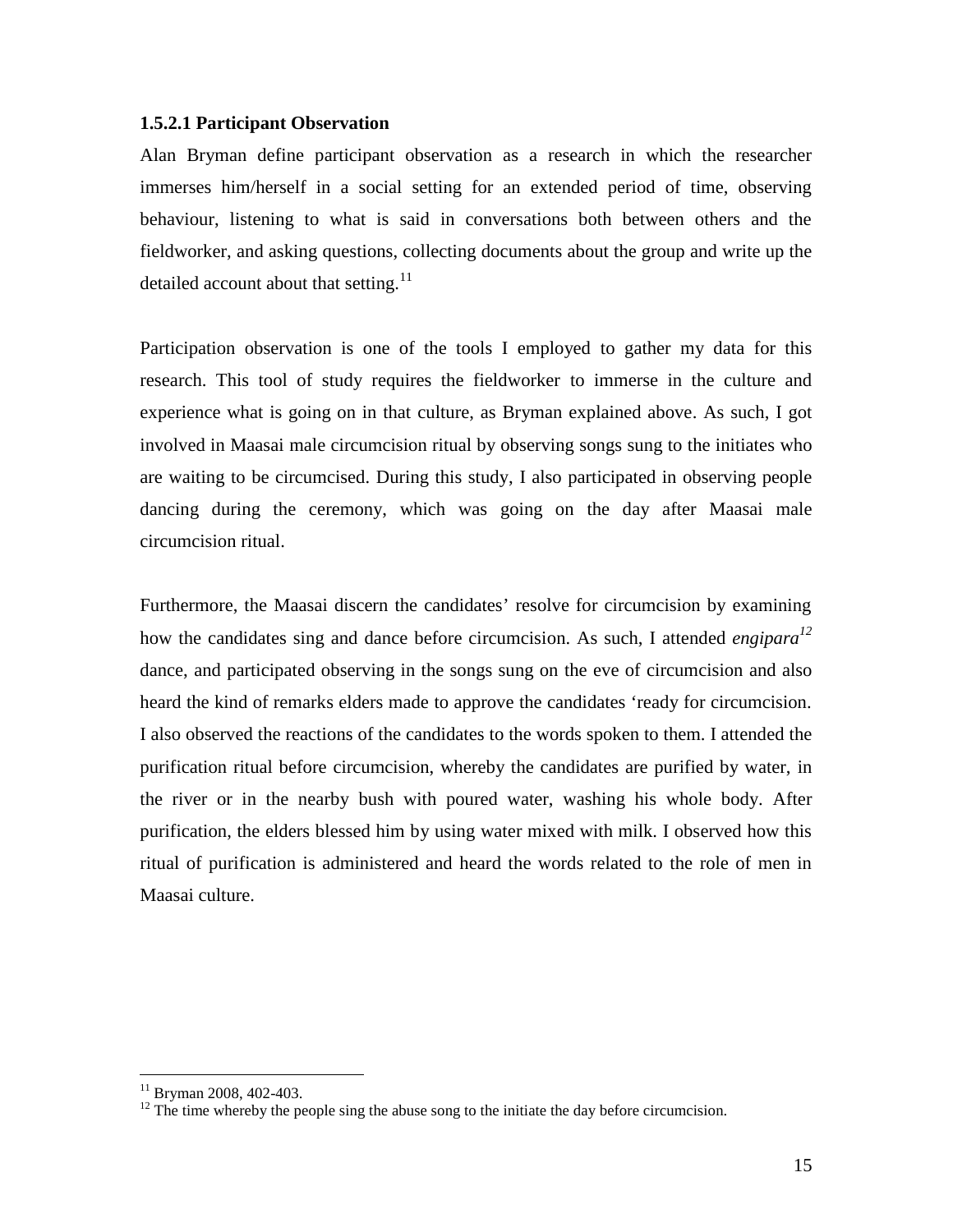# **1.5.2.2 Interviews**

Interviewing is another tool which I used to collect data for this study. I interviewed various informants, including traditional elders, church elders, pastors, evangelists, circumcised and uncircumcised boys, and the circumcisers. I used both formal and informal interviews with open ended and non structured questions. For formal interviews, I made appointments with my informants. To have a systematic discussion, I wrote down the themes and questions about the topic of investigation to guide me during interviews. Because of using open ended questions, I was able to have free interaction with my informants by asking follow up questions to interrogate further the new ideas brought up by the informants. In this research only one of my informants was anonymous.

Furthermore, I employed informal interviews especially with members of the audience during and after the practice of Maasai male circumcision ritual. This was like a conversation interview since formal meetings were not possible for informants who could not there and then have time for formal interviews. Informal interviews may take place anywhere, including at their home, markets place, church, during cattle grassing, or anywhere else. Since interviews expose researchers to deep interactions with their informants, they require that the researcher builds rapport with them. As such, I cultivate a good relationship with my informants through excising patience with them and not rushing them to give answers they would otherwise not have wished to.

# **1.5.2.3 Literature Research**

Since new knowledge is built on old knowledge, I reviewed works of scholars who have written about circumcision rituals, the relation between this ritual and Christian ritual. I reviewed work of scholars with respect to the content, nature, methodologies, and the trend of scholarship on circumcision ritual to inform this study. As such, I used MF Norwegian School of Theology Library in cooperation with other libraries in Norway. This source included books, articles, journals, research report, and dissertations. I visited some academic websites as well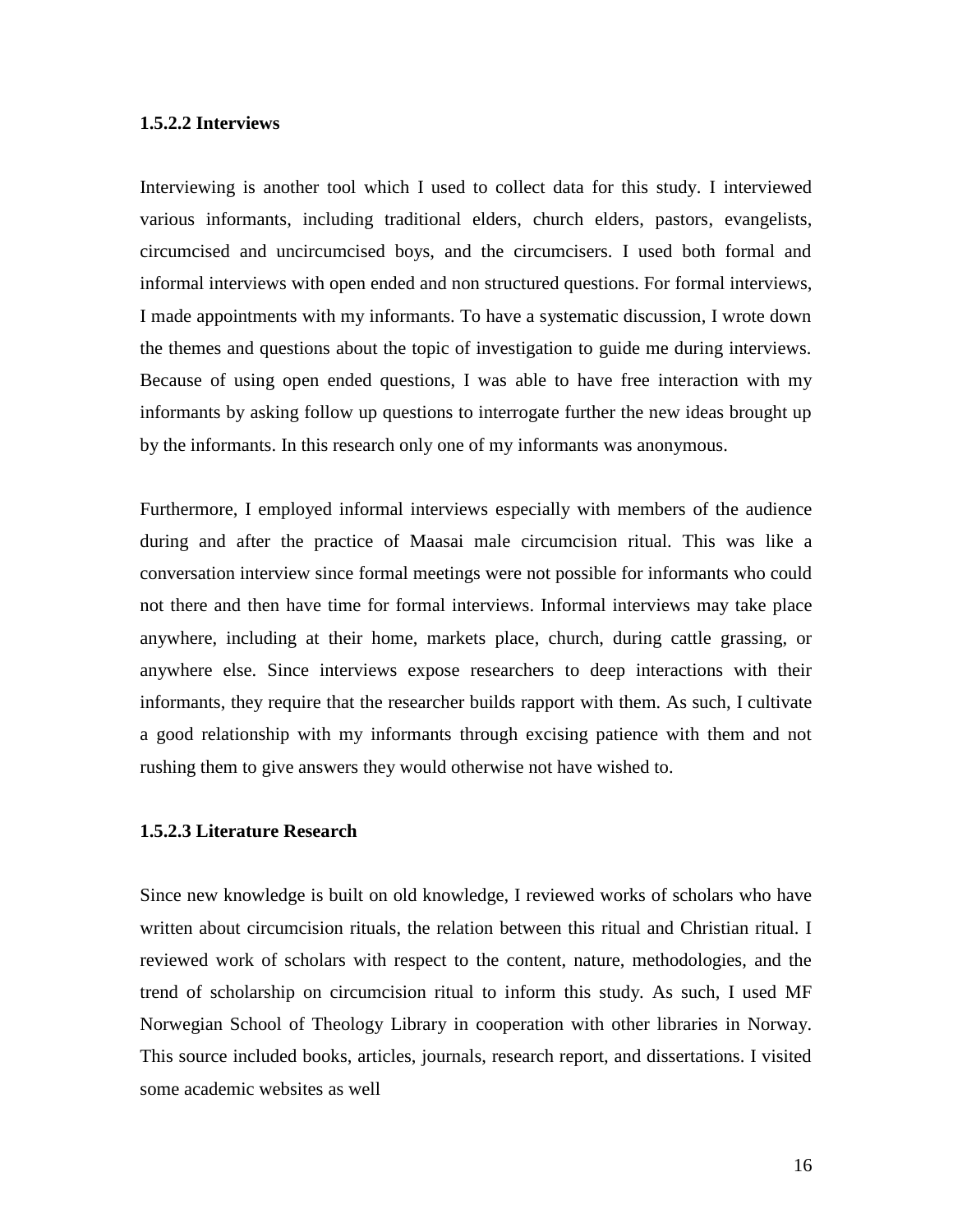# **1.5.2.4 Personal Experience**

Being part of the Maasai culture, my personal experience also informed the research of this study. I was circumcised in 1989, and I had participated in all the processes of circumcision since childhood, before and after circumcision, so I have a wealth of data. Besides my grandfather was a medicine man of Maasai customs and cultures, which I had access to from childhood. This experience certainly informed the topic, but also asked a number of questions.

#### **1.5.3 Data Analysis**

I carried out two kinds of data analysis in order to make this study complete both in field and after field analysis. This is because there is a need for researchers and their informants to interact, and share knowledge and experiences, which may lead to academic analysis. As such, I conducted in-field by playing back some of the interviews to my informants and cross checked whether all the themes for the study were covered.

After data collection, I went through an intensive process of analysis which involved transcription of interviews as well as organizing the data in themes. I transcribed interviews as well as literature for easy access during the writing process.

# **1.5.4 Ethical Considerations**

During field work, I respected the right of my informants such as the right to remain anonymous. If an informant requests to remain anonymous, this request must be granted. As such, I used pseudo names while referring to informants whose identity I need to conceal. Further, I was cautious to consult the informants before engaging them in any of my research interviews or discussions.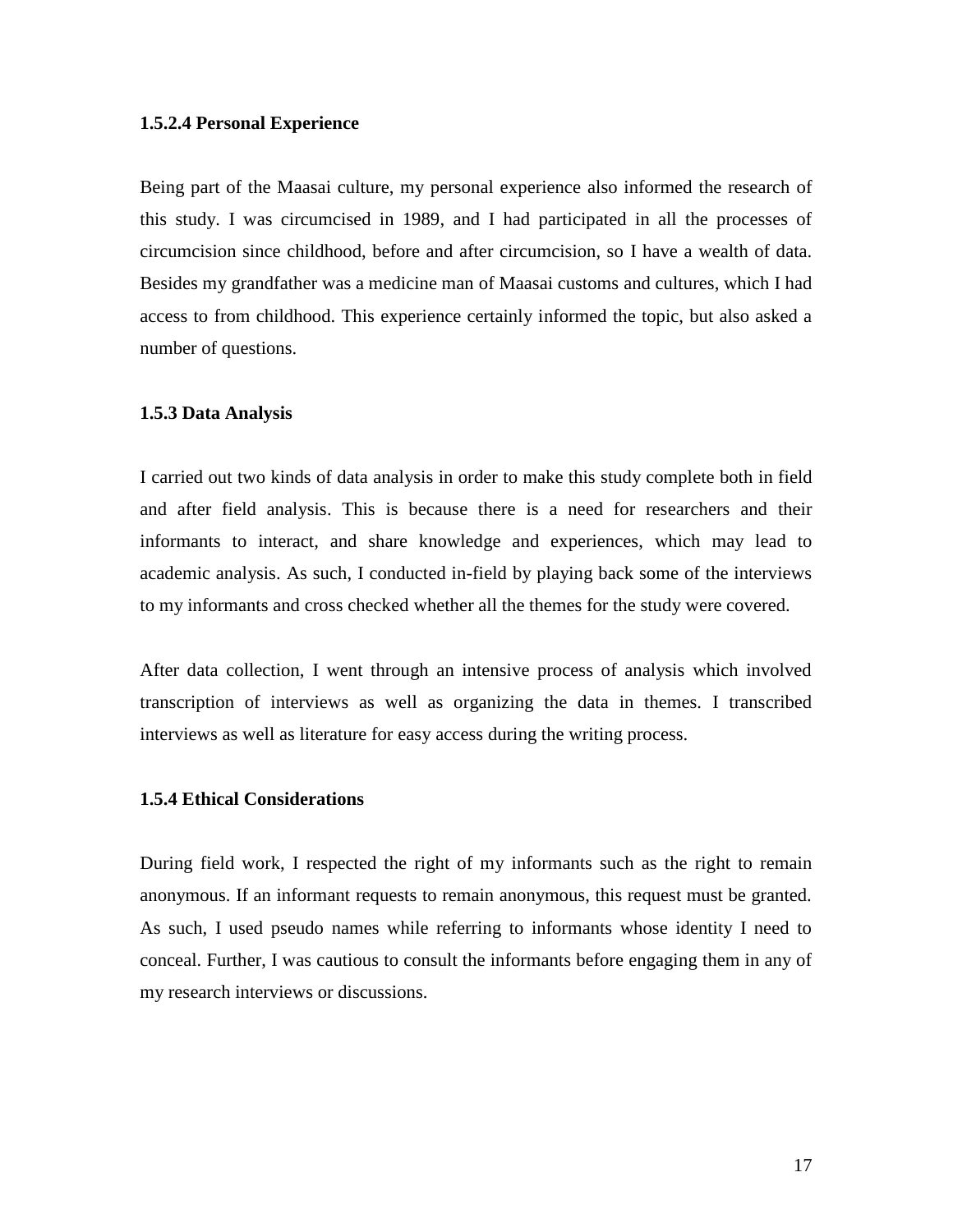# **1.6 Scope and Limitations**

This thesis is done in the African context, in Longido district of Arusha Region in Tanzania, and it has been done among the Ilkisongo sects group of Maasai people among many other sects groups found in Arusha. Longido District is where I was born, raised and circumcised which offered an advantage of knowledge of the language as well as important informants for the study. Indeed, I had witnessed a lot of circumcision rituals in Longido and other Maasai places. I had also visited cultural sites, witnessed how the already circumcised boys are singing and are proud of their new stage as an adult.

Furthermore, since the language is important for any successful interviews, I chose Longido district due to the fact that Longido is occupied by the Maasai, and I understand the Maasai language. Further, there were easily accessible informants in Longido district including elders charged of smearing candidates, church elders, pastors, circumcised boys, and clan leaders among others. All these informants were ready to share their experiences with me during the research

Theologically, the research falls under missiology and systematic theology looking for Maasai male circumcision and its rituals, in the systematic analysis of rite of passage. Taking into consideration that in Africa everything has the meaning before, present and after, that is why circumcision has a big meaning and role for the Maasai people before Christianity and after Christianity. The circumcision rituals enable a person to pass the following stages, such as childhood to adulthood, killing a lion, performing rituals, and marriages, having cattle, and other Maasai property, etc. The implications of this research is towards understanding and presenting Maasai circumcision in a Christian way, and also try to implement a new alternative ritual. More specifically, the project is African contextual systematic theology and missiology. In many respects, African religion has so much in common; therefore references from other traditional African communities are carefully and selectively used to clarify Maasai traditional expression.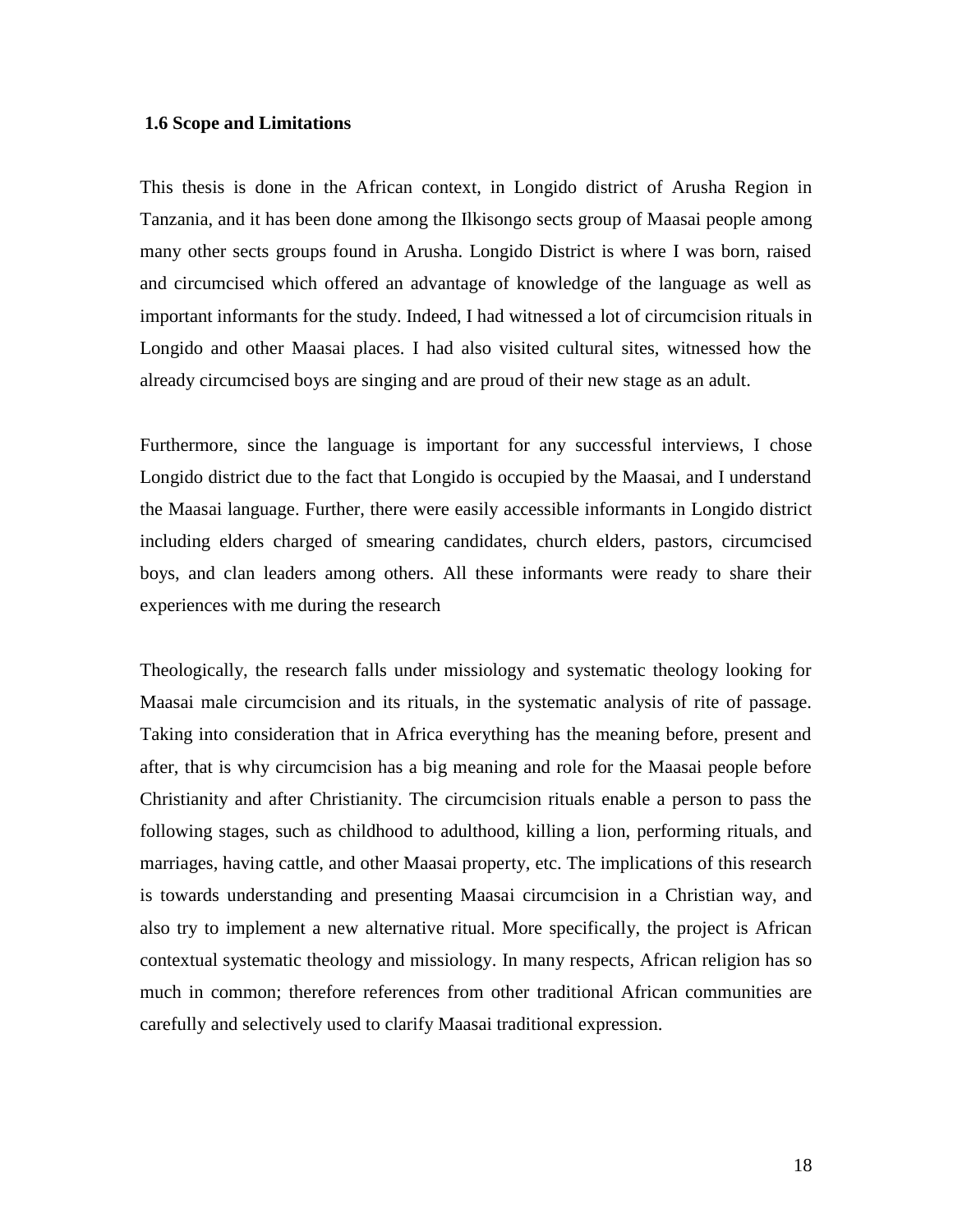#### **1.7 Literature Review of the Study**

The title of this study on the understanding and practice of *Maasai male circumcision ritual in a Christian context* has been researched by some scholars but not as a single topic. Most of the researches applied in this study had limited their research to a general Maasai male circumcision ritual as subtopics of their researches. Among the few scholars some mentioned Maasai circumcision in subtopics or in a paragraph. Dr. Kristel Kiel in her research on Maasai Mission in the Evangelical Lutheran Church, North Eastern Diocese, mentioned Maasai male circumcision as a celebration of passages from one stage of life to the next. Male circumcision is celebrated by special feasts; Kiel went further saying that celebration of circumcision has elaborated more rituals and greater variety of ceremonies for boys and girls<sup>13</sup>. Kiel did mention neither what these rituals are nor their ceremonies.

Dr. Rev Leonard A. Mtaita did research on contextualization as the way of doing mission among the Maasai in the ELCT-Pare Diocese. He wrote that circumcision of boys in Maasai community is a communal ritual as many boys from several villages are circumcised<sup>14</sup>. Mtaita only researched a small part of Maasai circumcision; he did not go further showing which of the rituals are to be practiced before, during and after the Maasai male circumcision rituals. Mtaita did not have any experience about the Maasai because he is not a Maasai; he is from the Pare ethnic tribe found in Kilimanjaro region.

Professor Rev. Wilson J. Parsalaw in his research on the *History of the Lutheran Church Diocese in Arusha Region*, mentioned circumcision of both boys and girls. He said that circumcision of both boys and girls is done simply as a means and procedure of climbing the society ladder from immaturity to adulthood.<sup>15</sup> He did not mention which procedures are to be followed before during and after circumcision.

<sup>&</sup>lt;sup>13</sup> Kiel 1997, 34-35

<sup>&</sup>lt;sup>14</sup> Mtaita 1995, 192-195

<sup>15</sup> Parsalaw 1999,41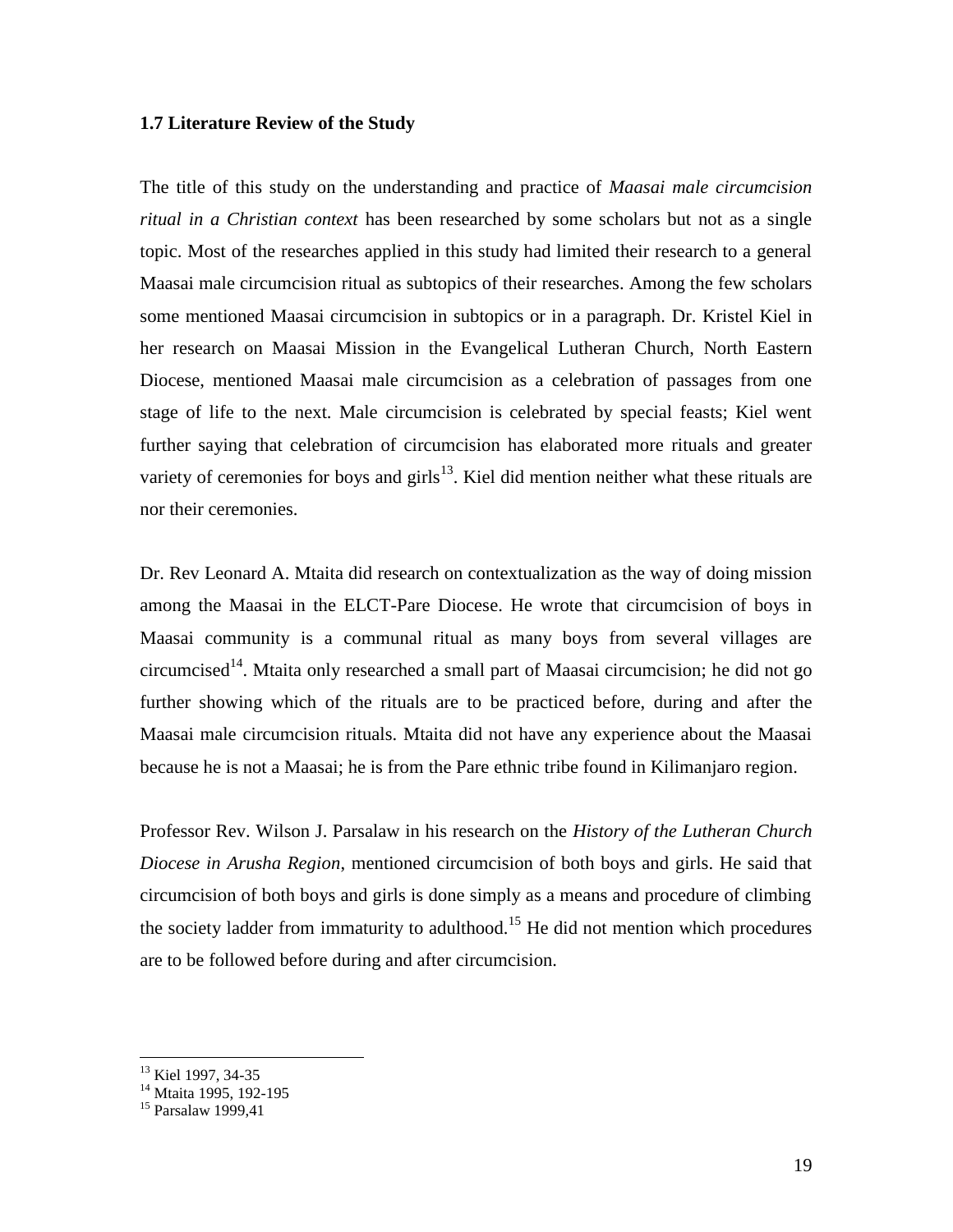Tipilit Ole Saitoti, an old man from kenya wrote much about the Maasai culture, his book is called *Maasai*. In the section about male circumcision; he wrote how this ritual is practiced by the Maasai. He explains about the Maasai boy from when he was born up to when he becomes an elder. According to Saitoti, circumcision in Maasai community is a graduation by which a boy is changed from childhood to elderhood. This graduation cannot be escaped by any Maasai. To be accepted as a real Maasai mentally, physically and socially, one has to pass through this important graduation. Circumcision, the initiation of boys and girls into adulthood is a mental as well as physical process.<sup>16</sup> Tipilit Ole Saitoti was not a Christian, and he wrote his book in 1980s while the Maasai were still holding/maintaining their culture very strongly. During his time, this ritual was not facing challenges as now. However, his work will contribute to this research giving knowlegde about the Maasai and their culture, and how to contextualize this old culture into a Christian perspective.

Kim Groop in his book *With the Gospel to Maasailand* wrote that male circumcision among the Maasai, Arusha and Meru tribes was troublesome also due to its collective nature. Almost simultaneously, throughout the entire Mount Meru region and Maasai land, circumcision among Maasai, Arsuha and Meru boys was not simply a manhood ceremony but it served the crucial purpose of turning children into warriorhood and adulthoods. Circumcision provides security and meaning to the Maasai.<sup>17</sup> Kim Groop was trying to show how the missionaries tried to preach the good news of Jesus Christ to the Maasai, Arusha and Meru people who are maintaining their culture very firmly. He tried to do contextualization in some Maasai, Arusha and Meru cultures. However, he did not explain the entire process of Maasai male circumcision.

Vincent J. Donovan in his book, *Christianity and Rediscovery: An Epistle from the Maasai,* wrote in one of his paragraphs that, the heart of the Maasai culture is in the warrior class, being guardians of the flocks and of the tribe itself. He said that these

<sup>&</sup>lt;sup>16</sup> Saitoti 1980, 77

<sup>&</sup>lt;sup>17</sup> Groop 2006, 77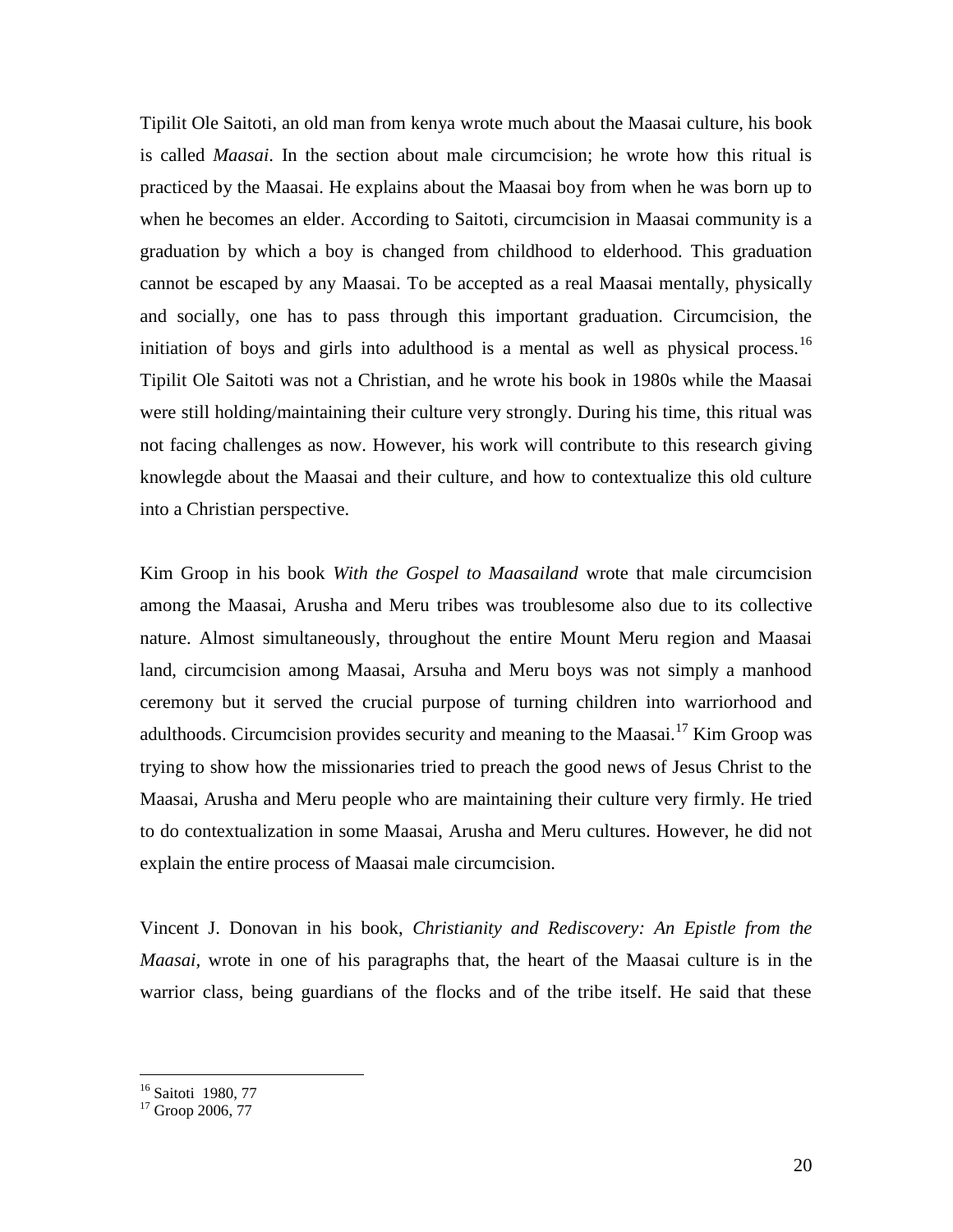young men enter their majority on the day they are circumcised.<sup>18</sup> Donovan continues to explain the responsibilities of these young men. After circumcision they are defenders of the society, and keepers of herds, and are enlarging the herds through cattle theft from their neighbours' tribes. $19$ 

Donovan only explains small parts concerning circumcision among the Maasai. He explained what procedures the Maasai should followed during this practice. Donovan's book helps this research to discover how the gospel of Jesus Christ was preached during the time he wrote his book.

In my research I have to suggest how to reconcile the non-Christians and Christians in the Maasai context. This will show how the male circumcision ritual can be practiced by Christians without causing conflicts between the two groups.

# **1.8 Thesis Layout**

I present my findings in six chapters as follows:

- Chapter one, discusses the background of the study, statement of the problem of the study, the objectives of the study, area of and scope and limitations of the study, methodology and design of the study, ethical consideration, literature review of the study and tentative outline.
- Chapter two describes the Maasai society that is within the context of the study.
- Chapter three analyses and examines the practice of Maasai male circumcision ritual, the days before, during and after circumcision.
- Chapter four describes Male circumcision ritual as an obstacle for the growth of the church among the Maasai.
- Chapter five discusses which Maasai male circumcision practices should be accepted and which are not accepted by Christians before, during and after the circumcision ritual.
- Chapter six, conclusions.

<sup>18</sup> Donovan 1978, 17.

<sup>&</sup>lt;sup>19</sup> Donovan 1978, 17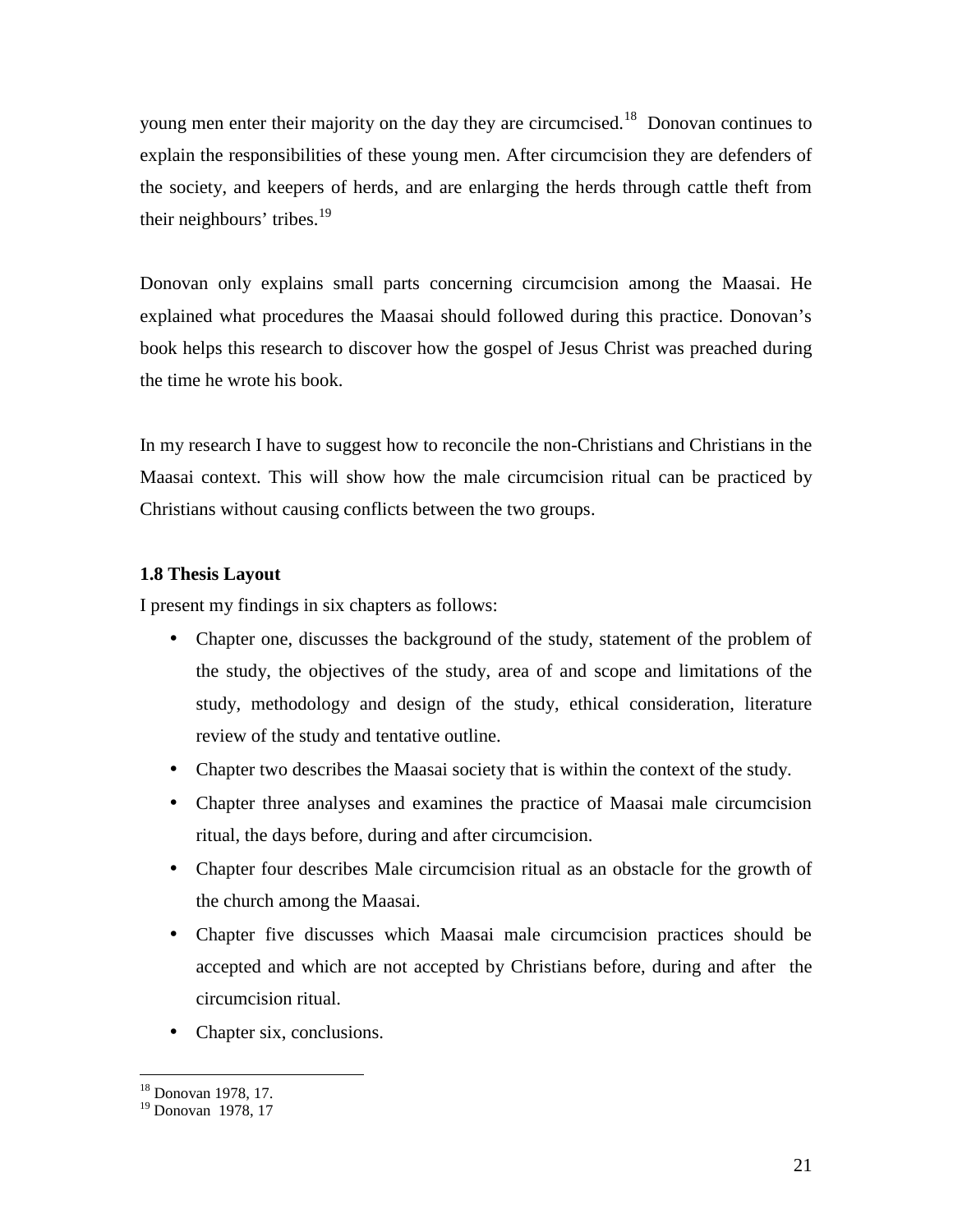# **2.0 DECRIPTIVE ACCOUNT OF THE PEOPLE WITHIN THE CONTEXT OF THE STUDY**

# **2.1 The Historical Background of the Maasai society**

The Maa is shortened form the word Maasai or *"Ilmaasai"* which means the people who speak the Maa language<sup>20</sup>. The following sections are called the Maa speaking society, because they speak the same language all over east Africa, these are; *Il'aikipia Il-sikirari, IL'arusa I-siria, Il'damat I'l-wasin-ngishu, Il'kapute Il-parakuyu, Il'keek-onyokie Il-pusi kineji (Samburu), Il'kisongo il-tiamus (Njemps), Il'matapato Il-laitayok,Il'moitanik Il moipoi (Ilkonere), Il'oodo-kilani Ilkiteto,* and *Il'loita*.<sup>21</sup>

 Today, the Maasai occupy distinct areas in both Kenya and Tanzania and numbers over one million. In Kenya, they occupy Narok, Transmara, OlKejuado, Laikipia, Central Baringo, and parts of the Nakuru districts, as well as the Naivasha areas of their former traditional territories. In Tanzania, they settled the northern part of the country of Kilimanjaro, Arusha, and Manyara. In Central Tanzania they are found in the areas of Morogoro, Dares saalam (Chalinze and Mukuranga and Bagamoyo). In the south they settled in Iringa, Mbeya and Rukwa regions.

In East Africa there are main languages groups, which are Bantu, Khoisan, Cushitic, and Nilotic. The Maa speaking people (the Maasai) belong to the Nilotes. Other members in this Nilotic speaking group are the Baari and the Lutuko in southern Sudan, the Barbeing, the Turkana, the Karamojong and the Teso are settled in eastern Uganda. The Maasai people regard other ethnic groups who are not Maasai as *Ilmeek* or *ormeeki* (Pl.) meaning non Maasai. The white' foreigners are called *iloibor*, which literally means "the whites."

The background and origin of the Maa speaking people is not exactly known. However, some traditions state that the Maasai are said to have come to their present home in East Africa from somewhere in the northeast of Africa in the Nile river basin, in the southern

<sup>20</sup> Parsalaw 1999,36; Mtaita 1995,20

<sup>21</sup> Spear & Waller, 1993,30.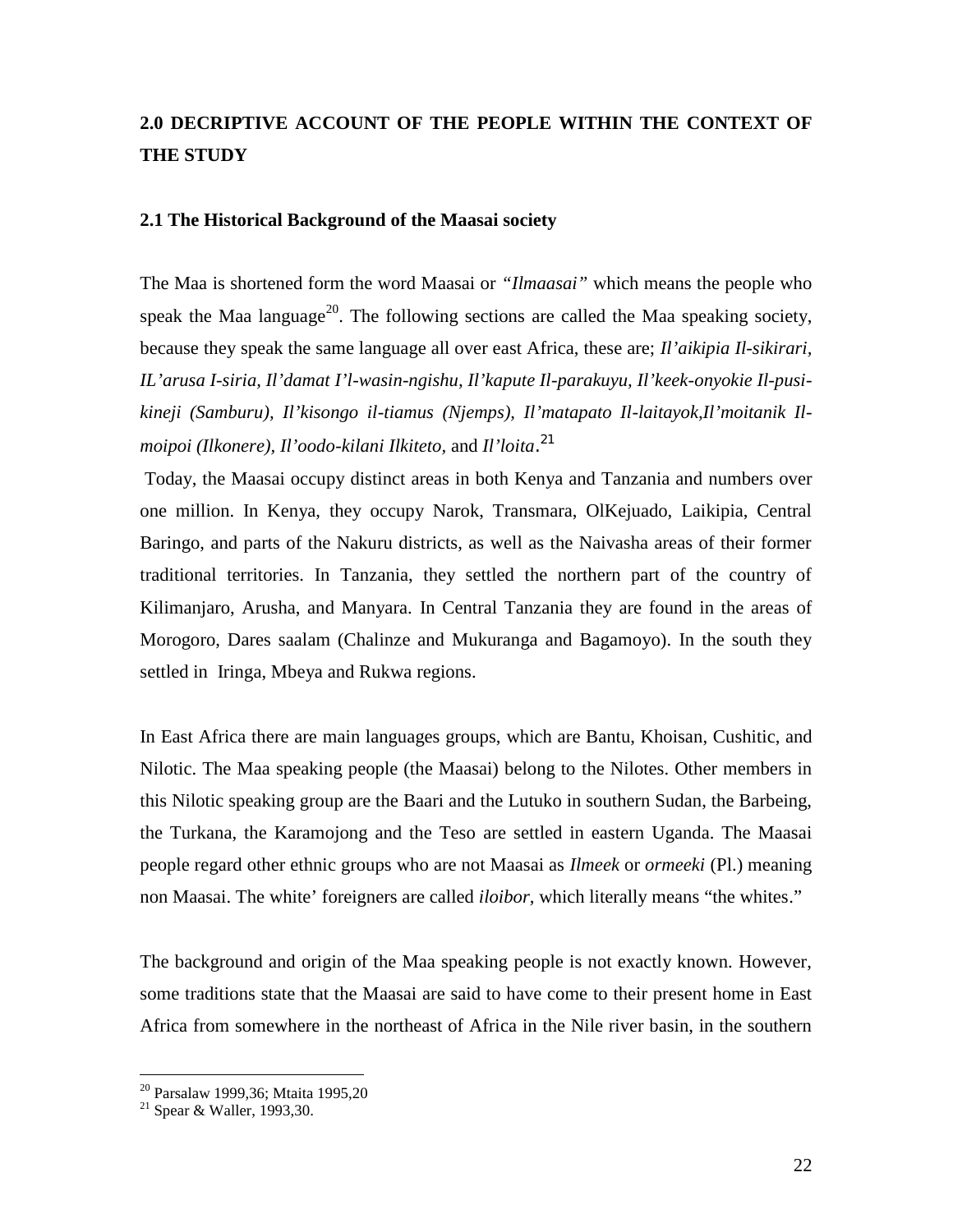part of what is called the Sudan. Thus, the ancestors of the modern Maasai speakers are the result of general north-south movement, which started in southern Sudan sometimes during the  $1<sup>st</sup>$  millennium  $AD<sup>22</sup>$ . The movement was slowly going down the rift valley that cuts through central Kenya and Tanzania. Other ethnological researchers suggest that the Maasai have their origin somewhere in the Middle East, as their culture seems similar to that of Jewish. They are thought to have lost contact with their fellow Jews in the Middle East because of their migrations and wandering<sup>23</sup>. But in real sense it is difficult to find the true source of the Maasai people because their history was given orally from one generation to the next.

The Maasai society is divided into two major clans, *intaloishi*. The first clan is called *Ilaiser*, generally called *orok- kiteng,* which means black bullock. They are regarded as the right hand of the Maasai group. The second clan is *Ilmollelian* also called *Odo mong'i,* meaning blood-red bull; they are also regarded as the left hand of that particular group. The Maasai believe that the divisions originated from a certain legend of two wives married to a certain man. The first wife built her house to the right side of the entrance. The second one occupied the left side of the entrance to their homestead<sup>24</sup>. And this is said to be the origin of the two Maasai major clans *Laiser* and *Mollel.*

# **2.2 Geographical Area/Location**

Geographically the Maasai people occupy almost three quarters of East Africa grasslands, which extend from one degree north to six degrees south of the equator.<sup>25</sup> Furthermore, Maa speaking peoples grew more numerous and moved southward to occupy much of the Eeast Africa Rift Valley region on which is semi arid and arid land.<sup>26</sup>

<sup>&</sup>lt;sup>22</sup> Spear & Waller 1993, 1.<br><sup>23</sup> Mtaita 1998, 21.<br><sup>24</sup> Parsalaw 1999, 44-45<br><sup>25</sup> Kimirei, 1973, 1.

 $26$  Voshaar, 1979, 13,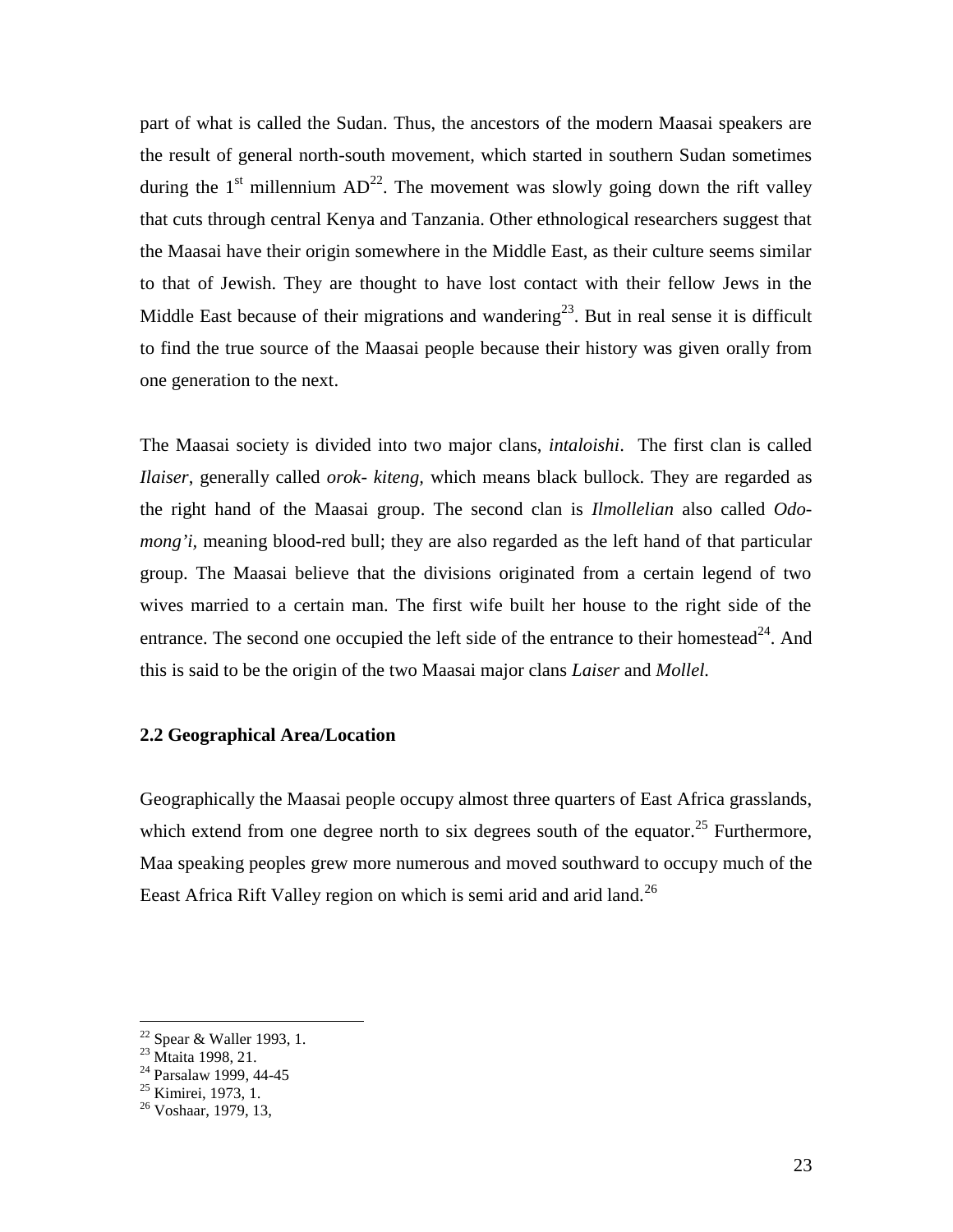In Kenya they live in the southern parts of the country, while in Tanzania they live in the northern and central and southern part of the country, i.e in Arusha, Manyara, Morogoro, Kilimanjaro, Tanga, Dares salaam, Dodoma, Iringa, and Mbeya.

# **2.3 People's Life, Social Structure and Economic Activities**

Most of the Maasai prefer life in the remote places where they can have good pastures and good water supply for themselves and their herds. However, the situation nowadays is changing because more people are moving from the interior places and settle down in nearby towns in order to get their basic needs.

The Maasai homesteads consist of a large circular enclosure surrounded by thorn bush fences. Most of the Maasai families are still living in communities, which are usually gathered in a big kraal, *inkang'itie* or *enkang'* (sing), which are normally known as *bomas,* a swahili word. Similar to other African ethnic groups, the Maasai society is patrilineal and this follow the system follows the extended family. One family includes the father, mother, children and all the people found in a particular boma. They have equal rights to share anything in that family<sup>27</sup>. The husband is regarded as the head of the whole family. The boma can be big or small, depending on the number of families living in it and the quantity of the cattle owned by that family.

Formerly, all the houses were small, oval shaped or rectangular, with a slightly domed roof with poles and saplings, intertwined with grass, and plastered with cow dug. These houses were so low in height that one had to bend when entering. There were no proper doors but only a small entrance. There were small holes *Ilusieta* (Pl) or *Elusie* (sing.) instead of a proper window. However, nowadays the situation has changed and modern houses are constructed in the Maasai bomas.

The Maasai society is well organized and structured according to a tightly knit pattern or an age oriented system. Their age-group system helps to govern or determine the major

<sup>27</sup> Parsalaw 1999, 43.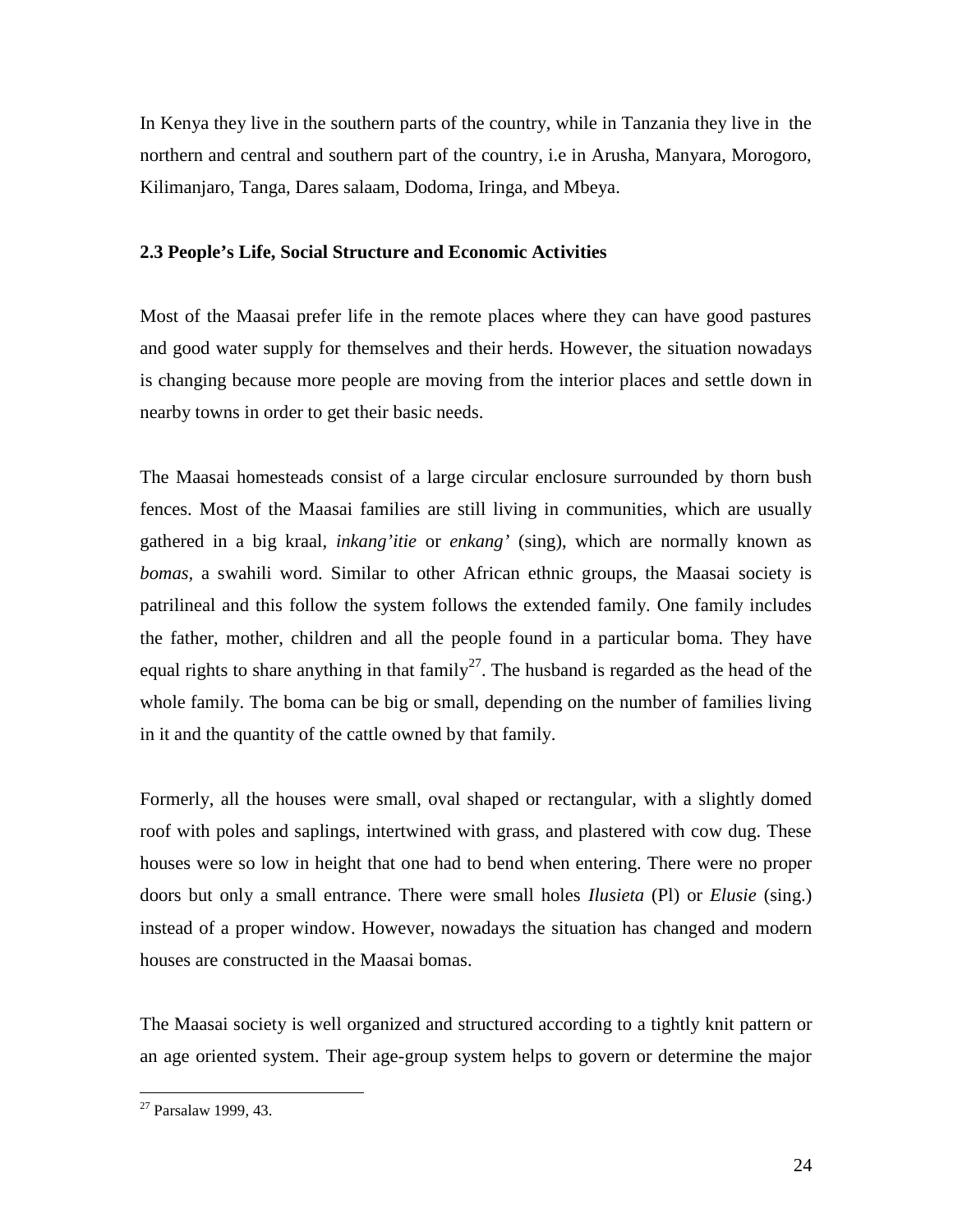factors of their traditional, societal, political, and religious as well as their daily life. Furthermore, this age-group system determines behaviour and the differences of responsibilities in the society<sup>28</sup>. Each man passes through three main stages or agegrades, i.e. boyhood, warriorhood, and elderhood. The transition from one stage to another is marked and celebrated with special ceremonies or feasts.<sup>29</sup>

Each age group or age-set in the Maasai society has its own specific role to play in the community. The young boys (uncircumcised), *Ilayiok* (Pl*), Olayioni* (sing) are concerned with looking after the cattle on the grazing land, and during such a period the boys learn how to use spears, clubs, and swords<sup>30</sup>. Warriors, *Ilmurran* are regarded as the soldiers of the entire society. They are concerned and responsible for the protection of the society and their properties from outside invaders and predators, which include both human beings and wild animals like the lion. The uncircumcised girls are called *intoyie* (pl), or *entito* (sing) and young women who are at the age bearing children are called *isiankikin*, older women are called the following names *inkituak,* and *intasati*. They are concerned with keeping the families, and milking the cows. The male elders are called *ilpayiani* and are regarded as peaceful people by whom the growing generations depend on as the source of advice and wisdom $31$ .

Every age set has its own political and religious or ritual leader. The political leader is called *olaigwanani*. He is the chief counsellor with a full authority, over his age-set<sup>32</sup>. Traditionally women do not have their own age sets, but they depend on their husband's age sets. The ritual leader is called *oloiboni.* He is normally elected in each age-set i.e. warrior hood stage. He is a divine, prophet and ritual expert. He is consulted for ritual purposes, difficulties and any crucial matters in the society. He gives instructions on what will happen, what is to be done and how it will be done. Normally, *oloiboni* is a male and he must belong to the *ilaiser* clan<sup>33</sup>.

<sup>28</sup> Interview with Rev Joshua Laiser, 23.08.2012, Masama

<sup>&</sup>lt;sup>29</sup> http//www:predators-tz.or/maasai.htm, 26.08.2012.<br><sup>30</sup> Mtaita 1995, 31

<sup>&</sup>lt;sup>31</sup> Kiel 1997, 78

 $32$  Interview with Rev Immanuel Laiser, 12,08,2012, Irkaswa

<sup>&</sup>lt;sup>33</sup> Interview with Kumbau Saning'o, 21.07.2012, Irkaswa.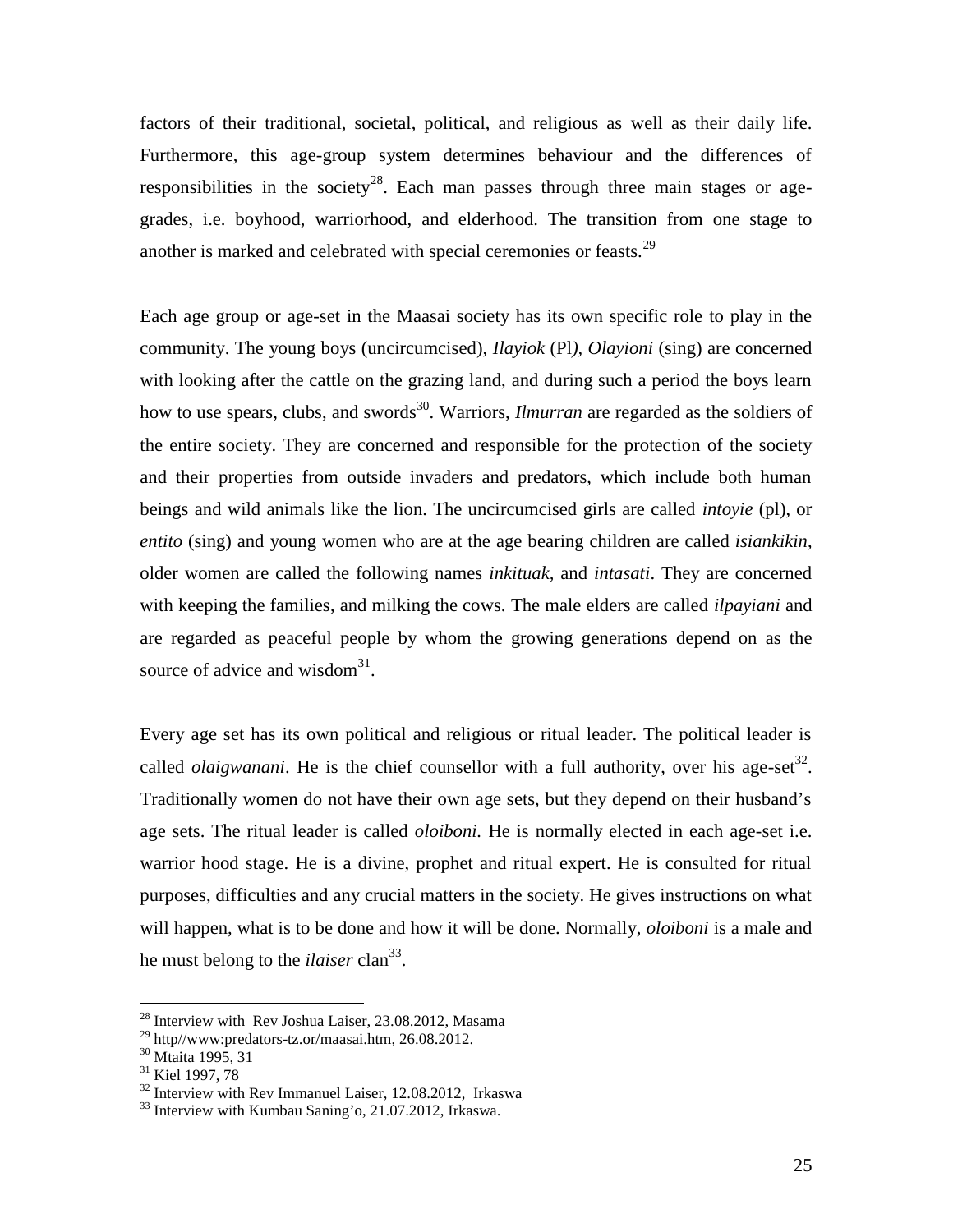Marriage is one of the most important events after circumcision among the Maa speaking society. It is a complex affair with economic, social, and religious aspects. Marriage is requirement from the corporate society and a rhythm of life in which everyone has to take part. It is not an option but a compulsory act. It is seen as a stabilizing factor in one's life and as a test of one's maturity<sup>34</sup>. However, it is allowed only for the ones who have undergone the circumcision rite of passage. Therefore, after circumcision rite one must get married. This obligation is for both male and female. According to the Maasai context it was and is still considered abnormal, unnatural, and ungodly not to be married. This is because man and woman need each other, and it is the only way to expand the family, clan and the whole Maasai society. The Maasai regard marriage as the part of God's plan and gift to the human being. Marriage has to be valued and respected by every one. In this institution of marriage god intends that man and woman should live together in love and rear children<sup>35</sup>. After marriage one is allowed to participate fully in all societal, religious, political, and economic activities within the society. They are officially allowed to become father and mother for one is regarded as a grown up person. Before the circumcision rite of passage one is regarded as a child, regardless of his or her age.

Polygamy is the common form of marriage among the most African ethnic groups. In the Maa- speaking people it is a lawful union, an accepted valid form of marriage. A man can marry as many wives as he wishes depending on the number of cattle he owns. Monogamy had been seen and regarded as for the people of the lower status or the poor ones <sup>36</sup>. The Maasai polygamy is an official or open polygamy for it is accepted and practiced openly and publically by the society<sup>37</sup>. This form of marriage still exists among the Maasai society both among Christians and non-Christians, though the church strictly forbids it. However, the situation seems to have changed so that today most of the Maasai men do not have more than one wife.

<sup>&</sup>lt;sup>34</sup> Interview with Joshua Laiser 23.08.2012 Masama

<sup>&</sup>lt;sup>35</sup> Kyomo 2004, 195-198

<sup>36</sup> Waruta 2000, 105-106

<sup>&</sup>lt;sup>37</sup> Interview with Joshua Laiser, 23.08.2012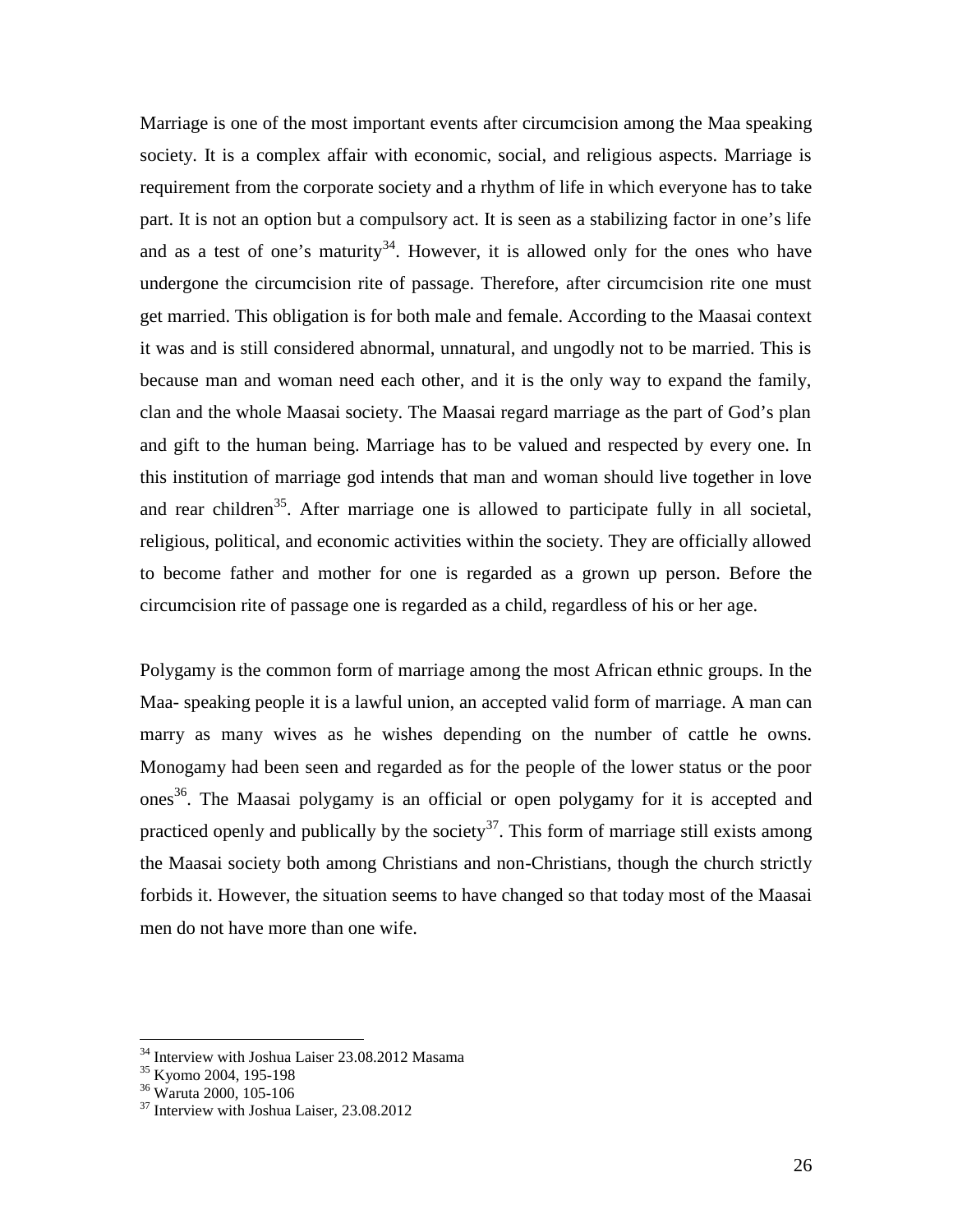Although open polygamy is not officially practiced in some other African ethnic groups, it still exists in other forms (hidden or unofficial polygamy) by men having concubine. There are different reasons for polygamy in the Maasai society; these reasons can be categorized religiously, economically, and socially. According to the religion it is believed that God, *Enkai,* has allowed them to practice this form of marriage in order to have many children to help in milking their cattle and to enlarge their generation<sup>38</sup>.

Economically, the Maasai people depend a great deal on their cattle for their daily subsistence, and as their main economic source. The cattle kept by the Maasai are of *zebus<sup>39</sup>* type. This type of cattle produces only a small amount of milk, they need to have a large number of cattle in order to obtain sufficient milk for the family. Due to this reason, the Maasai believe that one wife cannot and will not manage to milk all the cattle, and they would not have enough children to help with milking and raising the cattle<sup>40</sup>. The herds need many boys and many milking maids; hence they need more wives who will produce more children to solve the problem of the labour force. Women and children are an important labour force for the family. In addition to the economic reason, some Maasai families also intend to increase the number of their cattle through the bride price of their daughters.

Socially, marrying more than one wife for a man means a good reputation and prestige within the whole community. Polygamy among the Maasai is considered to be a simple way of enlarging and expanding the family, clan, and the whole Maasai society. Another reason is that the Maasai people believe that if one has only one wife, anytime that woman might be sick or die, then who will replace her? Who will take over her responsibilities, like caring for both the family members and the cattle? The solution is to have many wives, which is polygamy.

<sup>38</sup> Interview with Joshua Laiser, 23.08.2012, Masama.

 $39$  Zebu is the type of cattle usually kept by the maasai people because they are resistant to diseases, and also able to adapt the semi arid environment.

 $40$  Interview with Ev. Yusufu Mamasita, 18.08.2012, Irkaswa.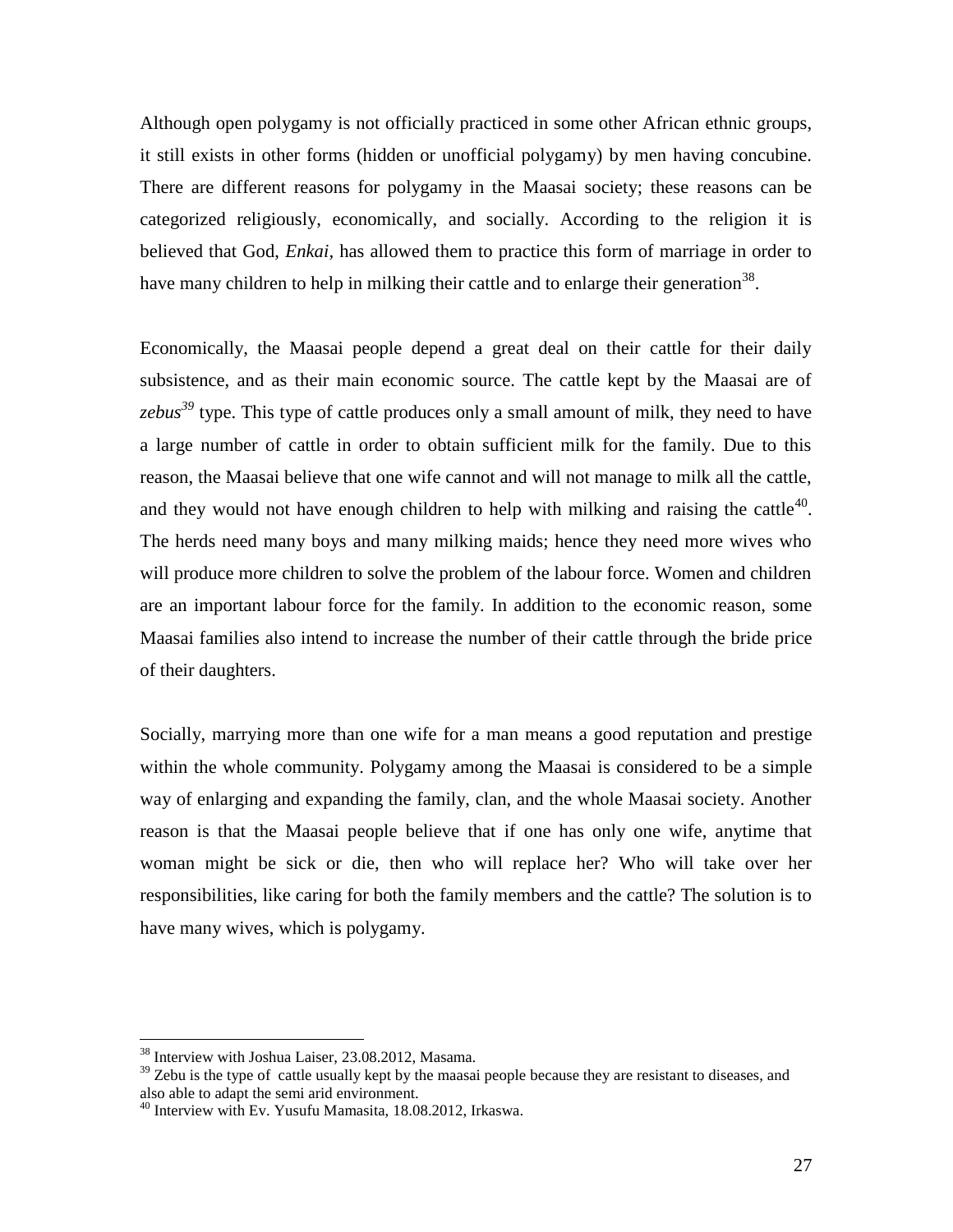The Maasai regard cattle as the main economic source, and the backbone of their life. That is to say that the Maasais' life, i.e. economically, politically, socially and religiously, is centred on the cattle, cattle determine Maasai life. It is believed that cattle are a special gift from God, *Enkai.* It is the most fundamental and valued property. From the cattle the Maasai get their daily meal or food, i.e. milk, meat and blood. The cattle also have a great and vital importance because they are used for multiple purposes. They signify wealth and confer status, serve as a medium of exchange, legitimate marriage i.e. bride price, and traditional rituals. They also provide dung for fuel (a substitute to the firewood) and plaster for their houses, skin for clothing mattresses, belts, for making shields, making special bags which are used for carrying loads by the donkeys. The Maasai drink blood on special occasions, it is normally given to sick people, women who have given birth, also given to the boys right after circumcision as the first food given to them, it is believed that it is very rich in protein and good for the immune system. The Maasai regard the one who has a good number of cattle and many children as a good and intelligent man, *olparakuoni* or *orkarrsis,* and the opposite of it is *oltorroboni,* the one without cattle, just a hunter of wild animals in on order to get his daily food*.*

Farming among the Maasai was formally regarded an offence to God, *Enkai,* however, due to the economic instability and climate changes, and the loss of livestock, for example 2009-11, which was caused by drought and diseases, many of the Maasai are forced to find jobs in towns while others had started to engage in agriculture as their primary mode of subsistence. The Maasai are now growing in numbers and are producing cash and food crops i.e. maize, beans, wheat, and sunflower and so on. They also engage in different business activities, especially buying and selling cattle and crops. Due to this reason the Maasai are no longer purely nomadic, but semi nomadic as they are now engaging in other and different activities rather than depending only on cattle. These changes also change their way of living, the Maasai have started to construct permanent houses.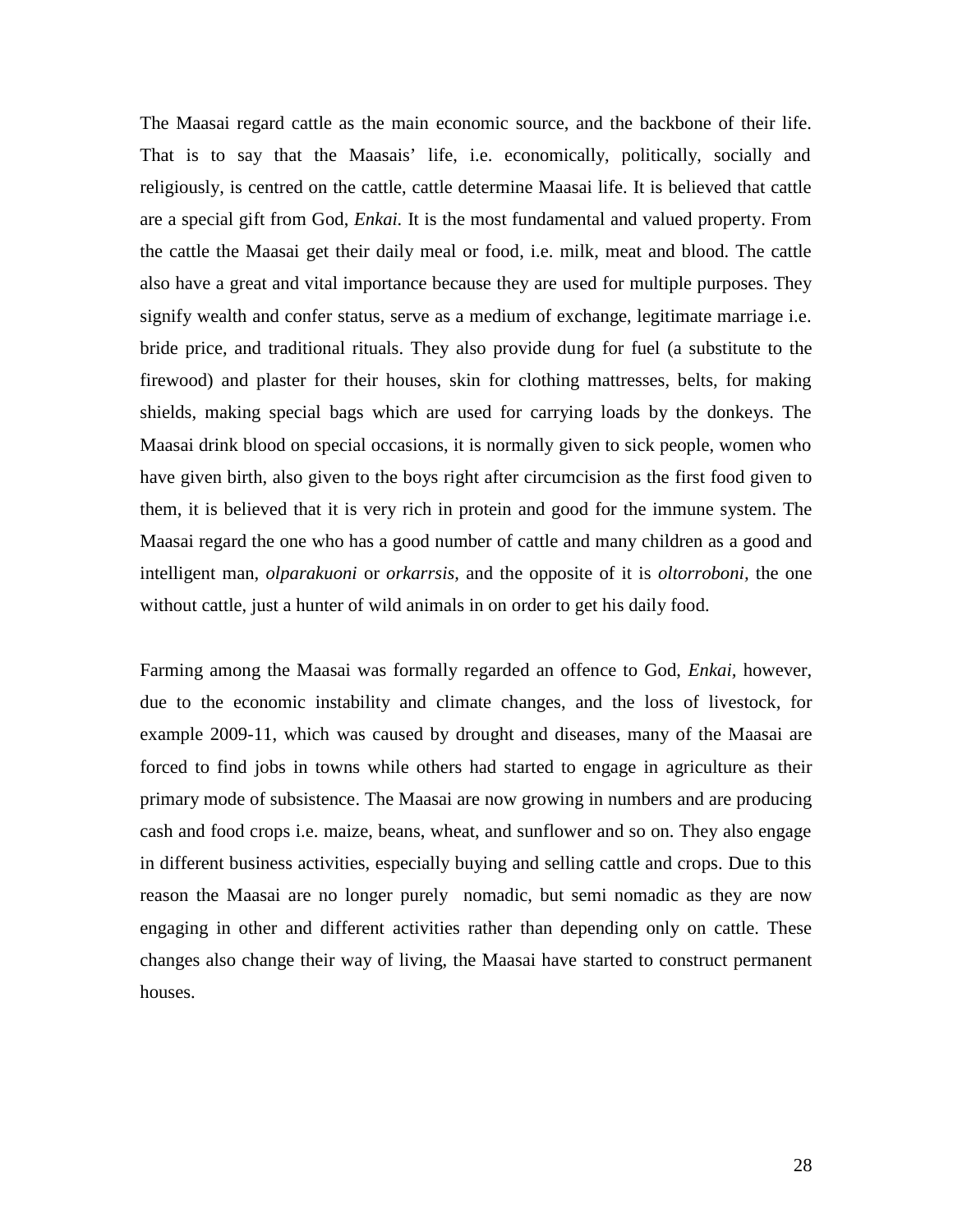# **2.4 Religious Life**

The Maasai, like other ethnic groups in Africa, have their own way of worship. The Maasai have no doubt about God's existence. They believe that God, *Enkai* existed, exists and will exist. They are religious people just like other African ethnic groups, and their lives are characterized by worship. The Maasai used *Enkai* primarily to refer to God, whom they consider as a morally upright being, merciful, protector, and guardian. God, *Enkai*, is a word for the deity, and is neither male nor female. They also regard *Enkai* as Holy, infallible, the provider of rain and cattle, the sustainer, the ultimate controller, who is the first and the last, and the universal creator. Enkai is the source of life of all living organisms.

The Maasai conceptualize their God, *Enkai,* as rain, they believe that God is a spirit without a form. In Maasai there is not any picture or symbols to represent God; this is because God has no form. The Maasai believe that there is only one God, *Enkai*, and originator of all things, macro and micro organisms. In Maasai, Enkai is the first and the last who knows everything, Enkai is everything in the Maasai land, guiding, protecting, teaching, and giving the Maasai all his basic needs especially cattle, grass and all blessings.

The Maasai believe that Enkai is the High God, Enkai brings rainfall, which can give water and grass for their animals, so sometimes rainfall is known as *Enkai* . *Enkai* who brings rainfall to the Maasai is dweling in the sky, *Ekai eshumata,* which literally means the one who is above or in the sky.<sup>41</sup> *Enkai* could very well be called a sky God not only because of His name *eneshumata*, but because he is believed to reside in the sky. However, at the same time God is always near people, he is omnipresent, *altaani dapash.<sup>42</sup>*

Another name for God in Maasai is *parsae* which means the one whom we worship; this name for God among the Maasai is mostly used by women when they say their prayers.

<sup>41</sup> Hauge 1979, 17

<sup>42</sup> Interview Rev Joshua Laiser, 23.08.2012 Masama.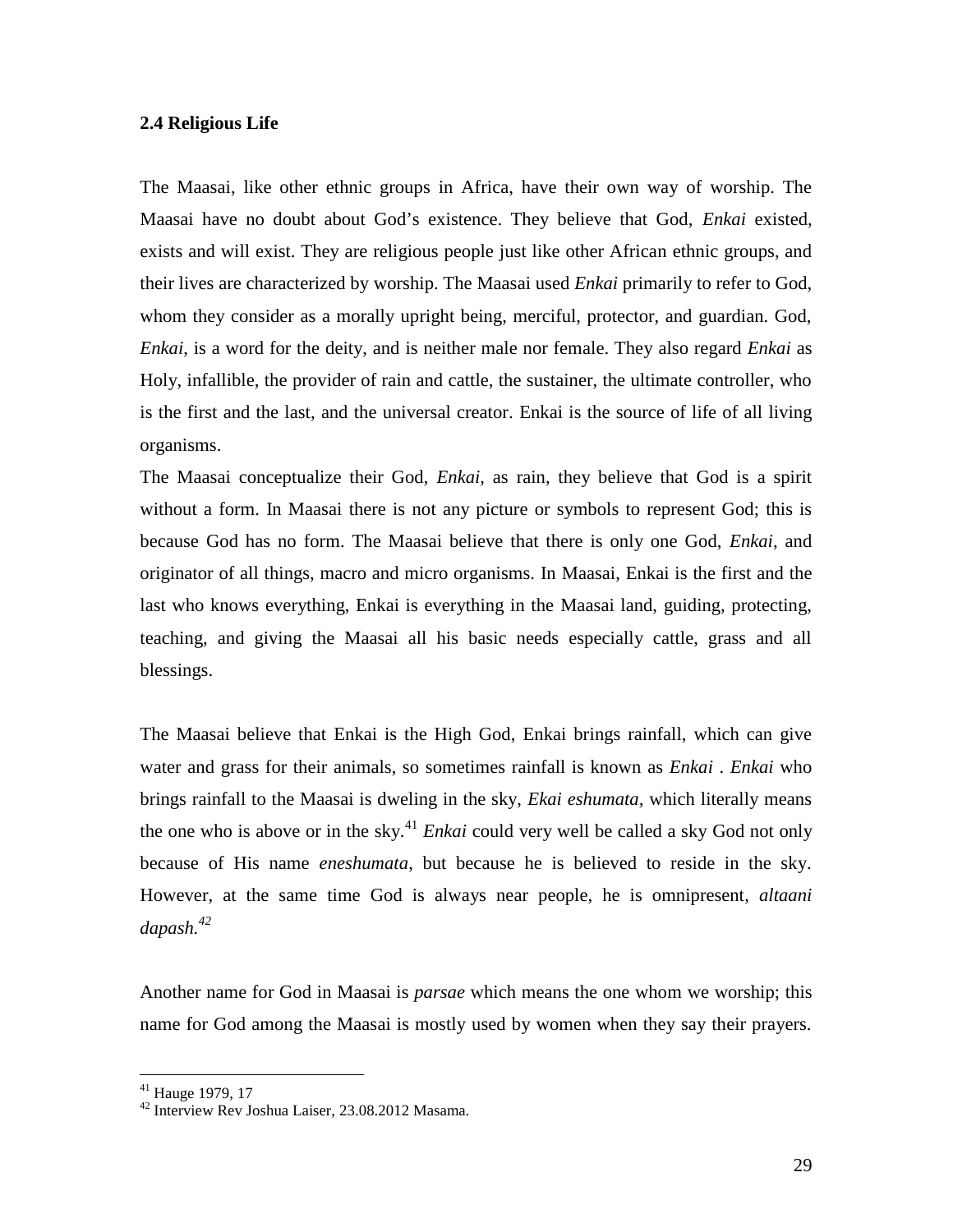When the Maasai call upon God in their prayers, they often say the God of Mr. So and So, mentioning the names of well known and respected ancestors just as the Old Testament often said, the God of Abraham, the God of Jacob, and the God of Isaac.<sup>43</sup>

Enkai is always good and has none of the attributes of the devil. The Maasai worship their God in the open. The Maasai has no holy buildings or shrines for *Enkai*. This means that the places for worshiping *Enkai* are not fixed. The one who decides the right place to worship is called *oloiboni<sup>44</sup>*. There are, however, certain places where the Maasai believe that God is dwelling, for example in a tree called *oreteti loo ngaik* found in the rivers. During the time of drought the Maasai go under this tree to ask *Enka*i for forgiveness and have intercession prayers like asking for rainfall or to cure a certain disease.

The Maasai pray to God every day, in the morning and also in the evening. After milking the cows, any woman of each family offers some milk to *Enkai* by throwing it in the direction of the morning sun. Then she fills the lid of her calabash once more with milk and this time she throws the milk towards the west. When doing so, she says short prayers to Enkai. This prayer is called *esayata enasirie* morning prayers. When I was very young I observed my mother in the morning and evening doing prayers by the use of milk, this is a short prayer which I crammed from my mother during those times of childhood: "*Enkai papa lang otii keper kiomon naa pee ipaliki iyiook, mimut iyiook iltungana linono lintaiyio iyie openy too nkaik inono. Tangamu naa kule nikincho iyie, ingurrie iyiook nirripiyiook openy. Olaitoriani lang kiomon iyie esaae<sup>45</sup>".*

Translation in English: "Our Enkai, the maker of everything, we pray you not to destroy the craetion you have made with your own hands. Receive the milk we give you our God, so that you may share, or you may know that whatever you give us we are ready to return it to you. Amen".  $46$ 

<sup>&</sup>lt;sup>43</sup> Hauge 1979, 18.<br><sup>44</sup> Medicineman/deviner/prophet<br><sup>45</sup> Amen.<br><sup>46</sup> My mother's prayers.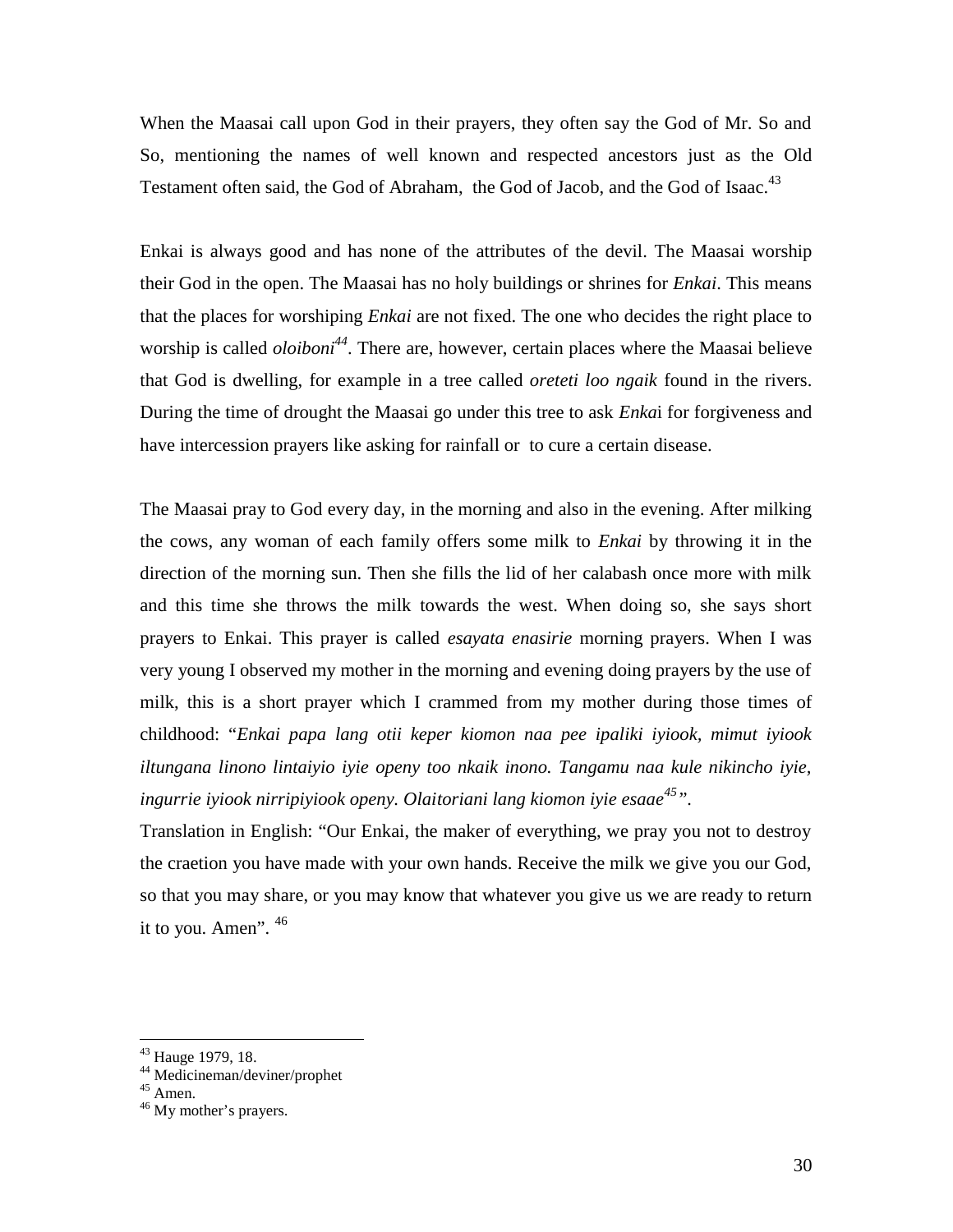# **3.0 DESCRIPTION AND ANALYSIS OF THE PRACTICE OF THE MAASAI MALE CIRCUMCISION RITUAL**

# **3.1 Introduction.**

Circumcision among the Maasai is practiced for both boys and girls, but in 1998 the government of the United Republic of Tanzania enacted a law to stop circumcision for girls. In despite of this law still the Maasai circumcise girls in a secret way right after the girl is born. The Maasai believe that circumcision is a gift from God, *Enkai*, <sup>47</sup> so there is no way to escape because it was commanded by God, *Enkai*, and you can participate in religious affairs only if you pass through circumcision, whether you are a boy or a girl.<sup>48</sup>Circumcision is a means and procedure of climbing the society's ladder to maturity and adulthood.<sup>49</sup> Although circumcision is a very painful operation, the boys are expected to remain quiet and endure the pain. Before I go on with explaining the practice of Maasai male circumcision ritual let us look at the reasons for practice at this ritual. They are as follows:

Firstly, Maasai male circumcision ritual creates an identity which every Maasai male must pass through. Circumcision is strictly practiced and this becomes therefore one of the permanent and vital branding of all Maasai identity.<sup>50</sup>

Secondly, Maasai circumcision separates one step from another through the life of a Maasai, this is to say, it separates childhood and adulthood, the cutting of the flesh turns a boy into the man. Without circumcision one is never called an adult. Circumcision is the first and only qualification for one being a full man. The uncircumcised person even if he is an old man, is put in the category of children; circumcision changes the title of a boy to become a real Maasai man ready to protect his society as a soldier.<sup>51</sup> He is called a *moran*, meaning a warrior.

 $47$  Interview with Ole Tionga 12.07.2012, Irkaswa.<br> $48$  Interview with Samuel Mollel 12.07.2012, Irkaswa.

<sup>49</sup> Parsalaw 1999, 41

 $^{50}$  Interview with Rev Joshua Laiser 23.08.2012, Masama.<br><sup>51</sup> Interview with Kashuma 12.07.2012, Irkaswa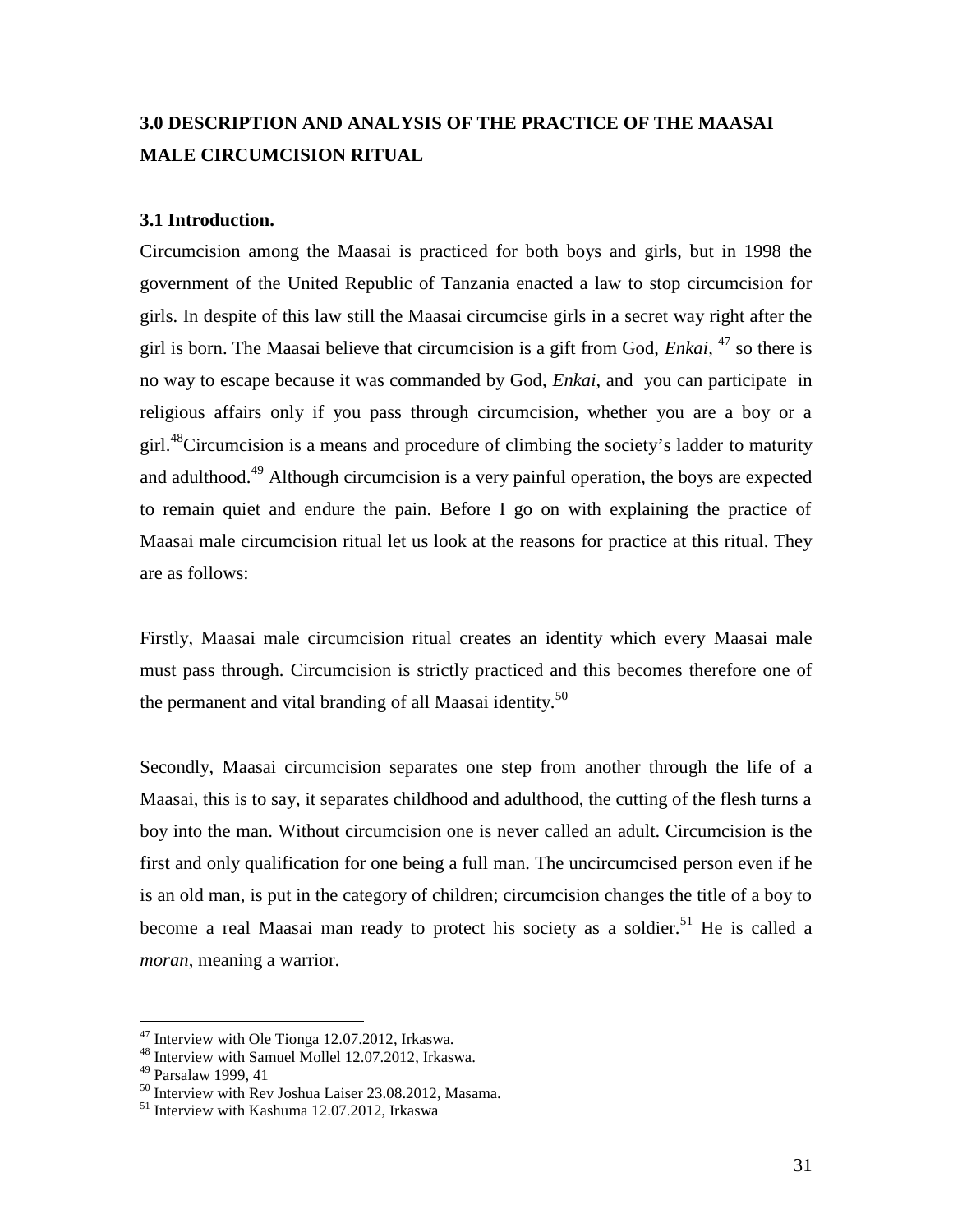Thirdly, male circumcision is a mark of unity with the people in the society; the boy is sealed to his people and his people to him. This is a religious step, during and after circumcision, the elders gave the initiate blessings which bind him with the society and their God, Enkai. $52$ 

Circumcision also enables the initiate to get the moral teachings of the society during the seclusion; the young men should undergo a period of education or traditional schooling. These teachings are all about society's life and matters which equip them to live now as full members of the Maasai society. These teachings also include how to fight with the enemies, like the lion, how to have courage, endurance, perseverance and obedience. These trainings also equip the initiates mentally, bodily, emotionally and morally, for adolescence and adulthood. The initiate advances to a young adult in the eyes of the society.

For the Maasai a man has to pass three stages in his life, boyhood, warrior hood, and elder hood, the middle stage warrior hood is only received from circumcision. After circumcision the warrior has to be given military responsibilities, this is as protector of the Maasai society, making sure that the cattle have good pastures and enough water $^{53}$ . Also after circumcision the warriors are allowed to participate in worship as free members of the Maasai religion, the right for marriage, to have children, to feel bravely as a Maasai, to have freedom and power, and leadership.

### **3.2 The Days before Circumcision**

When a father wants to circumcise his grown son for the first time, he must undergo certain traditional rituals. These traditional rituals are first of all for his own sake as a grown up father and secondly for the sake of his children he wants to circumcise The permission for initiation of boys among the Maasai is always given by the religious man known as *oloiboni,* (sing.) or *iloibonok,* (Pl). *Iloibonok* are very respected and feared

<sup>52</sup> Interview with Kashuma 12.07.2012, Irkaswa

<sup>53</sup> My observation, I was a warrior one time, I experienced this function as a warrior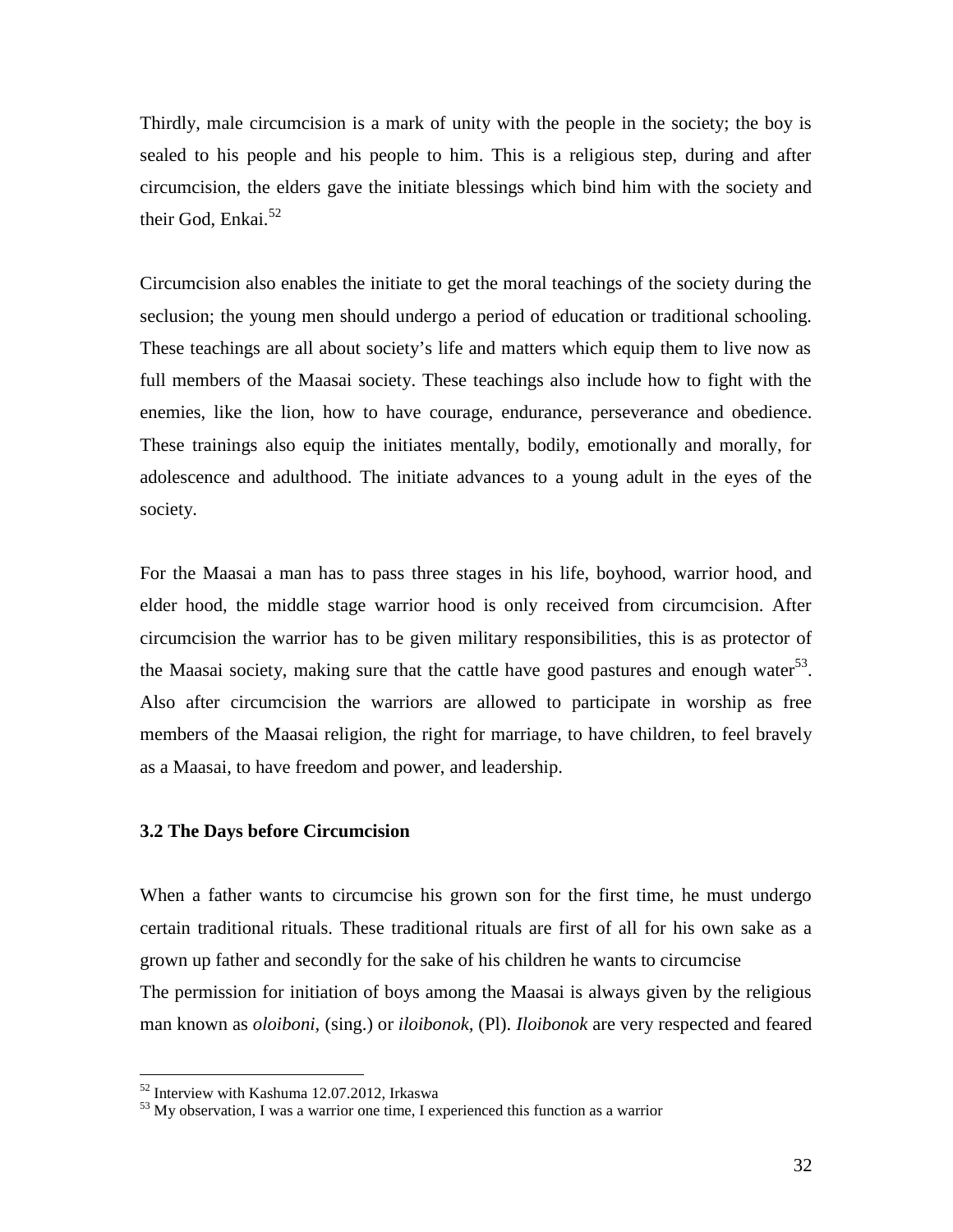people due to their religious duties and also as mediators between God, *Enkai* and the Maasai tribe as a whole. These mediators belong to the sub clan called *Ngidong'i*, of the big *Ilaiser* clan<sup>54</sup>. Female circumcision is different from boys, because there is no permission given from *Oloiboni*, instead parents decide themselves when the operation will take place. This is after their daughters have reached puberty<sup>55</sup>.

# **3.2.1 Going to** *Oloiboni*

A special delegation called *olamal*, led by the father /guardian of the forthcoming age set, is awaiting initiation sets of the first consultation with their *oloiboni*. Members of any special delegation *olamal,* in consultation with their religious man, do not carry any protective weapons with them, e.g. spears, shields, etc.<sup>56</sup> However, they can have their swords to help them to eat meat and other uses on their journey but not for defensive purposes, because this is a religious journey. They believe strongly that God, *Enkai*, is taking care of them. When asked, "what if something fierce happens?" the delegation simply answers through the elder. "We have not heard that this has ever happened."<sup>57</sup>

The first delegation, *olamal*, consists of four respected elders and some boys selected from different corners of a given area. For instance, the boys were about ten from Irkaswa, Kitenden, Leragwa, Olmolong, and Elerai. The leader of this delegation of elders, olamal usually has special qualifications, he is particularly the father of that age set. He should be available to become the father of that age set, which is an exacting job. He represents his age set group to the boys. He instructs them in all things concerning warrior hood, in its duties, privileges, and ceremonies. He is blessed by his age set.<sup>58</sup>

In order to perform circumcision the father of this age-set must qualify as a man of wisdom, good character, be married and preferably with many wives with children and

<sup>&</sup>lt;sup>54</sup> Interview with Lenkai, 12.07.2012 Irkaswa.<br><sup>55</sup> Interview with Lenkai, 12.07.2012, Irkaswa.<br><sup>56</sup> Interview with Melami, 12.07.2012, Irkaswa.<br><sup>57</sup> Interview with Olaigwanani, 12.07.2012, Irkaswa.<br><sup>58</sup> Interview with L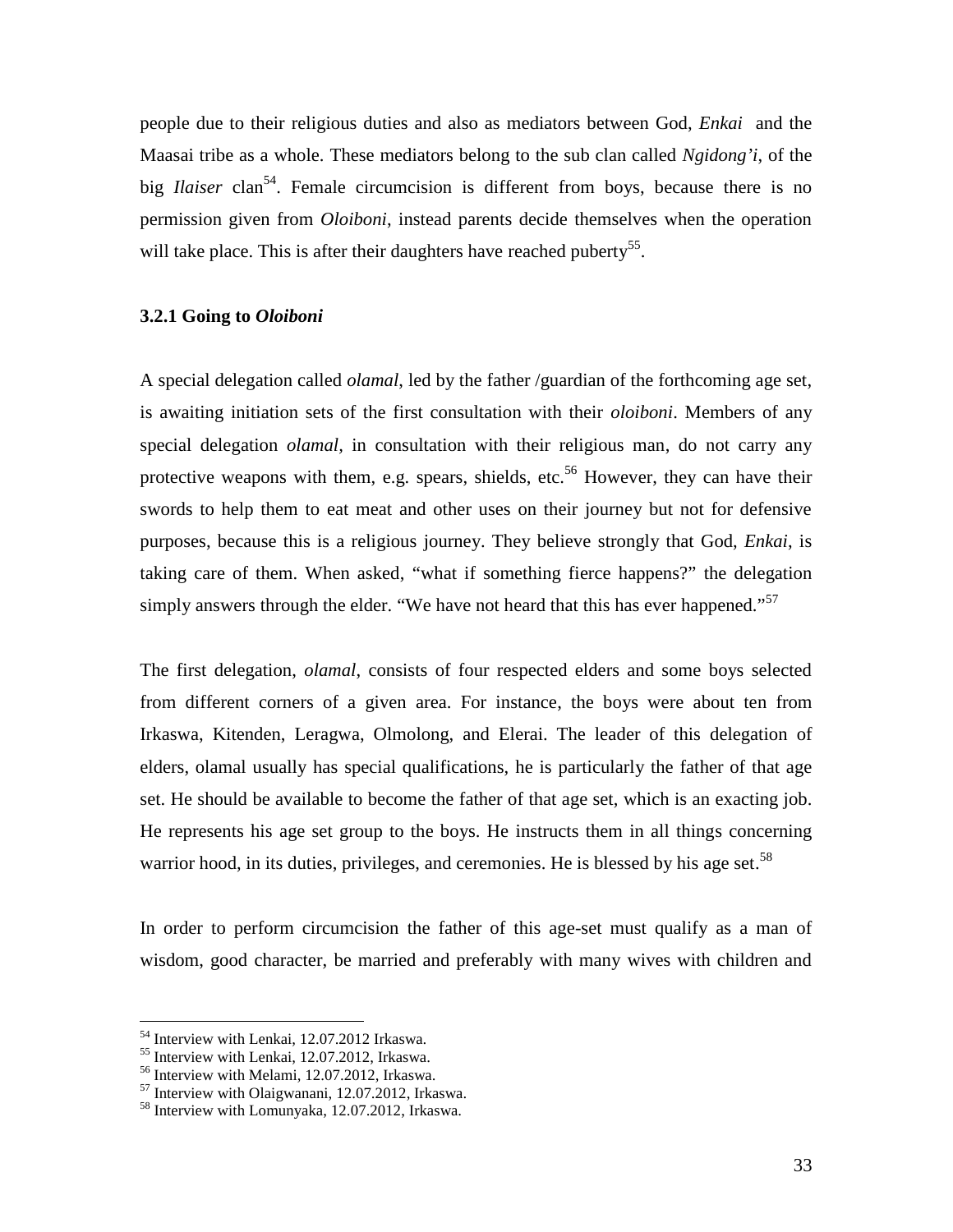cattle. A leader among the Maasai is selected by his peer groups because of his pureness as a Maasai. This standard can only be judged by being and living as a Maasai.<sup>59</sup>

When the delegation, *olamal*, will goes to *oloiboni,* they take one young heifer, bull which is not castrated and honey as a presents. The bull and the heifer symbolize the full fertility for the age set.<sup>60</sup> The present of both sexes of animals to the religious man will in turn mean the first good wishes for full fertility to the newly formed age-set. The gift of their own animals to their religious leader is more precious than giving him money; this is due to the fact that, cattle are objects of affection and supreme religious significance. To the Maasai, cattle give meaning to life, and mean life in themselves.<sup>61</sup>

The special delegation comes back from the religious man, *oloiboni,* with special instructions to be done concerning the boys awaiting initiation. But the most remarkable thing they come with is the new name from their *oloiboni* and the name must have a good meaning. Historically the following are the names of the Maasai age set; *Ilkigirio, Ilrimirimi, Ilmeiri, Ilkidotu, Ilnyangusi Il emek, Ilkitoip, Ilaimer, Iltalalani, Iltwati, Iltareto,Ilterito, Ilmeshuki, Ilseuri, Ilkishumu, Ilantiis, Ilkishili, Ilkuryanga, and Ilnyanguloni.*<sup>62</sup>

These are the Maasai age sets which are still remembered and others still exist. By the way what do we mean by age set? Age set is a social group whose members are recruited on the basis of their approximate age into a named group of age-mates, who are organized as a corporate body and have a hierarchically ranked position in relation to each other in such groups<sup>63</sup>. An age set comprises those persons only who are recruited during the same tribe-wide open initiated period. The membership of an age-set is life long. The age sets are distinguished from each other by a closed period of seven years, during which new initiates cannot be recruited. Opening a new initiation period initiates

<sup>&</sup>lt;sup>59</sup> Benson, J.S, 1974, 176.<br>
<sup>60</sup> Interview with Rev Yoshua Laiser, 23.08.2012, Masama.<br>
<sup>61</sup> Interview with Rev Yoshua Laiser, 23.08.2012, Masama.<br>
<sup>62</sup> Seneto Parpai reseach, a Maasai student at Natal University, south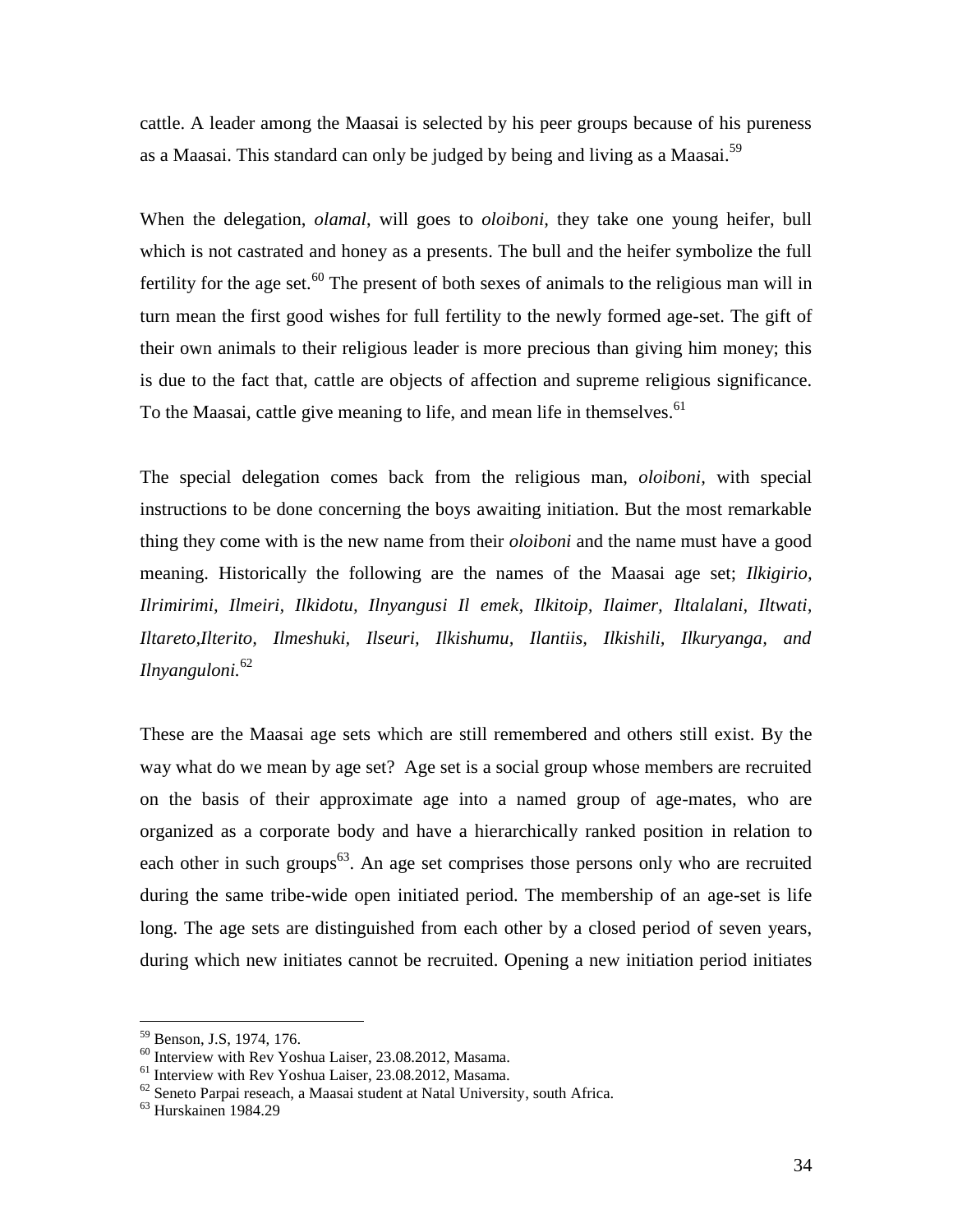the formation of the new age set after again another seven years of the practice of male circumcision.<sup>64</sup>

# **3.2.2 Going to Engipaata**

The first ceremony which opens a new age set is *Engipaata*. This is a big ceremony which comprised young uncircumcised boys from the age of 10-18 years previously, now the age has changed to 10-15. The function of this ceremony is only for purification for a new beginning of a new age set.<sup>65</sup>

During the time of *engipaata,* these boys who are starting a new age set had to be taken in a place where there is a natural dam full of water, this is a place whereby purification should take place. Specifically, the dam belongs to the Maasai; the dam is used both for ritual occasions and for watering cattle of the surrounding areas<sup>66</sup>. After these young boys stayed over night at the ritual dam the initiates, in the following morning at dawn will take off their togas and other outfits, and get into the dam for a thorough washing of their bodies. No doubt that the meaning of washing is purification for the following sins like stealing, killing, fornication<sup>67</sup>, etc. it is the first washing of sins since childhood until that particular time of initiation.

Apart from washing themselves into the ritual dam initiates will receive many blessings from elders, when they go back to a selected kraal of a perfect elder. An elder who must be a respected one, of good conduct, having several wives with children. He must also be wealthy enough to at least accommodate sufficiently the congregation of the boys and their father.<sup>68</sup> Special appointed elders, usually eight in numbers will stand around the boys and pronounce special blessings for that occasion. The boys will certainly respond *naayai,* which is the nearest meaning of "may it be so my God."<sup>69</sup> The word *naayai* is

 $<sup>64</sup>$  Interview with a group of elders 24.07.2012 Kitenden  $<sup>65</sup>$  Interview with Loserian, 24.07.2012, Kitenden.</sup></sup>

<sup>&</sup>lt;sup>66</sup> Interview with Ev. Lomayiani, 24.07.2012 Kitenden.<br><sup>67</sup> Interview with Ev. Lomayiani, 24.07.2012 kitenden. <sup>68</sup> Interview with Ole Nailugo, Kitenden, 24.07.2012

<sup>69</sup>Interview with Rev. Joshua Laiser, 23.08.2012, Masama.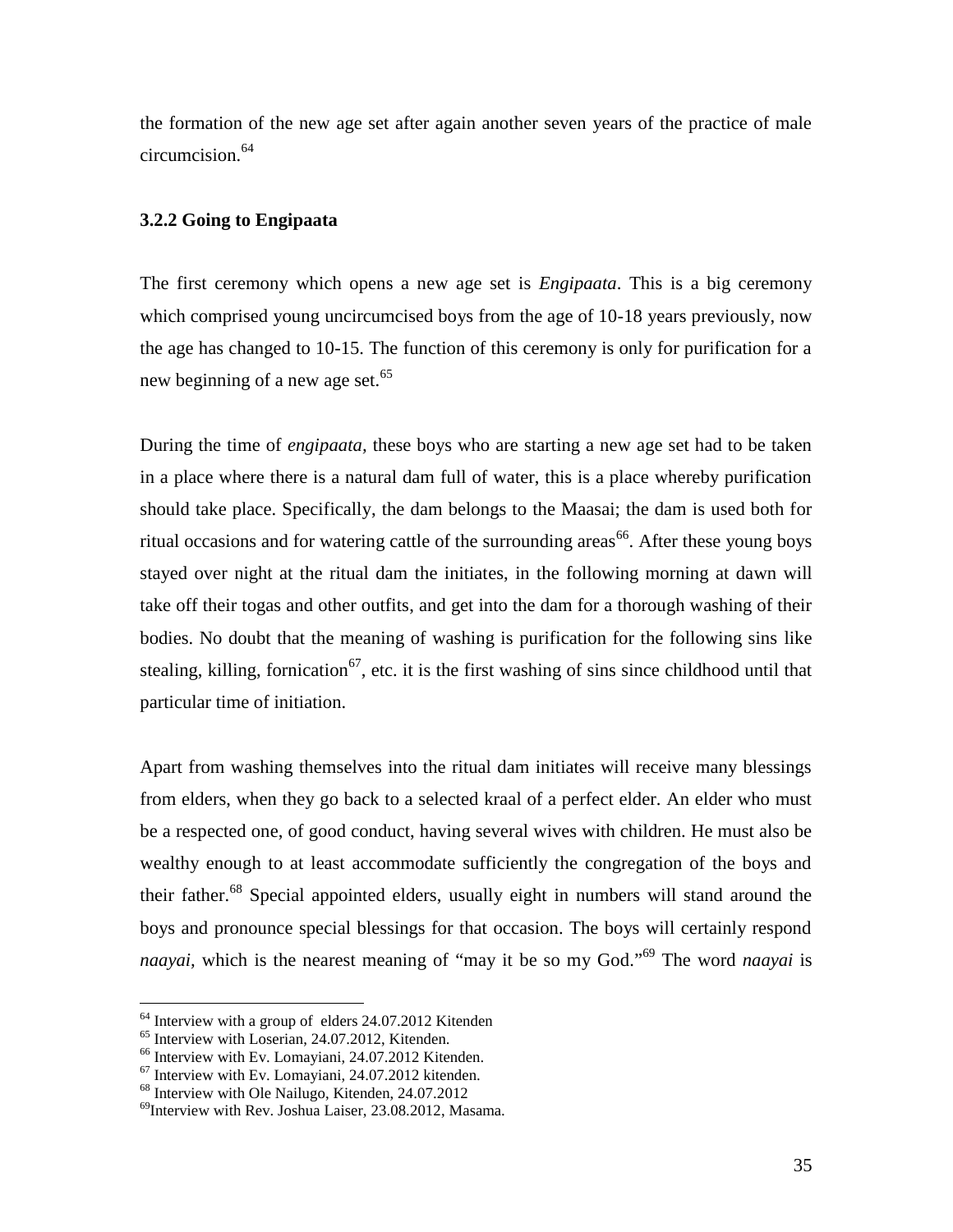indeed equivalent to the Christian word *Amen*; also Solomon Ole Saibulu in his book writes the word *naayai* can mean "please God."<sup>70</sup>

The following is just a part of the blessing itself;

| The blessing in Maasai language     | <b>Translation in English</b>                |
|-------------------------------------|----------------------------------------------|
| Endumunyan anaa retet               | May you be blessed like <i>retet</i> (ficus) |
| Endoropilo                          | May you have a good smell.                   |
| Mishoo Enkai indai enkarna          | May God give you a name.                     |
| Mishoo ndai enamelok                | May He give you a sweet one.                 |
| Mishoo ndai olporor                 | May God give you an age-set.                 |
| Endubul anaa ngujit                 | May you multiply like grass.                 |
| Endahoito anaa ildoinyo             | May you stand like mountains.                |
| Entaa Ilmuran sedan                 | May you be good warriors.                    |
| Esula inguapin                      | May you defeat and conquer.                  |
| Metamelono ntai kule                | May milk be sweet for you.                   |
| Metamelono ntai ingariak            | May waters be sweet for you.                 |
| Mishoo ntai Enkai ilpuli            | May God give you meat feasts.                |
| Mishoo ntai Enkai ingera oo ng'ishu | May God give you children and cattle.        |
| Mishoo ntai Enkai endaa             | May God give you food.                       |
| Mishoo ntai enabaiki                | May God give you sufficiently. <sup>71</sup> |

In the above blessings as it can be seen four main things are mentioned. First the identity, i.e. name and the age set system. Secondly, ceremonies of the tribe, thirdly, bravery and strength throughout their life long, finally but not least, wealth, i.e. wives and children, and cattle. There are mainly three attributes; identity, responsibility, and wealth. Identity, as a people with soul, responsibility as they are part of the society, i.e. the Maasai society, and wealth as part of their right<sup>72</sup>.

The second *engipaata* will take place after an interval of one or two years. It is always performed when there is rainfall so the ritual dam may contain enough water. The

<sup>70</sup> Saibulu 1981, 67

 $71$  My observation

<sup>72</sup> Rev Joshua Laiser 24.08.2012 Masama.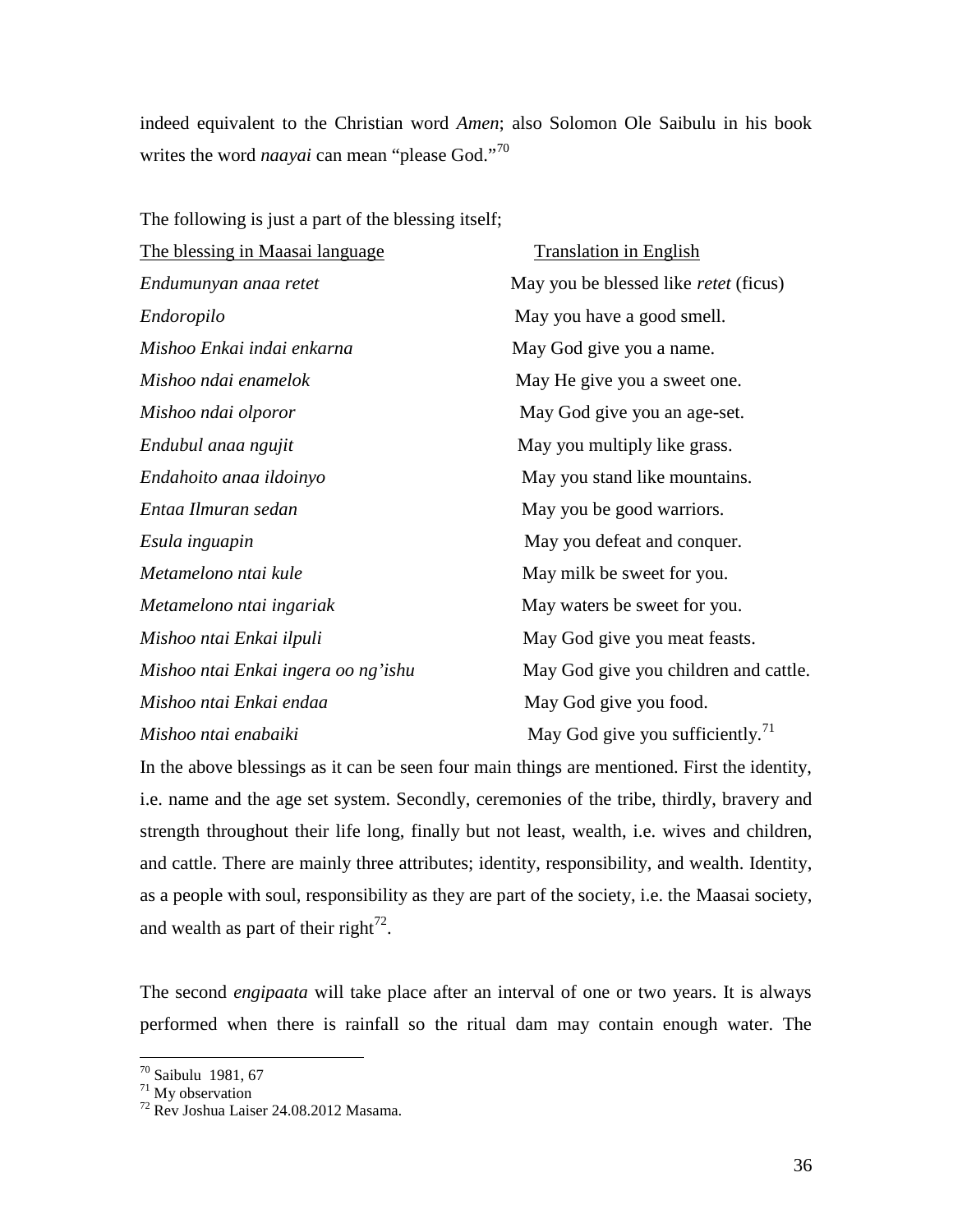procedure for that second pilgrimage, which is the last one, is the same as the first one.<sup>73</sup> But the kraal can change to be another one according to qualities or preferences desired by the father of the age set. This final *engipaata* will mark the official beginning of circumcision of all those boys for whom their fathers had already done the preliminary rituals of killing animals, as explained in the following.

# **3.2.3 The Killing of Animals**

The killing of animals, as said above, is for the sake of the father himself and for the children he wants to circumcise. The killing of animals is directed to the father while other animals are for the children to be circumcised.<sup>74</sup>

# **3.2.3.1 The Killing of** *Olkine loo m-benek*

Literally translated it means *the goat leaves*. This is a perfect goat killed some few metres away from the kraal. When asked what qualities a perfect animals has, Rev Joshua Laiser said;

> "a perfect animal must have good health and be fat enough. It must have good color and not mixed ones. It must have good horns, which points upward, long enough, and equal size and not broken. It must have a tail, a good tail not cut or broken pointing to its proper direction. Generally without any organ missing for example eyes, ears, hind or forelimbs etc". $75$

The qualities mentioned apply for cows, sheep and goats also. The goat is killed at about two hundred meters from the kraal. All the meat is roasted and not cooked.

The most important occasion after the meat is the sharing of brisket, *engiyeu*, between the ritual father and his guardian. The guardian must be a man of good character, polite, wise, and therefore to be respected by the ritual father himself and his whole family for

<sup>&</sup>lt;sup>73</sup> Inteview with traditional leader, Ole Moinget, 23.07.2012, Olmolong.<br><sup>74</sup> Inerview with Rev Wlliam Mollel, 29.07.2012, Moshi.<br><sup>75</sup> Interview with Rev. Joshua Laiser, 23.08.2012, Masama.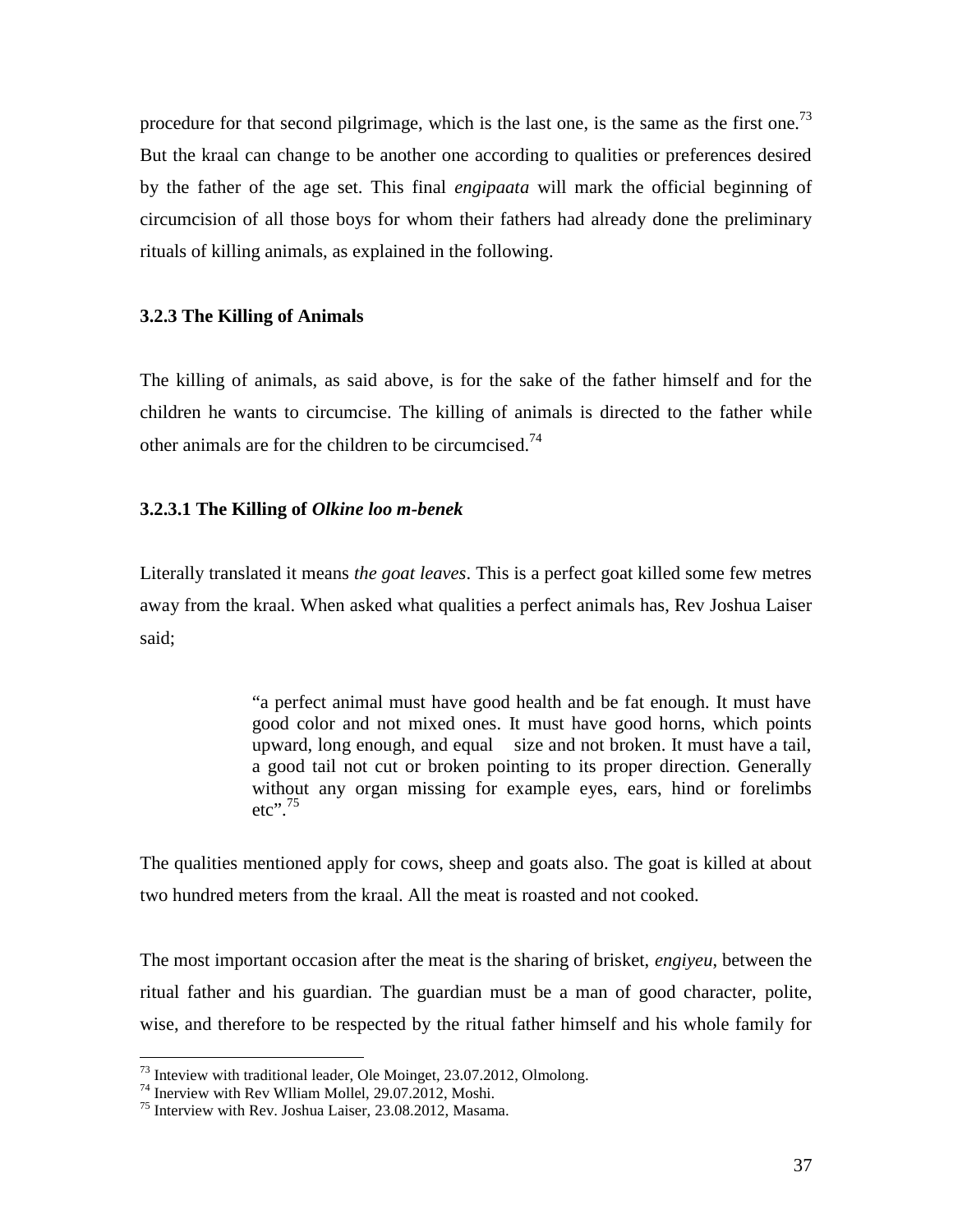their good lives. Usually he should be of the same age set with that of the ritual father. When the following special blessings are pronounced, the brisket is shared ritually by the guardian to the ritual father<sup>76</sup>.

| In Maasai                   | In English                                      |
|-----------------------------|-------------------------------------------------|
| Engiyeu aai taramatihare    | The one I gave the chest live and prosper.      |
| Iata ingishu inono oo ngera | Be prospeous with your animals and              |
|                             | children.                                       |
| Tanapa olosho               | May you take care of the society.               |
| Mikitanapa siye olosho      | May the society take care of you. $\frac{7}{7}$ |

There are many outfits which the ritual father must have. The father is shaved and on top of his usual red dyed toga he puts on a calf skin. He also puts ostrich feathers on his head using a specially made of cowhide. Blue beads worn around the neck, and coiled brass are worn on both ears denotes that he has some feminine responsibilities. The coiled brass is worn by women on different occasions. A flywhisk is another outfit as a symbol of elder hood and it is only used by elders for expelling flies around. A black wooden knob Kerrie is given to the ritual father as a symbol of wisdom and leadership<sup>78</sup>. The outfit is only held by a traditional leader, *olaigwani,* and in these respect men only, for women do not have such roles. A bow and a quiver filled with some special made arrows for bleeding cows are also given to the ritual father. Another important thing is the traditional chair which symbolizes elder hood. Later in the evening the ritual father will continue with more other rituals including the blessing of animals, cattle, calves, sheep, and goats. The blessing of the animals accompanied by sprinkling of a special mixture of milk and water, put together into the calabash with the grass stopper, and then used to bless the animals. The blessing of the animals will take place while the ritual father will be sitting on the traditional chair at the right side of the main entrance of the animals<sup>79</sup>.

<sup>76</sup> Interview with Rev Joshua Laiser, 23.08.2012, Masama

 $77$  My observation

<sup>&</sup>lt;sup>78</sup> Interview with Rev William Mollel, 29.07.201, Moshi.<br><sup>79</sup> My observation 10.08.2012, Ormelili.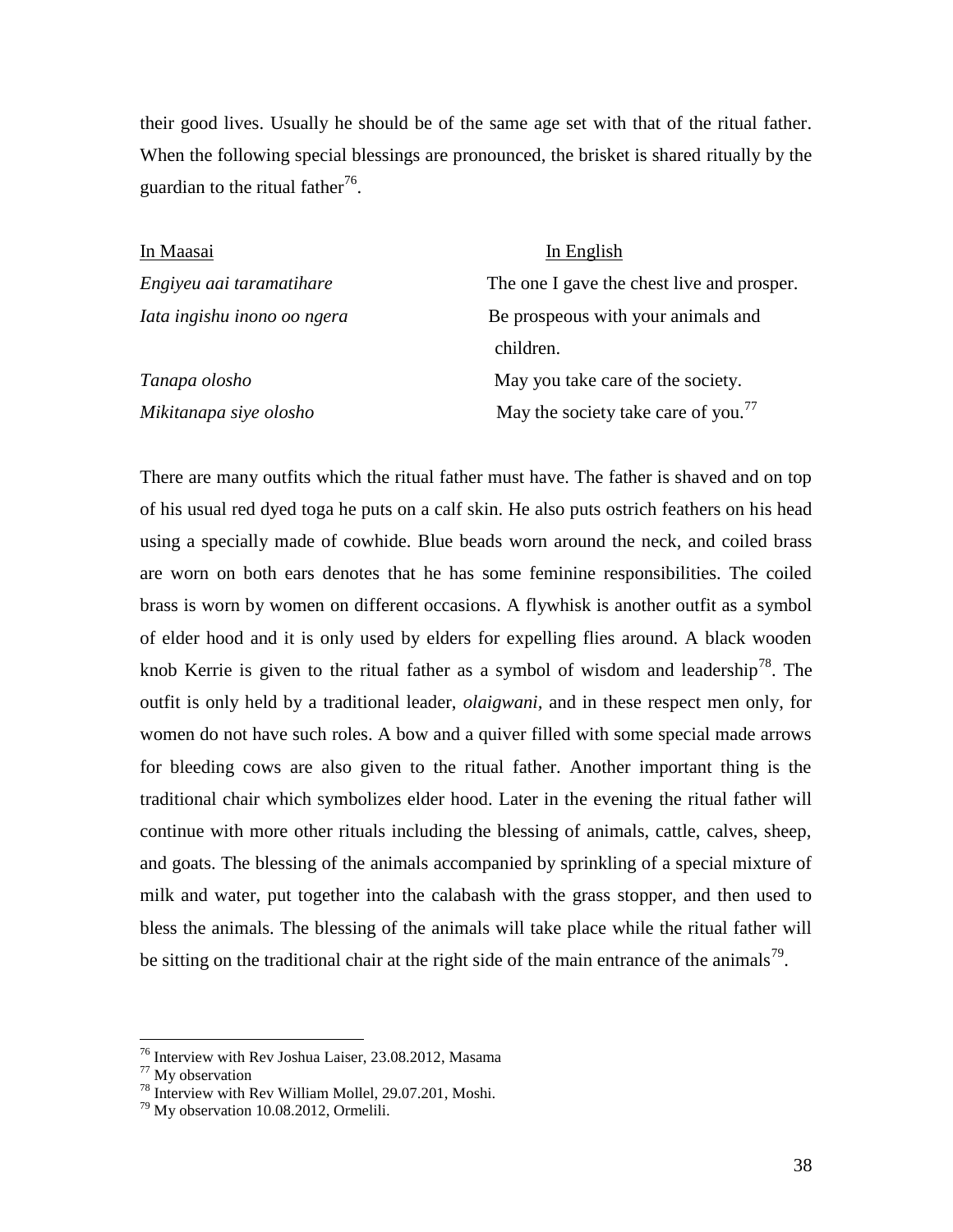The ritual of killing animals will end on the following morning. The main purpose of killing these animals is to bring the person from childhood into full maturity. It differentiates the ritual father from what he was before when he was without any fatherly responsibility. All those outfits he puts on as a father and elder give him a sense of higher level of maturity than he had before.

# **3.2.3.2 The Killing of** *Olkiteng loo Ngulalen*

This is a perfect ox killed at about eight kilometers away from the kraal. Its literal meaning is the ox of pegs. The killing is done and people sleep there to form a meat camp for four days, sometimes it could be three to five days for those who are not having good numbers due to theirs being odd. The ritual father goes to the bush and prepares two ear pegs for his lower ear lobes.<sup>80</sup> It is a custom among the Maasai to pierce their ears in several places in order to wear various ornaments.

Some certain parts of meats called *ngupesi* are taken home by two or four women, the mother of the ritual father should be among the women. The purpose of this ritual is not far from the previous one. Generally the killing of this animal is to show that one is now to endure pains of life going to face him. Carrying the ear pegs symbolize one's burden and hardships of life which he must confront  $81$ .

# **3.2.3.3 The killing of** *Olkiteng loo l-baa*

This also should be a perfect ox, killed also for the sake of the father. It is killed at about two hundred meters from the kraal. During this the ritual father puts on many outfits as described before at the killing of the first animal. But just to add some to the list, the ritual father is given a long, thick cattle stick, snuff or tobacco container, a sword to be fastened to his waist and new hide shoes $82$ . The ritual father is also shaved and puts on a non-beaded goat skin worn by men, *orkila.* These outfits have different meaning from

<sup>&</sup>lt;sup>80</sup> Interview with Ole Saning, 12.08.2012, Irkaswa.<br><sup>81</sup> Interview with Mayasek Oltwati 12.08.2012 Irkaswa.<br><sup>82</sup> Interview with Nguyaa,12.08.2012, Irkaswa.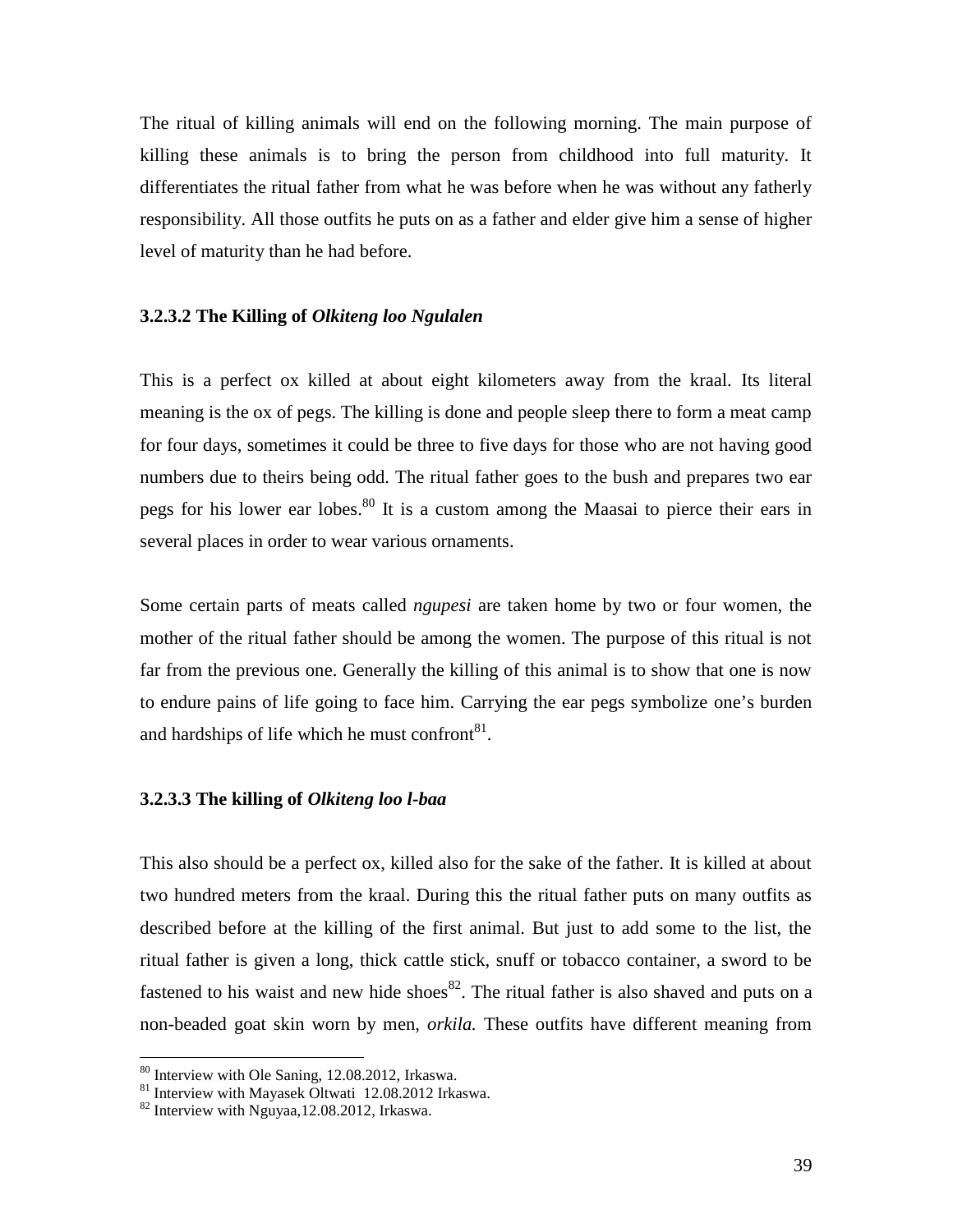one another. A long cattle stick is for attending cattle while the snuff or tobacco container is a symbol of elder hood. A sword is for defending purposes and the non-beaded goat skin symbolizes male responsibilities. The shaving makes the ritual father a new matured person and shoes symbolize the new life journey to go through by the help of them.<sup>83</sup>

The important occasions for this ritual include a special ritual fight game done outside the kraal by two equal groups of men and women. *Morans*, boys and girls are not allowed to participate in this game. The fourth time of the game is the winning time by women  $84$ . Four in Maasai symbolize the number of completeness<sup>85</sup>

More ritual occasion will take place at the roasting place of the animal between the ritual father, his mother, and the first wife if he has more than one. The following blessing will take place between the ritual father and his first wife with exchanging new whippy sticks. $86$ 

#### Maasai

| The ritual father | His wife responds |  |
|-------------------|-------------------|--|
| Shomoo kitoo      | Kiboita ooye      |  |
| Shomo kitoo       | Kiboita ooye      |  |

#### In English

| The ritual father        | His wife responds                |
|--------------------------|----------------------------------|
| May you reach elder hood | Together with you.               |
| May you rich elder hood  | Together with you. <sup>87</sup> |

The above exchanged blessing by the couple is an evidence of strong love and respect in the oneness until death separate them. At home the ritual of blessing animals, cattle, sheep, and goats is done as it was described before. There is also a name blessing between the ritual father and his mother by elders in the late evening.

<sup>&</sup>lt;sup>83</sup> Interview with Nguyaa Oltwati, 12.08.2012 Irkaswa.<br><sup>84</sup> Interview with Medot Loibangutii, 12.08.2012, Irkaswa.<br><sup>85</sup> Interview with Ole Sipira, 12.08.2012 Irkaswa.<br><sup>86</sup> Interview with Simanga, church elder, 13.08.2012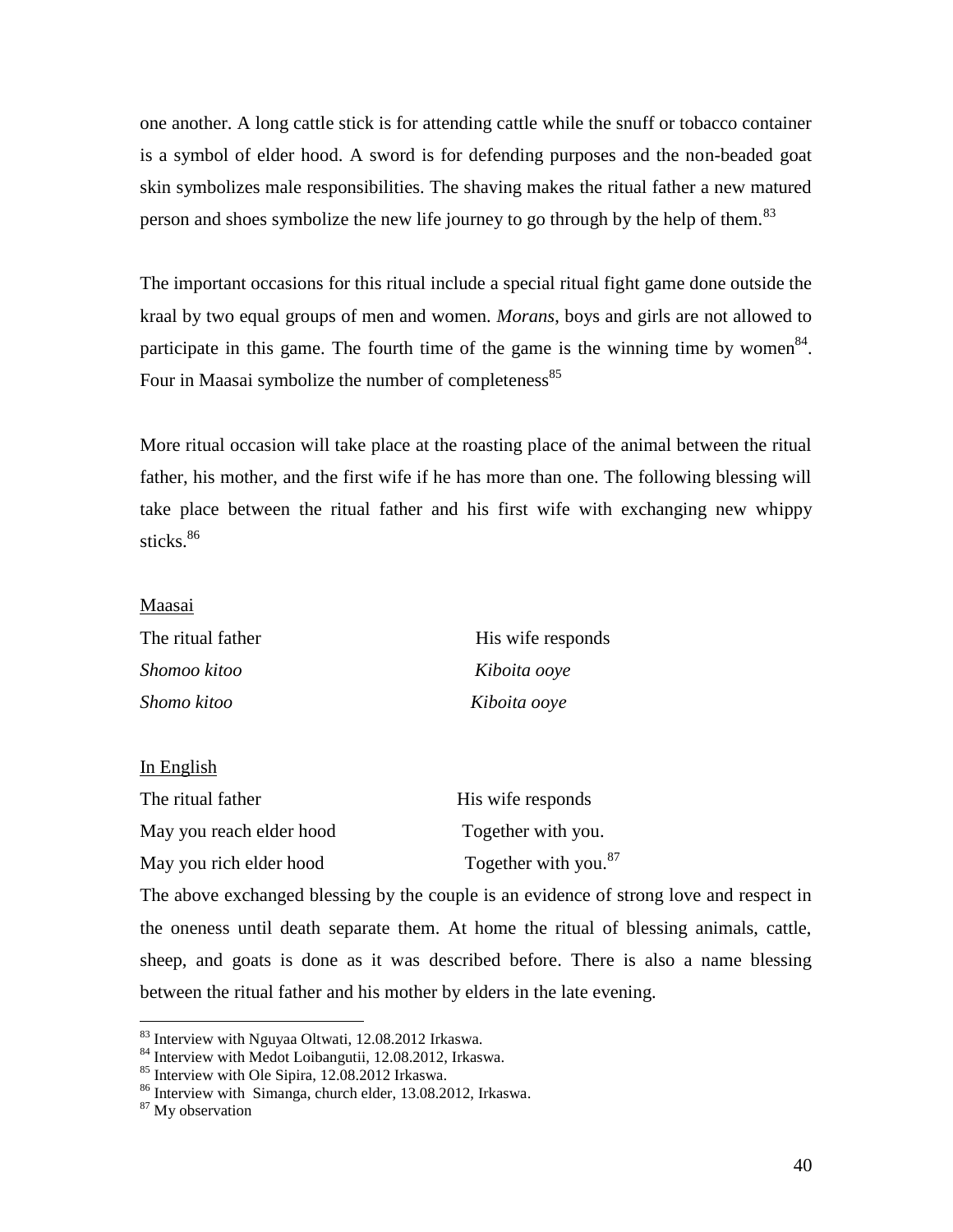In the following morning a sharing of animal brisket by all the children of the ritual father is done. The meaning of this lovely sharing of the brisket is to symbolize a sincere escort as well as paying respectful tribute and well wishing by the children to their father's ritual. Secondly, the sharing together of the brisket for that family, children from their father can symbolize their birth as real members of that family.<sup>88</sup>

After the children ate meat they put out a single piece of fat to their father's neck and, the fat is put around the neck ritually. This is equivalent to receiving or taking one's birth rights. The putting of fat is done following age seniority; older boys start first and then girls following the girl's age seniority as well.  $89$  This sharing feast can be shared with neighbors, Ole Sarika add that neighbors share everything.<sup>90</sup>

When we come to the meaning of killing this ox we find that it has a very important role to the ritual father. The ox of wounds *olkiteng loo L-baa,* belongs to the totality of animals slaughtered ritually.<sup>91</sup> The ox of wound is literally translated and the following is the elaboration of that literal meaning; the wound refer to the battering that time inflicts on man especially in the relationships between man and woman and those of a man and a child.<sup>92</sup> From childhood to adulthood and more over every human being is subject to innumerable wounds of life, some wounds are consequences of ones faults while others are quite accidental.<sup>93</sup> But all these have to be cleared off ritually in order to live another phase of life in a good harmony with God and people as Ole Saning'o comments:

> Sometimes rituals are performed to purify people who have committed serious moral offences and to renew their good relation with other members of the tribe.<sup>94</sup>

More clear meaning of this ox is given by Ole Tipilit in his book; that *olkiteng lorrbaa*, which literally is an ox to inflict injures, this is a purification ceremony whereby all of the elders past misdeeds are forgiven<sup>95</sup>

<sup>88</sup> Inerview with Rev Joshua Laiser, 23.08.2012, Masama.

<sup>89</sup> Interview with Ole Sarika, 12. 08.2012,Irkaswa.

<sup>90</sup> Interview with Ole Sarika, 12. 08.2012, Irkaswa.

<sup>&</sup>lt;sup>91</sup> Interview with Rev Emmanuel Laiser, 10. 08.2012. Moshi.

 $92$  Interview with Lee Olduka, 25.07 2012 Olmolong.

<sup>&</sup>lt;sup>93</sup> Interview with Lee Olduka, 25.07 Olmolong.

<sup>&</sup>lt;sup>94</sup> Interview with Ole Saning'o, 25.07.2012 Olmolong.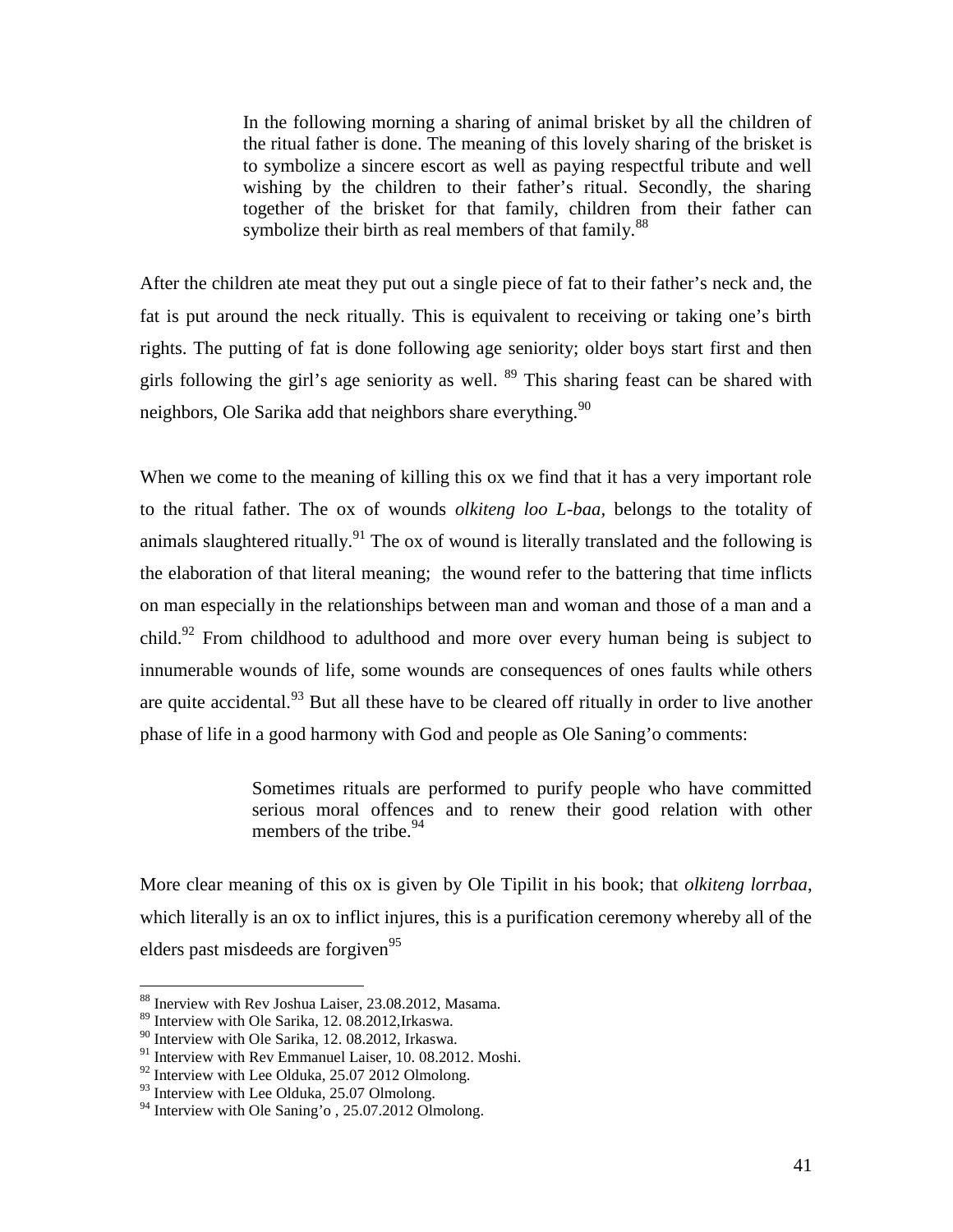The killing of an unblemished ox gives an impression that the ritual father also become unblemished hence becomes fit and acceptable to his Maasai society. Another purpose of killing this ox involves the rest of the members of the ritual father's who will accompany him in his whole course of life. Further more the ox prepares the father to be a whole some involvement into his society. The following gives a dramatized elaboration of the ritual;

> The changes of a man during this period of life are dramatized during this ceremony. There is a mock beating between the man and his wife, a mock fight between the men and women present and beating of the cows by the  $\mathrm{man}$ . 96

The wounds of the *olkiteng loo l-baa* refer directly to the wounds that result from those beatings. The time in which the feast is celebrated is also a time of deep concern at which the husband father needs a merciful attitude to be able to hence forth take full responsibilities for his children in leading them through the various stages of initiation and maturation. Through this ceremony of *olkiteng loo l-baa* a man enters into a relationship with his children like that between mother and child and through it he gains entrance to the world of ritual which he has to perform on his offspring  $97$ .

To finish up this ritual, Ole Tipilit shows to us how great the necessity of the ritual is to every Maasai elder, he said;

each elder must undergo this ceremony individually in order to be allowed to initiate his children into manhood and womanhood when the time comes.<sup>98</sup>

# **3.2.3.4 The killing of** *Olkiteng le Ndomono*

The preceding ceremony after *olkiteng loo l-baa* was killed for the father's ritual, is *olkiteng le ndomono.* This ceremony is directed to the initiate who is awaiting for circumcision, whether a boy or a girl. In literal translation it can be the ox of

<sup>&</sup>lt;sup>95</sup> Tipilit 1980, 184<br><sup>96</sup> Interview with Ole Twanga, 17.07.2012 Irkaswa.

 $\frac{97}{97}$  Interview with Ole Twanga 17.07.2012, Irkaswa.

<sup>&</sup>lt;sup>98</sup> Tipilit 1980, 184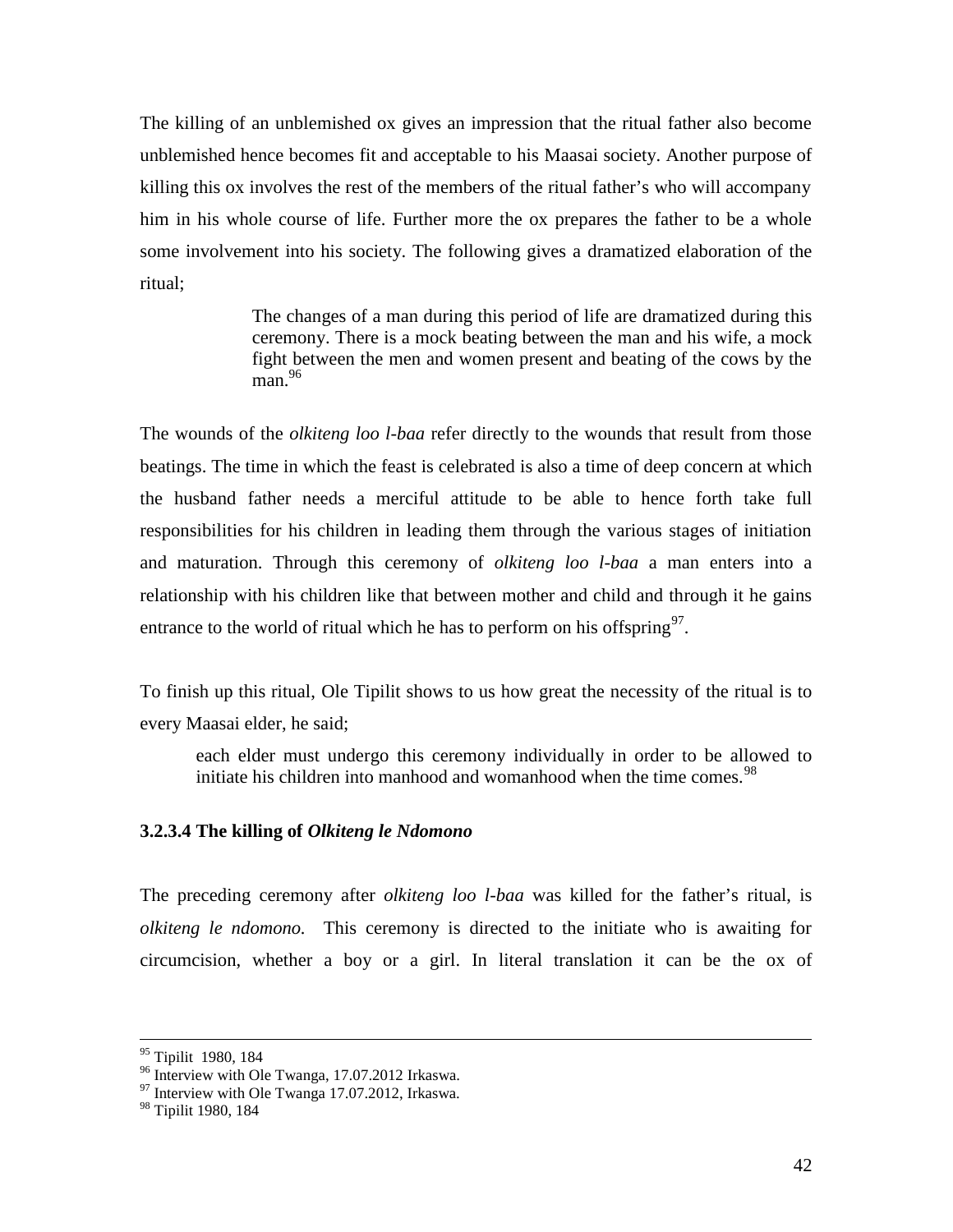ceremonies.<sup>99</sup> *Olkiteng le ndomono* has another name called *olkiteng le kutukaji*, which means of the door. It is called so because this ox is killed in the kraal near the door of the initiate mother's house. The animal will be caught by two *morans* outside the kraal and led into the kraal up to the right place of killing. Standing in the right position of the main entrance the mother of the initiate will sprinkle a mixture of milk and water to the ox accompanied with the following blessings.

| Maasai                    | English                       |
|---------------------------|-------------------------------|
| Tumunyana taa pa sinaai   | Be of blessing you my dear.   |
| Taa oloo ndomon oo ngera. | Be of ceremonies of children. |
| Tamelono taa pa sinaai.   | Be sweet you my dear. $100$   |

Sharing of the animal's blood mixed with fresh milk by the elders first, then children (boys and girls) and later women, is one very important occasion. *Morans* do not partake because that blood has been seen by women, hence it is a taboo. But the whole tribe has this true belief about that nourishment. "Blood is life, the life of our herds which passes into our body and gives us strength:"<sup>101</sup>

There are outfits worn by the initiate, a beaded hide cloak used by girls is put on by the initiate. The father remains as usual but the mother puts on garments. She will decorate herself with tradition ornaments. The common thing of all them (initiate, mother and father) is the head shaving.

Another important occasion is the ritual of drinking water in the late evening, the water is brought from a nearby river and put in every calabash there are four small river stones. The meaning of this is to symbolize the imparting of the same hardness to one's heart so as to ritually prepare the initiate to face courageously all sorts of difficulties and ills through his life.<sup>102</sup> It is true that life difficulties cannot be confronted with a softened

 $^{99}$ Interview with Ole mbao, 17.07.2012, Irkaswa.  $^{100}$  My observation

<sup>&</sup>lt;sup>101</sup> Interview with Ole Naronyo, 24.07.2012, Kitenden.<br><sup>102</sup> Inerviwed with Yona, 21.07.2012, Irkaswa.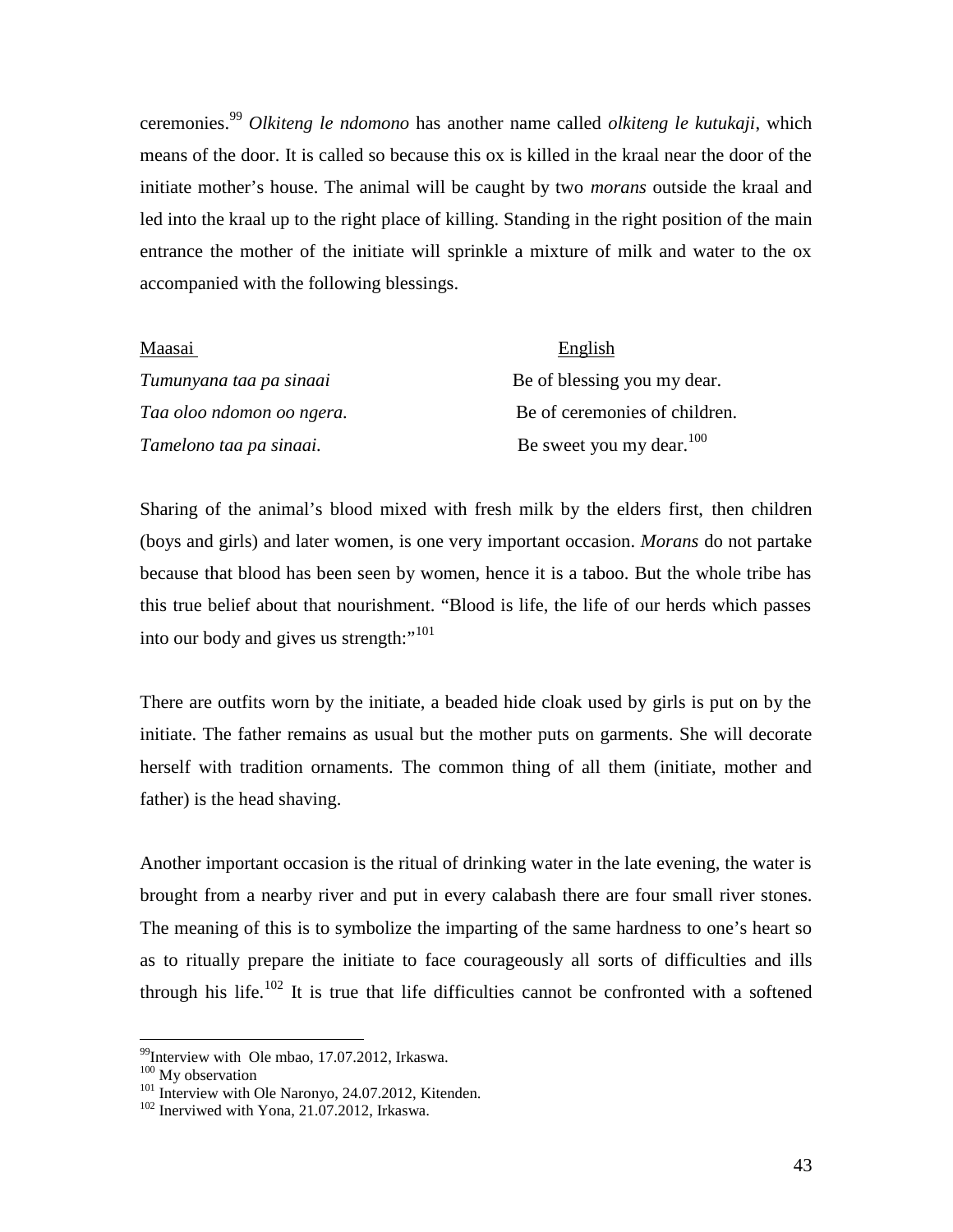heart if one wants to conquer. The giving of the new name to the initiate is done after the ritual of drinking water. A special blessing is pronounced by one of the elders.

| In Maasai                | In English                   |  |
|--------------------------|------------------------------|--|
| Mikinjooo Enkai ina arna | My God give you that name.   |  |
| Mikinjoo nimiliare.      | May you give yours for ever. |  |

The initiate's father and mother will be called (one after another) after the very new name of their initiate and is given some blessings also accompany the calling afterwards. Here follow part of it.

| In Maasai                               | In English                         |
|-----------------------------------------|------------------------------------|
| Mishoo ndai Enkai ina arna.             | May God give you that name.        |
| Mishoo ndai nimiliare.                  | May God give you for ever.         |
| Mishoo ndai Enkai ngera naipot ina arna | May God give you children who will |
|                                         | call that name.                    |

*Mishoo ndai Enkai ngishu oo ngera* May God give you children and cattle.

After the blessing of the parents by all the elders present inside the house, there follows a breaking of thighbone of the ox ritually. The breaking of the bone is done by the selected elder of moral conduct and good personal qualities. He does it once and not more. This breaking of the thighbone may symbolize a strong confirmation of the initiate and his parent's acceptance to the new name which bears them some identity.<sup>103</sup>

Therefore it is a shared sense of identity through new names. Another clear meaning of the new name to the initiate is to be a seal for a new life anticipated within the whole society of the Maasai. The general meaning of the ox can therefore, be a kind of preparation for the recognition of the initiate entering into the life anticipated as a matured person. The giving of the new name, the drinking of the fresh blood mixed with milk, and water and the breaking of the thigh bone is an on going process of the one getting into matured life from childhood. The ritual is an introduction of the initiate to his or her own family and society after childhood recognition. Full recognition of a person as an adult for the Maasai is attained after circumcision.

<sup>&</sup>lt;sup>103</sup> Interview with Luka Saiguran, 25.07.2012 Olmolong.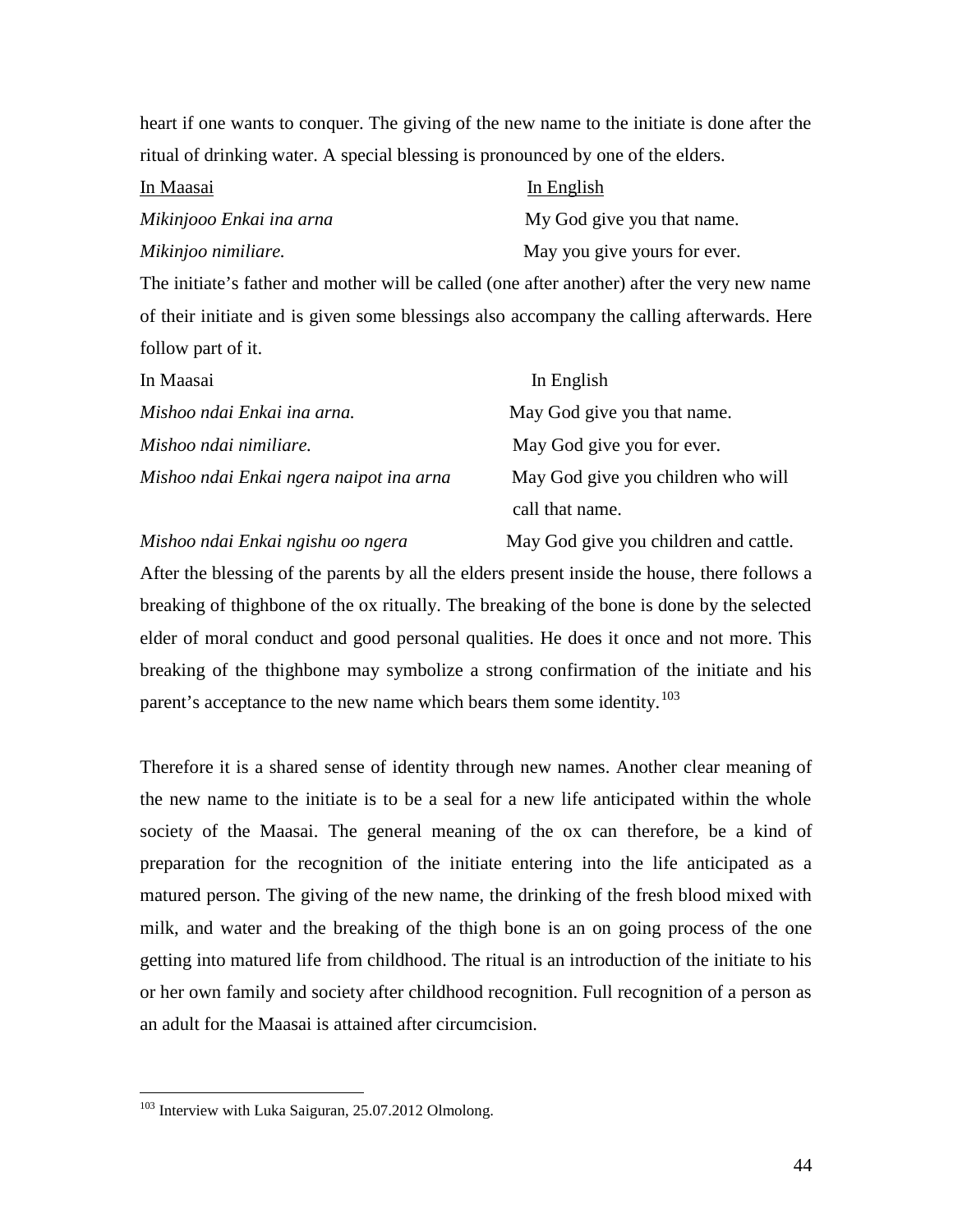## **3.2.3.5 The Killing of** *Olkitupukunet*

This is the second animal killed for the sake of the initiate. It is a perfect ram killed just at the door of the initiate mother's house. The ram is killed by women and no men will eat the meat for it is ritually done by women. In a closer translation the ram stands as the one which leads out. The ram will be brought from outside the kraal by two women carrying the ram on their backs. The women will go twice round the usual branch of tree called *oltim* which is used to shut the main entrances and on the third time, they proceed to the door of the initiate's mother's house. The initiate will be inside the house when the ram is being brought and killed. A special meat called *enaikuti* is served first by women and the initiate is now free to go outside of the house.

The initiate must have some outfits, the shaving of head, and the putting on of a single skin cloak marks a new stage of life for the initiate. There is another outfit known as *olekimojik*, which is worn around the neck. That is a kind of amulet for preventing any ill will from outsiders. Another outfit is from the skin of the ram called *olkereti,* which is specially made to put around the neck of the initiate and another piece worn by his mother around the wrist. These long thin strips of leather worn by the initiate and the mother have the function of protecting them from evil and misfortunes, for according to a common proverb, God said," help me and I will help you."<sup>104</sup>

Another important occasion in this ritual is when the initiate, with other two people including his mother, go four times around the branch of the tree outside the kraal. Going slowly in a single file every person holding tightly two goat dungs, called *ilkileleng'* in between their toes. In this going round, the initiate remains last. This can symbolize obedience to all those who are ahead of him, that is to be ready to follow the steps of one's ancestors as a dying Maasai elder uttered these words: "I have spoken and acted bravely all the time and I feel good about it. I hope my children will be able to follow in my foot steps."<sup>105</sup>

<sup>&</sup>lt;sup>104</sup> Inerview with Nankokoo, 25.07.2012 Olmolong.<br><sup>105</sup> Interview with Ole Twanga, 12.07.2012 Irkaswa.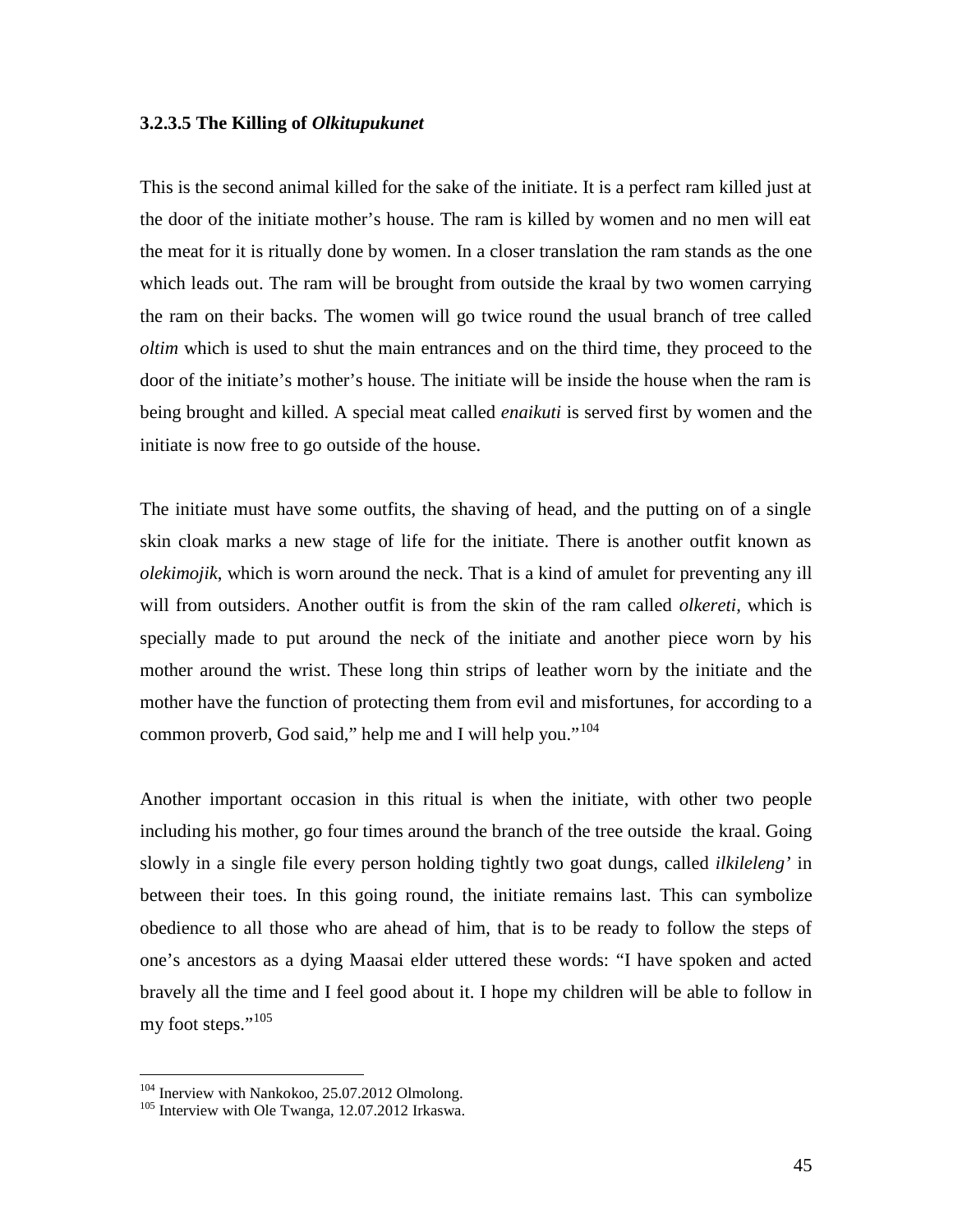The initiate is told to press hard the things between the toes so as not to drop any of them, also to follow carefully people ahead of him. After that all the goat dugs are kept on the roof of the initiate mother's house.<sup>106</sup> One should not, therefore, miss the following and do what his ancestors did. However, it should be clear that the Maasai did not give sacrifices to their dead but what the ancestors did for the present generations is always respected and remembered. It is very common for instance to hear a dying father or mother summons his or her children and forbids them on certain issues, for whoever goes against those orders, the father or mother will punish the offender while in the ground (dead).

Firstly, the general meaning of killing this ram is first to be the handing over by the initiate as the name indicates *olkitupukunet* to the new stage of life anticipated after operation. The translation of that which brings or leads out has a clear symbolic meaning of the animal to the initiate. This animal is the last one of all the animals killed before the initiate's circumcision. It is the showing in public of the initiate, and now he has reached the final permit before the real transformation, which is circumcision  $107$ .

Secondly, as we have seen the women participating in the ritual is a symbol of grave traditional role as mothers, moulding one's life portraits as Fedders comment, a woman is literally a home maker. $108$ 

Thirdly, to show the eventual role of the initiate as to follow carefully the steps of the ancestors and one of the very important steps to be carried on by all Maasai generations is the preserving of cattle, sheep, and goats, it is a pastoral culture that is meaningful to Maasai, still there are many other ancestral things for one to preserve  $109$ .

<sup>&</sup>lt;sup>106</sup> Interview with Mekuretu Lobikieki, 12.07.2012 Irkaswa.<br><sup>107</sup> Interview with Obed Mollel 25.07.2012, Olmolong.<br><sup>108</sup> Fedders. 1974.15

<sup>&</sup>lt;sup>109</sup> Interview with Ole Nailugo, 24.07.2012 Kitenden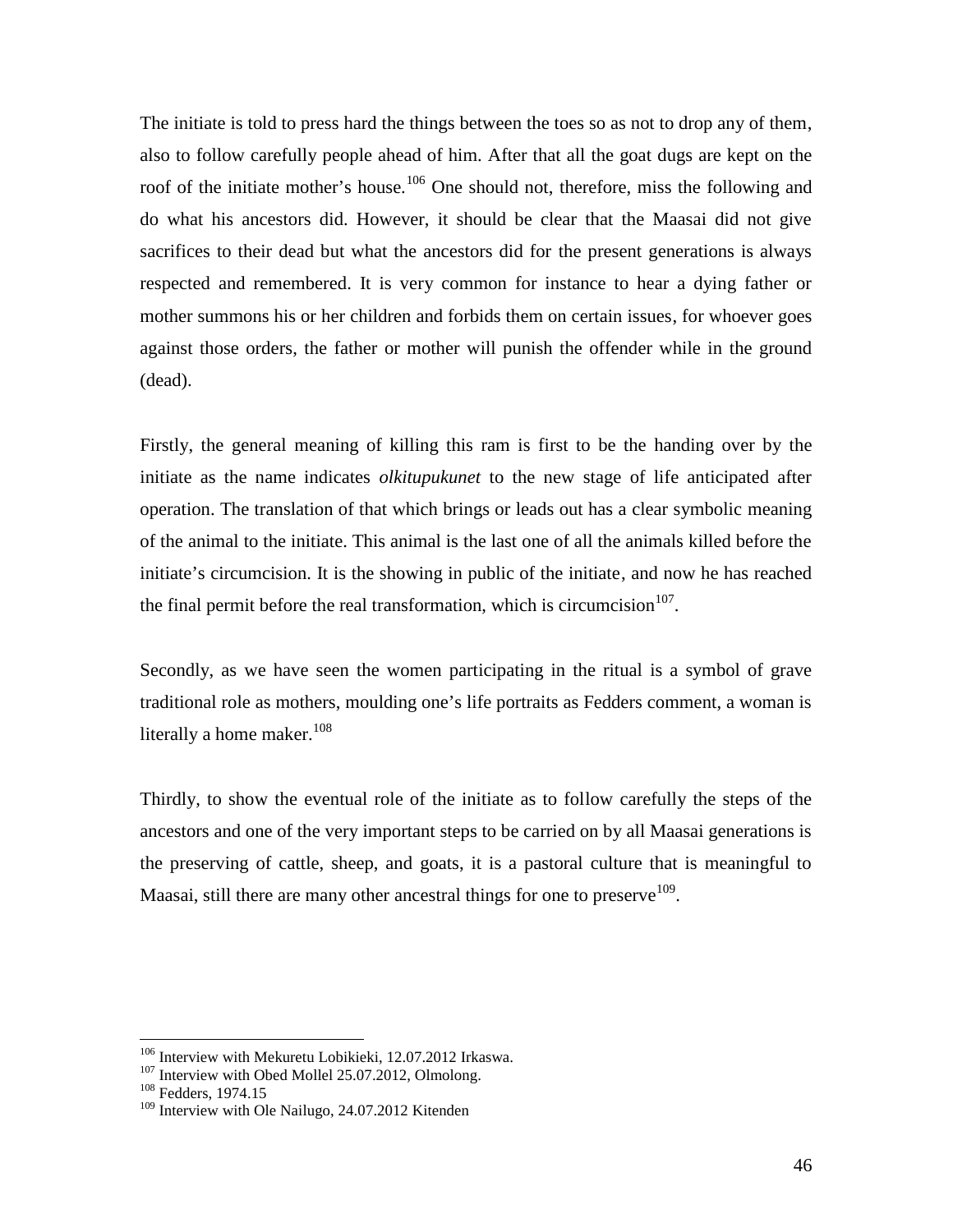# **3.3 The Beginning of Circumcision and the Circumcision Day**

# **3.3.1 The bringing of** *Elatim*

Before the day of circumcision, the celebration of *elatim* starts. In the morning about 11.00 am two *morans,* preferably those who brought water on the previous day, and the initiate himself go to the forest to bring a special branch of tree known as *elatim*. The following types of trees are used *oloilaei, oloirien, and oiti,* these types of trees are used because they have good omen<sup>110</sup>. The use of the branch of the tree depends on the family clan, for example *illaiser* clan use *oloirien,* and *illmollelian* use *oloilalei.<sup>111</sup>* After reaching the very type of tree in the forest one *moran* sprinkles some milk to the tree before he cuts it down using an axe and not any other instrument. The milk is sprinkled from a small calabash closed with green grass; green grass is a symbol of life in Maasai society<sup>112</sup>. During the time of sprinkling milk, the following blessing is pronounced the one who will cut the tree down.

| Maasai                                    | English                     |
|-------------------------------------------|-----------------------------|
| <b>One Moran:</b> Leshani tumunyana taa   | The tree, be blessed.       |
| <b>Response:</b> Naai                     | Amen.                       |
| <b>One Moran:</b> Intamelono ena masho    | Be sweet in this event.     |
| <b>Response: Naai</b>                     | Amen.                       |
| <b>One Moran:</b> intumurru taa ena masho | Be enjoyable in this event. |
| <b>Response:</b> Naai                     | Amen.                       |

The *moran* did not bring the *elatim* directly home, instead it is left bent over against a tree at about fifty meters from the boma of circumcision. It will be there until tomorrow after circumcision. The *morans* and the initiate will be received by the already circumcised boys. Many times, just at the first glance, they take off his single black cloth garment so that he remains totally naked for everybody to see. After circumcision, the branch of the

<sup>&</sup>lt;sup>110</sup> Inerview with Yohana Narewaki, 12.07.2012, Irkaswa.<br><sup>111</sup> Interview with Ole Sikorei, 12.07.2012, Irkaswa.<br><sup>112</sup> Discussion with recently circumcised school boys Enduimet Secondary school, Olmolong, 21.07.2012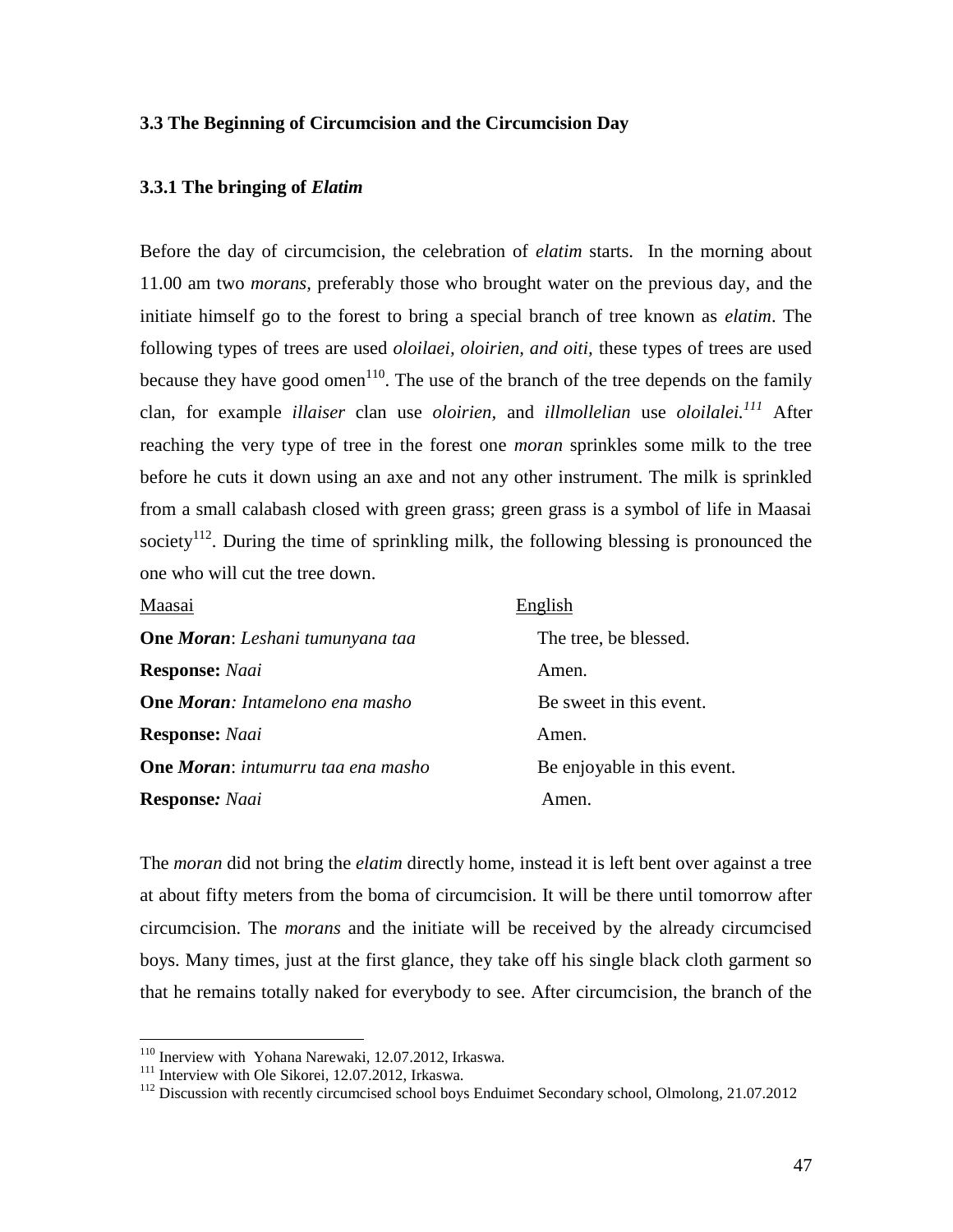tree will be brought to the boma of circumcision. The function of the branch of tree is to show people who are passing by that there is a ceremony at that at that boma. Also it separates the boma in which the occasion takes place from the other bomas $^{113}$ .

# **3.3.2 The Singing of the Abusing Songs**

Throughout that evening the initiate is surrounded by recluses singing and disgracing him. Spitting on his face, insulting him of his mother, father, sisters, and the in-laws to be, is part of the singing. Sometimes beating him by their arrows and all kinds of mockery are applied to the initiate.<sup>114</sup> Here follows an introduction of one of the many songs.

| Maasai                         | English                                     |
|--------------------------------|---------------------------------------------|
| Olayioni kiyengi mangiteng     | You boy you will be slaughtered like a      |
|                                | COW.                                        |
| Kimorr taata gutunyi oo minyi. | We will insult your mother and your father. |
| Kimor taata eningito           | they will hear our insults.                 |

Then every bad insult of incest which is not worthy of being mentioned, follows at length for everybody, old and young, to hear. The motive for such songs is given below;

> during the entire day before circumcision, the youths who have already been circumcised sing songs of encouragement to the expectant boy, such songs are crudely worded. These songs are meant to insult the boy and anger him so much that he will be better able to stand the pain of the knife. $115$

Later the boy is given fresh milk by his mother and he sleeps in his mother's house until 4.00 am when a final session of singing is done. But there is another fact about the boy to be circumcised; the singing continues until it is time to sleep and, as the others retire one

<sup>&</sup>lt;sup>113</sup> Interview with Ev. Yusuf 18.08.2012, Irkaswa

 $114$  My orbservation during the initiation ceremonies, and my experiences, also during my research I attended several initiation ceremonies, at Iirkaswa, Kitenden, Ormelili, and Olmolong. <sup>115</sup> Tipilit 1980, 79.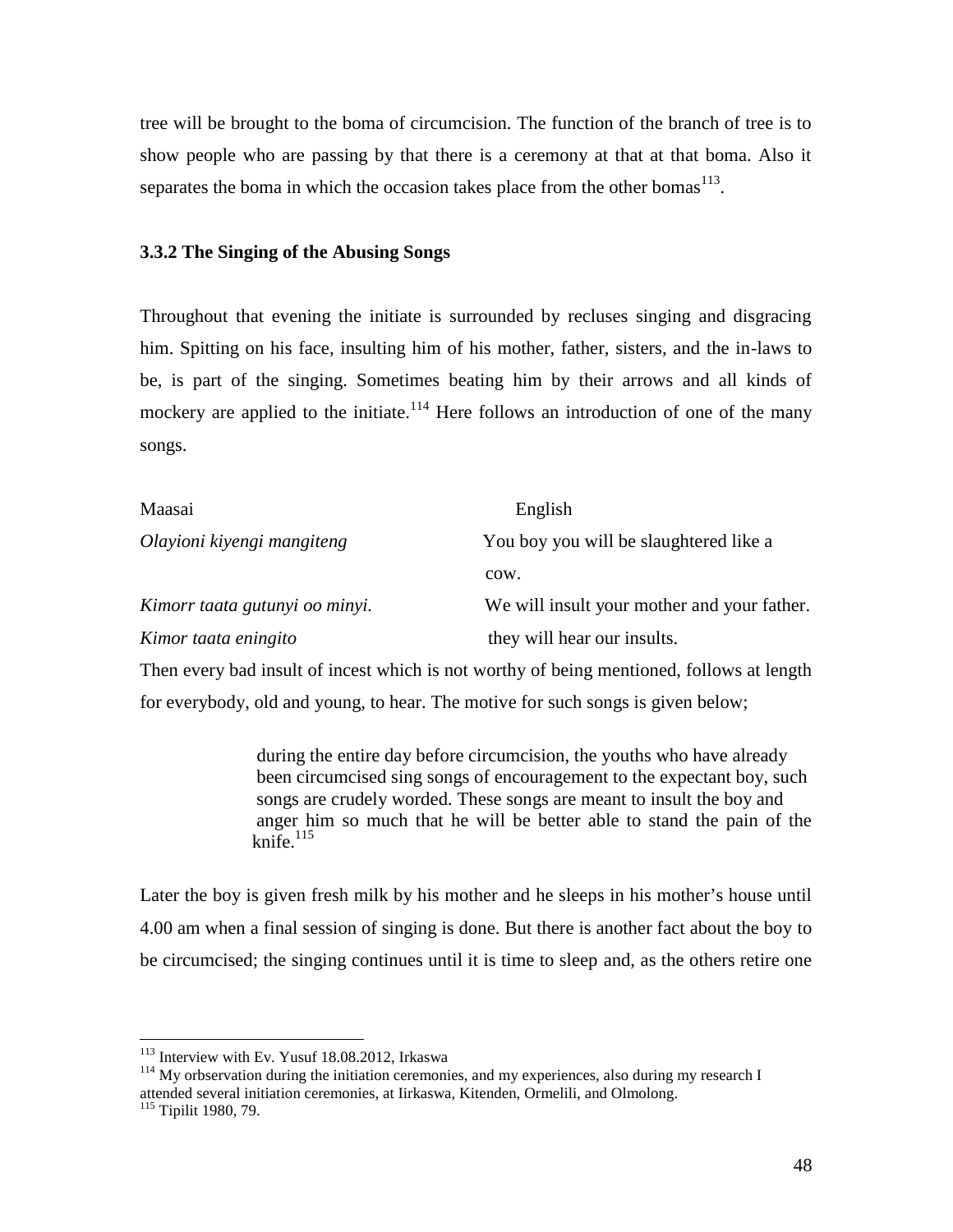by one the candidate for circumcision often faces a sleepless night.<sup>116</sup> The initiate becomes calm.

# **3.3.3 The final Singing and the Cold Bath**

From about 4.am in the morning the final session of singing to the boy is done. This time it is done more vigorously than before for the time of pain is nearer. The initiate is given fresh milk after the singing and thereafter a cold water bath near *olatim, olatim* is a branch of tree used for closing the main entrance. Inside the water pot is an axe *endolu* and a traditional needle called *oltidu.* The head of the axe is mainly to lower the temperature of the water. More about this bathing is given by Ole Tipilit as follow;

> This water is called *engare endolu (*literally axe water) has been kept outside overnight with an axe head placed inside the container to make it colder. This washing symbolically marks the boy's entrance into a whole new life by cleaning away all the wrong doing he has committed during his past life as a youth. On a more practical level it also numbs him some what for the operation. $117$

In a practical sense water helps to reduce pain of the knife during the operation of circumcision, and secondly for purification of the boy's body. After the bath, the boy takes a big hide to the right side of the main entrance of the kraal ready for the operation. He sits on the hide and being supported from the backside by a perfect elder.

The surgeon, *olamuratani,* usually comes from a hidden place and smears a white chalk to the boys face and to his own. The use of this white chalk or wash is to perfect them from evil's eyes, or people with ill will. Another use of the white chalky mineral is given by Ole Tipilitit,

> Once the boy is set the circumciser splashes his face with *enduroto*, a chalky white mineral mixed with water or milk which is often used in Maasai ceremonies as a symbolic blessing.<sup>118</sup>

<sup>&</sup>lt;sup>116</sup> Tipilit 1980, 80.<br><sup>117</sup> Tipilit 1980, 80

<sup>118</sup> Tipilit 1980, 81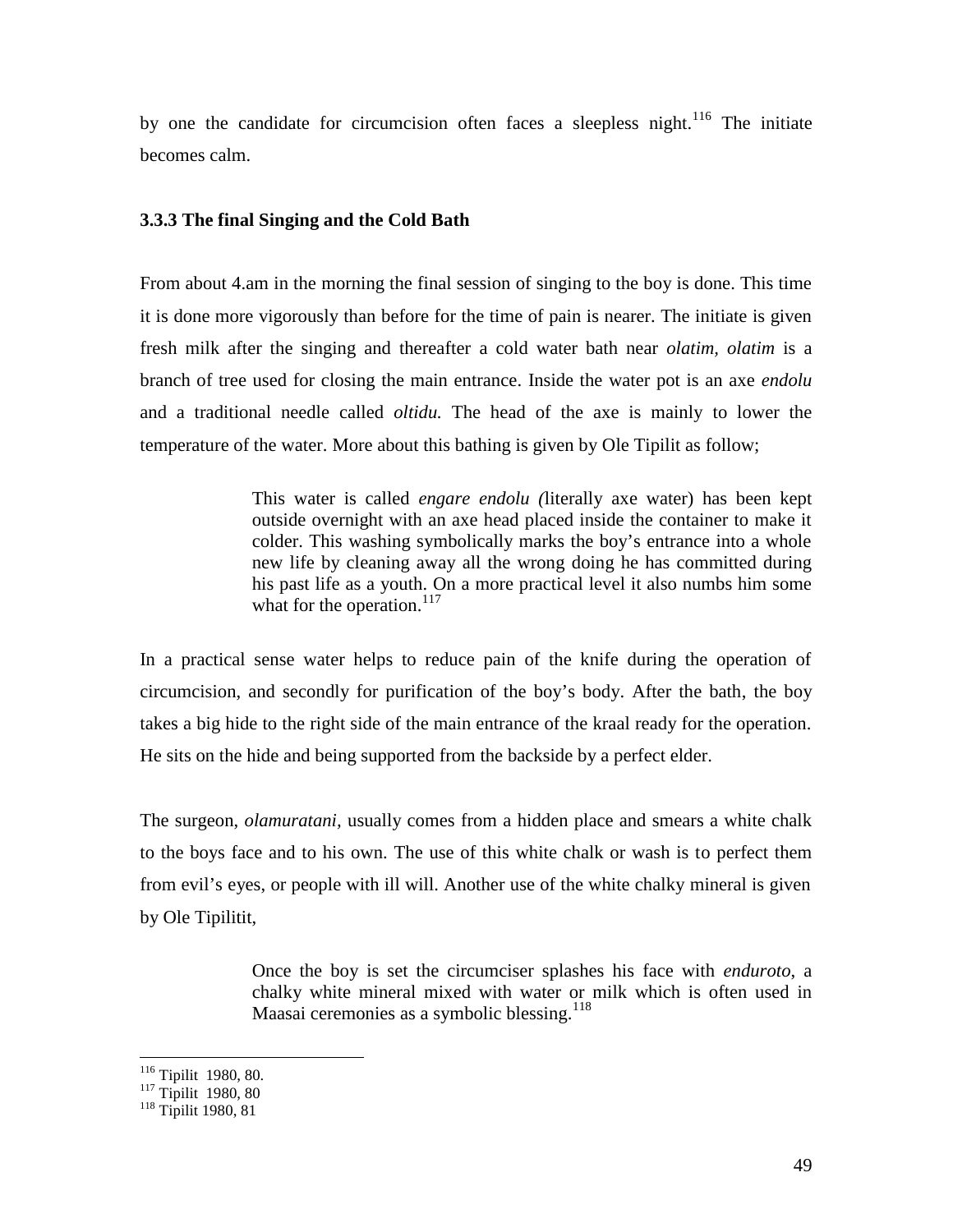The operation is performed in a quick way usually not more than five minutes and it is not true to take less than a minute. However, it depends on how quick and sharp the surgeon is.

After the operation is done the wound is washed using fresh milk from a perfect cow, the cow by which all calves are all living. The washing of the wound with milk is done purposely because milk is commonly used by the Maasai as one very important item for performing blessing and purification. Also the knife used for operation is washed as a blessing by the same milk. If the initiate has bravely persevered the pain then his relatives rewards him with cows, goats, sheep. These rewarding is done before the initiate is taken to his mother's house. No rewarding is given to the initiate if he has not pursued the pain. Again the celebration will neither be done nor cheerful if the initiate kicks the knife.

Most of the time the initiate will be held in contempt, no help is really given to stop pain to the initiate as Saibul says,

> But a Maasai will not move, he needs no drugs to overcome the pain, he will rise above the physical torture of the surgery that will make him a  $man.<sup>119</sup>$

The pain endurance also is believed to have symbolic significance in one's life, the Maasai believe that the youth who survives unflinchingly the pain of such an operation, will emerge as a man able to endure the challenges of life.<sup>120</sup>

The celebration starts officially when a team of girls and *morans* go in a procession outside the kraal to bring *elatim* from where it was put during the last evening. They bring it home through the entrance by singing and it is planted upright to the wall facing the door of the initiate mother's house. The top end of *elatim* is not completely cut. It must have some leaves probably to resemble a lion's tail when a *moran* kills it and holds it to celebrate with. The celebration goes on through singing, and dancing.

<sup>119</sup> Saibul 1981, 71

<sup>120</sup> Tipilit 1980, 77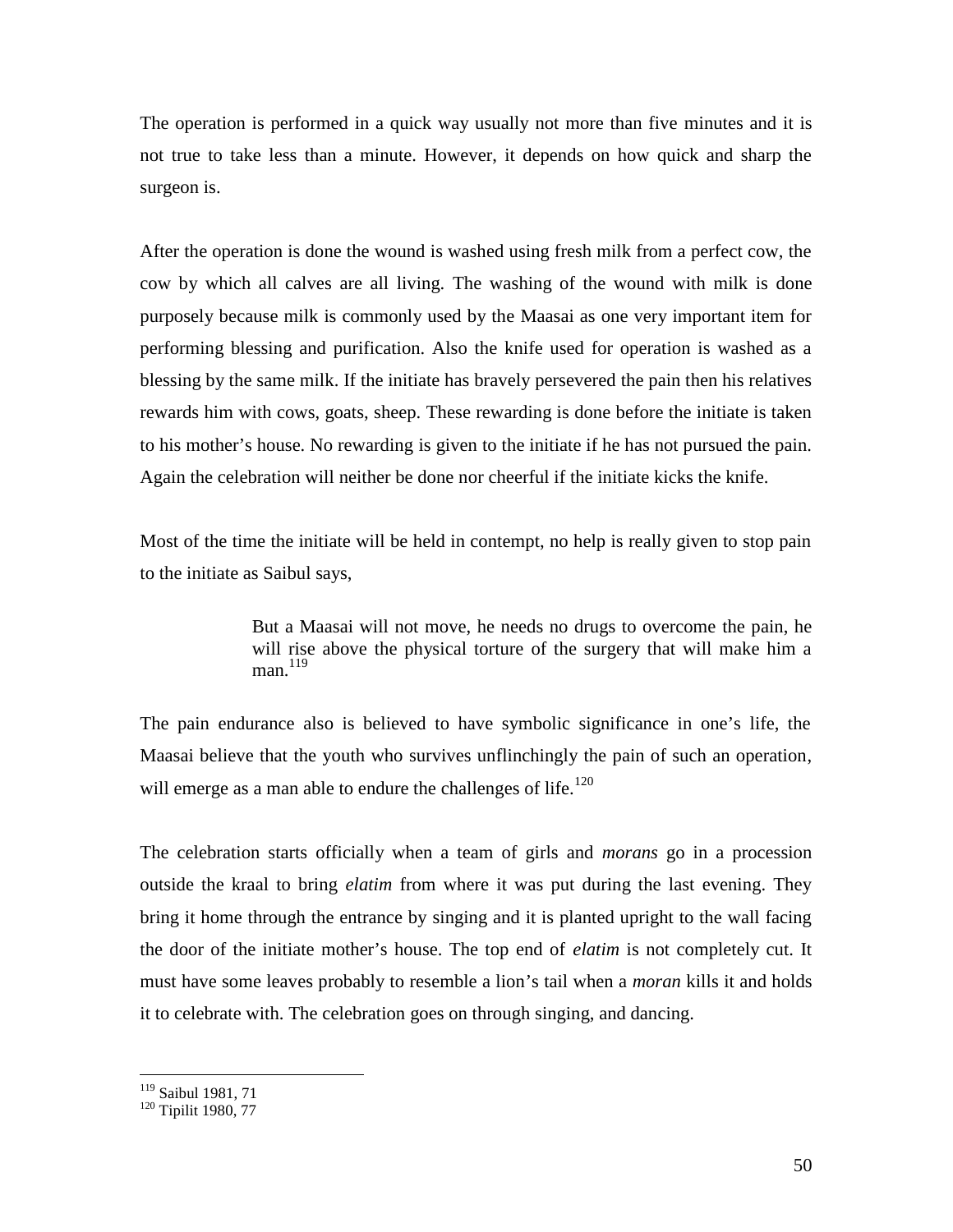The full share of alcohol made with honey is served for the elders as a continuation of what was left from yesterday. Milk and meat are served for the rest of the celebrants.

#### **3.3.4 The breaking of** *Elatim*

The final event of the celebration is known as the breaking of the *elatim*. It is the final celebration done by all women, mainly those interested in more singing and dancing after the previous one. It is their duty to assemble at the initiate mother's house for the final ritual of singing and dancing.

Including the mother of the initiate, one woman after another holds the *elatim* and jumps high in the air in a response to a solo. This dancing is recognized as a victory over the long hardships of the mother while bringing up the initiate until that particular day the initiate is transformed into adulthood. It is a kind of prayer to God and also a kind of blessing to the initiate parents and to the ritual itself circumcision.<sup>121</sup>

I agree that the Maasai women are very closer to their God, *Enkai*, than men, they have many songs of praising, thanking, and praying to God. Men can only have their songs which include war-like, boasting of cattle and cattle theft, about ladies and killing of a lion. So women in the Maasai society pray to God more than men do, of all ritual ceremonies and celebrations, circumcision ceremony is the most celebrated one for it brings together almost all the groups of people in a community. Elders, that is men and women, *morans,* and girls who are their great companions, young ladies and even boys to attend the ceremony. However, boys and children do not attend officially for it is not yet their right. During such ceremony every age-set and both sexes have their proper shares of meat. This means an animal is killed, meat is divided according to the age-set and sexes.

As the recluses enter a new way of life they can not forget two ritual places, the place of the operation as a theatre and the mother's house as a ward;

<sup>&</sup>lt;sup>121</sup> Interview with Saning'o 25.07.2012, Olmolong.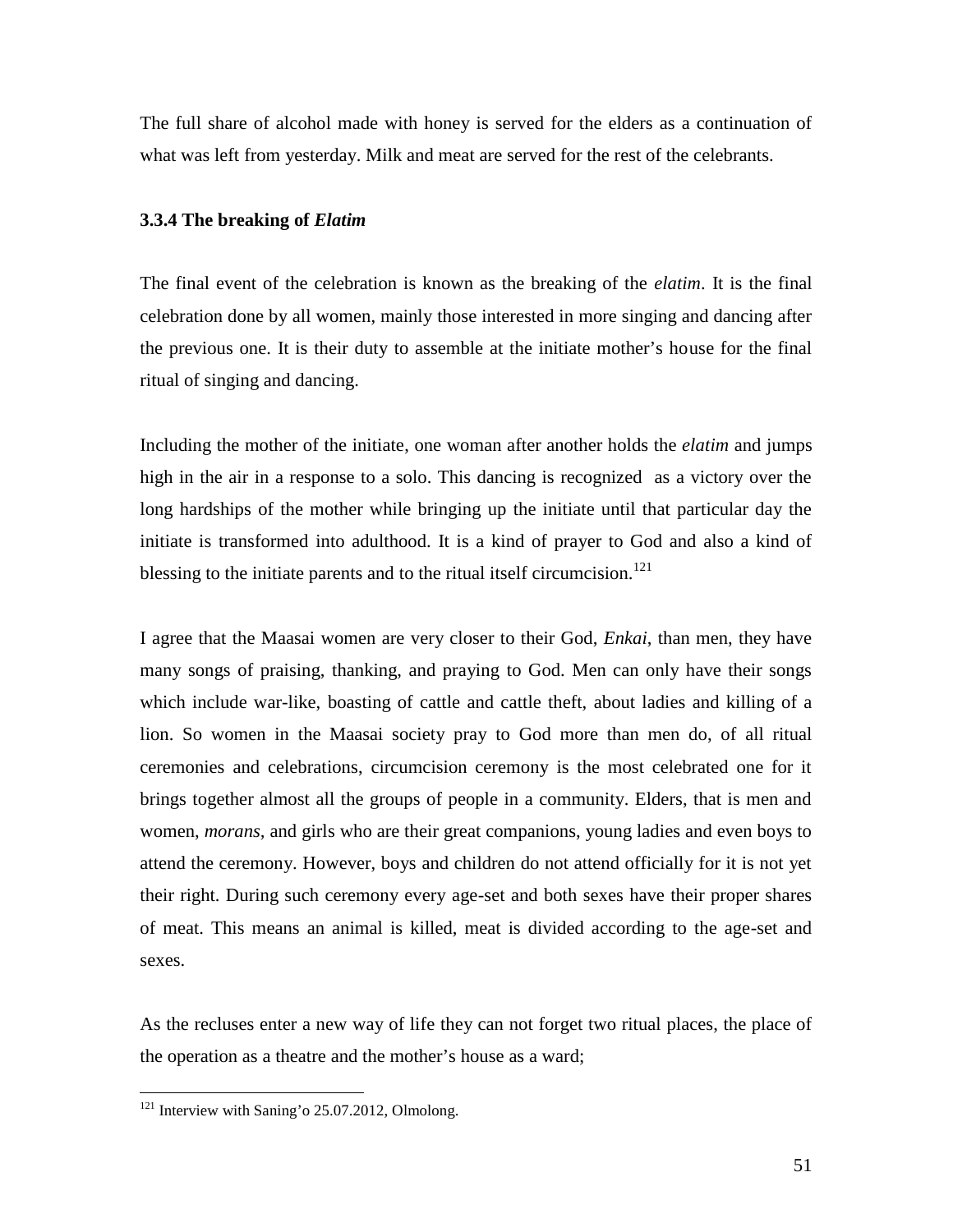The fatherly kraal entrance as a place of operation and the mother's house as a secure place of recovery during the seclusion period after operation led themselves as a natural places of initiation.<sup>122</sup>

Anytime you mention circumcision to a Maasai, he will immediately most likely recall the operation place and the nursing home as both bitter and sacred due to a great pain he experienced at the two places.

# **3.4 The outfits worn by the Recluse during Seclusion and at the end of Seclusion**

The circumcised boy is a special person now; he has to wear some outfits so that he can be differentiated with other people within the Maasai society. In this paper I have to mention and discuss some of the outfits which are very important to the initiate after this time of circumcision.

# **3.4.1** *Olekimojik*

This outfit is worn around the neck. On each side of *olekimojik* there are small blue beads. A literal translation of *olekimojik* is that which has fingers. Its function mainly is to protect, to kill or stop any ill will from people. Also it is meant to prevent sickness so it is more or less an amulet. It is believed that the *loibonok*, religious men use *olekimojik* to make many of their charms and amulets. It is a kind of a tree and very rarely obtainable. It is put to the initiate two days before circumcision, during *olkitupukunet* ritual.

# **3.4.2 The Black Skin/Cloth**

The black skin is called *olkila orok*, it is worn since *olkitupukunet* as the sole cloth for the recluse and this is always powdered with black charcoal mixed with ghee or butter.

> Butter too, of course is a holy object full of meaning. Not only is it meaningful as a wholesome food. Connection with milk and motherhood are obvious too. Butter is used in blessing and various rites.<sup>123</sup>

<sup>&</sup>lt;sup>122</sup> Discussion with circumcised school boys, Longido Secondary school, 26.07.2012, Longido. <sup>123</sup> Interview with Rev. Joshua Laiser 23.08.2012 Masama.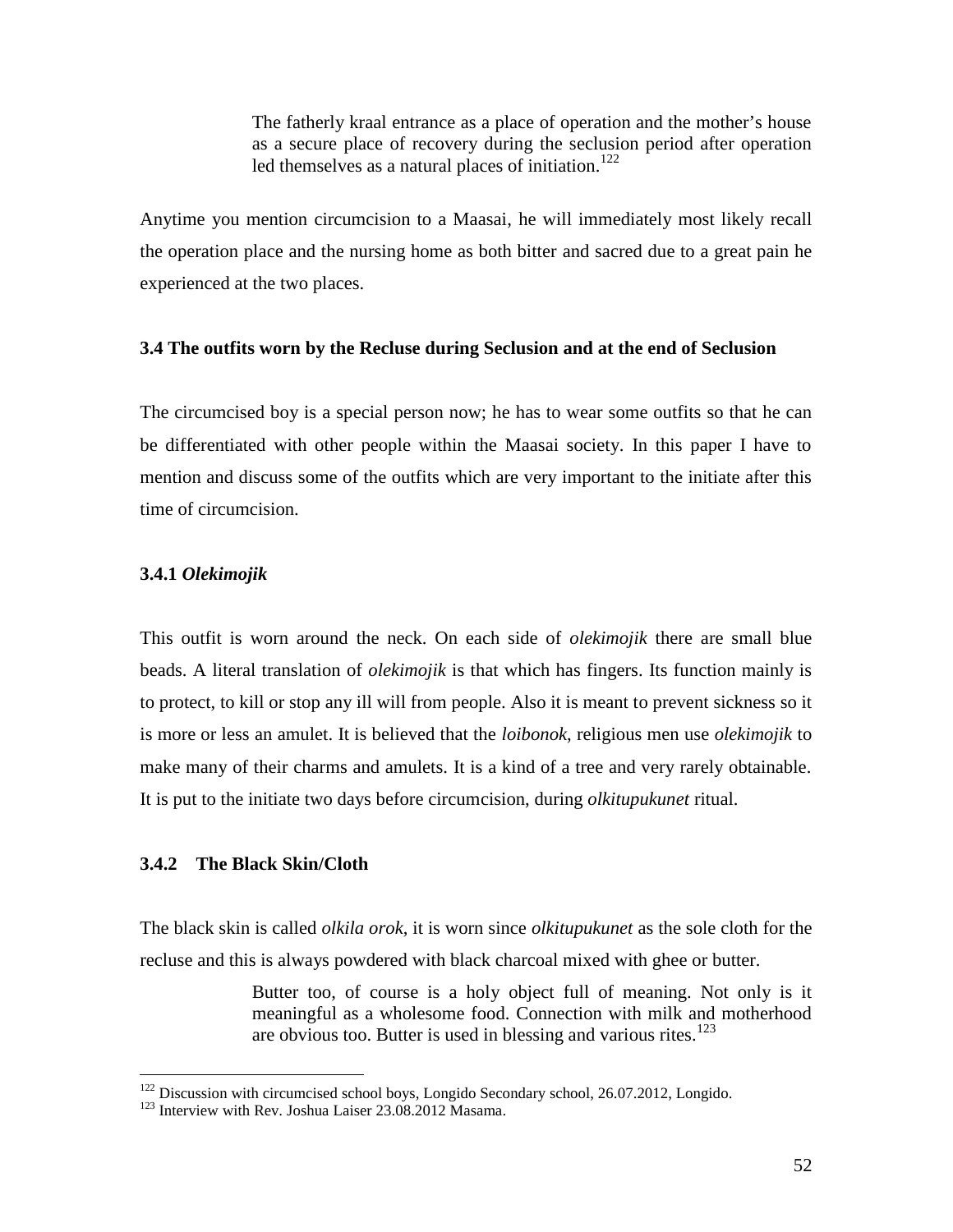Its black colour is meant to associate the recluse with a woman's delivery seclusion. Delivery proves fertility of the woman.

#### **3.4.3 Ostrich Feathers,** *Loopir*

These are worn by the circumcised boys on their head; by wearing these he becomes quite unclean to the *morans*. He will not leave them off except during the night. By unclean it means any meat and fats touched or even seen by any recluse will not be eaten or used in any form by the *morans.* This outfit is also believed to be protection for the recluse.

#### **3.4.4 Birds,** *Motonyi*

These are birds of various good colours and killed by the circumcised boys only, and they are worn on the head together with ostrich feathers. While the ostrich feathers are worn on both sides of the head, right and left, and smoothly lie on shoulders pointing towards the back side, the birds are attached to the shoulders pointing towards the back side, the birds are attached to the feathers but go around the head. Mainly birds are decorating the circumcised boy, but the inner parts (intestines) of the birds which get rotten easily are removed.

# **3.4.5 O***lmarisian*

This is another outfit which is also worn on the head; it is made by joining together palm tree leaves or any tree of that type, with threads. It is decorated with some beads or cowries shells which denote fertility.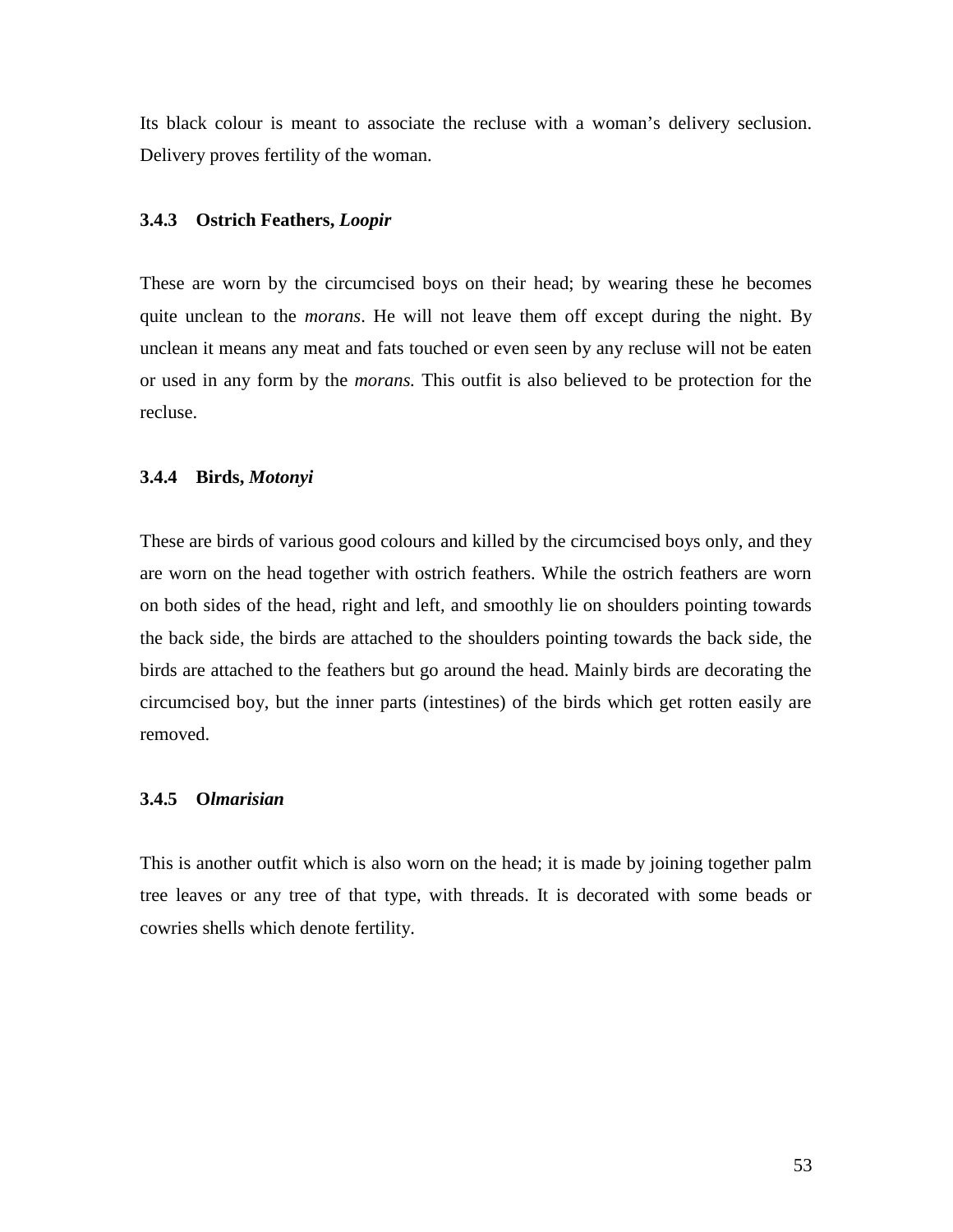### **3.4.6 Blue Beads (***Engonongoi)*

These are worn around the neck by the circumcised boys; these are meant to associate the circumcised boy with some feminine qualities.

### **3.4.7 The Coiled Brass** *(Surutia)*

For the circumcised boy he wears a pair of coiled brass hanging in both ears, this is different from circumcised ladies who wears only one coiled brass in one ear, which is the right ear. These coiled brasses also associate with woman characteristics to the recluse.

#### **3.4.8 Beaded Belt** *(Engimeita)*

This is a large beaded belt for the circumcised boys fastened on their wrist. It is meant to associate the recluse with girls but is also for decoration. They obtain these belts from girls. This belt should be made from a cow's skin.

### **3.4.9 Club,** *Oloikumu*

This is a short thick piece of club for men recluse only. They are use it to kill birds and not for defensive purposes. However, it is unavoidable to spare the *oloikumu* when a recluse encounters with snakes or any other enemy.

#### **3.4.10 Finger rings,** *Ilgiso*

These are normal rings made with brass or beads, no particular reasons for wearing these rings apart from a mere decoration on their fingers. However, it is usually associated with girls who always appear to have many rings on their fingers. Male recluses always go around chasing girls to obtain rings from them. For rings can be put on one. After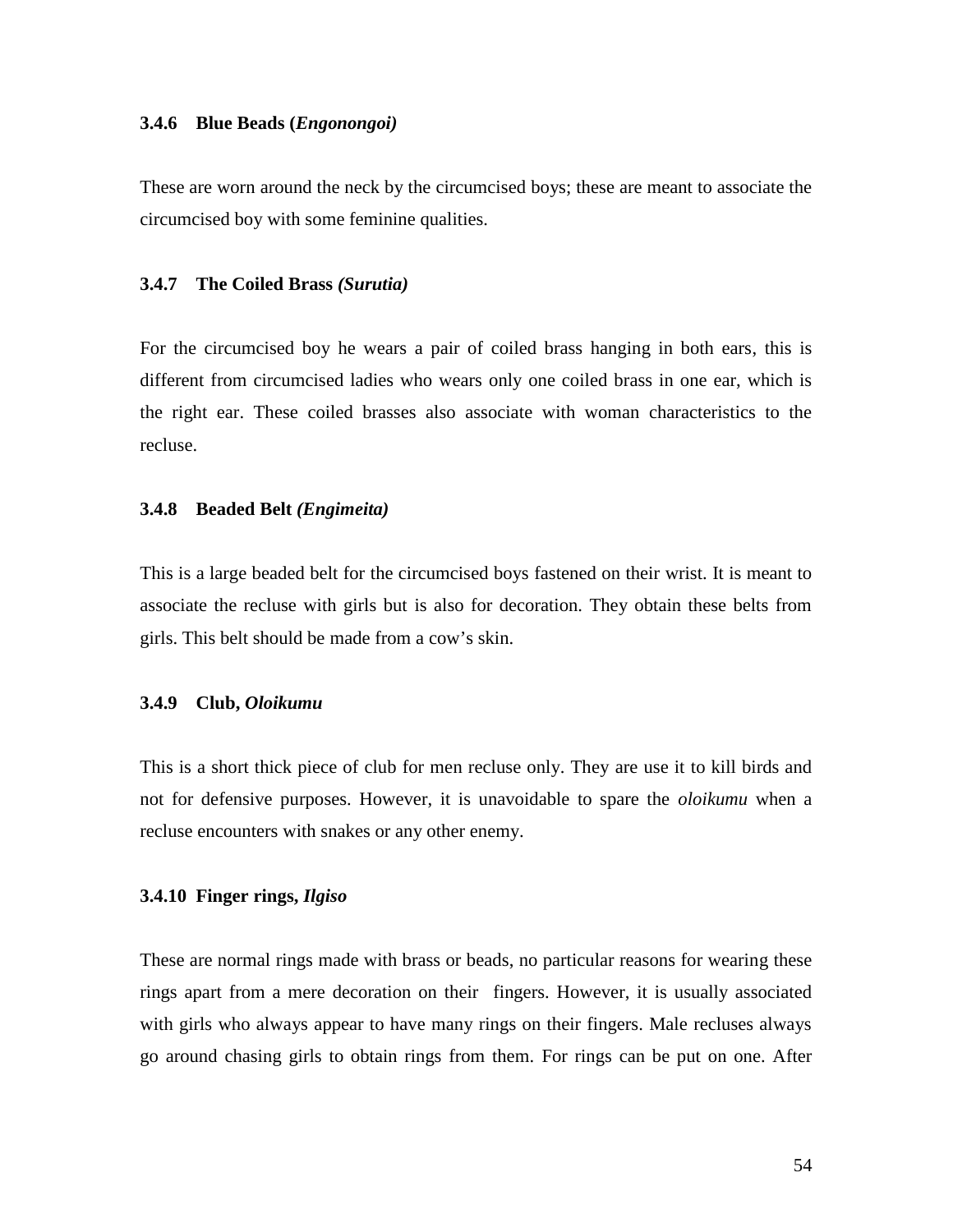seclusion male recluses will return the beaded belt to the owner who must be a girl adding some rings as one way of thanking her for the beaded belt.

#### **3.4.11 Leather Sandals,** *Namuka Enjoni*

These shoes are made from a skin of a cow which did not die due to illness or war or was hurt in any part of the body while living. These shoes are worn by both sexes; function is to protect the feet from thorns and hot earth etc. Also the sandals symbolize a new life journey in its ritual sense.

# **3.4.12 A Bow and Arrows**

These are for the boys who are circumcised only and they are meant for killing birds by shooting them. These arrows are also used to threaten girls so as to obtain finger rings from them. The arrows are covered with wax to lessen pain when shooting at girls.

#### **3.4.13 White Chalk,** *Enduroto*

This is a white mineral powder mixed with water or milk for the circumcised boys to paint their faces. Its purpose first of all is believed to work as a kind of preventive decoration for evil eyes or bad eyes. By all means, it is the bad eyes of people with strong ill will. Another use is simply for decoration.

## **3.4.14 During Seclusion**

During seclusion there are many restrictions on the recluses. One of the most important restriction include not to work outside the kraal during the night, not to have any sexual intercourse, not to quarrel or fight, not touch any meat, blood, fats to be used by the morans, not to drink water and many other things.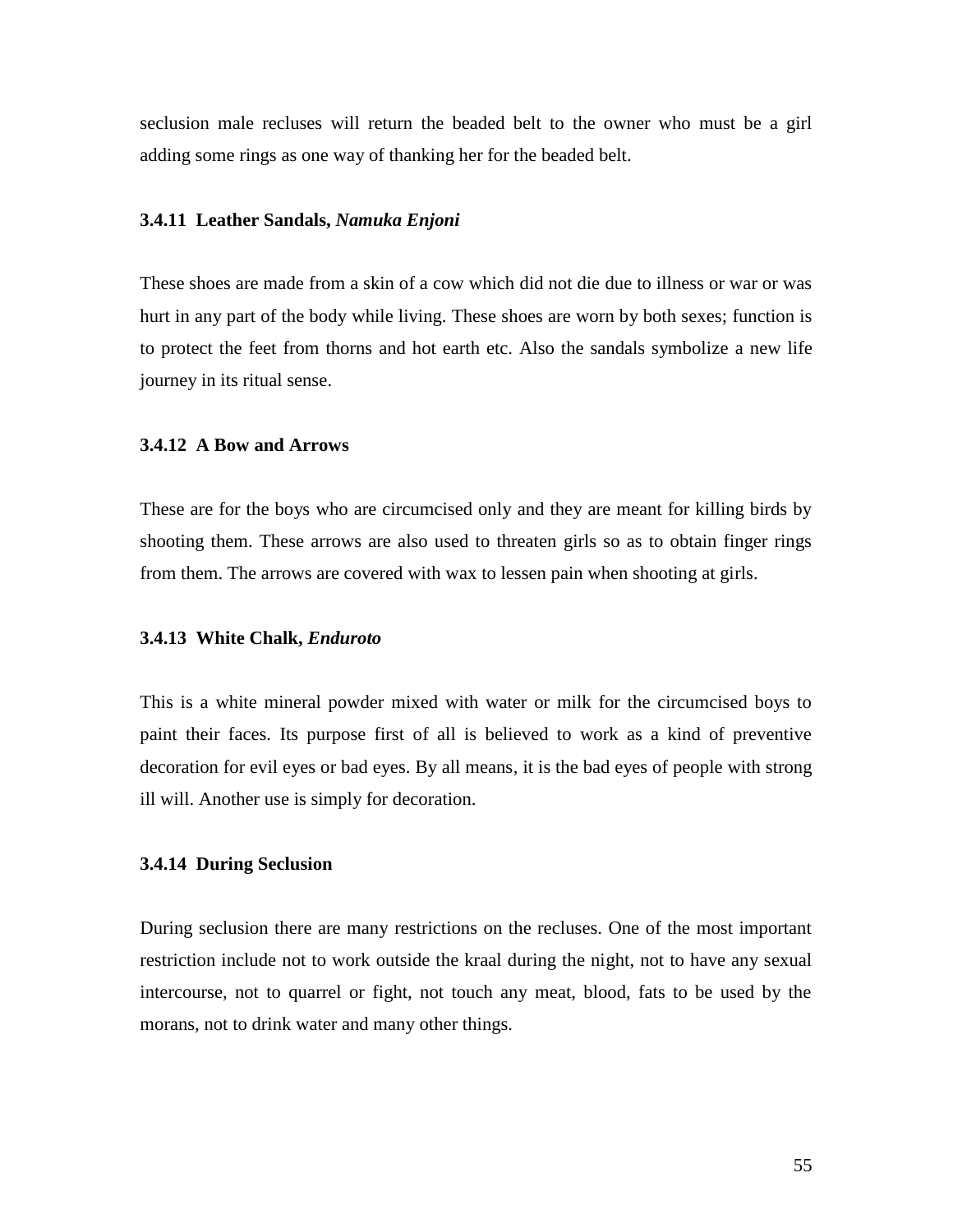# **3.4.15 The End of Seclusion**

The end of seclusion becomes a long waited for day for all male in recluses. It is a joyous day from the fact that male recluses will receive full rights as junior warriors, *morans*. They are no longer unclean to the *morans,* they will now join with senior *morans* so that they can strengthen their society together, and as Hiebert adds; guarding the country and holding the land $124$ .

The beginning of junior *moran* is the beginning of wearing new outfits, they wear the red clothes, have spear, sword, club, shield, and wear *moran* beads on their neck, hands, legs and on their head they applied red ochre for their whole life of *moranhood*.

# **3.4.16 Taboos and Abstention**

There are many taboos imposed to the new *morans.* They are not allowed to use any meat, blood, and fats seen by Maasai women; this is the strangest taboo. Also not to eat other foods apart from milk, meat, blood and fats from animals. A *moran* should not cut his hair unless seriously sick or being taken to jail, school or outside the Maasai community.

<sup>&</sup>lt;sup>124</sup> Hiebert 1983,342.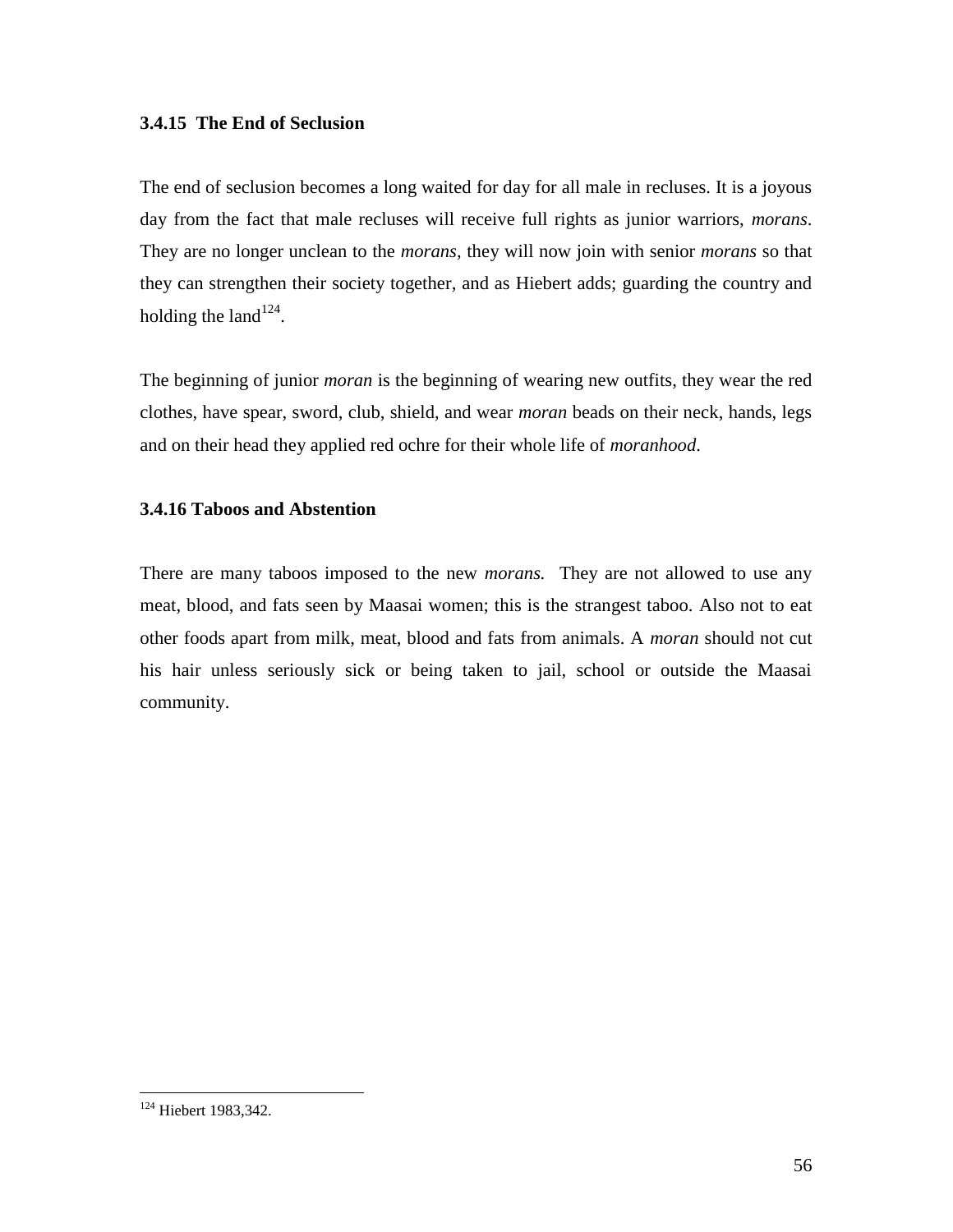# **4.0 THE DESCRIPTION OF THE MAASAI MALE CIRCUMCISION RITUAL AS AN OBSTACLE FOR THE CHURCH GROWTH IN MAASAI CHRISTIAN CONTEXT.**

# **4.1 The meaning of the term "Church Growth"**

The phrase 'church growth' is a complex concept to define, particularly because growth itself is a relative term. Growth can be understood in the light of its context since it takes place at different levels, growth is a dynamic word. "This is a word that suggests mobility. Literally it means increase, development, expansion, and enlargement."<sup>125</sup>

As I said above, church growth is a complex phenomenon because it takes place at different levels and in many dimensions. It involves the empirical observation and measurement but also theological understanding of the growth of the church. "Church growth is that holistic expansion of the church which can be expected spontaneously from everyday action of the church functioning as a redemptive community of God."<sup>126</sup> Costas believed that the authentic church of Jesus Christ was meant to grow in four dimensions simultaneously: numerical, organic, conceptual and incarnational. But Van Engen adds the spiritual dimension as the fifth one.

Engen uses these dimensions to elaborate the spheres touched by the church growth. He explains spiritual growth to mean the depth and breadth of the covenantal relationship of the people of God in intimate spiritual closeness with God, called out of the world through faith in Jesus Christ by the Holy Spirit. By this he means the depth of spiritual maturity of leaders and members in their degree of immersion in the Holy Scriptures, lifestyle and ethics, involvement in prayers dependence on God, search for holiness and vibrancy in worship. $127$ 

The numerical growth is explained to be recruitment of the people for the kingdom of God. This is done by calling them to repentance and faith in Jesus Christ as their Lord

<sup>&</sup>lt;sup>125</sup> Costas 1974, 87-88.<br><sup>126</sup> Costas 1974, 89.<br><sup>127</sup> Engen 1981, 344.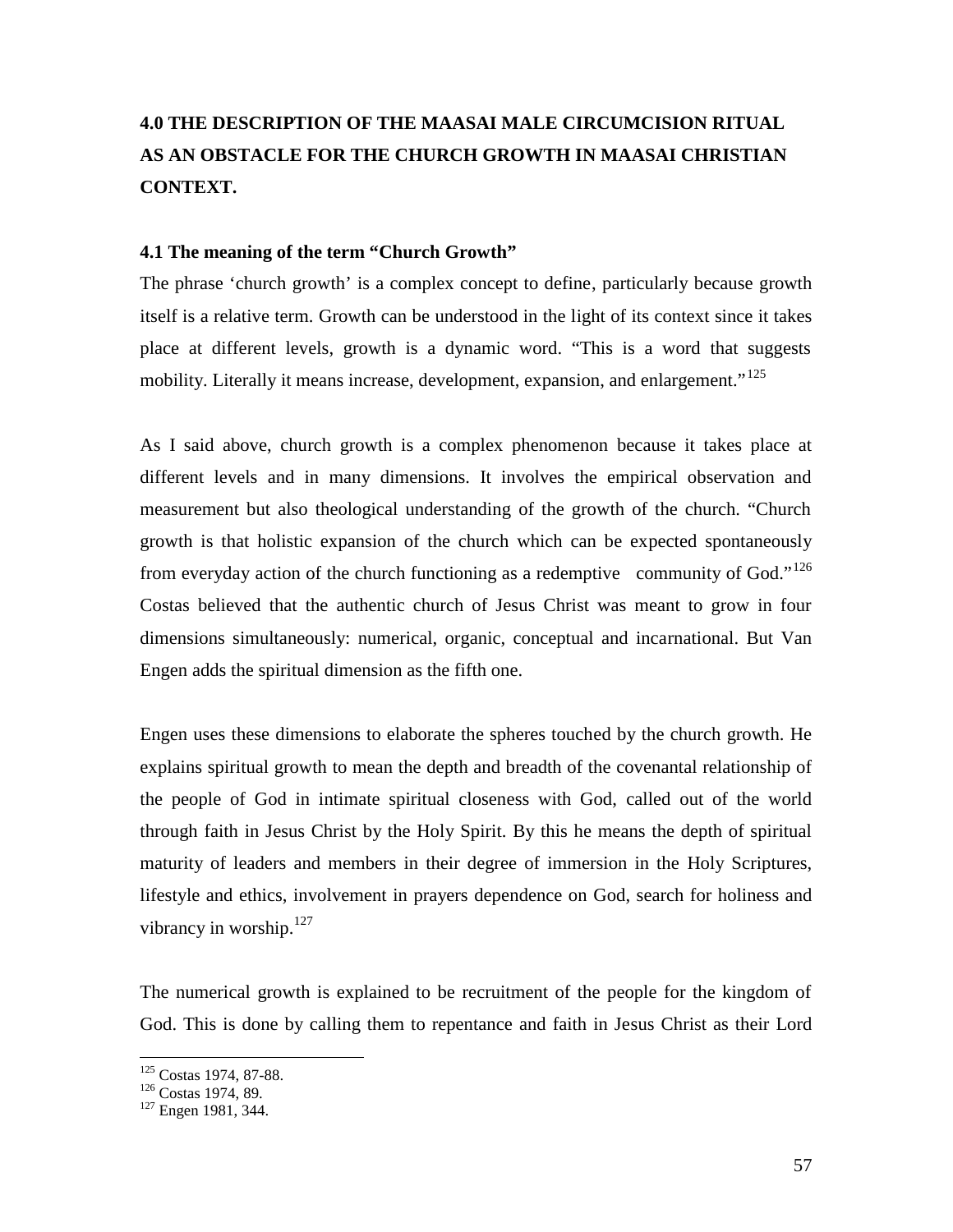and savior of their lives. They are also called for their incorporation into the local community of persons who have made similar decisions of, worship, obedience, and gives witnessing, collectively and personally, to the word of God's redemptive action in Jesus Christ and his liberating power<sup>128</sup>

Costas describes organic growth as the internal development of a local community of faith. This is the system of relationships among the members in terms of a form of government, financial structure, leaderships, and types of activities in which resources are invested. By conceptual growth, he means the degree of consciousness that a community of faith has with regard to its nature and mission to the world. This is the image that the community has formed itself, the depth of its reflection on the meaning of its faith and in Christ, and of its image of the world.<sup>129</sup> The fifth dimension, which is incarnational growth, is taken to mean the degree of involvement of a community of faith in Christ in the life and problems of its social environment. This is a participation in the afflictions of its world; the intensity of its preaching to the poor, the broken hearted, the captives, the blind, and the oppressed,  $(Lk, 4:18-21)$ .<sup>130</sup>

McGavran seems to be biased on numerical church growth. He writes,

"Church growth depends on winning converts. Church grows from nothing but convert, people who believe in Jesus Christ intensely enough to break with their past sins and cleave to Him as Lord and Saviour."<sup>131</sup>

These converts are won by active church members who are empowered with the Holy Spirit; the spirit of God who leads, convicts of sins, converts, builds up, selects the missionaries and thrusts them out to ripened fields.

McGravran is however, careful when he cautions that: "It is not a mere adding of names to the roll or baptizing those who have no intention of following Christ."<sup>132</sup> Instead,

 $\frac{128}{129}$  Costas 1974, 90.

 $130 \text{ Costas } 1974, 90.$ <br>  $131 \text{ McGavran } 1970, 58.$ <br>  $132 \text{ McGavran } 1970, 58.$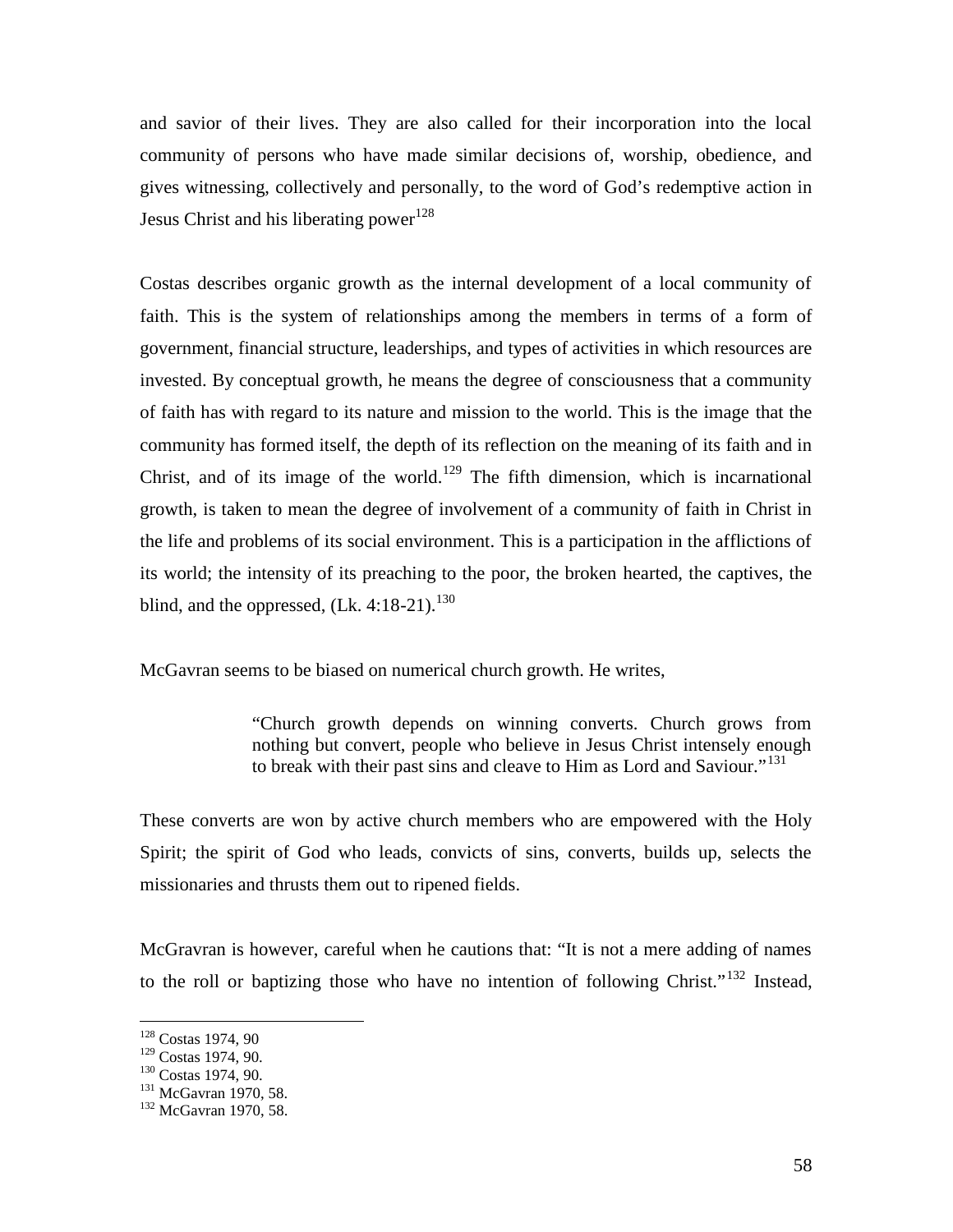church growth is like a growth of a child, who needs sufficient food, a maturing social awareness, and intelligence as desirable elements of growth. In order to grow, the church needs well committed followers in terms of being equipped with the word of God, living Christian's lives and active in proclaiming the message to the unreached.

Since the church's primary mission is to reconcile immortal men with God, and only secondary to saves bodies, this is not done in isolation but always intends to bring men forth in to the family of God. Therefore, numerical churches are indeed a crucial task in mission, including the number of people coming into the church and the number of churches constantly increasing. $^{133}$ 

It is important to view the position of church growth in the light of the New Testament. Tippett states that, "the New Testament has a rich range of picturesque imagery that shows growth is to be expected both as physical and numerical growth from outside and spiritual, qualitative growth from within."<sup>134</sup> This can be substantiated by exploring the life and ministry of Jesus Christ, which is filled with growth metaphors. Some of these metaphors include the calling of fishermen to become fishers of men (Mk. 1:17); the kingdom of heaven is like a net when thrown into the sea gathers fish of every kind (Mt. 13:47); the world is like a field of wheat into heaven (Jn. 4:35); he is the vine and those he calls to himself are branches, they are to bear fruits (Jn. 15:5, 8); recruiting people from the highways and hedges to the great banquet (Lk. 14:21-24), and by penetrating with the light of the world into the darkest places (Mt. 5:16).

Our Lord Jesus Christ views the growth of the church not only quantitatively, but also as the one that grows organically, from very small seed to a large tree (Mt.13:31). He was open to remind us of the existence of resistance to the seed growth, but also he promises a healthy growth when it falls into a good soil (Lk.  $8:5-8$ ).<sup>135</sup>

<sup>&</sup>lt;sup>133</sup> McQuilkin 1974, 72.<br><sup>134</sup> Costas 1974, 92 qoute Tippet 1970, 9.<br><sup>135</sup> Costas 1974, 92-93.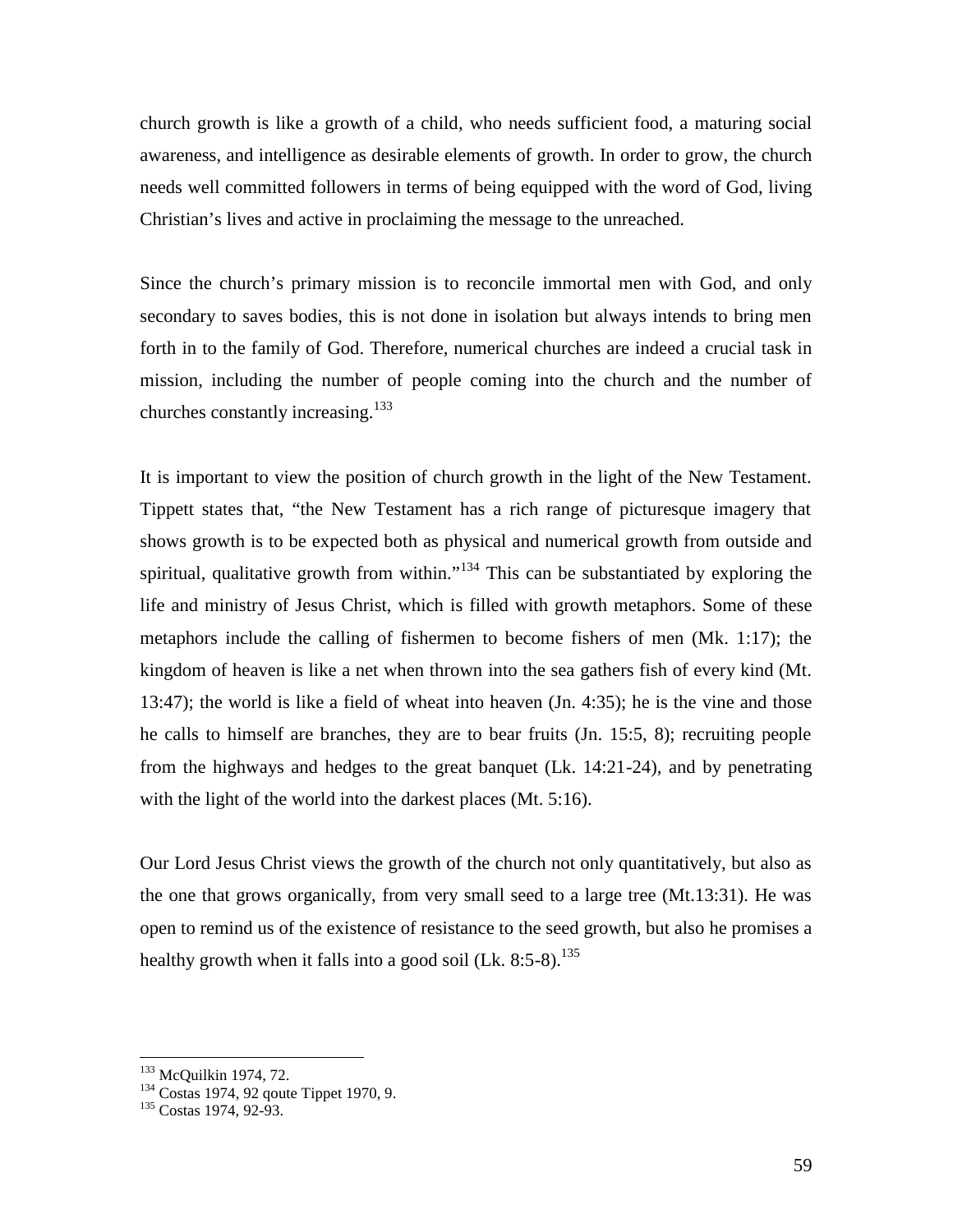Besides the metaphors in the life and ministry of Jesus Christ, the New Testament presents other growing images of the church especially in the Pauline epistles. A few examples are as follows, the church as a building growing into a holy temple (1 Cor.3:9- 11, Eph. 2:22), the church as a family, growing by the spirit of son ship (Rom. 8:15); Christians are growing unto salvation by drinking the pure spiritual milk (1 Pet. 2.2). Paul also uses the concept of the stewardship, particularly the use of the idea of fellowship worker (1 Cor. 3:9; 2 Cor. 6:1).<sup>136</sup>

When we discuss the biblical perspective, it is worthy to cite many missionary examples that led to the growth of the community of faith. Generally, these examples show that expansion of the community should be expected as a result of communicating the good news of the kingdom; for example Jesus' own ministry linked with the calling of his disciples (Mk. 1:14-20); his preaching and formation of the community of disciples (Mk. 3:13ff); training of the disciples (Lk.6:12ff); commissioning them to preach and have authority to cast out demons ( Mk. 3:14-15); and finally he sends them to the ends of the earth, "to make disciples of all nations"  $(Mt.28:18)$ <sup>137</sup>

At the end of the ministry Jesus had only 120 followers (Acts. 1:15), yet there was growth. They grew in knowledge and in their internal structure. But with action of the Holy Spirit the slow numerical growth was quickened and in, "one day as many as 3,000 believed, were baptized, and incorporated into the church (Acts 2:41)."<sup>138</sup> The Lord increased the number day after day but this numerical increase was accompanied by growth in apostolic teaching, in the fellowship, worship, and service  $(Acts. 2:42-45).$ <sup>139</sup> In this paper the phrase 'church growth' is used to imply all the five dimensions discussed, namely numerical, organic, conceptual, incarnational, and spiritual growth. This is because of the interrelatedness of these dimensions of the church growth.

<sup>&</sup>lt;sup>136</sup> Costas 1974, 93.<br><sup>137</sup> Costas 1974, 94.<br><sup>138</sup> Costas 1974, 95.

<sup>&</sup>lt;sup>139</sup> Costas 1974, 95.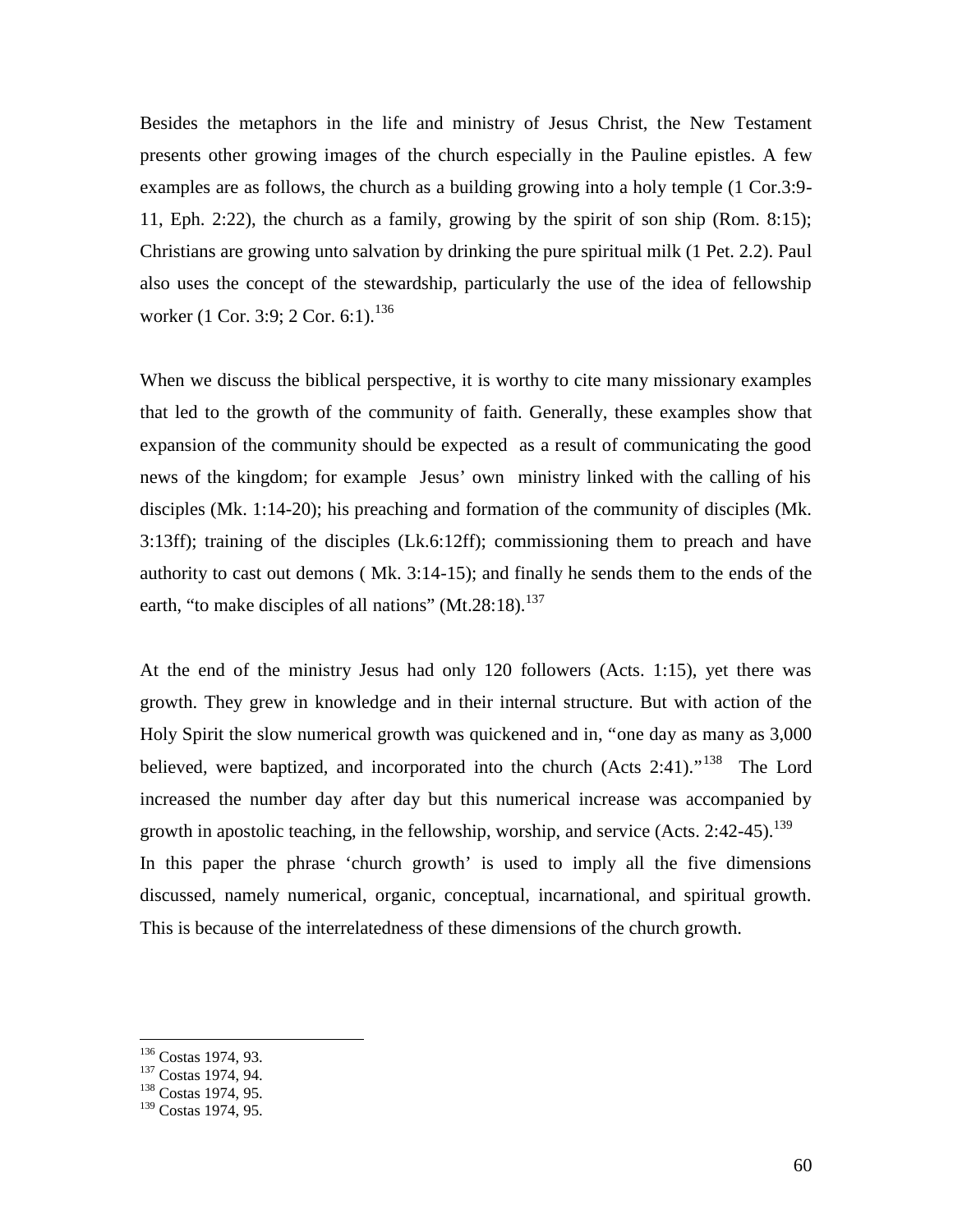# **4.2 The Hindrance of the Maasai Male Circumcision Ritual to the Church Growth in ELCT Northern Diocese**

When Christianity comes in contact with Maasai cultures, clashes occur. These clashes, however, do not involve the whole culture of the tribe in question but some components appear to impose challenges to Christianity. In certain instances, Christianity is faced with challenges on whether to accept, reject, or modify certain components of culture. These challenges become more challenging when Maasai culture in conflict is popular to the tradition of the people to be evangelized. This case applies to male circumcision ritual among the Maasai.

As this research indicates in chapter three, the practice of Maasai male circumcision ritual is basic in terms of the Maasai tribal organization and is an important rite of passage. Among many, male circumcision is one of the strongly held traditions. Any Maasai male is expected to undergo circumcision as an initiation rite of passage in order to be accepted by the Maasai society as a mature and a reliable person. Mtaita gave a remark on this:

> Becoming a man implies for a Maasai to undergo circumcision, to defend the society, to take care of the cattle and to retrace the cattle which were given to them at the beginning of all times but now are in hands of other people. After having fulfilled these duties at the estimated age of 25-30 years, the *moran* join the group of *junior elders* and are called *ol-moruo,* they are now allowed to marry.<sup>140</sup>

It is interesting to note that, many if not all adult male Maasai Christians, both the lay and clergy, admit openly to belong to a particular traditional age sets or groups.<sup>141</sup> The question arises to these Christians as to how did they happen to be in those particular age groups if they did not first undergo the circumcision ritual that is the only means to belong to a certain group? Are they not the cause and provocative agents of clashes between the Maasai culture and Christians? How can they belong to what they are not part of it?

<sup>&</sup>lt;sup>140</sup> Mtaita 1995, 31.<br><sup>141</sup> Interview with Rev Joshua Laiser, 23.08.2012, Masama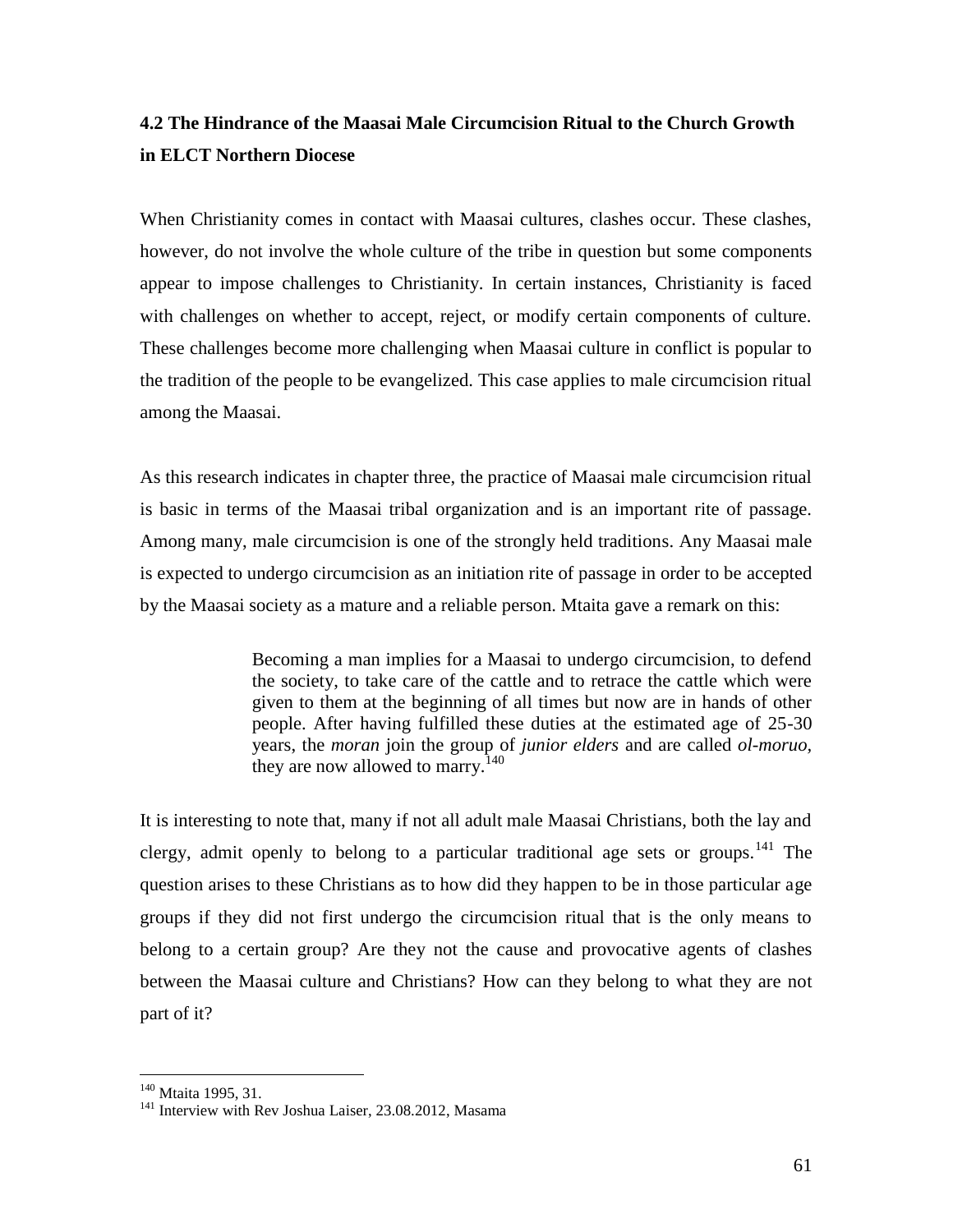History show that, whenever the initiation ceremonies are at hand, conflicts arise on whether or not Christians should participate. Professor Parsalaw of Tumaini University Makumira (TUMA) quotes Donald C. Flatt as he wrote:

> …on conversion, radical separation was made from tribal costumes, the young converts being strong warned and discouraged from participating the pagan rites and ceremonies, and especially the initiations ceremonies of the warrior age grade, which was considered to contain features utterly contrary to Christian ethics. $142$

The most crucial question is: if the Maasai circumcision rite is to be abandoned by Maasai Christians, what will be a proper replacement of this strong Maasai traditional ritual among the Maasai Christians? This study shows that most of the Christians wish to have the circumcision rite maintained but also modified.<sup>143</sup> This is clear from the fact that when non-Christians suspended male circumcision for about seven years, the Christians too stopped circumcising theirs sons. When the traditionalists resumed the ceremonies, the Christians immediately joined and practiced the ritual of circumcision by initiating their sons under the same set/group. Another question is: if modifications are necessary in order to avoid conflicts, then, whose task is it and which modifications should be done?

The non-Christians are by no means comfortable to see their fellow Maasai Christians abstaining from circumcising their sons. This is because the strong belief that the Maasai Christians are their followers and they should not be neglected despite the difference in faith. They still need them, so they will not easily let them go. This tribal link and difference in faith create misunderstandings, which commonly result into clashes.

<sup>142</sup> Parsalaw 199. 118

<sup>&</sup>lt;sup>143</sup> Interview conducted among Christians, both lay and clergy, 25.07.2012 Imurtot Lutheran parish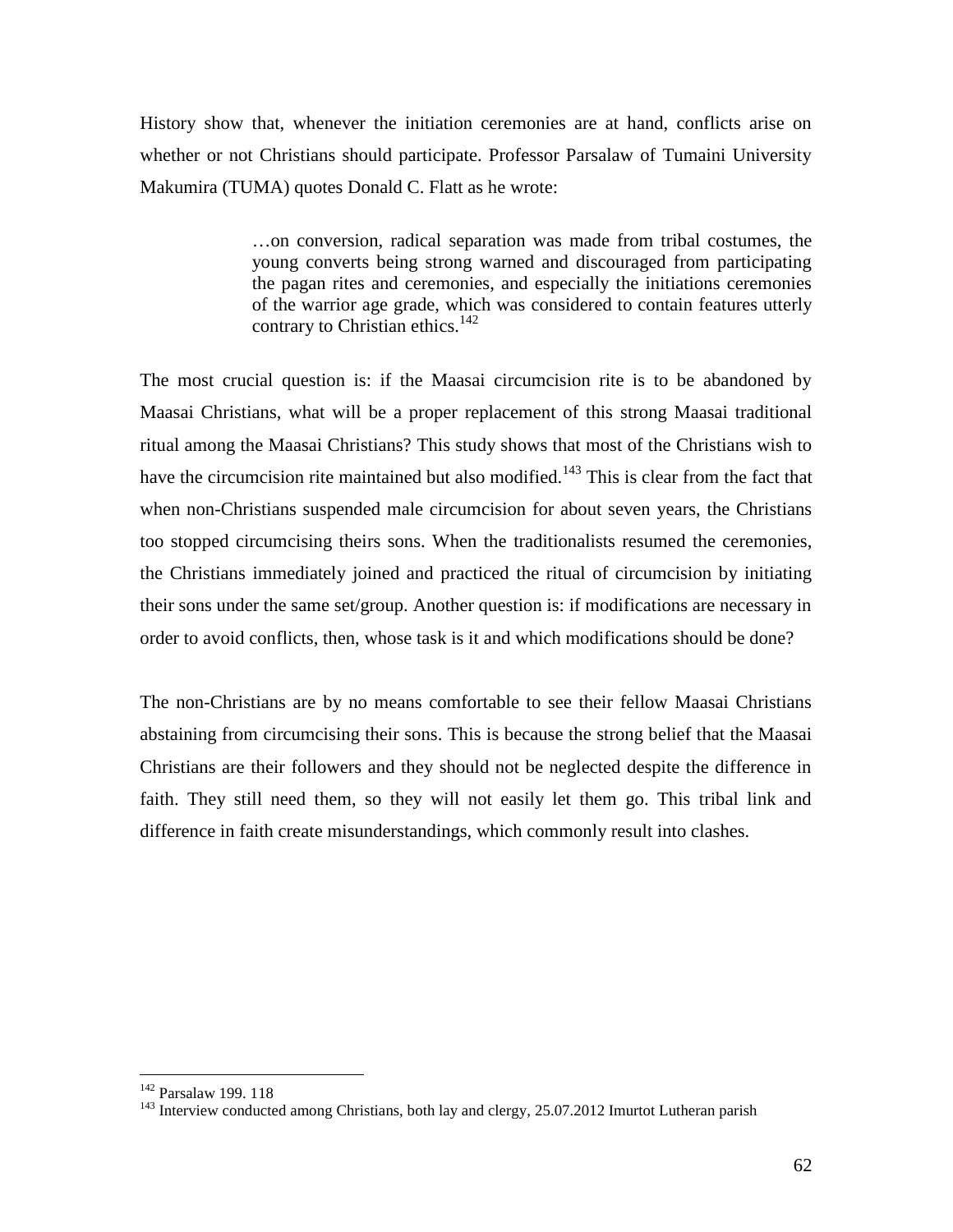# **4.2.1 Misunderstanding between Christianity and the Maasai Male Circumcision Ritual Initiation Rite**

In order to illustrate the clashes between Christianity and Maasai male circumcision ritual in 2012, it is good to give some cases, which demonstrate the nature and outcomes of these conflicts. Here are two cases concerning Maasai male circumcision rituals:

#### **Case 1:**

One pastor of the Pentecostal church at Irkaswa village of Longido district denied his sons to undergo the circumcision ritual. Since the relatives and neighbours knew about the issue, they convened at the residence to witness the attempt. As the pastor declared his intention of circumcising his son without undergoing the normal procedures in circumcision ritual, he was himself apprehended, clothed with plastics empties, and forced to undergo all the proceedings of the circumcision ritual. He was humiliated, beaten up and being treated as an uncircumcised person.

This was done not only as a punishment to the pastor, but also as a lesson to other pastors who may not abide to the Maasai circumcision ritual. Despite these atrocities, the boy was forced to undergo the proceeding and circumcised the second time, this to make sure that the pastor's son had followed the Maasai way of circumcision in the manner of the Maasai society requires.<sup>144</sup>

# **Case 2**

A Maasai Christian father of four initiation candidates decided that his sons who where also Christians, should not undergo the traditional rituals of circumcision, because in his views these rituals are satanic/evils. He planned to invite his fellow Christians so that the church songs would be sung as a preparation for circumcision of the boys in the following morning. In order to avoid the neighbours and relatives who knew about the preparations before hand, he sneaked the boys to his young brother's house that collaborated with him in the deal. The house of the brother is located a few kilometers away. When discovering the father plans, the warriors invaded the residence in an

<sup>&</sup>lt;sup>144</sup> Inerview with the pastor who was concerned with this case, 26.07.2012, Irkaswa.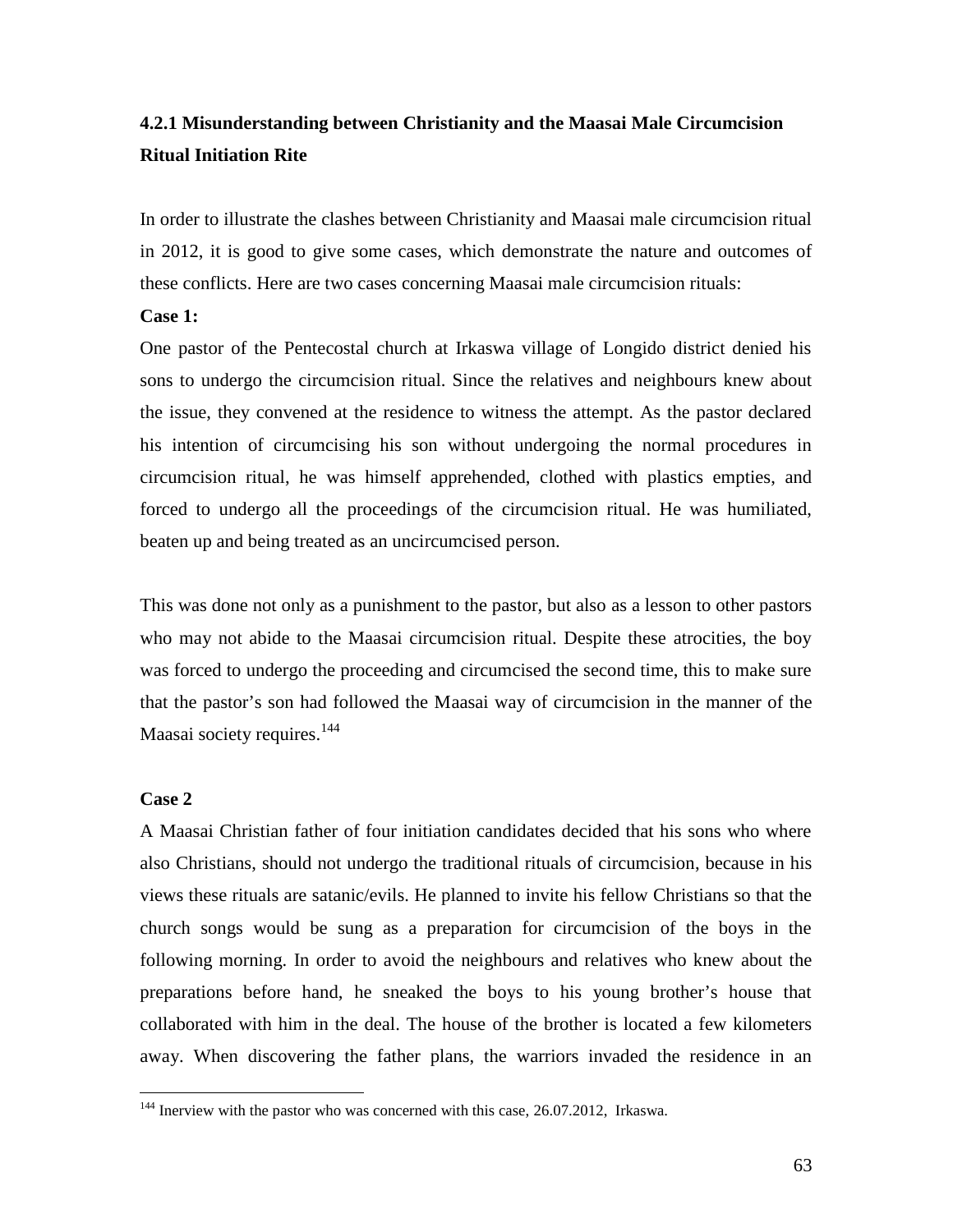attempt of snatching the two old men i.e. the father and the young father. They managed to escape, but the four boys voluntary submitted themselves to the invaders. The warriors started, on the spot to sing traditional songs of abusing which prepare the boys for circumcision, and all other proceedings went on as far as the Maasai ritual of circumcision is concerned.

This case was reported to the police who offered a Land Rover car with three armed policemen. The policemen were overpowered and beaten by Maasai multitude of warriors. When more armed policemen arrived, they found the warriors had already taken the boys deep into the wilderness and the night had already fallen. When this case passed locally it was said to be a traditional issue, so let it be solved traditionally.

The matter did not end there. The victimized fathers were harassed and declared enemies of the Maasai society. They were advised by good wishers to surrender themselves to the traditional leaders. They did that, and were heavily fined before being reaccepted to the Maasai society again. This case took place at Olmolong parish, in the beginning of  $2012.<sup>145</sup>$ 

The following are two other cases that took place during the time when the boys went to *oloiboni* before the circumcision ritual had started. The main problem here is being the contributions needed to meet the costs of going to the *oloiboni*. Some Christians usually claim that they would not contribute because some of these costs involve giving sacrifices to the ritual medicine expert or prophet, *oloiboni.<sup>146</sup>*

# **Case 3**

Big numbers of Maasai Christians boys refused to contribute to *engipaata* i.e. going for purification initiation ceremony before the beginning of circumcising their age set. They claimed that they will not involve sacrifices to *oloiboni* which is not in line with Christian faith. Even after several meetings between Christians and non Christians, agreement was

<sup>&</sup>lt;sup>145</sup> Interview with Rev Maimu, 08.08.2012 Olmolong

<sup>&</sup>lt;sup>146</sup> Inteview with Ev. Kinana, 27.07. 2012 Irkaswa.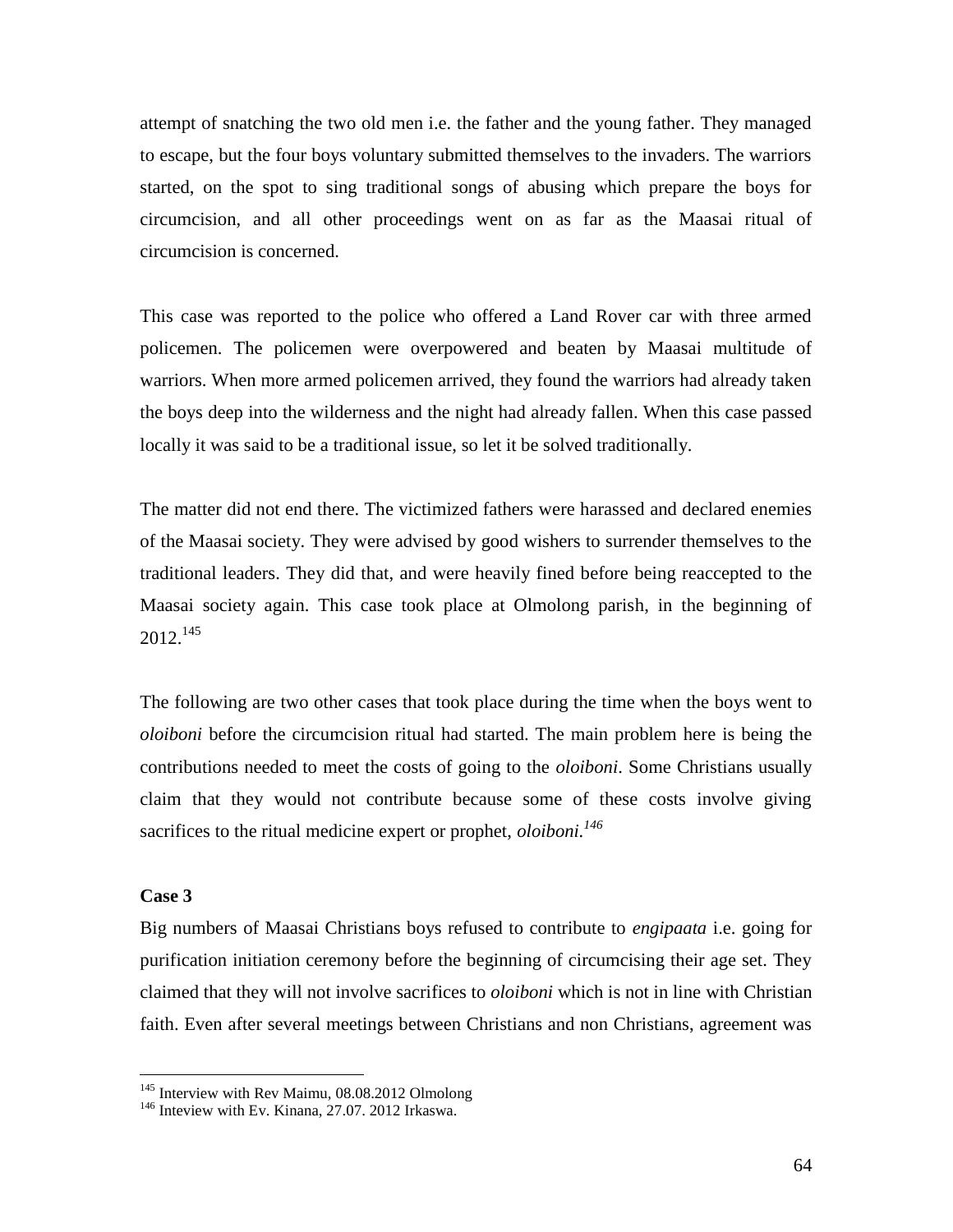not reached. The non Christians organized a force operation of taking Christians' properties worthy the amount to be contributed.<sup>147</sup>

Following the illegal taking of the properties, the Christians reported the issue to the police. Three elders of the boys were put in custody following the saga. The non Christians organized themselves to wage a war against Christians until their leaders are released unconditionally. The police Field Force Unit was called to control and take over that alarming situation. Much worse, the Maasai warriors raged with fury and anger, and refused to abide by the orders given by the soldiers. They declined to disperse; and they vowed to fight back against any attempt of forcing them to disperse. The Government Ward Counsellor, the Maasai pastors from different denominations in the research area, and traditional leaders, pleaded to the policemen not to use force which could have resulted into bloody or fatal.<sup>148</sup>

The Maasai non Christians leaders were released on the condition that the matter would be settled between traditional and church leaders. The matter has not yet been settled and the Christians' properties have not yet been returned to the owners up to the time of this research.<sup>149</sup>

## **Case 4**

In Karansi Lutheran Parish of ELCT Northern Diocese, the Pastor of that parish narrated to me an incident that non Christians insisted that Christians must contribute toward the costs of *engipaata,* going to the *oloiboni,* religious leader. The Christians refused to do that, the reason being that these contributions are related to worship of gods. The two parts met several times in order to solve down the matter but in vain. This time, the non Christians reported the issue to the government leadership, claiming that the Christians are endangering peace in the area. They threatened to take the Christians' properties

 $147$  Inerview with Ev. Obed 08.08.2012 Olmolong.<br> $148$  Interview with Mathis Mollel, 09.08.2012, Olmolong.

<sup>&</sup>lt;sup>149</sup> Interview with Rev Maimu, 08.08.2012, Olmolong.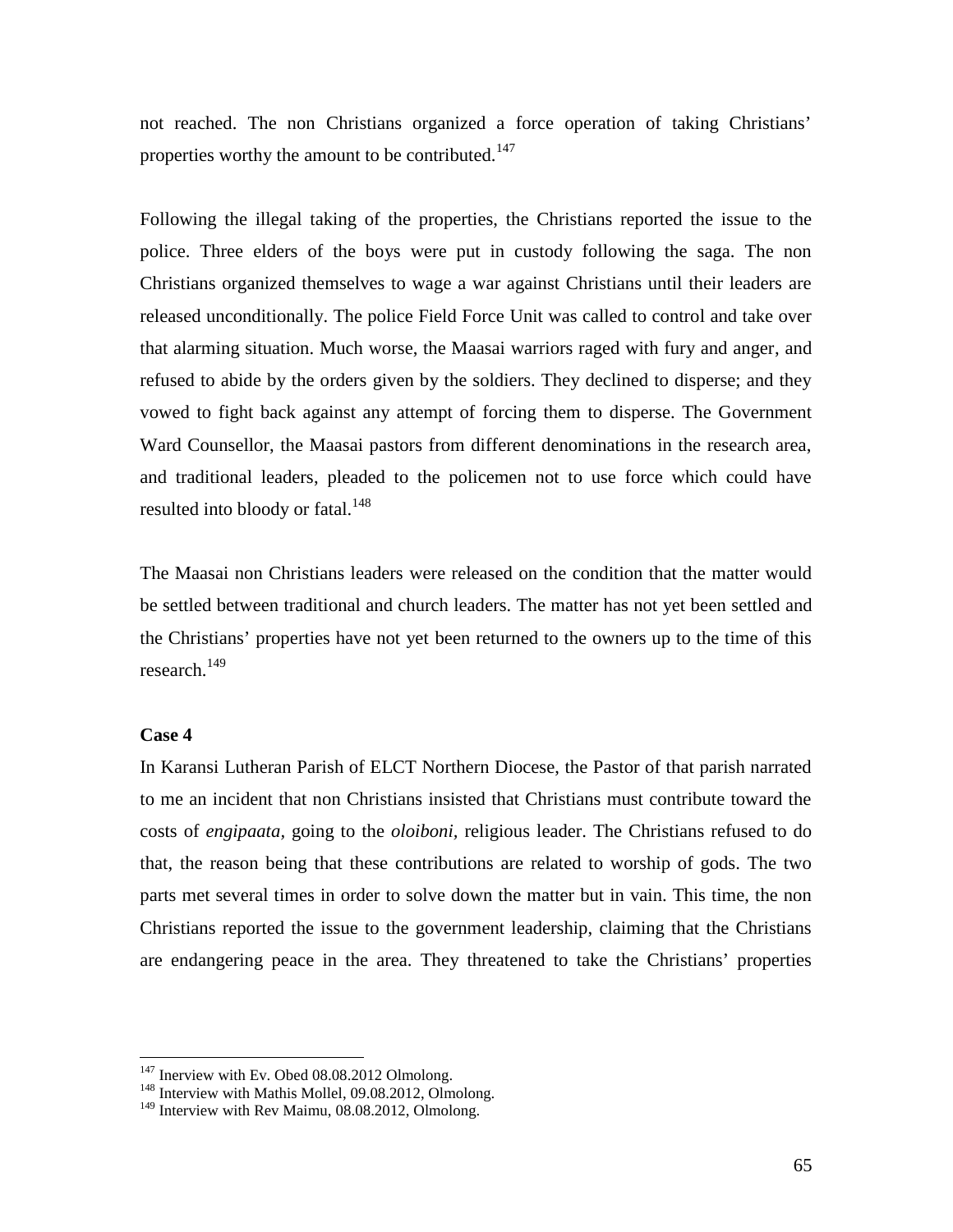forcefully if the Christians would not abide by the Maasai male circumcision preparation rituals.<sup>150</sup>

Based on these claims, the village Executive Officer wrote a letter to all pastors of that area warning them that in case of any peace breaking related to the matter the pastors or Christians will be responsible. All the pastors held a meeting and they came with their claim that Christians would not contribute to those rituals, instead they would circumcise under the supervision of the church. Since that was the first time to hear Christians doing circumcision rituals on their own, the non Christians calmed down waiting to see such strange event. The ritual really took place under the church leadership in that area. Since year 2012, the Christians in that area are practicing circumcision under the supervision of the Maasai pastors and church elders; and it is celebrated in church buildings.<sup>151</sup>

The four cases above portray the clashes that exist between Christianity and Maasai male circumcision rituals. These clashes, automatically, create fear, confusion, tension, doubt, and a certain kind of resistance among both Christians and non Christians. These situations create challenges to church growth, either as obstacles, or as sources of weaknesses for conversion and Christian faith.

# **4.2.2 The Maasai Male Circumcision Ritual as an Obstacle to Conversion**

Since male circumcision among the Maasai is regarded to be an orientation into various stages of life for the youths, and the community at large, an attempt to introduce a new way of orientation, in this case Christianity, by missionaries, was strongly opposed. The traditional Maasai elders commonly ask the following questions: how can such an established Maasai tribe initiate her youth by using other people (missionaries) initiatives? Will it suit our situations as long as we continue to live as a Maasai tribe?<sup>152</sup> Such kinds of questions provoke resistance among non Christians as members of the tribe. Many believe that, this was the end of having faithful, courageous and well

<sup>&</sup>lt;sup>150</sup> Imterview with Rev. Joshua Laiser, 23.08.2012 Masama.<br><sup>151</sup> My obsevation in Ngaritati Lutheran parish, 25.08.2012.<br><sup>152</sup> Interview with Ruth Saningo 04.08.2012 Mukao.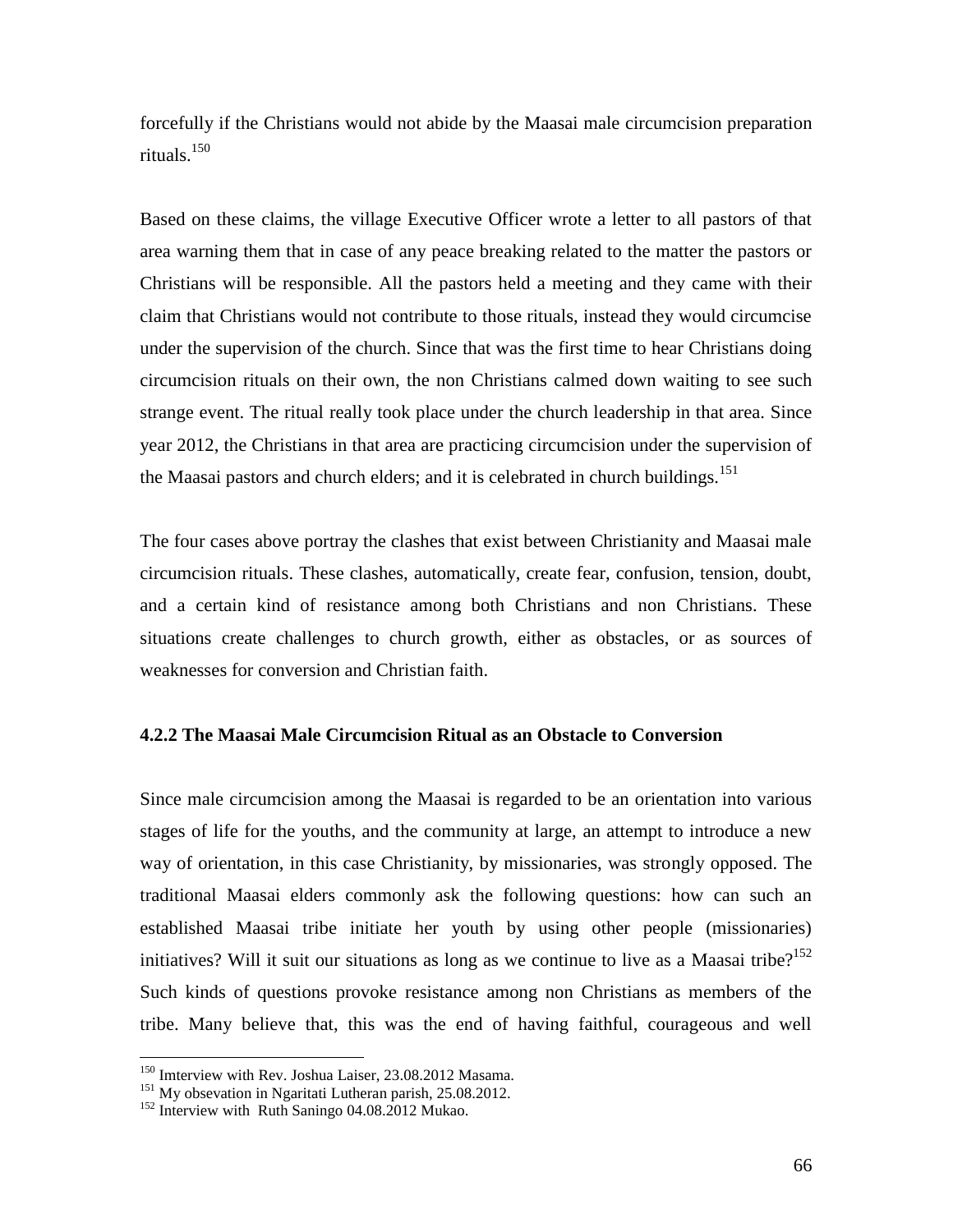disciplined warriors who are the very people whom would make wise elders for the future leaders of the community.<sup>153</sup> That is why the number of female Maasai Christians exceeds that of males. "There are very few male Christians in Maasai land because most of them normally fear that when they become Christians, they will lose their power and therefore fail even to defend themselves, if there is a fight".<sup>154</sup>

Out of such beliefs, elders trained the youth to despise the newly introduced phenomena. Since the introduction of Christianity in the Maasai land, missionaries were mistreated by non Christians Maasai and called them bad names. Children were denied from going to missionary schools in order to avoid being polluted. They sometimes tested these new beliefs and educational aspects by sending first those children considered weak; in order to test what could be the outcome of the spoilage. For instance, when the government insisted on sending children to school, the parents picked out those children with weak characters, in order to minimize the loss. They are the same who happened to be in schools that easily got access to Christianity. Therefore, it was those children who were considered weak who chanced to be in schools, hence easily converted to Christianity.<sup>155</sup>

Today, it is the women who are easily converted to Christianity. One reason for this is the fact that, in the Maasai traditional society women are regarded to be a weak group of which the society does not lose much by having them Christianized. First of all, they are not directly involved in the determination of setting the age groups, hence considered less effective in defending the tribal cultural basis. Second, women do not own much in term of property in the Maasai society. Men in the name of society own property such as cattle and land. So when women join the church, men can still control them even to the extent of forcing them to participate in cultural practices that are contrary to the teaching of their church. $156$ 

<sup>&</sup>lt;sup>153</sup> Interview with Ole Mushao, 04.08.2012 mukao.<br><sup>154</sup> Interview with Melau 23.07.2012 Imurtot.<br><sup>155</sup> Inerview with Loitore 23.07.2012 Imurtot.<br><sup>156</sup> Interview with Ole Tionga 22.07.2012, Irkaswa.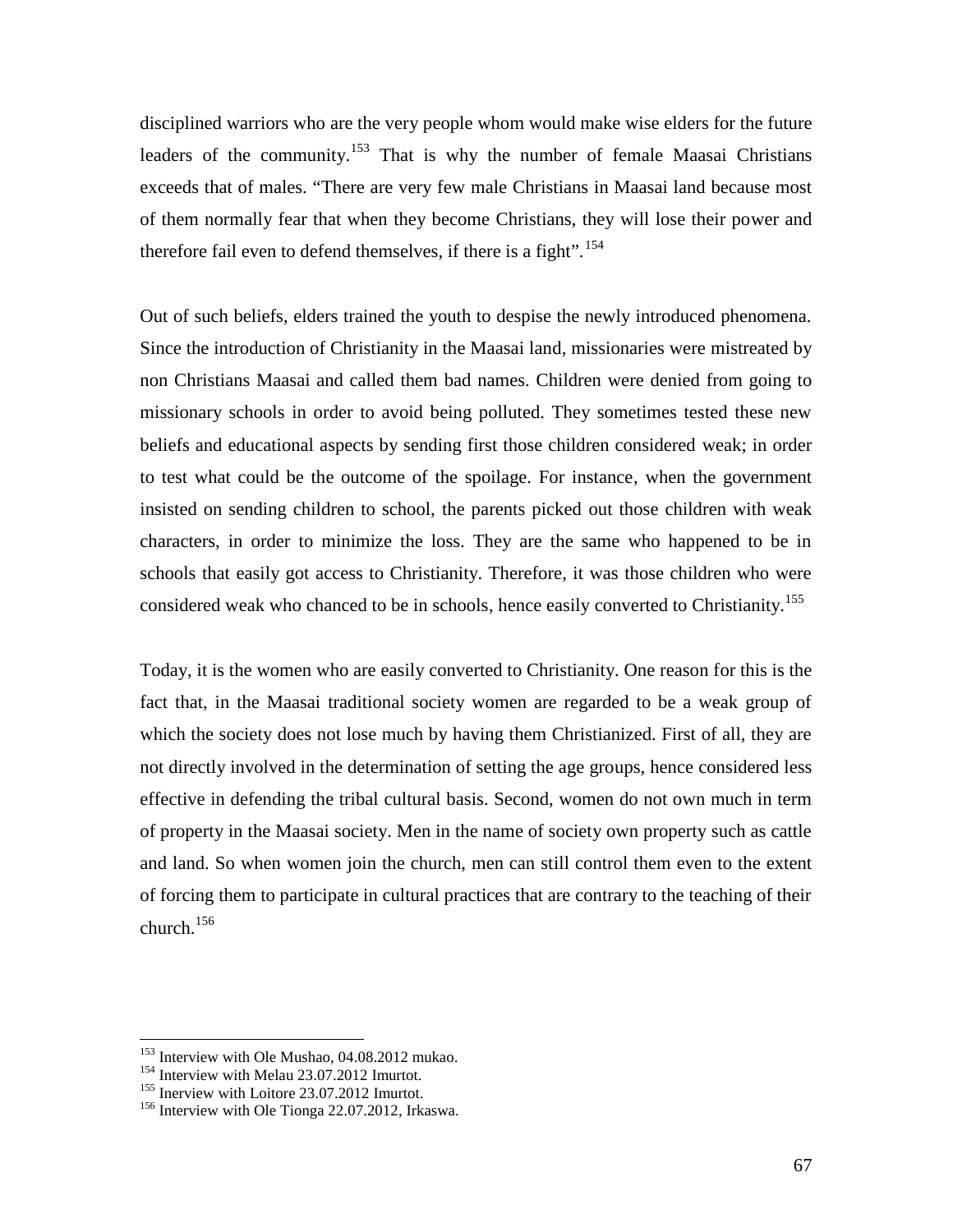The Maasai traditional societal set up, particularly when it comes to male circumcision ritual, has hindered the missionary work much by discouraging individuals and groups, especially male's to be converted into Christianity. This is because that kind of initiation ritual compels all the male Maasai members into age groups. Each group makes sure that individuals are strictly instructed to know and observe tribal rules without betrayal. Therefore, any attempt of an individual to get converted to Christianity, is regarded by the age group and the society at large as a betrayal to the rules and regulations set up by the tribe.

Those who happened to be converted into Christianity were despised, mocked, down trodden and sometimes beaten in order to discourage more tribal members from joining Christianity, and if possible to bring back the new converts to Maasai traditional orders, regarding this Leyian Lendulo tells me the following:

> It is about 15 years now since when the Maasai were converted to Christianity. During this time they faced many challenges because of their new faith, for example beaten severely when they had to go and worship with the chagga<sup>157</sup> people. The warriors teased the young women and their fellow warriors who were converted to Christianity by abuse songs. They sang songs with strong abusing words which can discourage those Christians.<sup>158</sup>

The practices and so many others by all means hindered the spreading of the Good News among the Maasai people. Many of the Maasai members hesitate to join Christianity not because they do not believe the message of Jesus Christ, but simply because they will be rejected by their age groups for failing to observe the Maasai male circumcision ritual.

In the Maasai society, male circumcision ritual places each male in a particular social category in which he expects and is expected by others to achieve something at the end of the period of his age set. One is expected to undergo male circumcision in a traditional way as it was explained in chapter three of this research, the reason for is to be obtain and be regarded as a *moran* and a grown up person. This is a great thing because contrary to

 $157$  One of the biggest tribe in Tanzania staying in the slope of mount Kilimanjaro, this are the first christian and missionaries to other tribes in Tanzania and outside Tanzania.<br><sup>158</sup>Interview with Leyian Lendulo 13.07.2012, Irkaswa.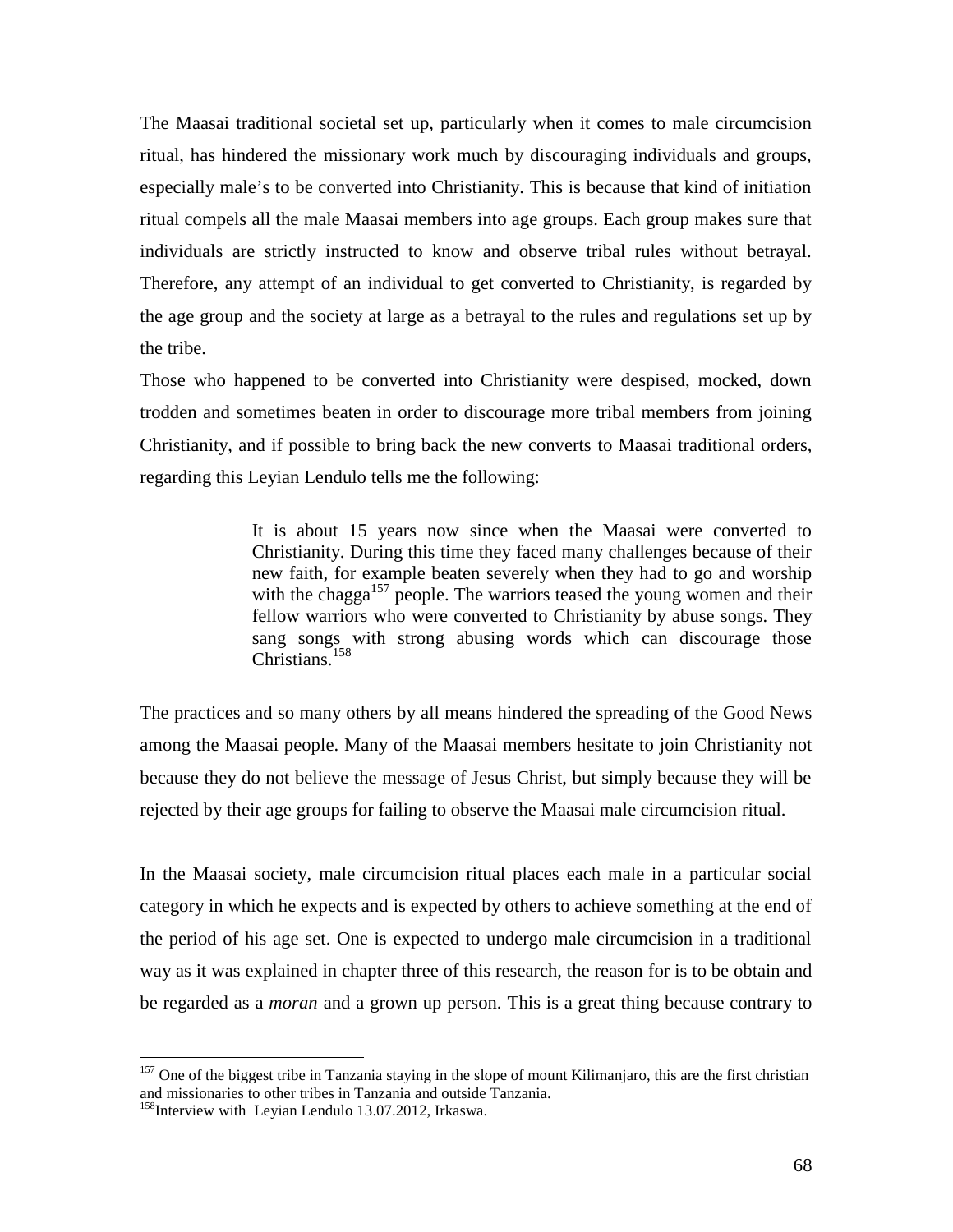that, one is treated as a child throughout his life. That is why, Saitoti Ole Tipilit remarks that, "Among the Maasai, circumcision separates one's adulthood and childhood. The cutting of the flesh turns a boy into a man..."<sup>159</sup> Since each person needs respect and appreciation of the community, many Maasai young men tend to postpone the idea of becoming Christians until they first undergo the important initiation stages in their lives. $160$ 

Besides the delaying obstacles to conversion, the intensity of the teaching to the initiates during circumcision creates another big hindrance to conversion. The teachings are seriously instructed and through very stern procedures. They are directly connected to the daily lives of the Maasai society. The candidates are anticipated not only to observe but also to the practice and live with those practices. To observe and to live with means to abstaining from any other foreign tradition, including Christianity.<sup>161</sup>

Pride is another obstacle that keeps the Maasai from becoming Christians. After circumcision the circumcised initiates are very proud of their new status and they have to defend it with all means. To them all cultures or religions are not only regarded as primitive and inferior, but are despised and ignored. They strongly believe that their culture is the best compared to others. They strongly attribute their culture to God's endowment. Donovan observed that, "the Maasai are utter conservatives, afraid of change of any kind. They are practically the only tribe in Tanzania that has been exposed to every kind of change and have resisted it."<sup>162</sup> They easily appreciate those who happened to imitate from them, and such people are said to be "enlightened." <sup>163</sup> during this research, one old man pointed out that, "it is wonderful to learn that we always argued by our own children to emulate the foreigners and not vice versa."<sup>164</sup> This shows how the Maasai old generation is so surprise on modern changes.

<sup>&</sup>lt;sup>159</sup> Tipilit 1980, 78<br><sup>160</sup> Inerview with Rev Joshua Laiser, 23.08.2012 Masama.

<sup>&</sup>lt;sup>161</sup> Interview with Syaiti Ole Mbao, 13.07.2012, Irkaswa.<br><sup>162</sup> Donovan 1978, 21.<br><sup>163</sup> Inerview with Zakayo Lukumay, 29.07.2012, Irkaswa.<br><sup>164</sup> Inerview with Goodluck Melami, 29.07.2012, Irkaswa.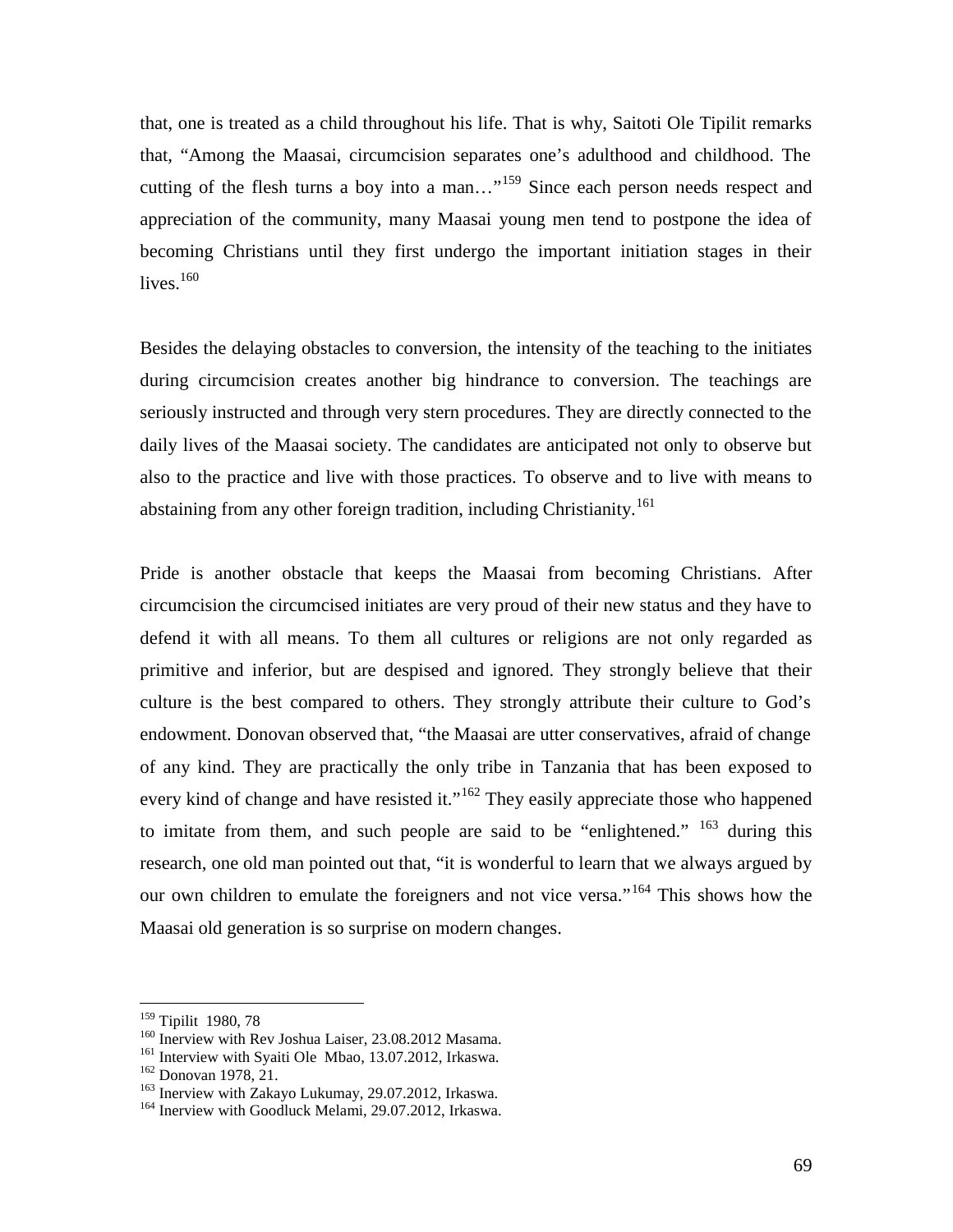These are the basic factors that hinder the Maasai from being converted into Christianity. These obstacles are shared almost throughout the Maasai sections due to common sharing of the initiation rituals. News and recent events on attempts to change cultural elements are usually narrated in the meetings and other conversations, whenever two or more of the Maasai met. News about changes are deeply shared critically discussed and analyzed.<sup>165</sup>

#### **4.2.3 The Maasai Male Circumcision Ritual as a Source of Syncretism**

Despite the Maasai male circumcision ritual is an obstacle to the conversion into Christian faith, a reasonable number of the Maasai have managed to jump the hurdles and has become converted. This is not however a total victory. Some of the Maasai Christians, despite their Christian faith, still continue to be attracted by cultural elements and practices in their tribe. Besides being Christians, some of them get themselves involved in cultural practices that are utterly contrary to Christian's teachings. These Christians commonly fail to determine what is not compatible between the gospel and Maasai male circumcision customs. They take both the new faith in Jesus Christ and the Maasai male circumcision cultural practice without restrictions. They combine the Gospel and some of the Maasai male circumcision rituals to form what is called neo paganism, this combination of Maasai circumcision rituals and Christian faith results into syncretism.<sup>166</sup>

In this way, certain Christians participate fully in church activities, such as confessing the Christian faith, witness the good news of Jesus Christ to others, and even becoming church elders/leaders. But, the same Christians are overpowered by the traditional cultural activities, such as forcing other Christians (in the name of tribal authority) to violate the Christian ethics. They fully get attracted and participate in Maasai male circumcision rituals activities. They contribute to sacrificial rituals especially those given

<sup>&</sup>lt;sup>165</sup> Interview with Goodluck Melami 29.07.2012, Irkaswa.<br><sup>166</sup> Interviw with Rev.Joshua Laiser 23.08.2012. Masama.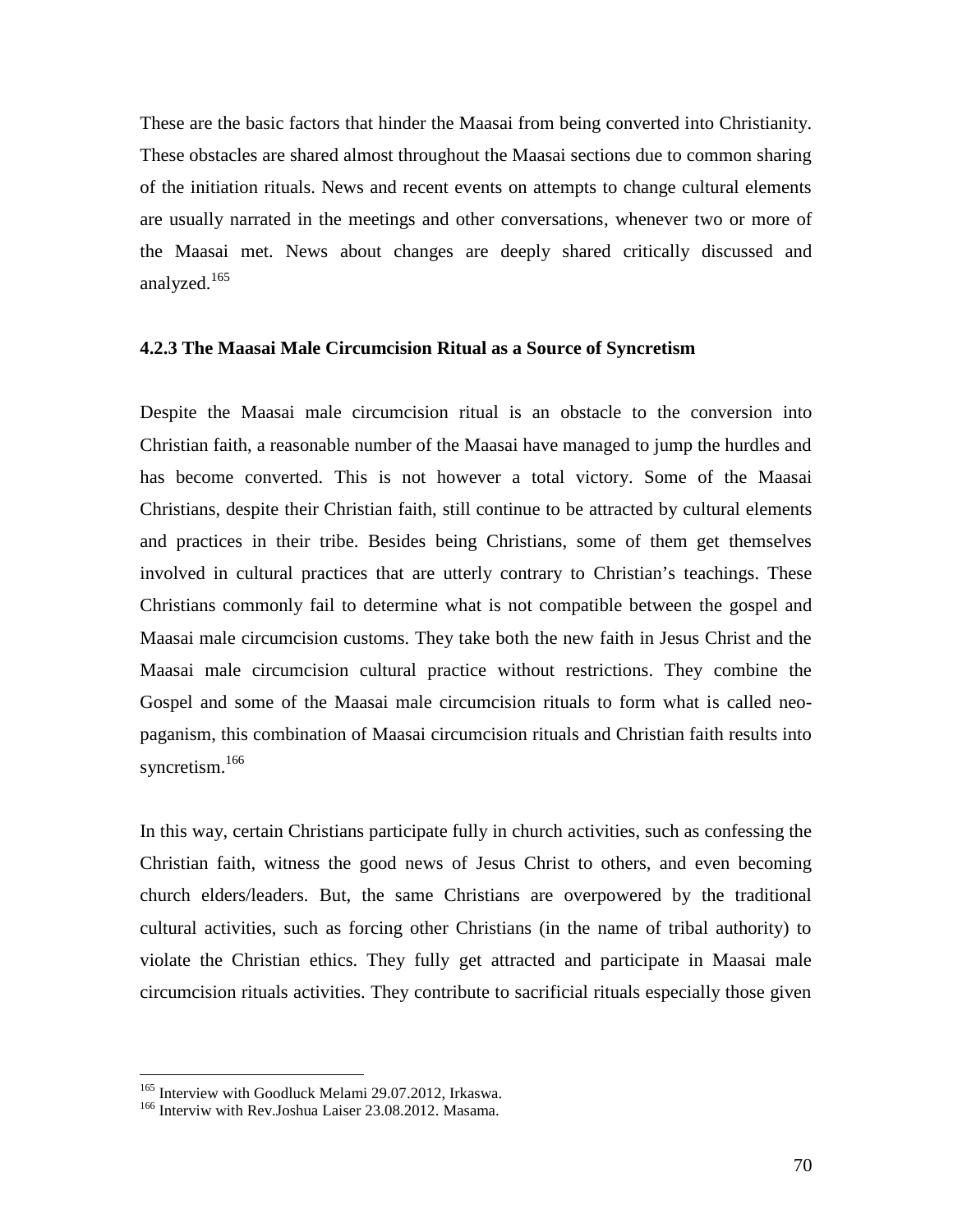to *oloiboni<sup>167</sup>* the traditional man. The problem with *oloiboni* is that he entices the worship of other gods.<sup>168</sup> Apostle Paul warns the Corinthians to avoid things given to idols:

> "No, I imply that what pagans sacrifice they offer to demons and not to God. I do not want you to be partners with demon. You cannot drink the cup of the Lord and the cup of demons. You cannot partake of the table of the Lord and the table of demons." (1 Cor. 10:20-21).

This shows that the Maasai Christians, still need to be educated about the scriptures.

Many Christian's initiation candidates decide to undergo all the traditional rituals before, during and after circumcision. They even participate in those rituals which are clearly known to be contrary to Christian ethics and faith. After the whole process of circumcision is finished, they confess to their church leaders who re-admit them to the church. This becomes stubborn during the circumcision period. One boy, whom I met after he was circumcised during this research told me that: "I have to become a Maasai warrior first, then I will go back to the church, I have first to recognize my Maasai society and then later, after all the rituals are finished, I have to accept Christianity"<sup>169</sup> This results in two big problems; lack of commitment to Christianity, and desire for social recognition and honour.

Even a more disgracing situation is when Christians are elected to become traditional ritual leaders. This is because they have to fulfil all the demands of the rituals without reservation. There is no excuse for them as Christians to skip aspects that do not conform to the Christian ethics. Instead, they indulge completely in the rituals, only to stand as church leaders in the following morning.<sup>170</sup> The word of God calls Christians to dissociate with unbelievers, "Therefore come out from them, and be separated from them, says the Lord, and touch nothing unclean; then I will welcome you, and I will be a father to you, and you shall be my sons and daughters, says the Lord Almighty." (2 Cor. 6:17- 18). Here again the Maasai Christians need to be taught to understand the word of God and confess their faith in Christ only.

<sup>&</sup>lt;sup>167</sup> Refer chapter three.<br><sup>168</sup> Interview with Rev. Joshua Laiser, 23.08.2012, Masama.<br><sup>169</sup> Interview with Lenanu Oltigidi, 02.08.2012 Olmolong.

 $170$  Interview with Ev. Lomayiani Sangale, 09.07.2012, Kitenden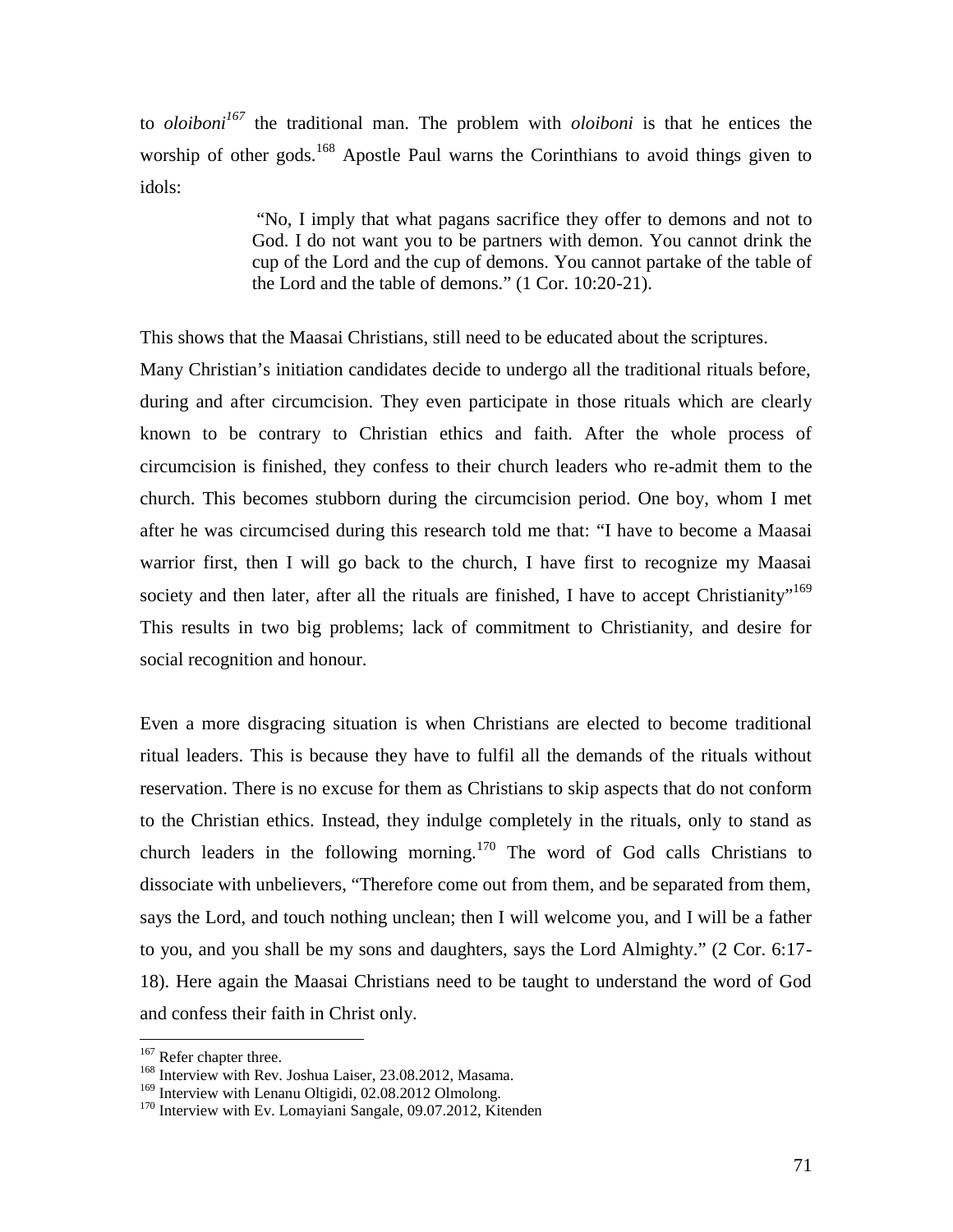This behaviour does not only weaken their faith in Jesus Christ but also discourage others who would wish to get converted. Their witness is unclear by the double dealing attitude towards faith. They make both Christianity and Maasai male circumcision like two different clothes that can be worn by the same person at different times or even at the same time. The non Christians fail to get convinced to join Christianity since such people do not make any difference between the two faiths. Such people seem to reduce Christianity to only a particular fashion change of life. Here Christianity is reduced to a certain fashion of life. $171$ 

The confusion is mainly associated with the circumcision rite of passage vigour of some members to remain full Maasai warriors or elders who can command respect from the society. Those who fall as victims for syncretism normally seem to stand more as Maasai than as Christians.

Unfortunately, due to some reasons such as fear, ignorance, desire for recognition and honour, together with social pressure, some of the Maasai Christians fail to acknowledge the supremacy of Christ over any culture. A good number of Maasai Christians fear to be tortured by the traditionalists, either physically or psychologically, in the case they abstain from participating in the traditions of Maasai male circumcision rituals which are contrary to Christian ethics. Some are mainly affected by ignorance of understanding the scriptures. Many of them cannot differentiate between what a Christian is or not supposed to do.

There are, however, those who know the scriptures very well, but because they need to be respected and honoured by the society, they decide to participate without restriction in both faiths. The rest of the Christians find themselves pressurised by the Maasai society to perform circumcision rituals, which they wouldn't wish to perform as far as their Christian faith forbids them.

<sup>&</sup>lt;sup>171</sup> Interview with Daniel Ole Mbalai 09.07.2012, Kitenden.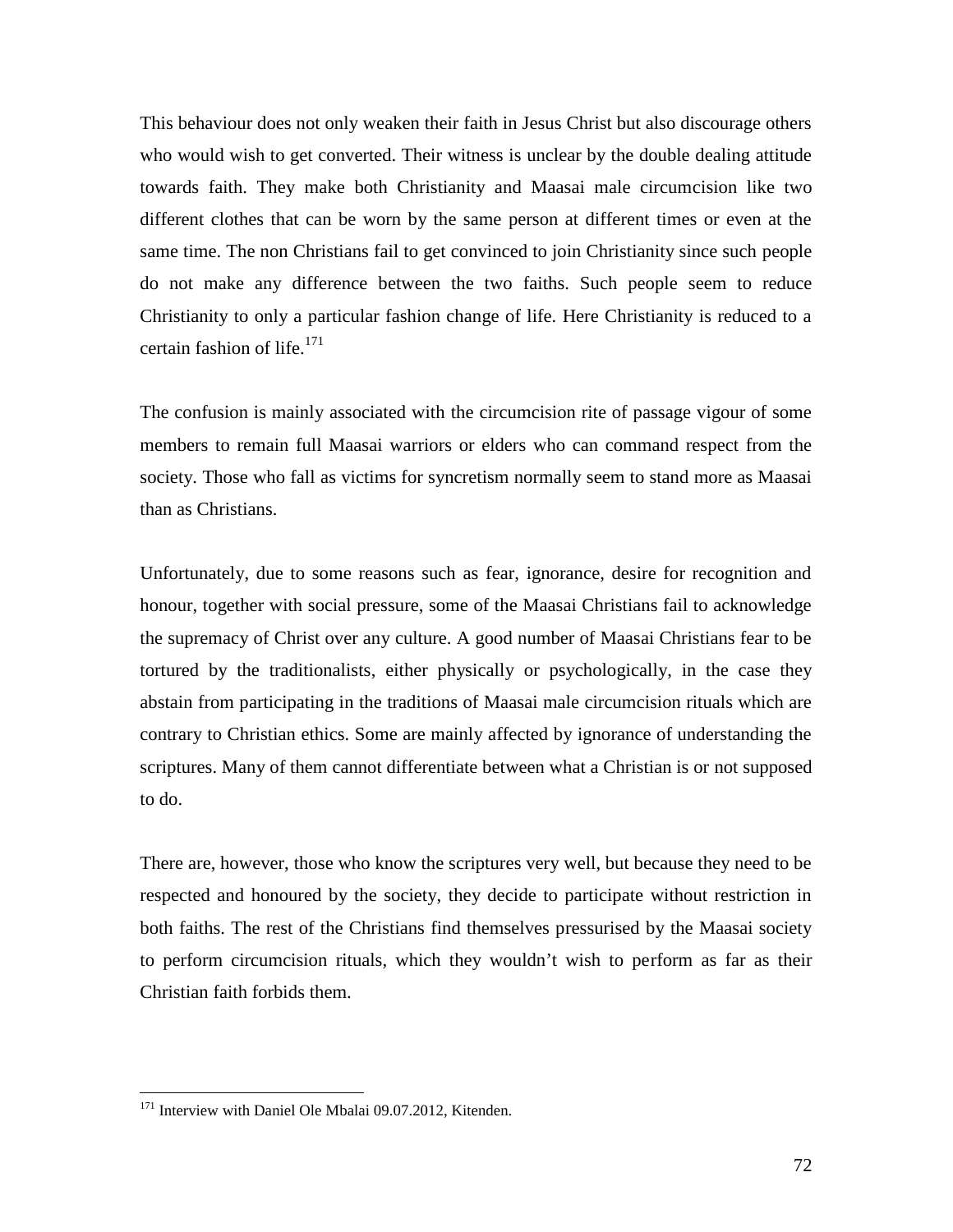All these reasons lead the Maasai Christians to mix the Christian teachings with the Maasai male circumcision ritual without specific boundaries, this result into syncretism.

## **4.2.4 The Maasai Male Circumcision as a Source of Reverting Among the Maasai Christians**

Another big set back caused by the Maasai Male circumcision rite, is the reverting of some Christians. Because of its strength and influence, circumcision among the Maasai has chiefly attracted some Christians to go back to some traditional beliefs and practices. This is a slow process, as Christians get involved in the Maasai male circumcision ritual without understanding how some of these circumcision rituals contradict with the Gospel. They later on find themselves completely absorbed and overwhelmed by the circumcision ritual. Some of them may even give up their Christian faith and fall back to traditional beliefs. $172$ 

To affirm the word of God from 2 Pt.2:20-21, these backsliders sometimes become like big enemies of the Gospel. They usually pretend to know much about the word of God hence using that opportunity to mislead other people by falsifying the Christian doctrines. They do not only mislead those who are not yet converted but they also are bad examples on how Christians can sometimes become non Christian believer. Such a person was heard boasting saying that "nothing can be told to me about Christianity since I know each and everything about the Bible. It is full of deceitful teachings; only traditional rituals are realistic and true to me."<sup>173</sup>

These are dangerous people for the mission work of the Church and the entire Christian faith because they are hard elements to win back and deceitful to others.<sup>174</sup> Most of such people are those who were formerly baptized when they were infants. Thus, when they grow up, they made a lot of doubts towards the Christian faith, because it was not their personal faith they favoured traditional faith.

<sup>&</sup>lt;sup>172</sup> Interview with Yusuf Saiton, 27.07.2012, Imurtot.<br><sup>173</sup> Interview with Rev Joshua Laiser, 23.08.2012, Masama.<br><sup>174</sup> Interview with Ev.Luka Lotagamwaki 11.08.2012 Irkaswa.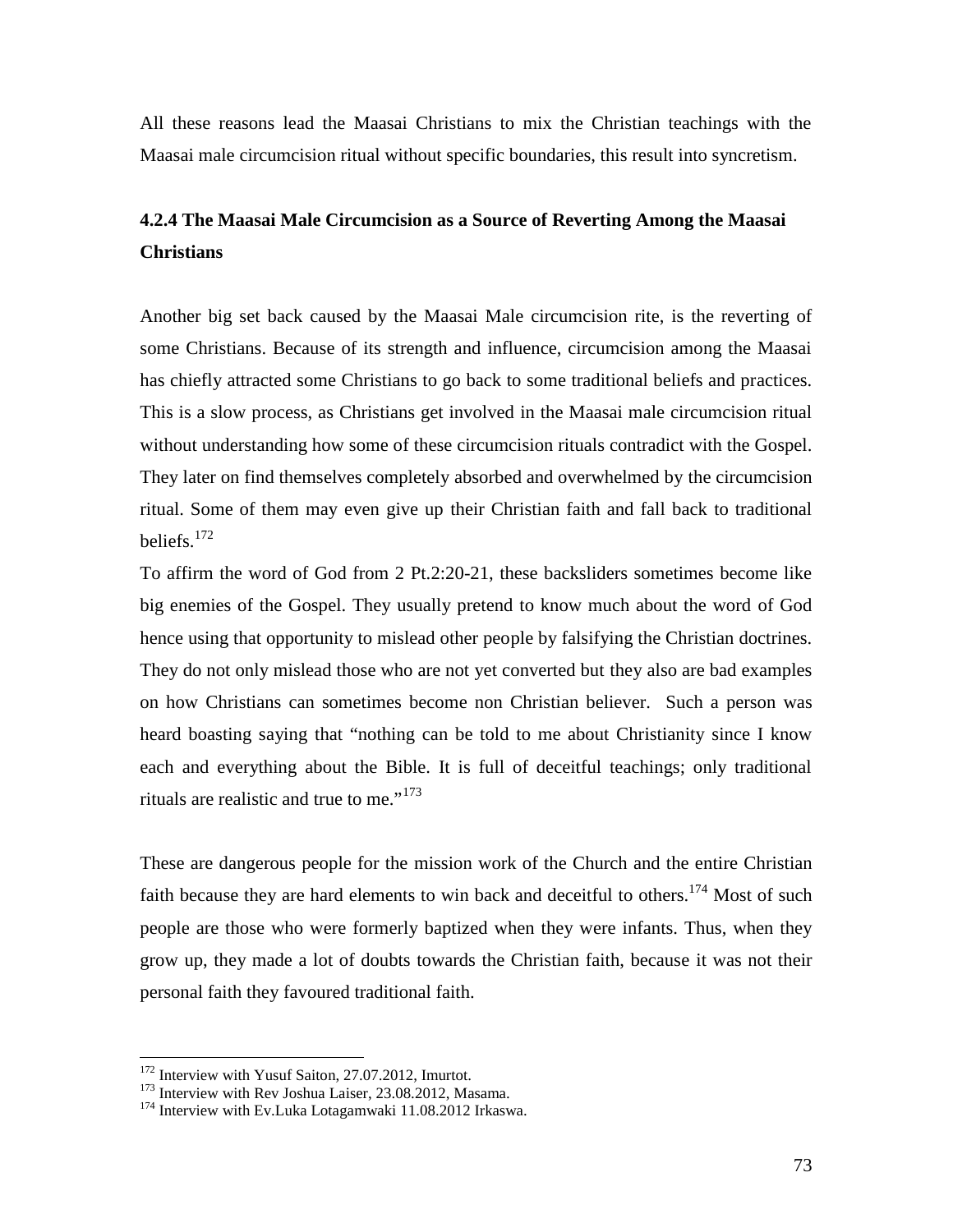#### **4.2.5 The Maasai Male Circumcision as a Source of Division in the Church**

Since many Maasai Christians still participate in male circumcision before, during and after, while a few attempt to abstain completely from these practices, division among members of the church has been inevitable. Due to this fact, the church finds itself divided into three groups. They are those who actively participate in Maasai traditional ways of circumcision, and admit openly to be advocates and defenders of these rituals of circumcision. Another group comprise Christians who undergo those traditional ways of circumcision unwillingly; they participate either from fear of being harassed or because they do not have a church liturgy to abide with when it comes to a matter of circumcision initiation ceremonies. The third group is Christians who completely regard circumcision rituals as devilish and boldly decide to stand firm to oppose them due to their Christian faith. This group is ready to be rejected or tortured by the traditionalists or by their fellow Christians rather than participate in Maasai circumcision rituals. Each group, therefore, develops a kind of hatred towards another. They keep on pointing fingers to one another as either less Maasai or less Christian respectively.<sup>175</sup>

The Christians who remain loyal to the practice of Maasai circumcision rituals despise those who are against this rite. They regard them to be of less Maasai value and people who have betrayed their basic origin and culture. During conflicts, these groups usually join hands with traditionalists against the Christians. Due to this, they are usually spared by non Christians and are regarded as good fellow Maasai.<sup>176</sup>

Christians who remain neutral to both parts also place themselves on the safe side during conflicts. They decide to be neutral so that they can obtain to be good Maasai and good Christians at the same time. This position, however, is not very safe as far as the Christian faith is concerned, because it makes them less confident to preach and rebuke what is contrary to the Christian teachings.<sup>177</sup> The word of God instructs Christians to act without fear against other beliefs. For example, 1 Tim. 5:20 read, "as to those who persist

<sup>&</sup>lt;sup>175</sup> Interview with Rev Kanai Saanane, 13.08.2012, Irkaswa.<br><sup>176</sup> Interview with Rev. Jonas Ole Meliyio, 13.08.2012, Irkaswa

<sup>&</sup>lt;sup>177</sup> Interview with Rev Raphael Ole Sangale, 13.08.2012, Irkaswa.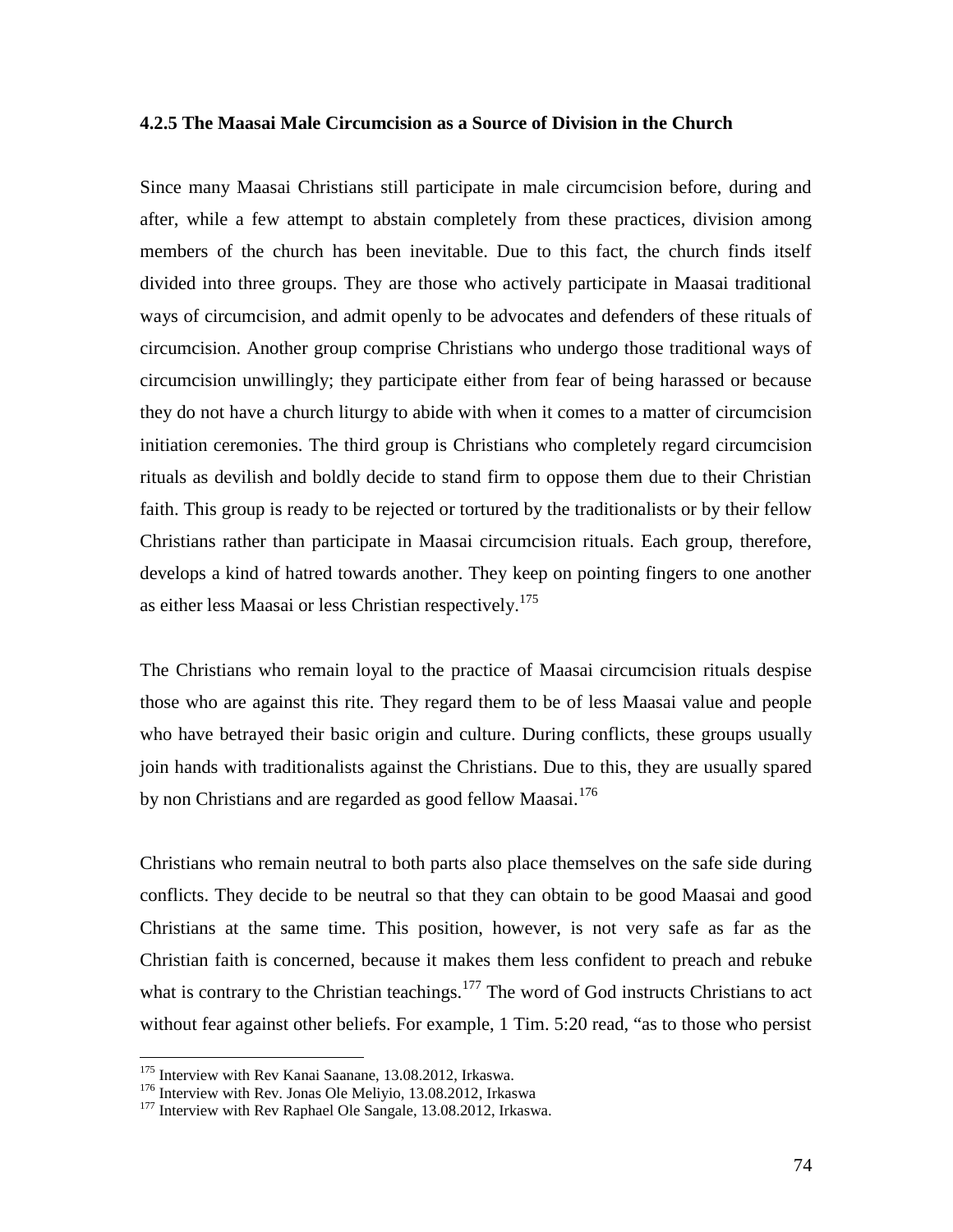in sin, rebuke them in the presence of all, so that the rest may stand in fear." Also Christians are called "…to preach the word, be urgent in seasons and out of season, convince, rebuke, and exhort, be unfailing in patience and in teaching."(2 Tim. 4:2).

The third group is Christians who regard Maasai male circumcision ritual as evil. This group is wrestling with the non Christian over this practice. They would like to see the Maasai male circumcision rite removed; and be left with the modern ways of practice to dominate the whole structure of the tribe. They believe that the modern way on how to practice circumcision ritual are all pleasing to God. They wish to see the tribal ties broken so that each individual could do the way he wishes, provided one does not break the state law.<sup>178</sup> The group is usually targeted when conflicts occurs between Christians and traditionalists. The problem with this group is the fact that it does not have a specified liturgy to follow when it comes to the initiation of their youth.<sup>179</sup> Another problem is their ignorance about the compatibility between peoples' culture and the massage of Christ. They do not consider the context of the message preached as of any relevance to Maasai male circumcision practice, but rather they only challenge the traditional patterns of their tribe.

These misunderstandings among Christians have become a great source of division in the church. Instead of becoming good witnesses of Christ among the non Christians, the Christians keep quarrelling among themselves over the issue of initiation of their youth. They do not only waste much time and resources in conflicts among themselves, but also loose the validity of being good witnesses to the non Christians. The non Christians know very well how much threatened the Christian unity is especially when it comes to the issues of male circumcision rituals. $180$ 

In this way there have been many divisions in the church as far as the Maasai male circumcision rituals and the Christian faith is concerned. These divisions among the Christians regarding the Maasai initiation rites have been a great hindrance to the growth

<sup>178</sup> Interview with Mathayo Naikara, 13.08.2012, Irkaswa.

<sup>&</sup>lt;sup>179</sup> Interview with Rev. Joshua Laiser, 23.08.2012, Masama

<sup>&</sup>lt;sup>180</sup> Interview with Ev. John Koyeyio, 19.08.2012, Olmolong.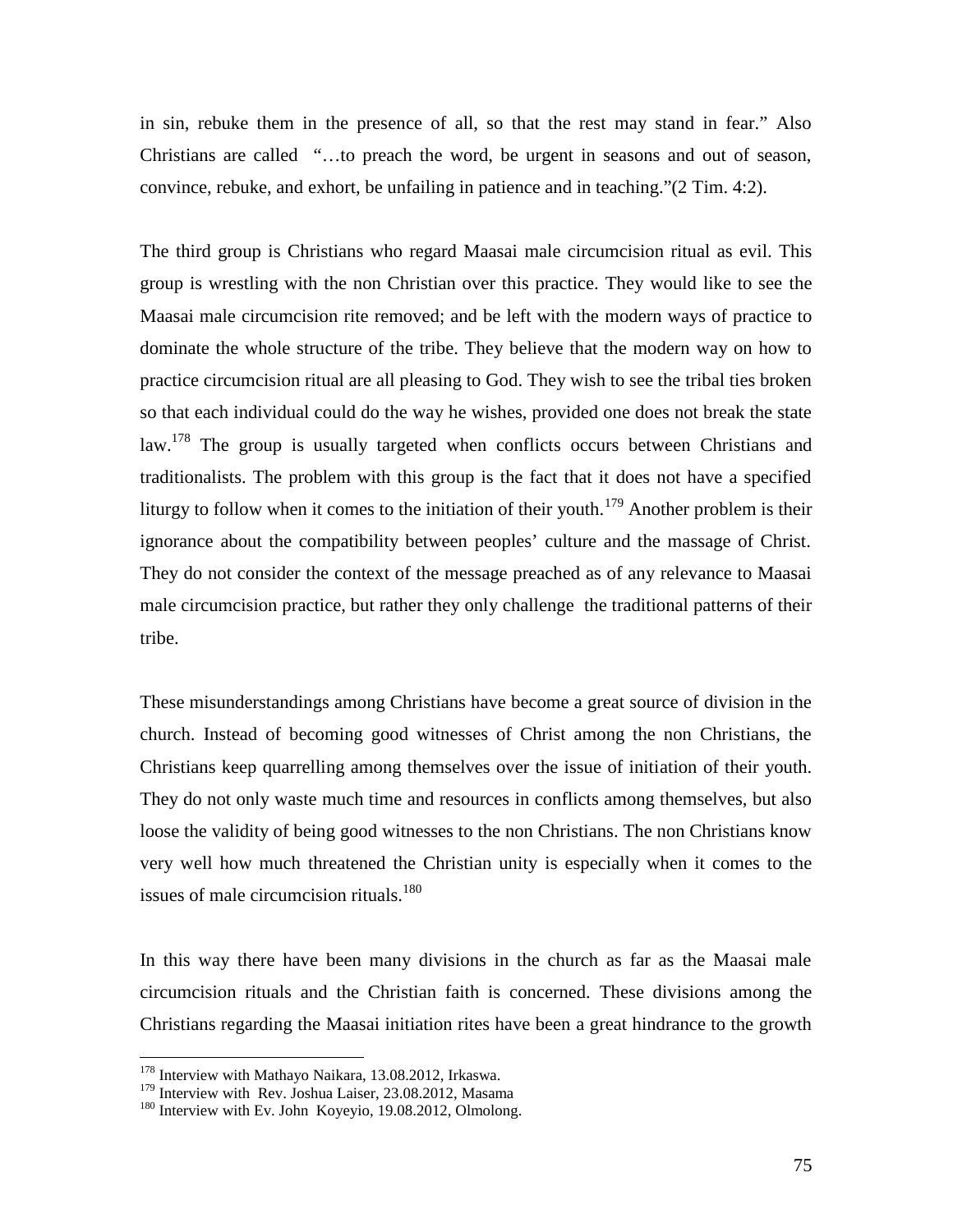of the church among the Maasai. Church growth prospers well where there is unity and peace. McGavran points out that the righteousness and peace are important aspects of church growth.<sup>181</sup> Since these divisions weaken peace and harmony among Christians, the church prosperity among the Maasai societies is so much distorted. Generally speaking, the church does not grow.

With these divisions in the church, the Christians need to be reminded that the relationship between the gospel and culture has to be made more precise to allow the useful participation of Christians in the process of social transformation. There are some Christians who do not see any link between the Gospel and culture. It must also be borne in mind that Christians are supposed to be ordinary people living in the world among other mortals (Acts 17:28). Those who do not see any link between the Gospel and culture think that the Christians society is only concerned with the life after death. But there are also some Christians who think that the Gospel is completely attached to culture, to be a Christian, one has only to approve and apply some Christian moral values.<sup>182</sup>

<sup>&</sup>lt;sup>181</sup> McGavran 1970, 2

<sup>182</sup> Mugambi 1989, 45.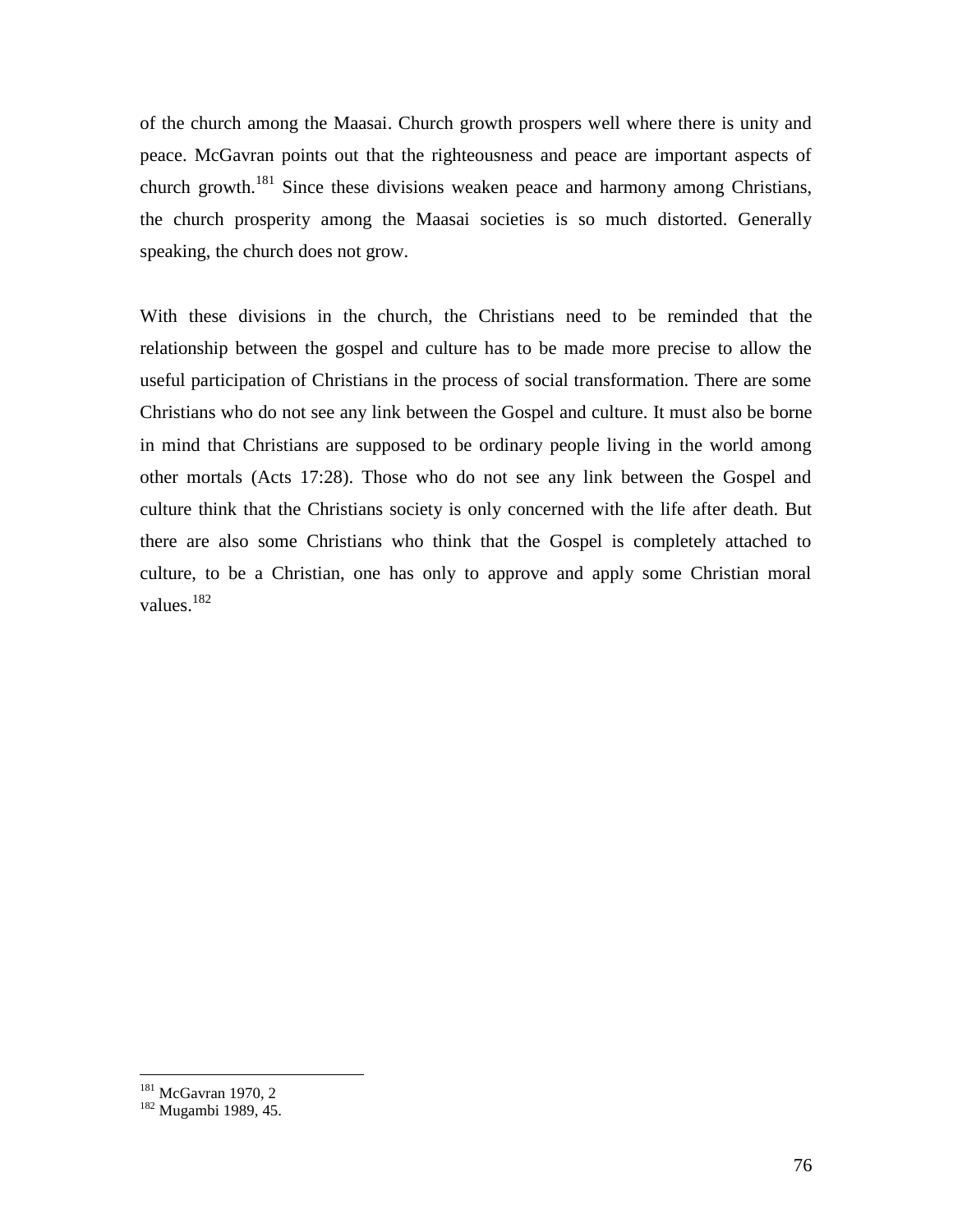# **5.0 CONTEXTUALIZATION OF THE PRACTICE OF THE MAASAI MALE CIRCUMCISION RITUAL IN THE LIGHT OF CHRISTIAN FAITH.**

## **5.1 Introduction.**

In chapter three, I analyzed how the Maasai practice male circumcision ritual in their old way. In this chapter, I will try to contextualize the Maasai male circumcision so that Christians may see what to practice and not to practice before, during and after circumcision. But before explaining contextualization, I have to explain the understanding of the term 'ritual' because in this thesis I deal with the Maasai ritual of circumcision.

## **5.2 Understanding of Rituals**

The term 'ritual' is not easy to define, Jacob Z. Kibor is quoting Samson Njuguna Gitau, he noted that "ritology", the science of ritual studies may include all types of rituals such as celebrations, political ceremonies, funerals, wedding, and initiations.<sup>183</sup>

In defining the term ritual, F.W. Clothey in *Abingdon Dictionary of Living Religions* claims that ritual is so important for understanding religion that it functions as a paradigm and dramatization of the intent of religion itself. It does this, he adds, by the use of symbols, both visual and aural, which along with intellectual and sensual images provide the participant with a sense of identity. The paradigmatic elements of ritual is seen in that during their performance they transform the participants into a new mode of being<sup>184</sup>

Roger Schmidt said that 'holy rites' are formalized and symbolic actions which direct people toward experience of the sacred. He adds that rituals do this whether or not the sacred is conceived of as a personal being or as an impersonal creative process.<sup>185</sup>

<sup>&</sup>lt;sup>183</sup> Kibor, 1998.10, Gitau 1994.96.<br><sup>184</sup> Clothey 1981, 624-28

<sup>185</sup> Schmidt 1988, 392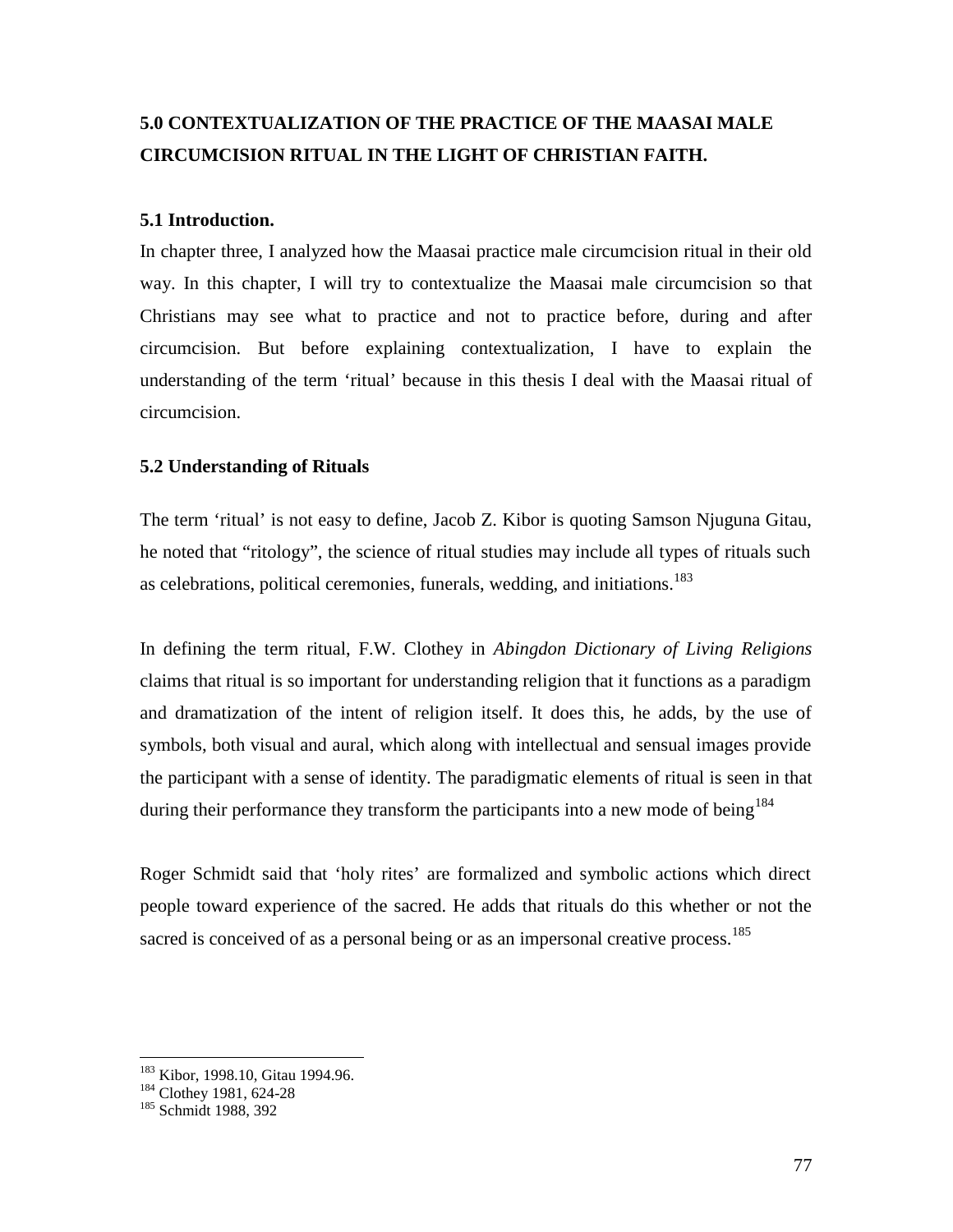J.M Smith said that ritual is a mode of paying attention; space directs or focuses the attention. Sacred places, therefore, represent the extraordinary setting wherein quite ordinary activities take place.<sup>186</sup> This setting provides ritual with its power and makes clear the contrast between the way things are and the way things ought to be. Rituals perform or act out how the religious person perceives the ideal

Another scholar who explained the term ritual is J.G. Platvoet, he said that ritual is refers to any sequence of customary symbolic actions which are standardized through repetition in social interaction. He continued saying that, ritual utilize symbols to express and conveying meanings and thus at a non verbal. These characteristics of ritual can be applied to any form of customary, standardized and symbolic social communication and is not restricted to religious ritual<sup>187</sup>. The important of this definition in my suggestion, results from its stress on standardized behaviour as a means for communicating meaning within any society.

In the above understanding of the term ritual it help us to get a general definition as, a ritual is a repeatable and symbolic dramatization directing attention to a place where the sacred enters life thereby granting identity to participants in the drama, transforming them, communicating social meaning verbally an non verbally and offering a paradigm of how the world ought to be.

Rite of passage is also used very widely; for example, Arnold van Gennep refers rite of passage as a ritual process shared in life cycle rituals and calendrical rituals.<sup>188</sup> Victor Turner used rituals of affliction, referred to here as crisis rituals, into rites of passage. Crisis rituals aim to rectifying misfortunes in life as diverse as illness, barrenness, drought and war. The rituals are undertaken usually in response to information provided by a religious diviner who explains why the affliction has occurred.<sup>189</sup>

<sup>&</sup>lt;sup>186</sup> Smith 1987, 109.<br><sup>187</sup> Platvoet 1995, 6.<br><sup>188</sup> Gennep 1965, 3-4.

<sup>189</sup> Turner 1969.208.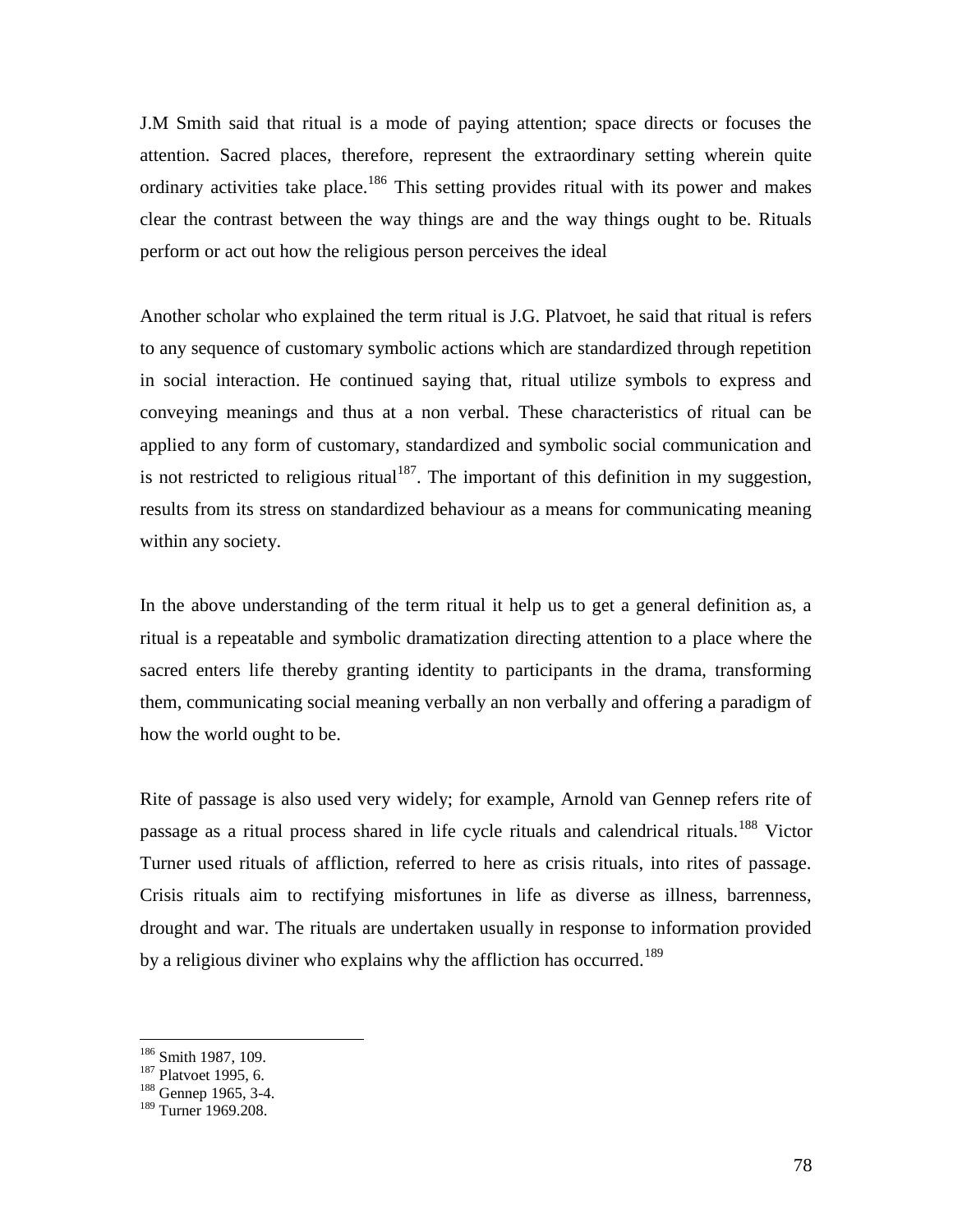Calendrical rituals according to Van Gennep, are seasonal rituals and is a part of communal rites of passage. They refer to rituals which occur at a set time according to the seasonal or liturgical calendar. Example includes new year festivals, planting and harvesting rituals, thanksgiving ceremonies , annual or regular rituals honouring the ancestors, preparation for hunting, and in case of liturgical religions, festivals which reenact regularly the key stories of the faith such as Christmas and Easter for Christians and the Passover for the Jewish community.<sup>190</sup>

C.R. Taber explained another type of rituals, these are life cycle rituals, he said that the related communities are comprised of social systems with clearly defined properties, rights and obligations for their members. He said that individuals in societies pass through transitional phases which reinforce their roles in the community and which are marked by the rites of passage.<sup>191</sup>

In the above rituals, according to Taber it is seen as the movement from one state of being to another, as in the case of initiation rituals in this case the Maasai male circumcision rituals whereby a person is transformed from the state of being a child to that of an adult. The Maasai society has different age sets rituals and mark the rites of passage from childhood to adulthood. Victor Turner lists the rituals which fall in life cycle rituals as follows: prenatal e.g. rituals to confirm pregnancy, for fetal growth and for save delivery, naming rituals, pre-puberty, puberty initiation rituals for the entrance into adulthood, betrothal and marriage, initiation into prestige bestowing adult associations, rituals elevating a person into a high officer or priestly functions and lastly funeral. $192$ 

Maasai male circumcision ritual transforms the Maasai boy into a man ready to serve the Maasai community, the terminologies which the Maasai use, reflects this process. A young uncircumcised boy is called *olayioni,* after circumcision ritual is called a warrior *moran,* after *moran* he become an elder, *olpayian*

<sup>&</sup>lt;sup>190</sup> Gennep 1965. 178-179.

<sup>&</sup>lt;sup>191</sup> Taber 1981, 426.

<sup>&</sup>lt;sup>192</sup> Turner 1969.206.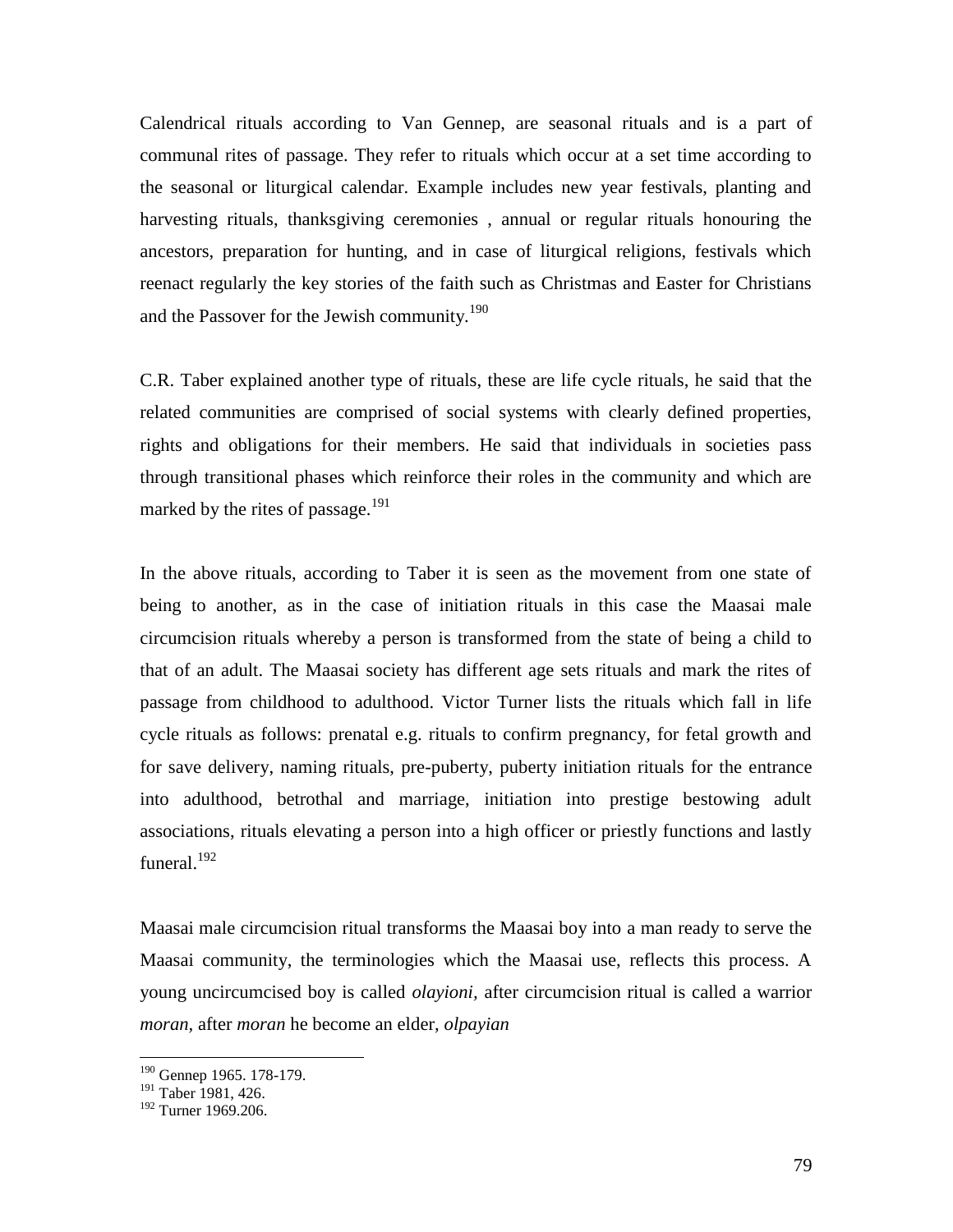#### **5.3 Meaning of the Term Contextualization**

Before explaining the meaning of the term contextualization by the help of different scholars, it should be said that historically the term was introduced in  $1972$ <sup>193</sup> Before this term, the following words were used: first indigenization, then, the term *inculturation* was introduced as the term *indigenization* was discovered to be dealing with a static culture. However, this term was seen as not to meet the demands of a developing the culture and thus the term *inculturation* was developed. Furthermore, the term *inculturation* as well was later thought to be dealing more with cultural and anthropological issues rather than theological issues. Hence, the term *contextualization* was developed to fit the theological demand of doing mission within a given cultural  $context^{194}$ .

Doug Priest Jr., defines *contextualization* as the process by which the gospel does not only takes on the forms and idiosyncrasies of different cultures but also maintains a critical stance and seeks to transform them.<sup>195</sup> Bevans defines the word *contextualization* as the theology that takes human experience, social location, culture, and cultural seriously, which must keep balance. Bevans said that *contextualization* in addition to considerations of the gospel; traditions of the Christian people, and the local church, contextualization must take into account the social changes in a society. This includes technological advances on one hand and struggle for justice and liberation on the other.<sup>196</sup> Leonard Mtaita also defines *contextualization* as the understanding, presentation and concrete interpretation of Christianity in accordance with the people's aspirations, needs, thought patterns and mentality.<sup>197</sup> The term *contextualization* also means a weaving together, thus interweaving the gospel with every particular situation. Instead of speaking of particular culture, whether traditional or modern, it speaks of contexts or situations into which the gospel must be contextualized.<sup>198</sup> Edward Rommen and David J.

<sup>193</sup> Bevans 2002, 26.

<sup>194</sup> Taber 1981, 175.

<sup>&</sup>lt;sup>195</sup> Priest Jr., 1990,154.

<sup>196</sup> Bevans 2002,26.

<sup>&</sup>lt;sup>197</sup> Mtaita 1995, 73.

<sup>&</sup>lt;sup>198</sup> Schineller 1990, 19.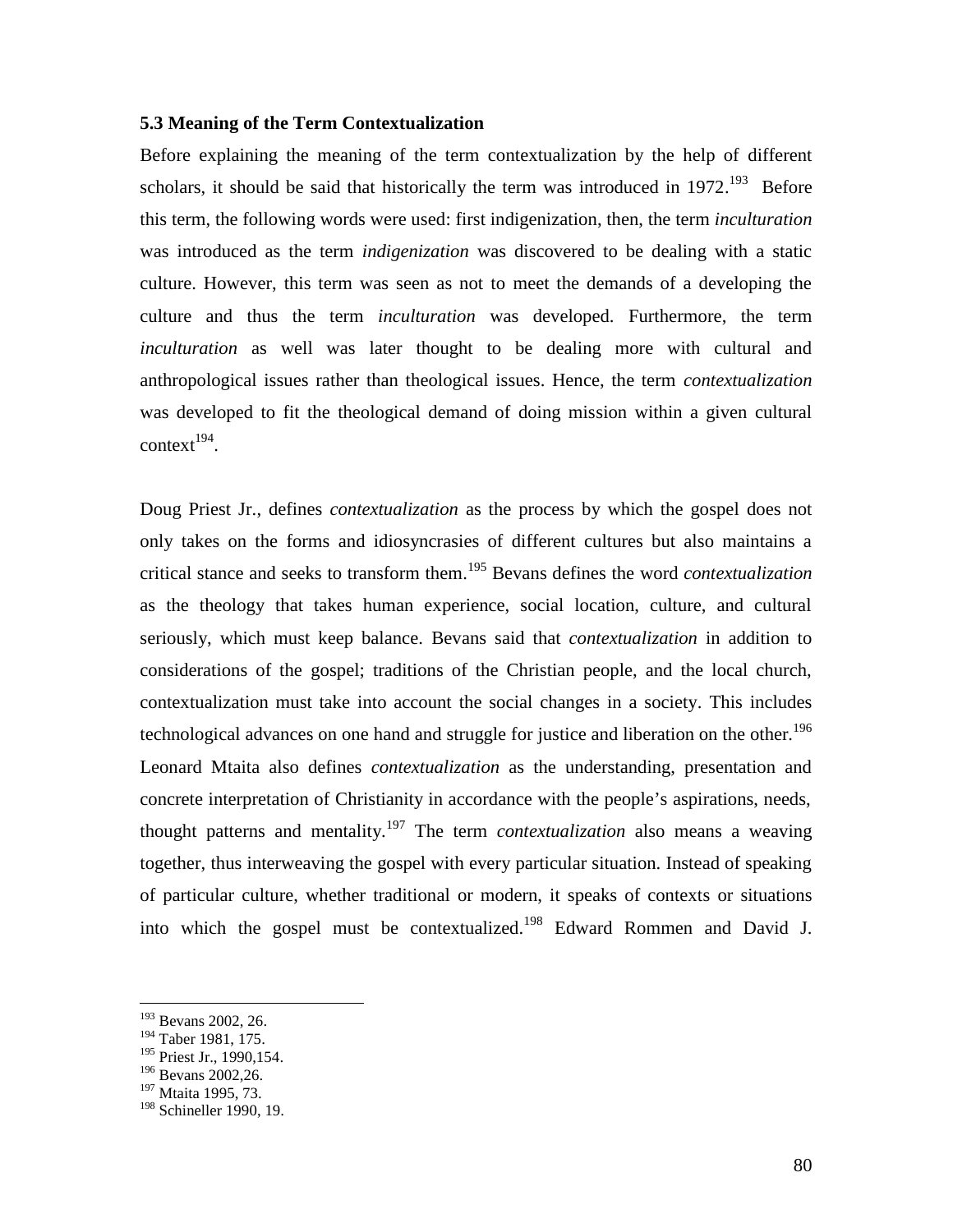Hesselgrave<sup>199</sup> present three meanings of the term contextualization as defined by three scholars as follows:

- 1. "…making concepts or ideas relevant in a given situation" (Byang H. Kato).
- 2. "…the translation of the unchanging content of the gospel of the kingdom into verbal and formal meaningful to the peoples in their separate culture and within their particular existential situations" (Bruce J. Nicholls).
- 3. "…to discover the legitimate implications of the gospel in a given situations (George W. Peters).

Also Schreiter writes that the dynamic interaction of the Gospel, church and culture will work to produce a local theology or contextualized theology.<sup>200</sup> Engen said that contextualization as a model of incanational which has to do with the cultural relevance of the church once the gospel has taken root in foreign land.<sup>201</sup>

David J. Bosch one of the famous missiologist, wrote that there is difference between historical theology and contextual theology. He said that historical theology followed the top-down approach. Since the time of Constantine, theology was conducted from above as an elitist enterprise. Its main source (apart from Scripture and tradition) was philosophy, and its main interlocutor the educated non-believer, Contextual theology is theology *"*from below", "from the underside of history", its main source (apart from Scripture and tradition) is social sciences, and its main interlocutor the poor or the culturally marginalized*.<sup>202</sup>*

In the above definitions, they reveal two main concepts of *contextualization*. These are the Christian message, i.e. the gospel, and the culture of those to whom the gospel is preached, whether traditional or modern. Contextualization is thus characterized as a *practical* and on *going process* and, therefore, much of it will be dealt with extensively as we advance to apply this concept in our approach on how to deal with Maasai male circumcision ritual.

<sup>&</sup>lt;sup>199</sup> Rommen and Hesselgrave 1989,33.<br><sup>200</sup> Schreiter 1997, 20.<br><sup>201</sup> Engen 1996,73.<br><sup>202</sup> Bosch 2010, 423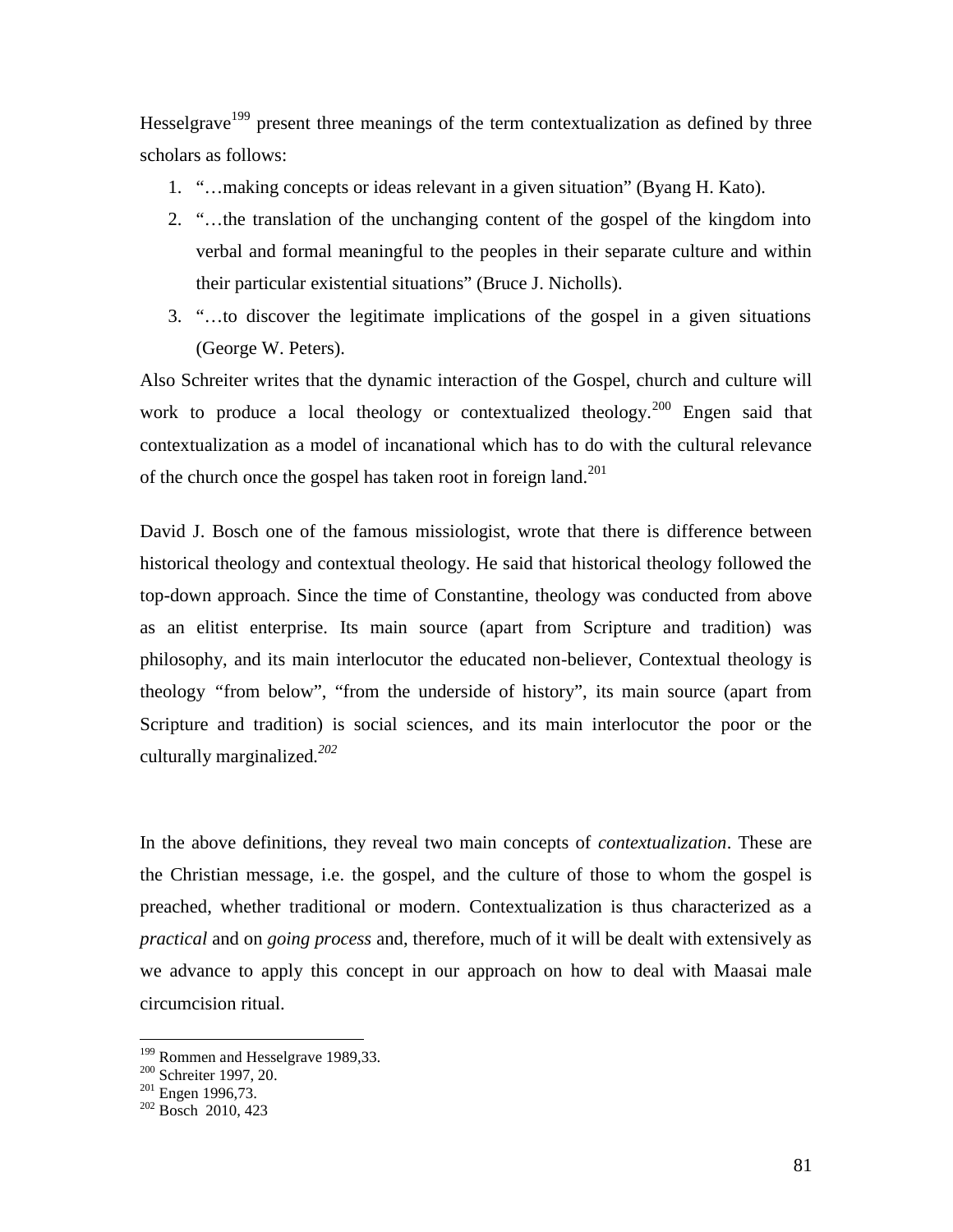The process of contextualization takes places when these two components i.e. gospel and culture, interact in an acceptable way. Because of this interaction, contextualization can also be said to be a dialogue between Christian message and human culture. Thus, contextualization will be achieved when the gospel enters into critical dialogue with the Maasai circumcision ritual. In its practical application it will meet the theological demand of doing this ritual within the Maasai Christian congregation and in their cultural context.

Paul Hiebert a famous anthropologist explains contextualization as it deals with the old culture. These cultures are the old beliefs, rituals, stories, songs, customs, arts, music etc. He said that by dealing with the old cultures it is called *critical contextualization*. Hiebert continue to say that, in doing contextualization we have to do the following: 1. to gather information about the old culture, 2. study the biblical teachings about the event, 3. evaluate the old culture in the light of the biblical teachings, and 4. create a new contextualized Christian practice. $203$ 

In this research we are going to use Paul Hiebert's mode of contextualization. He presents two common ways through which different missionaries approach other cultures. The first one is the denial of the old tradition. Here, the church responds by rejecting all the old customs as pagan and unfit Christian ethics. However, may be, as a result, the gospel is rejected because it becomes foreign in the society it approaches.<sup>204</sup> When the missionaries used this way of rejecting some basic Maasai traditional customs especially the Maasai male circumcision ritual, as a result, conflicts and misunderstanding arose. In that way, the gospel did not find a rapid acceptance in the Maasai society. Therefore, we cannot blame the Maasai to be stubborn or resistant to the gospel, since, as Mullinex and Mpaayei say; "….unreached people should not be dismissed as a resistant to the gospel if the gospel is not presented to them in a manner consistent with their social system."<sup>205</sup>

<sup>&</sup>lt;sup>203</sup> Hiebert 1991, 186.<br><sup>204</sup> Hiebert 1991, 184.<br><sup>205</sup> Rev. Joshua Laiser, 23.08.2012, Masama.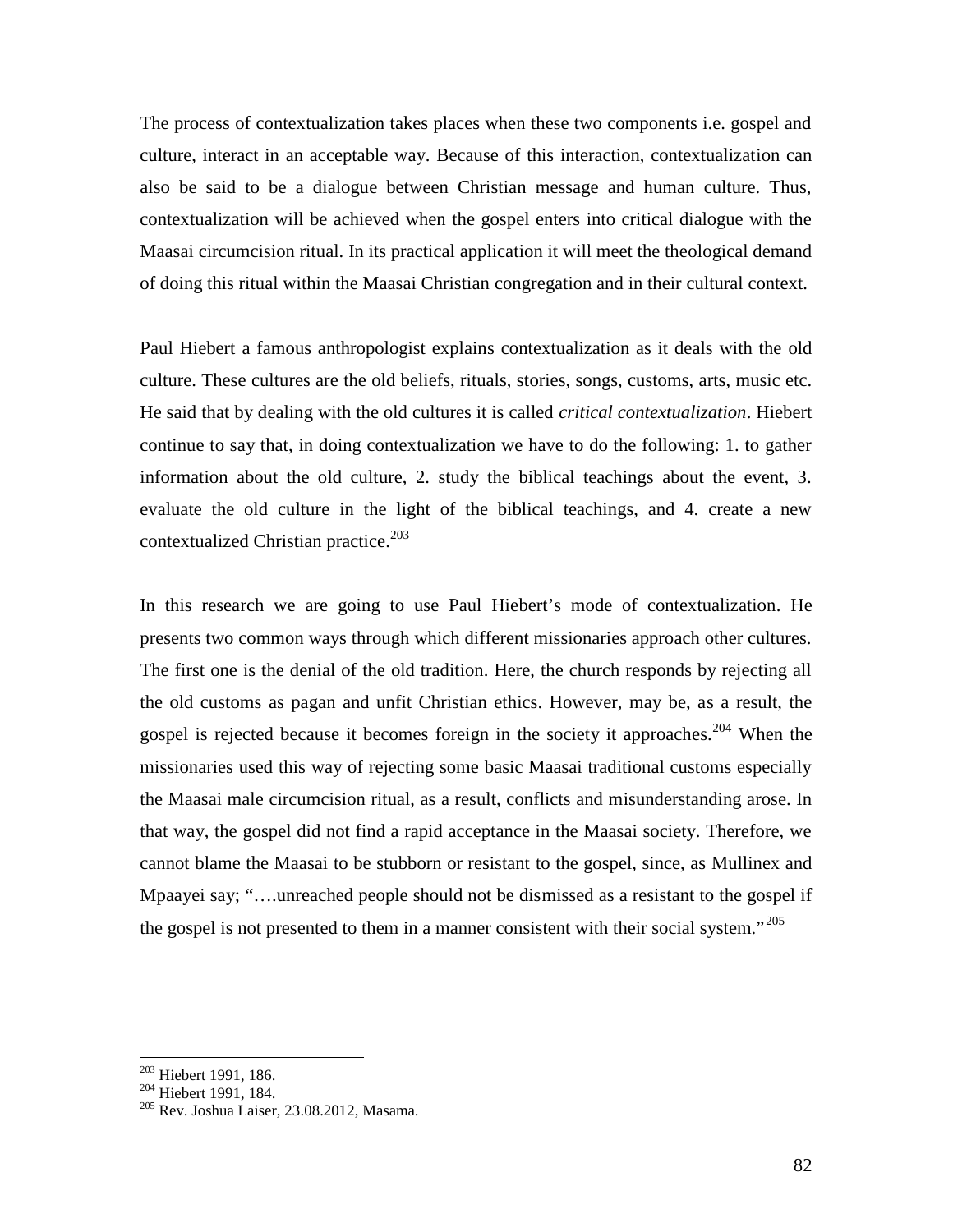#### **5.4 Rejection of Contextualization: Denial of the Maasai Male Circumcision Ritual**

The missionaries were supposed to know that culture is a man's rooted experience which helps him place his existence in his own environment. This means that it is not a simple thing to tell people to stop a certain tradition and custom.<sup>206</sup> Probably the missionaries thought that by condemning these cultures, the Africans would have easily dropped them for the sake of the newly introduced ones. It seems that the missionaries forgot that, "condemnation also does not have much effect on the person who in all his life so far has grown in that system. If change has to take place it must come from within and not without".<sup>207</sup>

There might be several reasons for the missionaries to reject old cultures when they approach people of other faiths. These are some of the reasons; firstly, the missionaries may regard their own cultures as positive. Probably they do this because they understand and appreciate their own culture as better than any other cultures. Therefore they normally fall into the temptation of prejudging other cultures by using their cultures instead of the Bible. An example can be taken from 1908 when missionaries Fokken and Schachchneider decided to forbid Maasai circumcision. They stated that: "the Maasai circumcision is allowed neither for Christians nor for boarding boys. Whoever refuses to let himself be circumcised in the Bantu way must leave the station."<sup>208</sup> This deliberate refusal of Maasai male a circumcision ritual and replacing it with Bantu circumcision ritual has had a negative influence in the hearts of many Maasai Christians. In this research I quoted one pastor saying, "even the first European missionaries refuted this dirty kind of circumcision."<sup>209</sup>

The second reason is from the fact that, in most of the traditional cultures there are no sharp lines which can be drawn between religious and everyday practices. When the missionaries saw the traditional costumes being associated with religious practices, they

<sup>&</sup>lt;sup>206</sup> Niwagila 1991, 407.<br><sup>207</sup> Niwagila 1991, 407.<br><sup>208</sup> Parsalaw 1999, 118.

 $209$  Interview with Q, 22.08.2012, Siha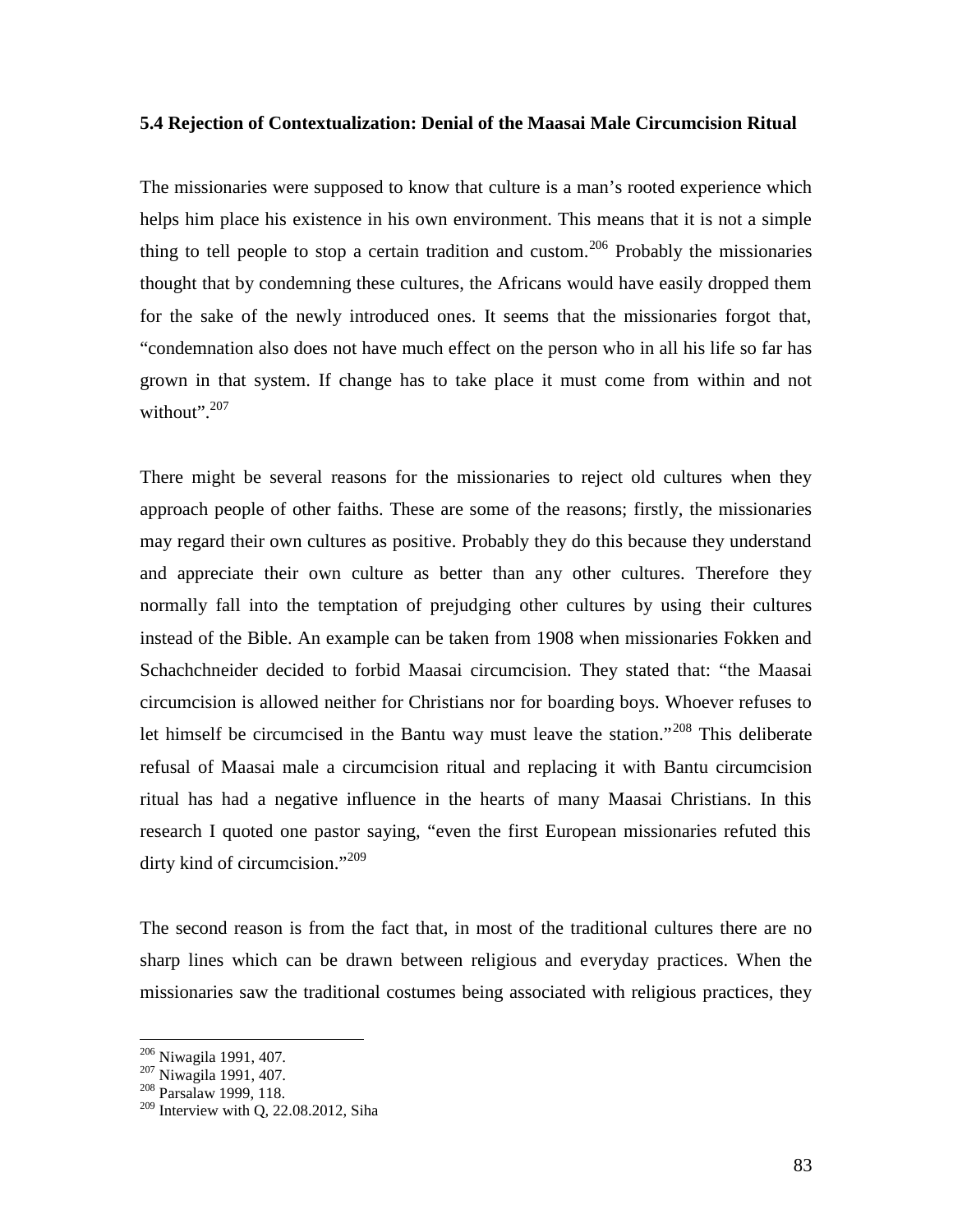immediately deduced that they were against the gospel. Therefore, they have to be rejected totally.<sup>210</sup> Some religious practices, which are found in Maasai circumcision ritual rite, have made some Christian preachers to condemn this ritual, and regard it as satanic and unchristian even without making a thorough and proper examination on it.<sup>211</sup>

The third reason for the rejection of the traditional cultures is the uncritical acceptance of missionaries' cultural expressions as a compatible with the Bible. It is very unfortunate to find that missionaries fail to allow the word of God to critically change their own culture heritage and likewise they reject other cultural heritage uncritically. This is a kind of superiority complex that is common when two different cultures come into contacts. Sometimes the missionaries have a tendency of blending their own cultures in accordance with the word of God so as to produce what they call ethics or church regulations.<sup>212</sup>

The total rejection of traditional customs of the local people creates serious theological and missiological pitfalls. First of all, it creates an implication that the cultural forms of western Christians are themselves Christians.<sup>213</sup> Many of the Maasai Christians are still practicing a good number of western cultural forms in the name of Christianity, for example, the new way of circumcision ritual performed by Christians. Those who circumcise their boys in infancy are not aware of the fact that they are practicing a western way and not a Christian. Jesus Christ was circumcised on the eighth day, but not for Christians to emulate, rather the parents of Jesus were fulfilling the Jewish culture (Lk. 2:21; Jn. 7:22; Lk. 1:59).

The second problem is for new customs to replace the old that are being rejected. These customs need to be identified because it is dangerous when a vacuum remains in the society. The question is: which customs will fill the gap created by missionaries' refusal of indigenous people's culture?

<sup>&</sup>lt;sup>210</sup> Hiebert 1991,184.<br><sup>211</sup> Inerview with Rev Joshua Laiser, 23.08.2012, Masama.<br><sup>212</sup> Inerview with Rev Joshua Laiser, 23.08.2012, Masama.<br><sup>213</sup> Hiebert 1991, 287.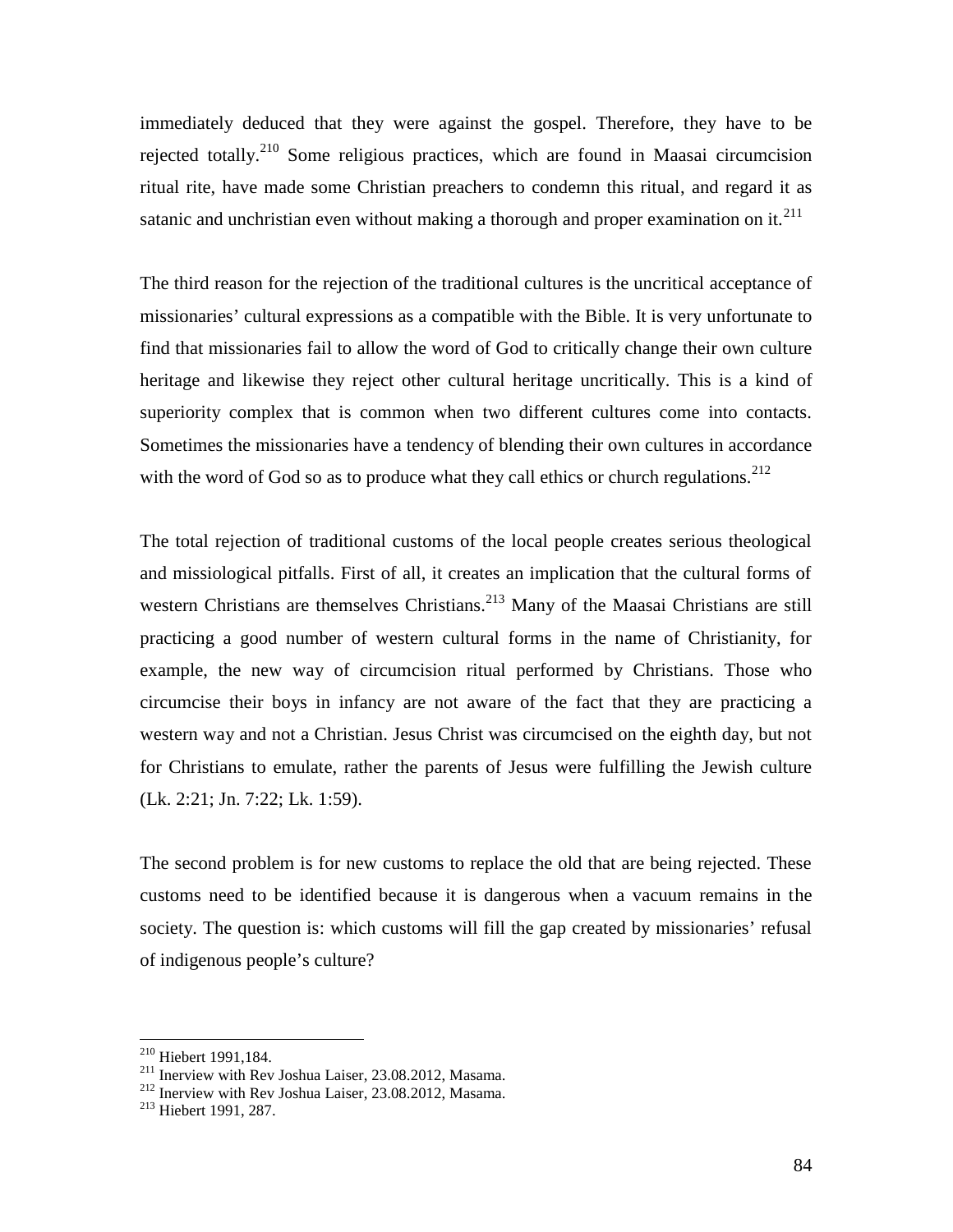The missionary often made the decisions and tended to reject most of the old customs as pagans, because there were thought to directly or indirectly relate to traditional religions, hence un-acceptance for Christians.<sup>214</sup> For instance, the famous Christian term of *amen* which means, let it be so, relates to the similar Maasai word *amen*, but which means, I despise you. The appropriate Maasai word that resembles the Christian meaning of *amen* is *na Ai*, which literally means *o God* and probably expresses one's wish to God that 'let it be so. Many of the Maasai elders have been questioning the use of the word amen when it comes to Christian prayers.<sup>215</sup> Hiebert says:

> Past missionaries often made the decisions and tended to reject most of the old costumes as 'pagans.' Drums, songs, dramas, dances, body decorations, certain types of dress and food, marriage customs, and funeral rites were frequently condemned because there were thought to be directly or indirectly related to traditional religious, hence un acceptable for Christians.<sup>216</sup>

Another problem created by the suppression of the traditional customs is the fact that very often these customs go underground and can lead into undesirable customs which belong neither to western nor to local customs. "They usually combine these customs with public Christian's teachings and form christopaganisms."<sup>217</sup> Today we have the so called Christian youth who are a result of this kind of combination. They completely lack proper identity. They are neither Maasai nor European, worse enough they are not even Christians in the proper sense of  $f$ aith.<sup>218</sup>

The church that relies on the command of the missionaries does not grow with full spiritual confidence; instead the members remain spiritually as children who agree too do willingly what the missionaries' wishes and demand. The spirit of discipleship becomes rudimentary in nature. There will be no well defined initiatives until a missionary give commands.

<sup>&</sup>lt;sup>214</sup> Hiebert 1991, 84.<br><sup>215</sup> Rev. Joshua Laiser, 23.08.2012 Masama.<br><sup>216</sup> Hiebert 1991, 184.<br><sup>217</sup> Hiebert 1991,184.<br><sup>218</sup> Interview Rev Joshua Laiser, 23.08.2012, Masama.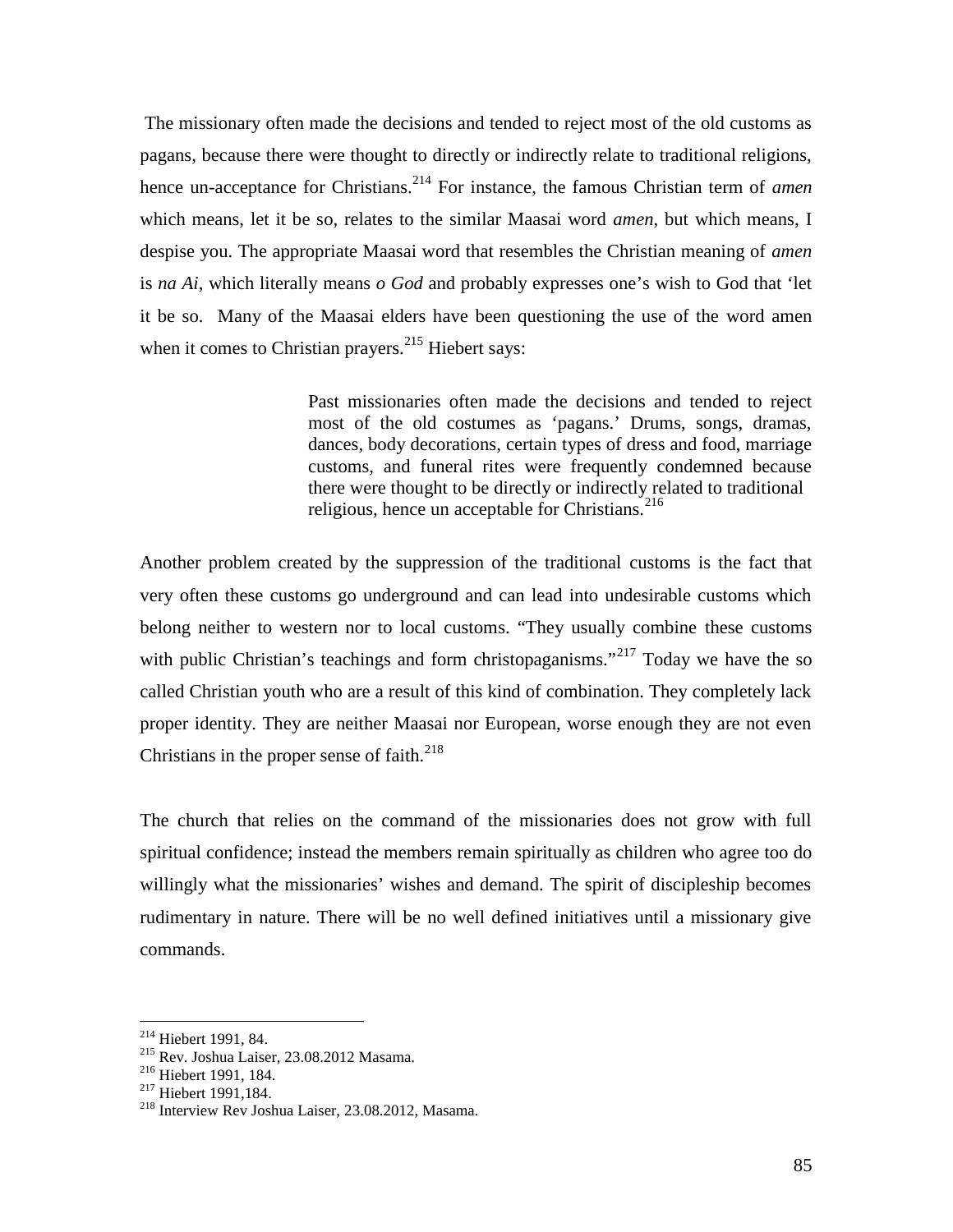The missionaries black or white, western or non western, are supposed to know that people's culture is within them as well as around them. These people cannot forsake their culture, although it is possible to innovate, replace, add to, transform, and in other ways alter their use of culture which they have received.<sup>219</sup>

# **5.5 Uncritical Contextualization: Acceptance of the Maasai Male Circumcision Ritual**

The second reaction of the missionaries to traditional customs has been to admit the members uncritically into the church. In this approach the old cultural ways are taken to be basically good when people become Christians. Here, a deep respect is given to the local people and their cultures. The missionaries recognize the value of people and their cultural heritage. They also recognize that the foreignness of the Gospel has been one of the major barriers for it to be fully accepted. As a result, such missionaries stress communication of the Gospel in indigenous forms and call for little or no cultural rejection. $220$ 

Like the first one, this approach also has some weakness. For example, it usually ignores the existence of mutual and cultural errors as well as personal weaknesses. To ignore this is like blocking sin at the front door of the church but permit it in the back. It is very important to remember that the gospel call both persons and societies to change. Hiebert reminds his readers that: "indigenization is communicating the gospel in ways that challenge them in their personal and corporate lives with God's call to discipleship."<sup>221</sup>

Another great weakness of accommodating culture uncritically is the fact that it opens a door for syncretism. Because Christians are free to continue with their beliefs and practices that stand contrary to the Gospel, they ultimately blend them with the Christian faith to make diverse forms of neopaganism. The new converts will easily get confused as they continue in their old way while at the same time they are obliged to follow the

<sup>&</sup>lt;sup>219</sup> Kraft 1979, 106.<br><sup>220</sup> Hiebert 1991, 185.<br><sup>221</sup> Heibert 1991, 185.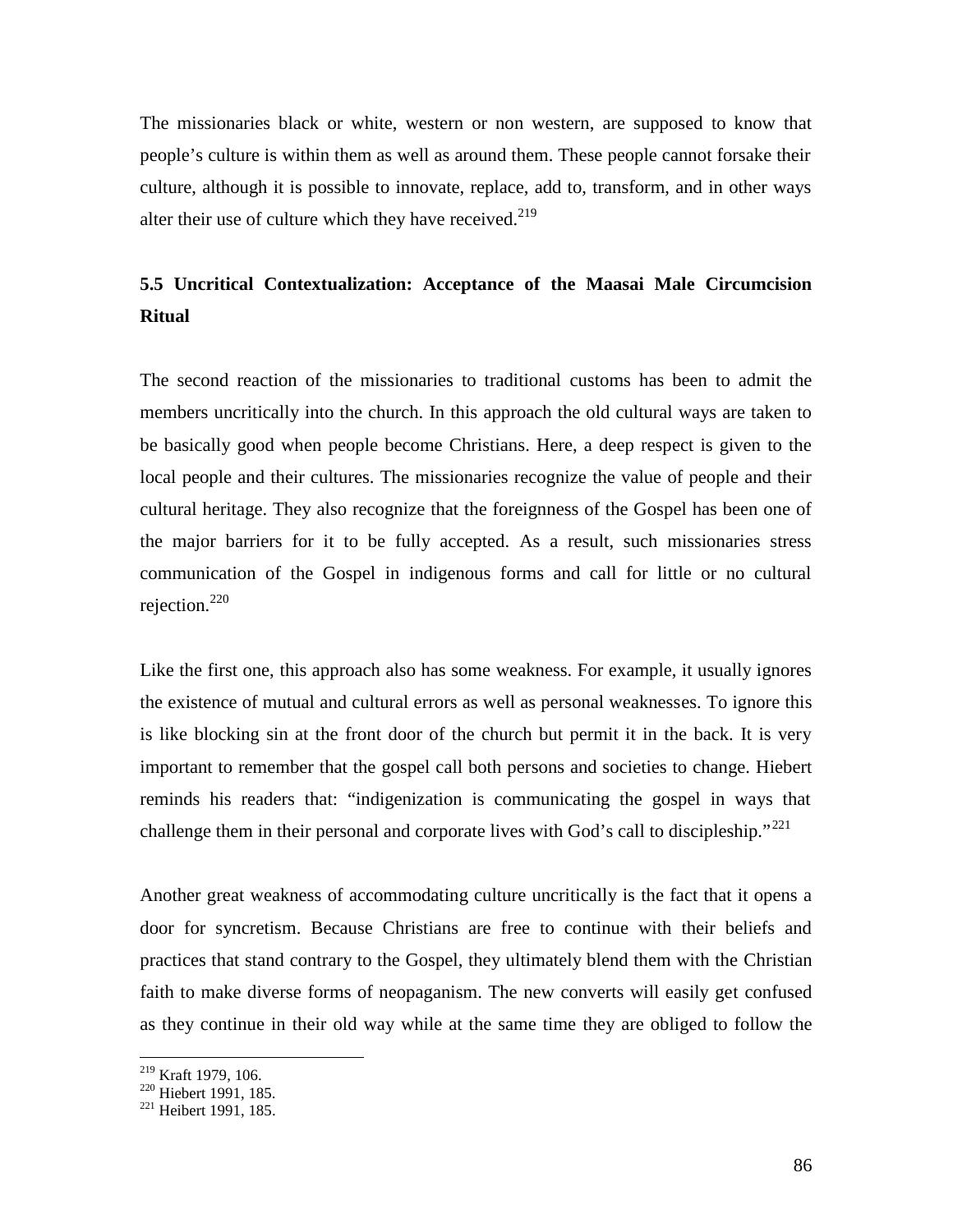Christian faith. A newly convert mother told his Christian son that: "I will no longer participate in the traditional ceremonies because I may getmixed up with unchristian values in them."<sup>222</sup> It is very true that, new converts bring with them the most of their past customs, and they cannot immediately change all those values that may need to be changed.

Although mature Christians can claim to have changed from the old ways, they still have many areas in their lives that call for deep examination in the light of the biblical reality. They should all mature in their Christians lives, and this stress that they persistently assess their actions and beliefs, which are contrary to the scriptures.<sup>223</sup>

# **5.6 Critical Contextualization of the Gospel in Relation to the Maasai Male Circumcision Ritual.**

If both uncritical rejection of the Maasai male circumcision practice and uncritical acceptance weaken the mission task, what should the church and the Christian converts within the Maasai society do about their cultural way of practicing circumcision ritual?. A third way of contextualization will help the Maasai church to evaluate what to practice before, during and before circumcision. This is what Hiebert calls critical contextualization whereby the traditional beliefs and customs are neither discarded nor acknowledged without examination. They are initially studied with regard to the meanings and functions they have within their cultural setting and then evaluated in the light of the Bible<sup>224</sup>

Critical contextualization can be achieved by the following series of steps. The first step is that of identifying the problem or the challenge facing the church at that particular time, for instance the practice of circumcision ritual. The church has an ample chance to recognize her surroundings and serious problems or challenges confronting her members and their environment such as participating in male circumcision practice. Because the

<sup>&</sup>lt;sup>222</sup> Interview with Rev Joshua Laiser, 23.08.2012, Masama.<br><sup>223</sup> Interview with Rev Joshua Laiser, 23.08.2012, Masama.<br><sup>224</sup> Hiebert 1991, 186.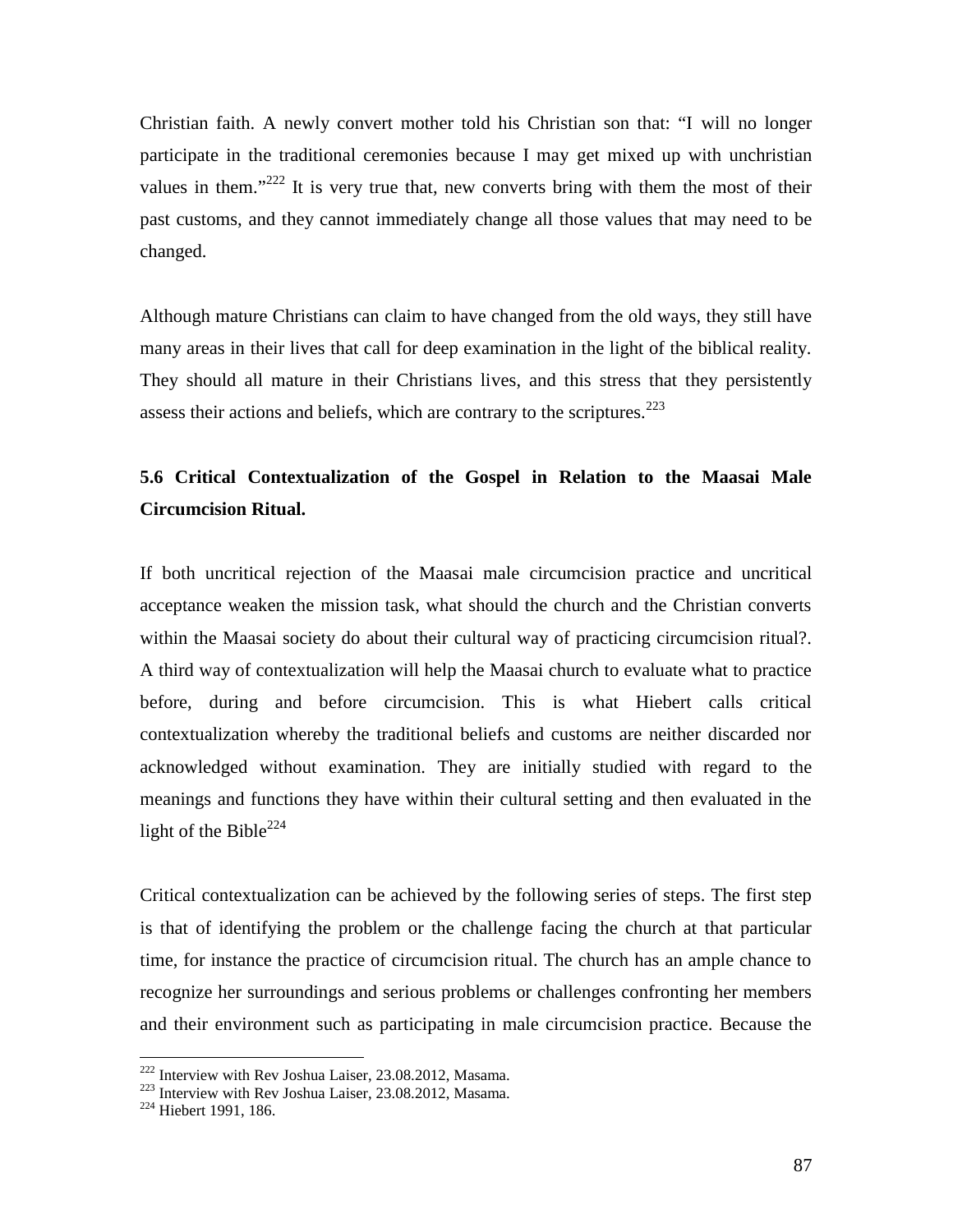Maasai male circumcision ritual is seasonal,  $225$  there has always been a danger for the church to forget the rising conflicts as soon as the circumcision initiation ceremonies are over. Instead the needs to address the conflicts that trouble her members, and as a result hindering the church growth, the church has to remember that she is called to address complicated issues that that weaken the faith of her members.<sup>226</sup>

The second step is that of church leaders should lead the church members in analyzing the traditional customs in questions in accordance to the Gospel. They are supposed to carefully analyze the details the details and proceedings of the custom i.e. the Maasai male circumcision rituals. Let the church members discuss this rite that include the meaning and functions within the overall ritual. The aim here is to understand well the practice of Maasai male circumcision and not to criticize it. The church leaders have to avoid to jump quickly to criticism, otherwise the ordinary members will not openly talk about this ritual in fear of being condemned.<sup>227</sup>

The third step is to have an open Bible study related to this topic; in this case, they need to study keenly what the Bible says about Male circumcision. This step is very crucial because it bridges the traditional customs and biblical teachings. The church leader in charge of this study has to ensure that he makes a thorough exegesis on the biblical truth about traditions, so that the church members can understand well. $^{228}$ 

In the fourth step the church members need to come together to assess seriously their traditional customs in the light of their new light of biblical understandings and to make a resolution regarding their use. It is significant here for the people to make the decision, for they must be confident of the results before they transform. The leaders can present their views and convictions. This is the basic step in order to remind about the conclusion

<sup>&</sup>lt;sup>225</sup> Refer chapter three.<br><sup>226</sup> Hiebert 1991, 186<br><sup>227</sup> Hiebert 1991, 186.

<sup>&</sup>lt;sup>228</sup> Hiebert 1991, 186.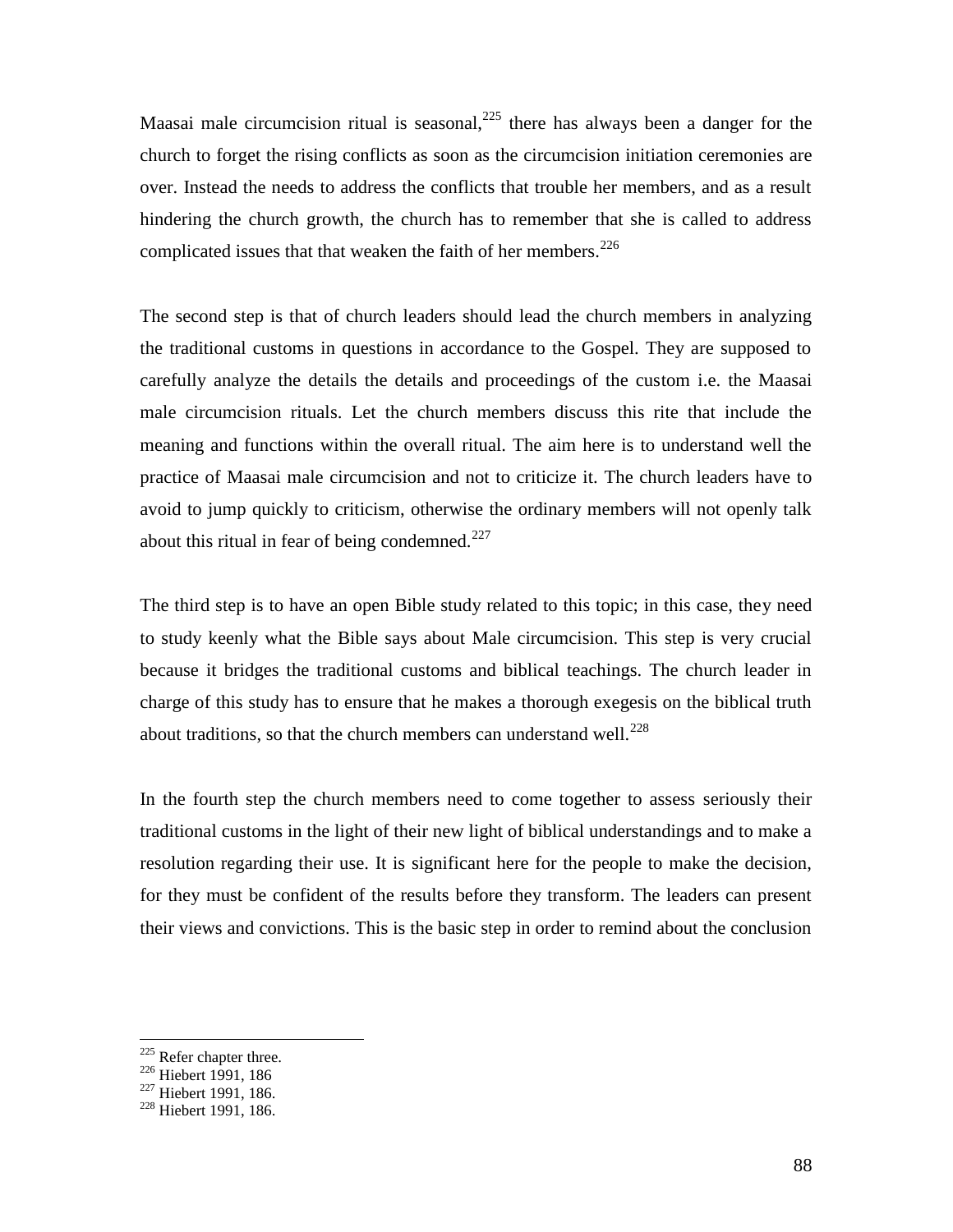of the decision that will be reached, but the members themselves are left to reach the ultimate decision.<sup>229</sup>

To engage the church members in the evaluating male circumcision draws upon their vigour. They more often know their customs better than the missionaries and can criticize them if they are well taught about what the Bible says about their practices. In that way, the church members can grow strong in faith, and can relate to biblical teaching to defend their Christian position against circumcision practice patterns that contradict with the Gospel.

There are several ways through which the congregation may respond to Maasai male circumcision practice from the outcome reached in appropriate and critical contextualization. They can keep, reject, modify, substitute, add or create new ones. All depend on the resolutions reached on the steps mentioned above, which attempt to relate the old customs to the biblical norms.  $^{230}$ 

The Christians may decide to retain many of the Maasai male circumcision practices if they discover that they are not against the biblical teachings. For instance, the act of circumcision by itself has nothing wrong to do with the Christian faith. Fiedler agrees that, "surely there is nothing contrary to Christian faith in, for instance the act of circumcision."<sup>231</sup> In the Old Testament God Himself ordered Abraham to be circumcised and the same to his generation as a sign of the covenant between him and God (Gen. 17:10-14). In the Old Testament circumcision was done on the eight day after birth , not at puberty stage as we can see among the Maasai who are 10-15 years old ( Gen. 17:12; Lev. 12:3). So circumcision has nothing to do with puberty and adulthood training. Since it was done to a newborn baby  $boy^{232}$  there was no painful memory involved. Also in Exodus 12.43-49 it also tells us about the connection between circumcision and the

<sup>&</sup>lt;sup>229</sup> Hiebert 1991, 187.<br><sup>230</sup> Hiebert 1991, 187.<br><sup>231</sup> Fiedler 1996, 189.<br><sup>232</sup> Africa Bible commentary,"Genesis."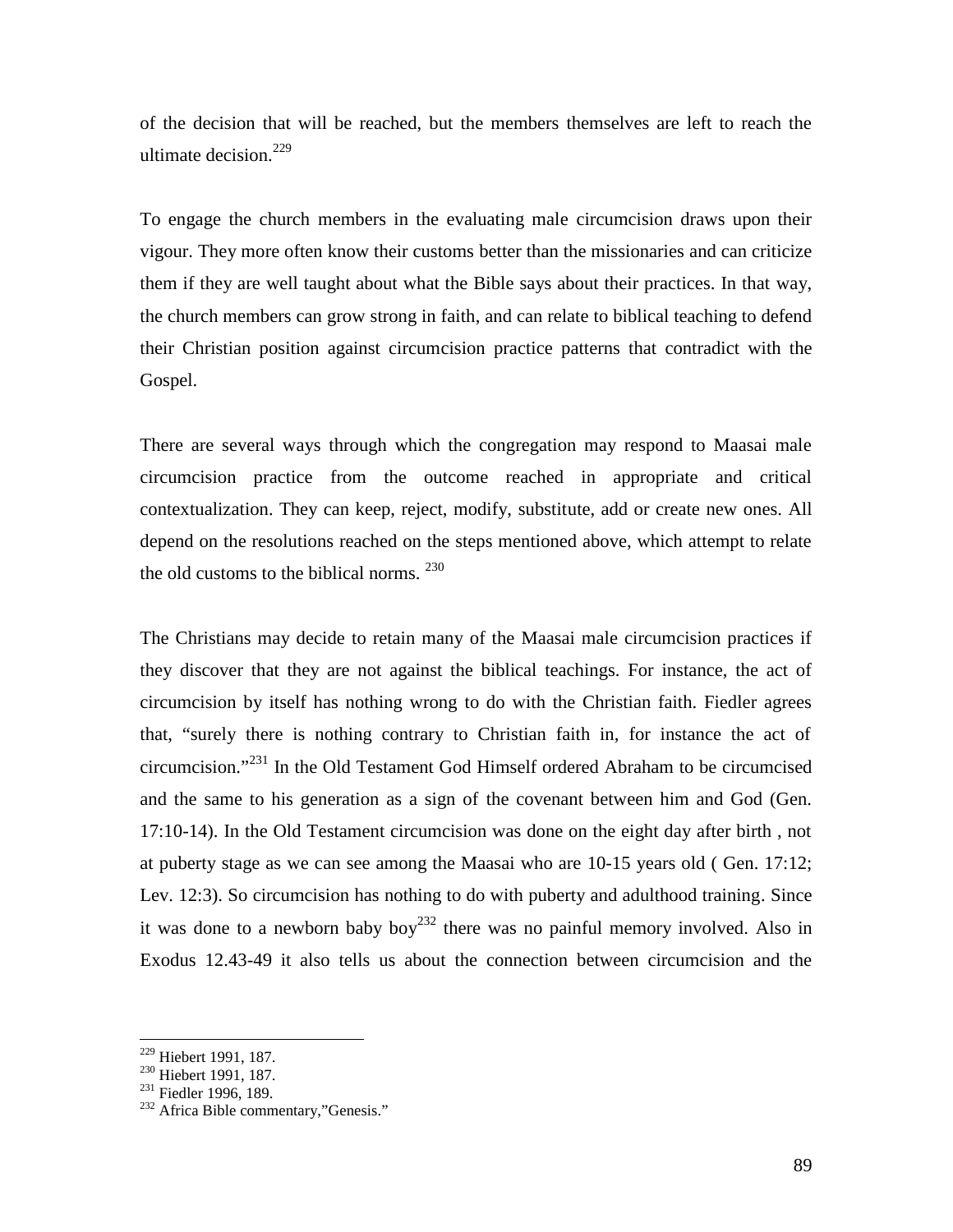Passover observance, slaves who eat of their master's Passover offering must be circumcised, no uncircumcised male may eat the meat of paschal sacrifice.<sup>233</sup>

Circumcision in the Bible is a personal relationship with God. This results in holiness of life and this is what it means by circumcision of heart (Deut. 30:6), it unites heart and soul to the LORD. So in the Bible true circumcision is a spiritual procedure and not a physical thing (Deut. 10:16; Jer. 9:26).

Circumcision was also practiced in the New Testament to prominent figures such as John the Baptist and our lord Jesus Christ according to the Law of Moses and Jewish tradition (Lk. 1:59; 2:21; Jn. 7:22-23). The circumcision of Jesus in Luke is associated with textually with naming, sacrifice and salvation. These themes were taken up and develop by the early church fathers like Ambrose and Augustine in the allegorical reading of circumcision was related to three set as follows:

> "first, it was connected with a set of moral dispositions to by followers of Christ: kenotic obedience, self denial, and renunciation. Second, it was linked to a set of soteriological criteria: the blood letting as a down payment for redemption to follow, a token of the sacrifice on the cross. And third, it was related to a set of eschatology values: the eight day on which the liturgy proceeded was symbolically linked to the final resurrection<sup>"</sup>

In the Pauline letters, Paul pointed out that physical circumcision has no spiritual value today but keeping the commandments of God (1Cor.7:19). It is the spiritual circumcision of heart that is of value today, (Col.2:11-13). The spiritual circumcision is a union of the death and resurrection of Jesus, this spiritual circumcision is done through baptism (Rom. 2:29; Col. 2:11-13). So in the New Testament, the ritual of circumcision has been replaced with the ritual of baptism as a sign that one has become a full member of God's covenant with his people (Rom. 6:1-4, Acts 2:38).

Paul asserts that circumcision is a merely cultural because it has nothing to do with Christian faith. For him, what is most important is ones' faith in Jesus Christ rather than

<sup>&</sup>lt;sup>233</sup> Bernat 2009.25.<br><sup>234</sup> Brook 2000.38-39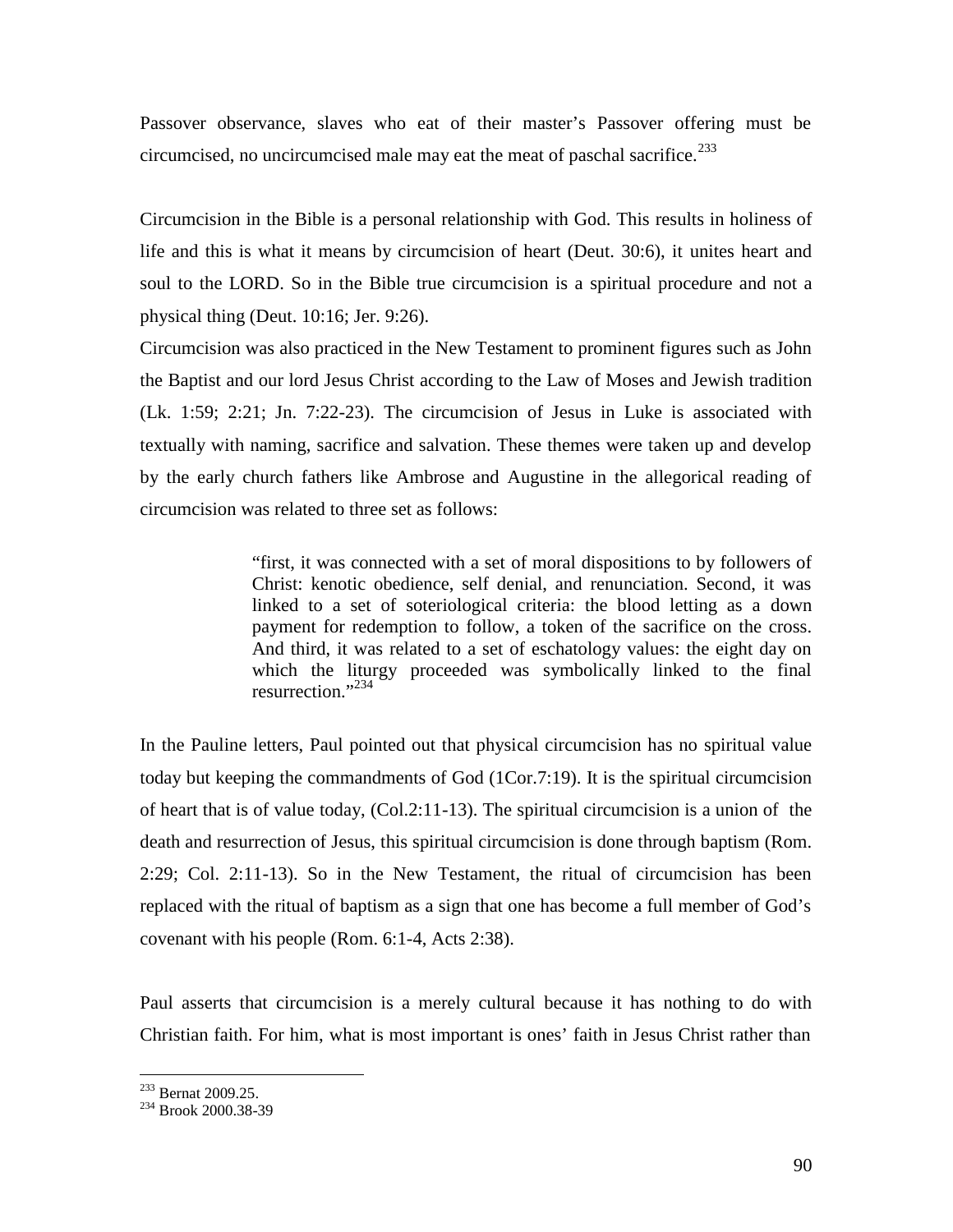thinking of circumcision (Gal. 5:6; 6:15). Therefore, the church must be careful when approaching the practice of Maasai male circumcision. She has to critically analyze whether it contradicts with Christian faith or not by using critical contextualization as Paul Hiebert suggested above.

#### **5.6.1 Going to the Religious Leader** *Oloiboni*

Going to *oloiboni* for any religious purpose is a ritual which puts a man on another human is dependence. Despite the fact that *oloiboni* can perform many extraordinary things, for example prophesying the future whether bad or good in front of people yet he remains a simple human being created by God. He should never be relied upon by other human beings as a spiritual healer or diviner for, just like other human beings, he is totally subjected to God (Rom. 14:10-11).

The tendency of consulting the sacrificial medicine man *oloiboni,* whenever circumcision is going on in a Christian context, should be rejected. This famous man in Maasai is consulted to foresee, predict and even to prevent misfortunes by giving charms and sacrifices. The *oloiboni* approves or disapproves to any ceremony before it starts.<sup>235</sup> He sometimes put restrictions such as slaughtering of a sacrificial animal. The Maasai rely very much on him whenever they need to know the wishes of *Enkai*, this is obviously brings contradiction to the Christian faith.<sup>236</sup> Therefore, it is very right for the Christians to keep away from the contributions to be given to this person, *oloiboni.*

The church is now in the new context of practicing Maasai circumcision without contacting the *oloiboni*, she has to substitute pastors, evangelists and other church leaders. These leaders should be in prayer contact, reading the Bible and also be singing Christian songs. Jesus should be accepted as the initiator of all Christian rituals, while the pastors, evangelists and other church elders are simply his servant.<sup>237</sup> During baptism every Christian is anointed and empowered by the Holy Spirit to be servants of Jesus. But

<sup>&</sup>lt;sup>235</sup> Interview with Rev William Mollel, 29.07.2012, Moshi.<br><sup>236</sup> Interview with Ev. Yusuf Mamasita, 18.08.2012, Irkaswa.<br><sup>237</sup> Interview with Joshua Laiser, 23.08.2012, Masama.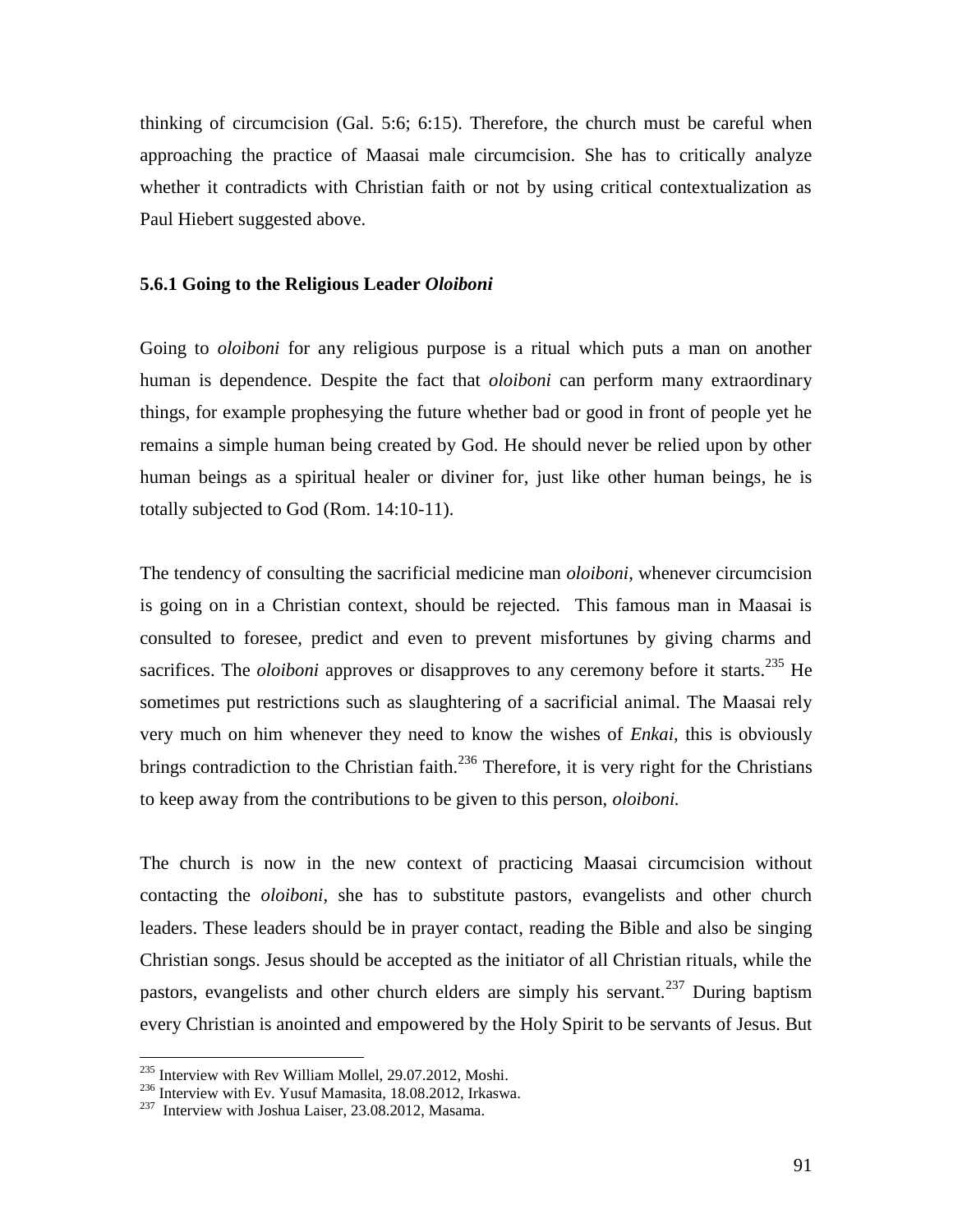for the sake of good order, a few Christians should be chosen to officiate the Christian rituals.<sup>238</sup>

### **5.6.2 Going to** *Engipaata*

This ritual has also nothing to do with Christian faith. The purification of ones body according to the Christian faith is only through Jesus Christ the Lamb of God who was crucified on the cross to shed his precious blood in order to be the only purification of sins. The price paid to purchase sinners from the slavery of sin was the death of the Lord Jesus Christ. The blood of Jesus is a dam for us Christians in which we can purify ourselves. We meet Jesus purification in the sacraments, both in baptism and in Holy Communion as the Lord's Supper.

The main use of *engipaata*<sup>239</sup> is to remove sins when the initiates reach the ritual dam. The climax of *engipaata* is the bathing inside the dam, and they wash their sins away as they believe to be so. The purpose of washing is only for purification. It is straight clear that Christian youth should not participate in this ritual of purification.

### **5.6.3 The Killing of Animals**

In chapter three I analyzed how these rituals of killing of animals' are very important to two people, both the father of the initiate and the initiate himself. A Maasai Christian should neither kill the animals for the sake of the father nor for his children he wants to circumcise. The killings of the animals differ from one animal to another but all have one common result to the person concerned, the animal becomes an object of faith $^{240}$ . This means that the person, who is connected with the ritual, throws some part of his faith on those animals in order to reach God. A certain portion of one's faith goes to the work of that animal in the belief that the animal can do a miracle or some favour for him.

<sup>&</sup>lt;sup>238</sup> Interview with Ev. Lomayiani Mollel, 24.07.2012, Kitenden.

 $^{239}$  Refer chapter three.<br><sup>240</sup> Rev Joshua Laiser, 23.08.2012, Masama.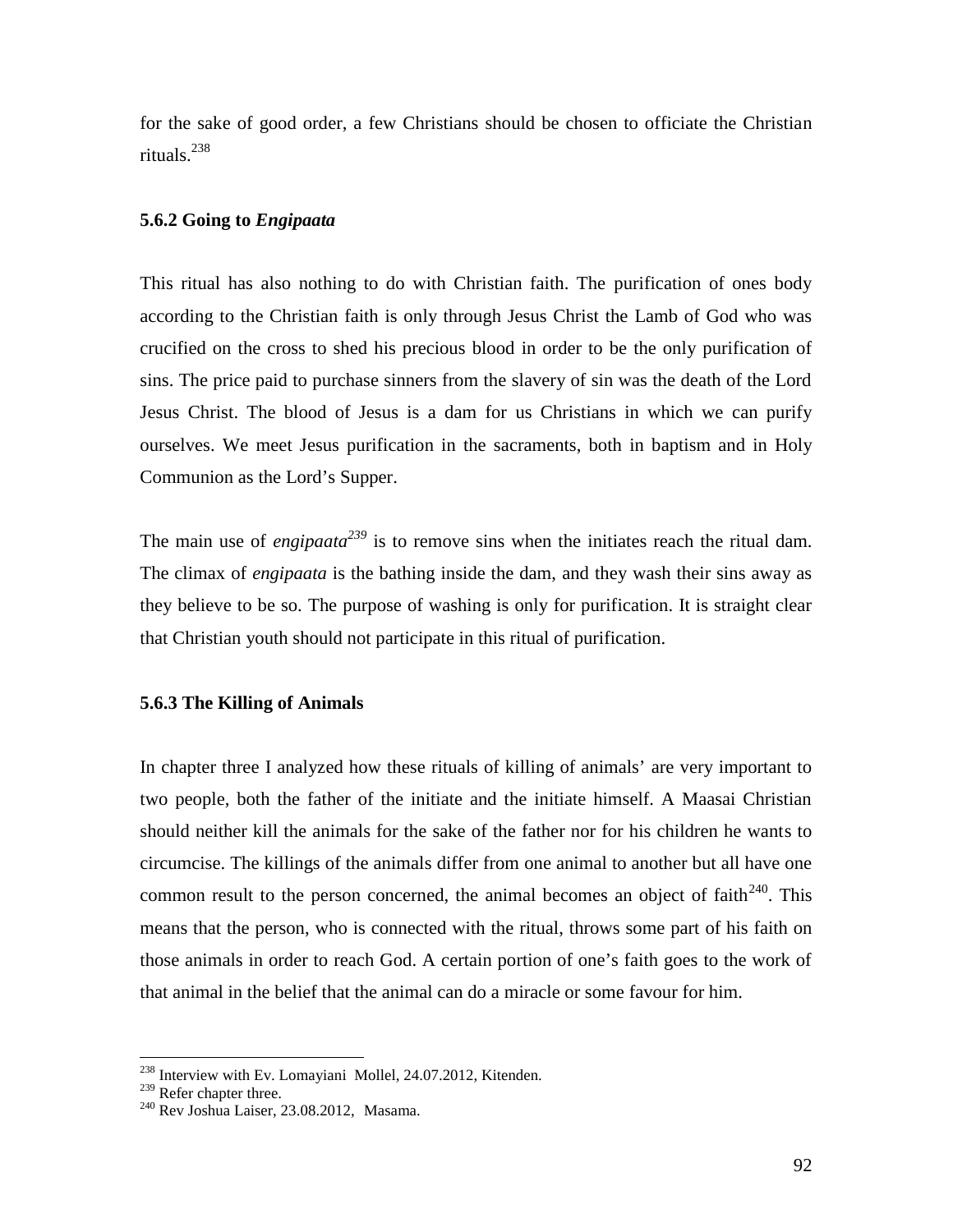#### **5.6.3.1** *Olkine loo Mbenek*

For instance, *Olkine loo mbenek,* the ritual father gains some belief that the sharing of the brisket of the animal is a ritual with his god father that does him well. This use of the animal (goat) as the way to separate one's adulthood does not mean anything for a Christian. The Christians have the confirmation ceremony instead. Baptism which is the acceptance of a person by God is followed by confirmation which is endorses the person as an adult and ready for God's ministry.

#### **5.6.3.2** *Olkiteng loo Ngulalen*

*Olkiteng loo ngulalen* (an ox) is used to mean bearing of one's life burdens. A Christian Maasai has already endured life burdens through Jesus Christ, His saviour, "come to me all who lobour and are heavy laden, and will give you rest. Take my yoke and learn from me, for I am gentle and lowly in heart, and you will find a rest for your souls. For my yoke is easy and my burden is light" (Mt.11:28-30). A Maasai Christian has no need to worry about life with its problems. Jesus strengthens Christians every time they are weak and increases endurance in problems. The ear plugs which symbolize one's burdens cannot be useful to Maasai Christians, who really know the bearer of his life ills<sup>241</sup>.

#### **5.6.3.3** *Olkitneng looIl baa*

*Olkitneng loo baa* (the oxen of wounds) has one big purpose as given before, to purify the father for a new phase of life with his children. This also is meaningless in the life of a Maasai Christian since no purification can be done without Jesus blood. The Christian faith asserts Jesus blood as the only asset for our purification<sup>242</sup>. Being the last animals are for the sake of the father, it is also means to bless him for prosperity throughout his life. True blessing comes from our Lord Jesus Christ and not through the killing of

<sup>&</sup>lt;sup>241</sup> Interview with Ev. Lomayiani, 24.07.2012, Kitenden. <sup>242</sup> Discusion with Pastors, 29.07.2012, Moshi.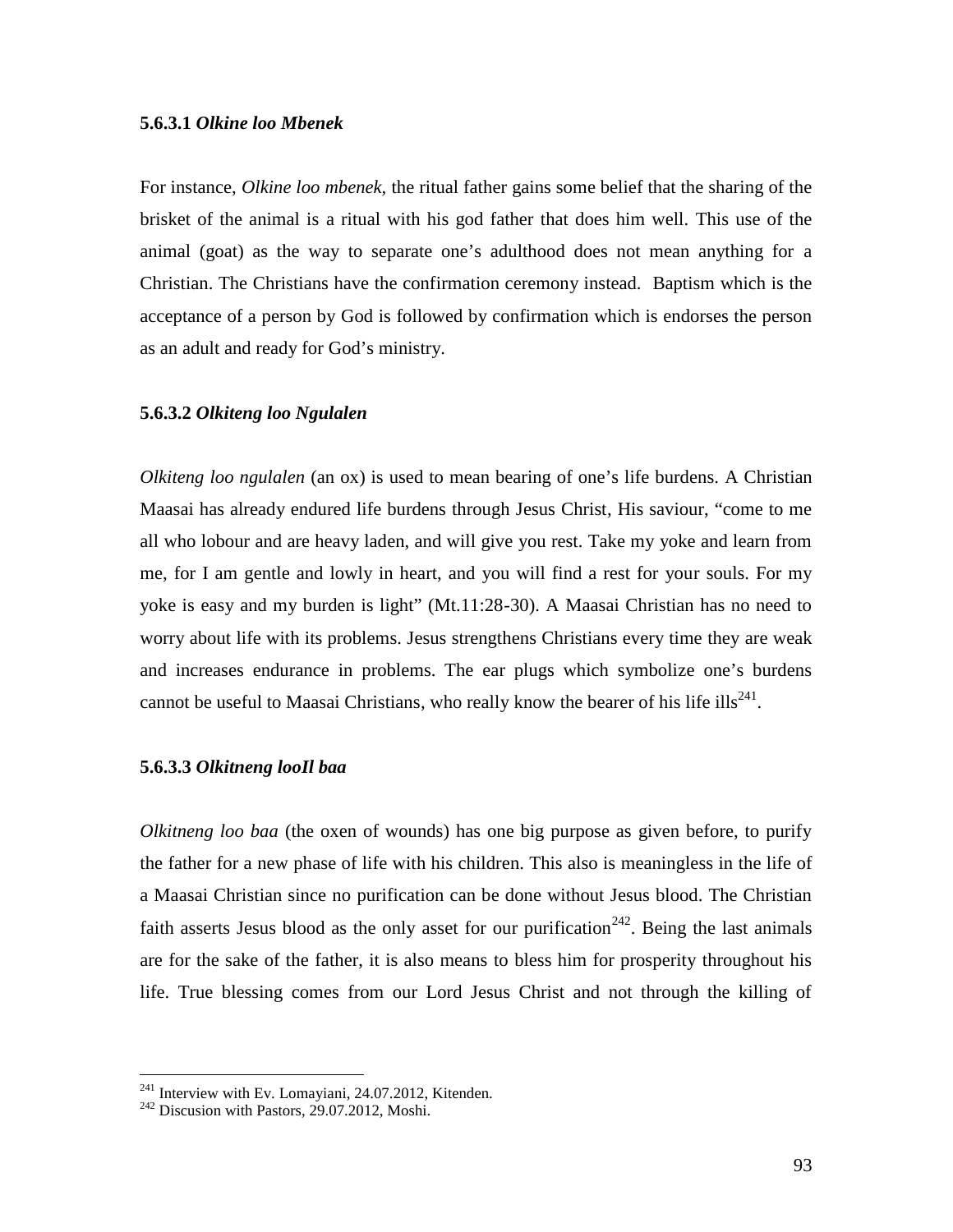animals. In Christianity, let the animals slaughtered be eaten as food without mixing any faith.

### **5.6.3.4** *Olkiteng le Ndomond* **and** *Olkitupukunet*

*Olkiteng le ndomond* and *olkitupukunet* , these are for the sake of the initiate and not the father. The first animal is for giving the initiate the new name as recognition into the society. The purpose of other animals is mainly for leading the initiate into to the real life to come after the circumcision ritual. All these procedures have nothing to do with a Christian youth who got his new name through baptism. Again through confirmation he is introduced more to the reality of a Christian life. The youth renounces the works of satan and pledges for himself to bear the cross of Jesus as an independent Christian. He is free from childhood membership of the church and shares with others a special responsibility in the body of  $Christ<sup>243</sup>$ .

My concluding remark about these rituals of killing animals is that they should remain as food eaten during the practice of Maasai male circumcision ceremony. The father of the initiate should kill the animals for food purposes in the celebration for his children. Also he can decide to kill animals during the confirmation ceremony and invite all the people without regarding their faith to celebrate the upgrading of his children from childhood to adulthood in a Christian way. The system of dividing meat to each group, and age set should remain as it was during the traditional circumcision. This is because there is no relation to faith; it is just done in respect to each group. *Olkitupukunet* should be eaten by all people and not by women only.

<sup>&</sup>lt;sup>243</sup> Discusion with Pastors, 29.07.2012, Moshi.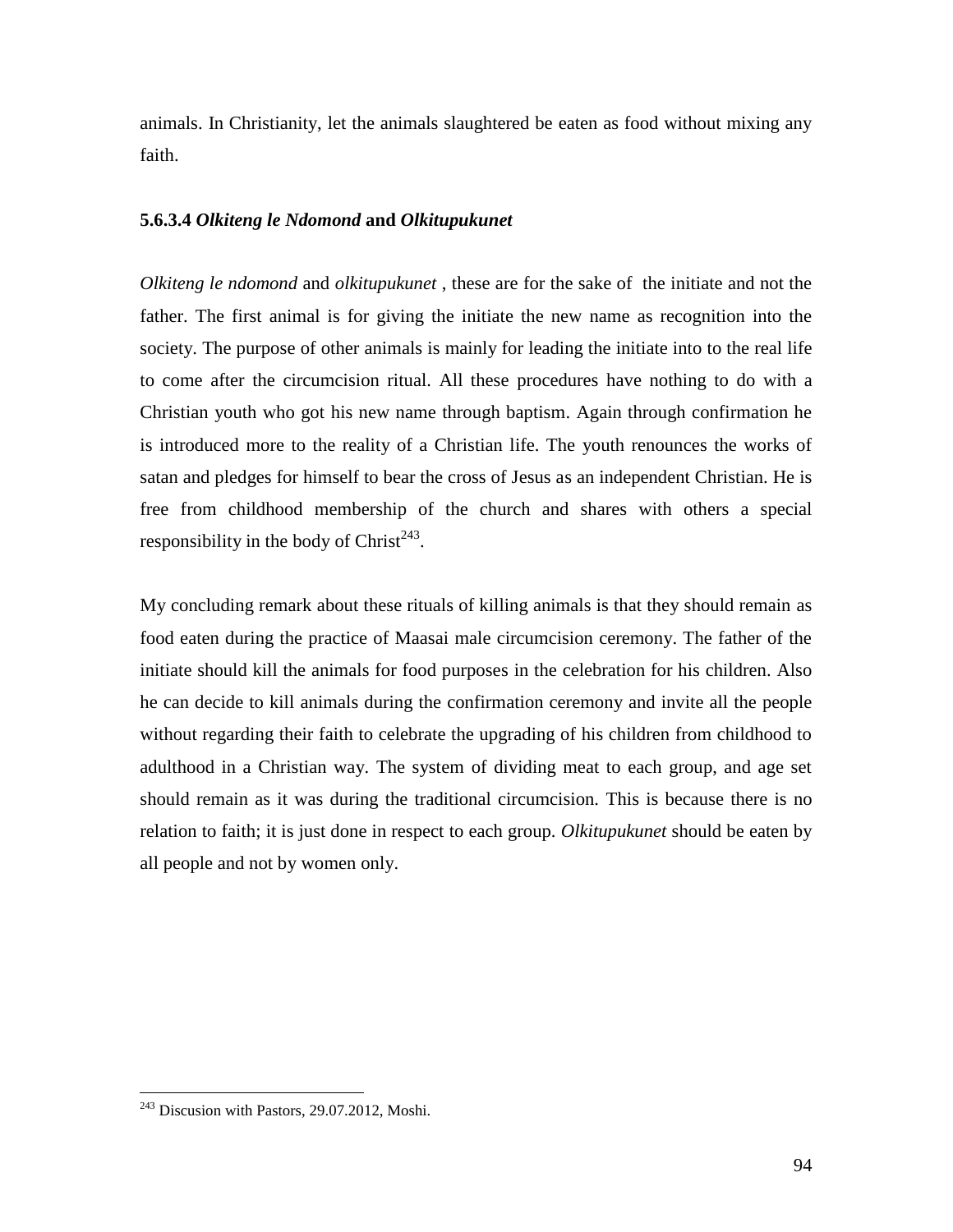#### **5.6.4 The Bringing of** *Elatim*

The bringing of *elatim,* a branch of tree, has nothing to do with Christian youth awaiting circumcision; the cutting of the branch is full of rituals. Sprinkling of milk to the branch of the tree is a ritual, also to leave it outside the kraal until morning is a ritual. All these procedures are not used for a Christian youth because he will be associated him with worshipping idols, "what agreement has the temple of God with idols? for we are the temple of the living God," (2 Cor. 6:16).

My opinion of the branch of tree *elatim* is, it should be cut without doing any ritual, and should be used as a decoration during Christian circumcision. During the time of traditional circumcision, the *elatim* branch was used to distinguish the houses and families which had been circumcised from others. The branch should also be used to show that a certain *boma* has an ongoing circumcision ceremony.

#### **5.6.5 The Singing of the Abuse Songs**

For Christian initiates, the singing of abusing songs is a total degradation of the image of God. Though it is intended to prepare him endure the pain of knife, totally naked for everybody to see him, does not guarantee the unflinching of his body during the cutting. Still there are many who flinch their muscles despite the total degradation and heavy insults during the whole night. It is also common that some initiates, against their fathers will, get circumcised at other places without undergoing the abusing songs by recluse. But whether the abusing songs help the initiate or not, the facts stand as it is that a Christian initiate should not undergo this abuse. A Christian initiate's body is the temple of God, "Do you not know that you are God's temple and that God's spirit dwells in you? If any one destroys God's temple, God will destroy him. For God's temple is holy, and that temple you are." (1 Cor. 3:16-17).

How shameful a growing up initiate feels or becomes in front of young children, girls and women without even a single cover on his manhood. This is more than strengthening the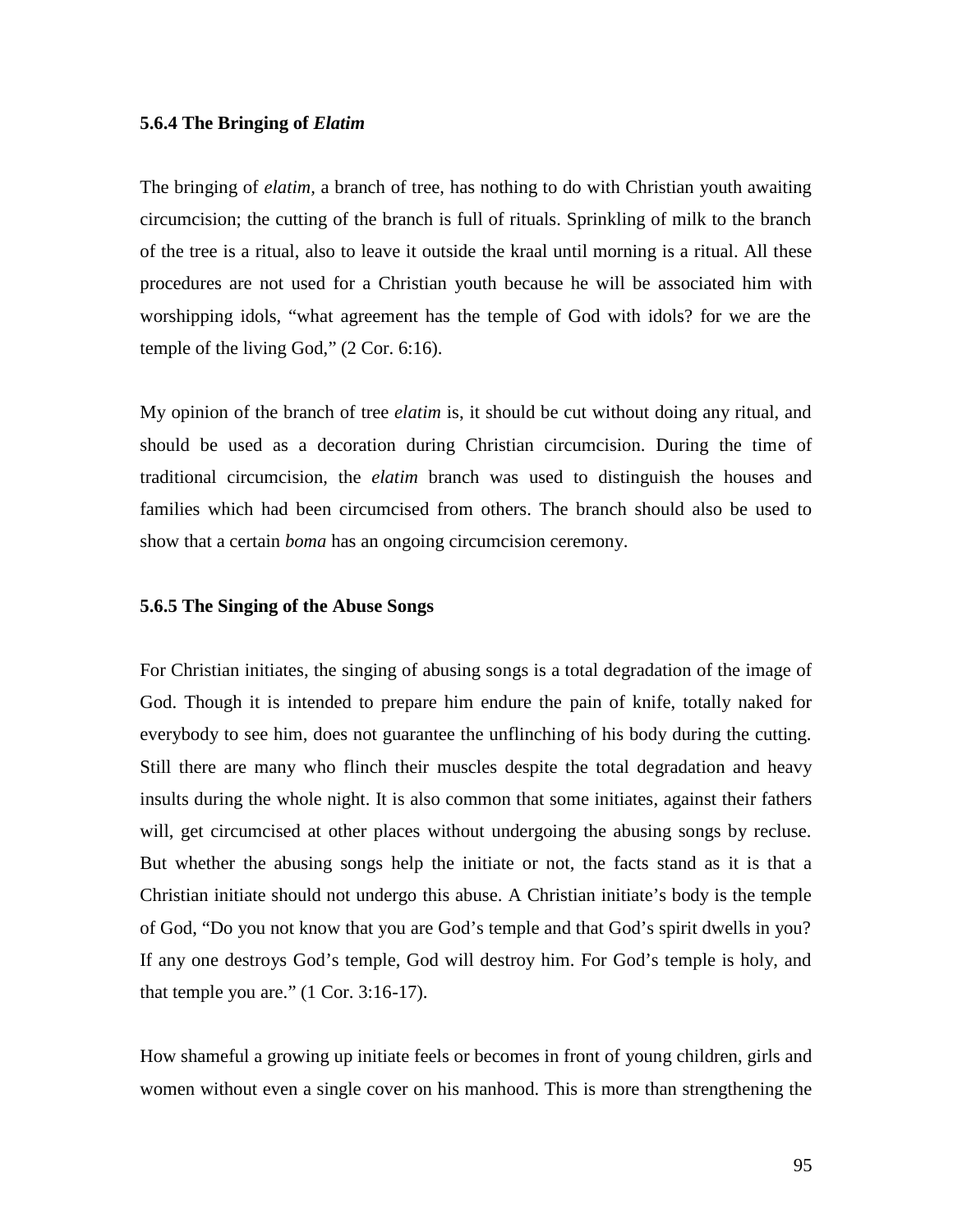initiate with courage and anger in order to persevere that non anaesthetic circumcision. Because the degradation is done openly for young and old to see, many times the initiates refuse to take off their single black cloaks they put on. But recluses beat them until they agree. This shows that the degradation is painful for every human being regardless of its ritual purpose.

A Christian initiate should be prepared in a Christian way, through the word of God, prayers and Christian songs as the word of God says,

> "Let the word of Christ dwell in you richly, teach and admonish one another in all wisdom, and sing psalms and hymns and spiritual songs with thankfulness in you heart to God. And whatever you do in word or deed, do everything in the name of the Lord Jesus giving thanks to God the father through Him." (Col. 3:16-17).

During the day of preparation for Christian circumcision, Christian's songs should be sung, and also Christian teaching should be given by pastors, evangelists and other church leaders.

#### **5.6.6 The Day of Circumcision (Operation) for a Male Christian**

On the day of circumcision, a Christian should do the operation of male circumcision. The giving of presents to the initiate after enduring the pain, should be at the celebration after circumcision. Circumcision of males has no contradiction with the Christian faith. Circumcision started from Abraham (Gen. 17:9-11). It was God who ordered circumcision from the beginning; it was a new covenant between God and us (Gen. 17:14). Abraham obeyed God and was circumcised at the age of 99 years (Gen. 17:24- 27).

The giving of the presents to the initiate is quite good also, as there is no any contradiction with Christian faith. So due to the fact that the boy has gone through a very critical operation on his flesh, he must be congratulated. Also the boy has attained adulthood through pain without anaesthetic. The presents may be cattle, sheep and goats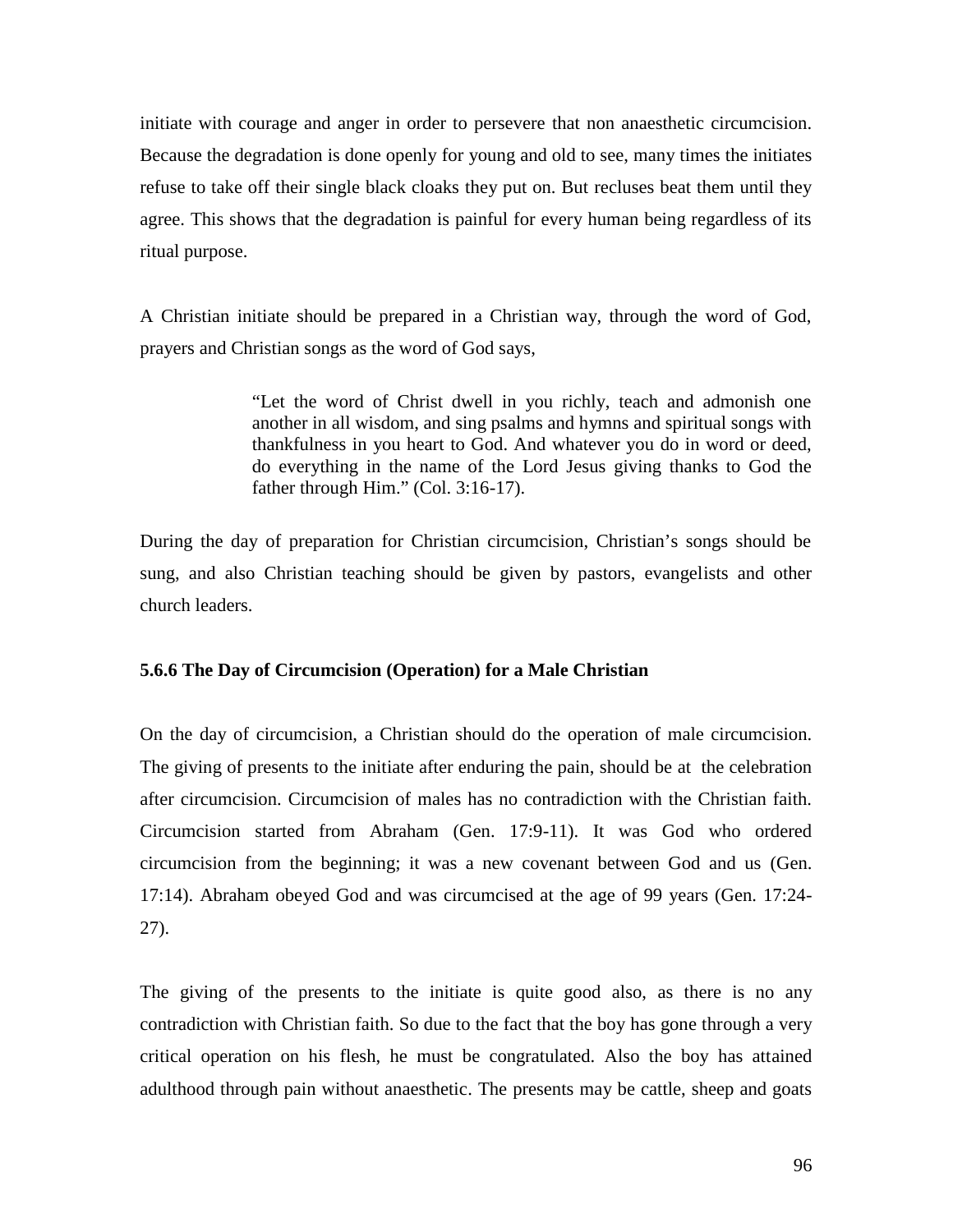from his family, relatives and friends. This is one way of appreciating the initiate as a brave man in the Maasai society.

During and after the operation, the drawing of white lime/ chalk on the faces of the initiates is not a mere decoration as might appear to the non Maasai. It is believed by the Maasai to ward off evil. This lime is believed to contain some natural powers to ward off ill fate caused by people who are believed to have bad eyes, which may cause bad omen to the initiate.<sup>244</sup> This thinking contradicts with Christian faith because it relies on powers other than the almighty God. According to Christian faith, misfortunes and evils are warded off through prayers in the name of Jesus Christ, and not by using earthly materials.

The celebration if done in a good Christian way is good; the serving of food i.e. meat, milk and any other foods available during that time, should be proceeded by a Christian prayer. The singing should be Christian songs. However, to me the other types of Maasai songs and dancing should be performed by non Christian celebrants. They should not be chased away for it is an opportunity for the pastors, evangelists and other church leaders to witness the Good news to them through preaching and Christian songs.

### **5.6.7 The Outfits Worn During Recluses**

The outfits worn by circumcised boys in Maasai tribe are not fit for Christian recluses. Some of these outfits mentioned in chapter three, are worn under a certain beliefs accompanied with those outfits. A Christian recluse should not put on the traditional outfits for it will be contrary with Christian faith (ostrich feathers, birds, blue beads, coiled brass, *oloikumu, emonyorit, enduroto, olekimojik almarisian,* bow and arrows). But those which are not contrary to Christian faith, the Christian initiate should wear.

The clothes worn by the recluses during circumcision are black clothes which signify a new way of life. If the Maasai Christians want to use their clothes used during the

<sup>244</sup> Parsalaw 1999, 117.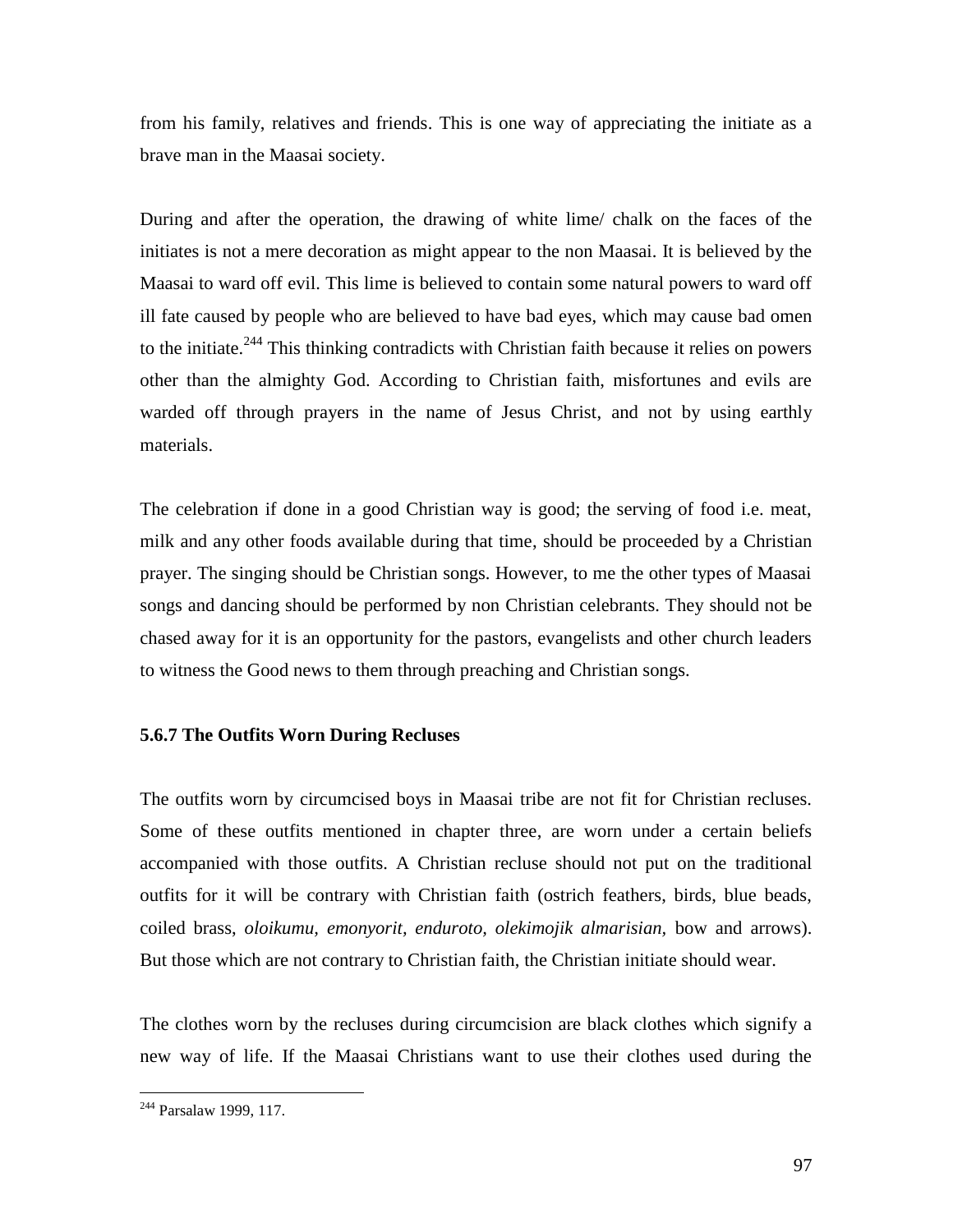previous time, before they became Christians, it is good because there in no contradiction with Christian faith.

During seclusion time, there are teachings given to the initiates. These teachings are not only basic to the daily life of the initiates, but they are also in the line with biblical teachings in regard to respect, courage, wisdom, love, working hard, taking care of the family, bravery, and other important responsibilities. The initiates are basically taught how to keep and protect the Maasai natural environment, not only as their natural resources bestowed to them but also God's creation that ought to be honoured.<sup>245</sup> In these teachings, the initiates are basically taught how to respect their parents, and also respect God as their creator and saviour. The teachings intend to mould, form and raise up a person in all aspects, which is physical, intellectual, and moral behaviour. These teachings prepare the *moran* for a meaningful and a better future in life. It is helping in two ways as Rev Joshua Laiser explains during the interview, firstly, it provides education for life, secondly, it is education for a living, about skills, information and techniques needed in the Maasai community. $^{246}$ 

### **5.6.8 The end of Seclusion**

The end of seclusion is always marked ritually. The shaving off of hair by the father, mother and the initiate is done as a ritual of beginning a new life. This is a non Christian way of giving a new life to a person. New life for a Christian is through salvation in Jesus Christ and that salvation is a gift. For Christian recluses the shaving should be done just as removing off hair if it is necessary to shave. The shaving therefore should not be done as a ritual.

When we come to the outfits worn during the end of seclusion, these outfits worn by initiates are not to combine with any belief. The red dyed clothes are for ordinary wearing. These clothes are bought from the shop, the neckbands, earrings, anklets, arm

<sup>&</sup>lt;sup>245</sup> Inerviwed with Ev. Yusuf Mamasita 18.08.2012, Irkaswa. <sup>246</sup> Interview with Rev. Joshua Laiser, 23.08.2012, Masama.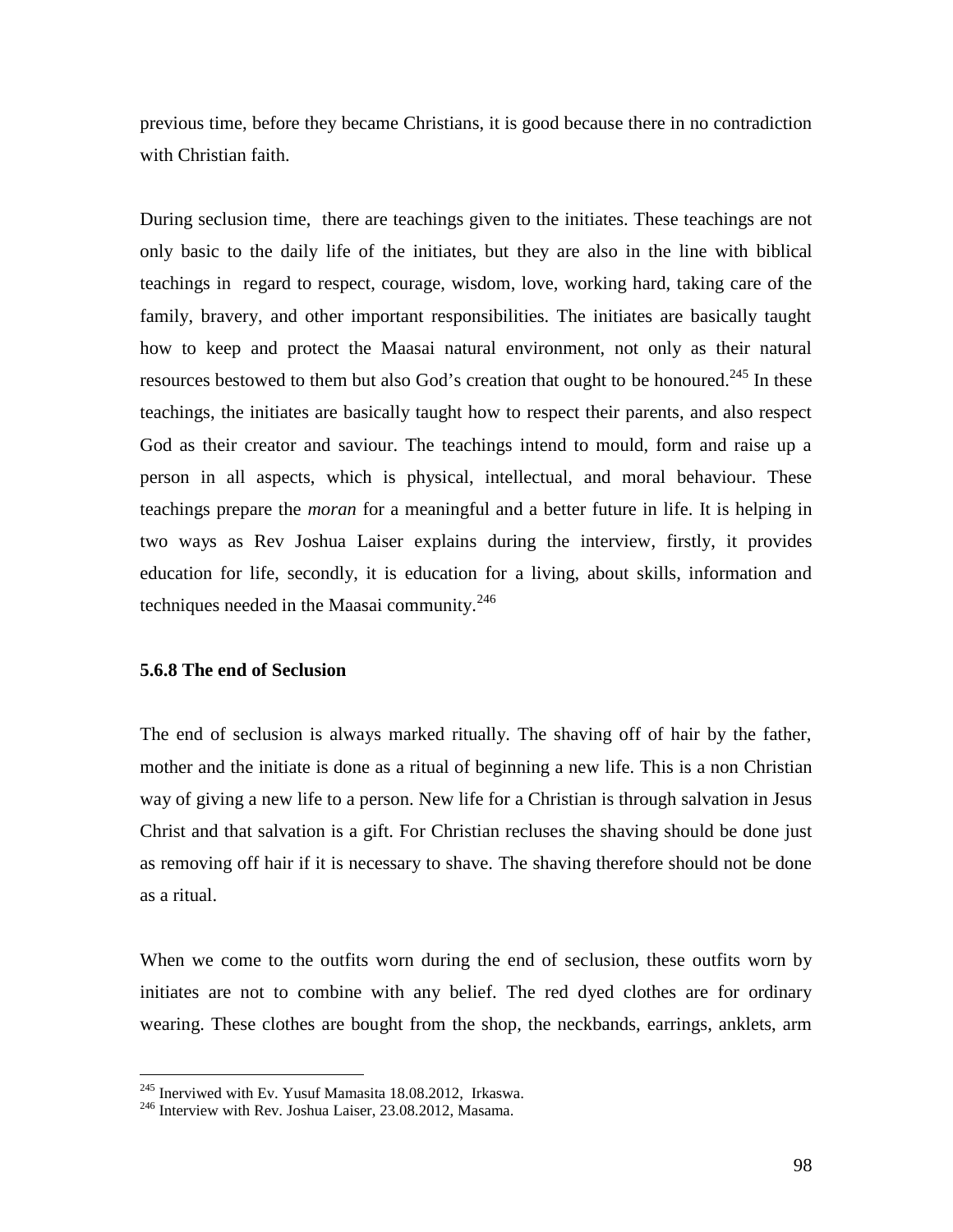bands etc are worn only as ornaments, no belief is accompanied to them. The spear, sword, and sticks are enabling the *moran* to live according to the Maasai society. The *moran* used these weapons to defend his cattle from wild animals, defend his society from invasions and to tend cattle, sheep, and goats. A Christian Maasai can as well appear in those ornaments and tools for work, the spear, beads and swords are also bought from the shops.

#### **5.6.9 Taboos and Abstention**

It is not good for a Maasai *moran* Christian to abstain from foods given by God, food like maize, banana, vegetables, cassava, rice, stiff porridge etc, should be enjoyed by every Christian *moran* as well as milk, blood, and meat. All food is given to us by God without any restrictions (Acts 10.12-15). These Bible verses can mean food as well as what St. Peter was being told of the Gentles. Does it not mean eating everything that harm a person? Some food for example fish, eggs, some vegetables according to their smell and taste can easily make a person vomit. For such situations a person is not forced to partake in eating that type of foods. But it should not be an abstention due to taboos. Christians *moran* should set good examples to all those who are non Christian on this issue of taboos and abstention. God has purified our animals' food as well as agricultural foods. No food should be unclean for human consumption unless it harms the person.

Also, a Maasai Christian *moran* should not be considering other human beings as unclean to see his food. Women are not unclean according to our Christian faith. They are of the same value and dignity as men before God our creator. When it comes to the taboo of one *moran* should not eat or drink alone, it is of love to the neighbour but it is a very discriminating one. Why should the sharing of food be only with one's age set members, and not with any other fellow human being? A Christian Maasai *moran* should show a good example of sharing food with all kinds of people. He should love others equally as Jesus loves us all (Jn. 13:34-35). In the New Testament time, Jesus referred to his disciples and today he refers to all of us who are Christians.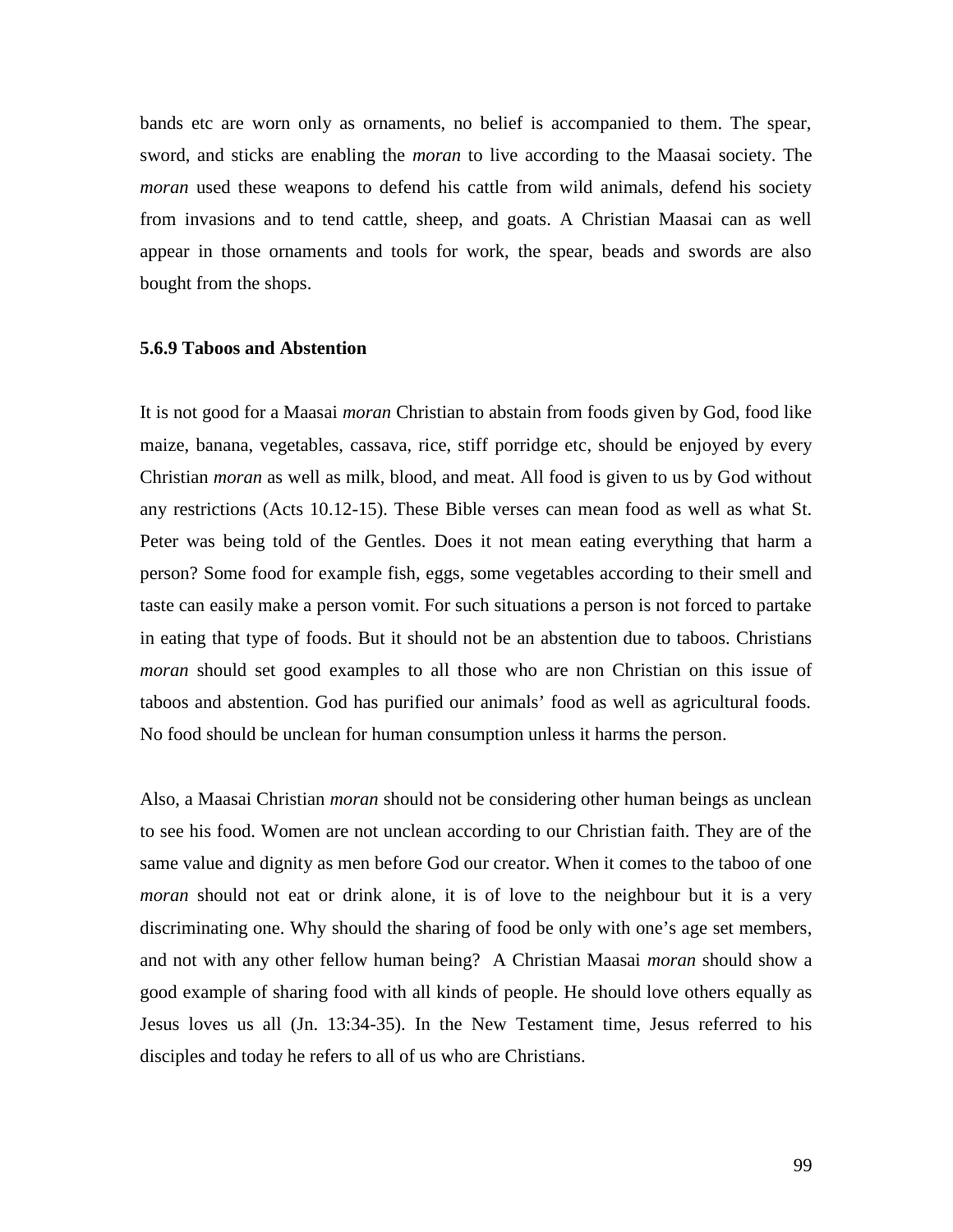#### **5.7 The Parallelism of Baptism, Confirmation and Maasai Male Circumcision Ritual**

In these two Christians' rituals, and an important one in Maasai traditional ritual, there are things which are similar to each other; these are starting point, communal ritual, water, prayers, clothes, sponsors and teachings.

The Maasai initiates washed before circumcision, the Christians are washed by Jesus in baptism (Jn.1.29-31, Mt.28.18-20, Col.3.17, Acts 2.38, 1Pet.3.21). As circumcision is the end of childhood life and the beginning of adulthood life, so Christian baptism is also an end point and at the same times the beginning of a new life. In baptism the old Adam dies and a new Christian evolves. In the congregation Baptism can be depicted as a washing for regeneration which means it is grace only which brings spiritual regeneration.

The result of Christian baptism is salvation this cannot reduce the social concept of Maasai male circumcision which is considered as a communal ritual. For through baptism one is incorporated into the new unity in the body of Christ which includes all baptized Christians.<sup>247</sup> The communal concept of baptism is not lost but viewed and understood in the spiritual sense of the community of believers, that is the baptized are born into new community. For dying and being raised with Jesus which happens at baptism, means joining the body of Christ, which is made up of all who believe in Him.<sup>248</sup> Circumcision in Maasai has only external character, the circumcised are accepted as adult in the Maasai community. Baptism has both an external as the baptized are considered as Christians and a spiritual component, i.e. salvation. It means that the baptism ritual offers a wider concept of community with specific qualities than that offered in a physical Maasai circumcision ritual.

In both baptism and circumcision rituals water is used, the Maasai in their ritual of circumcision use water as a symbol of purification of sins, to wash the sinful body and be clean in order to start a new life. The Maasai elders lead prayers during purification of the

<sup>&</sup>lt;sup>247</sup> Mtaita 1995, 197.<br><sup>248</sup> Mtaita 1995, 197.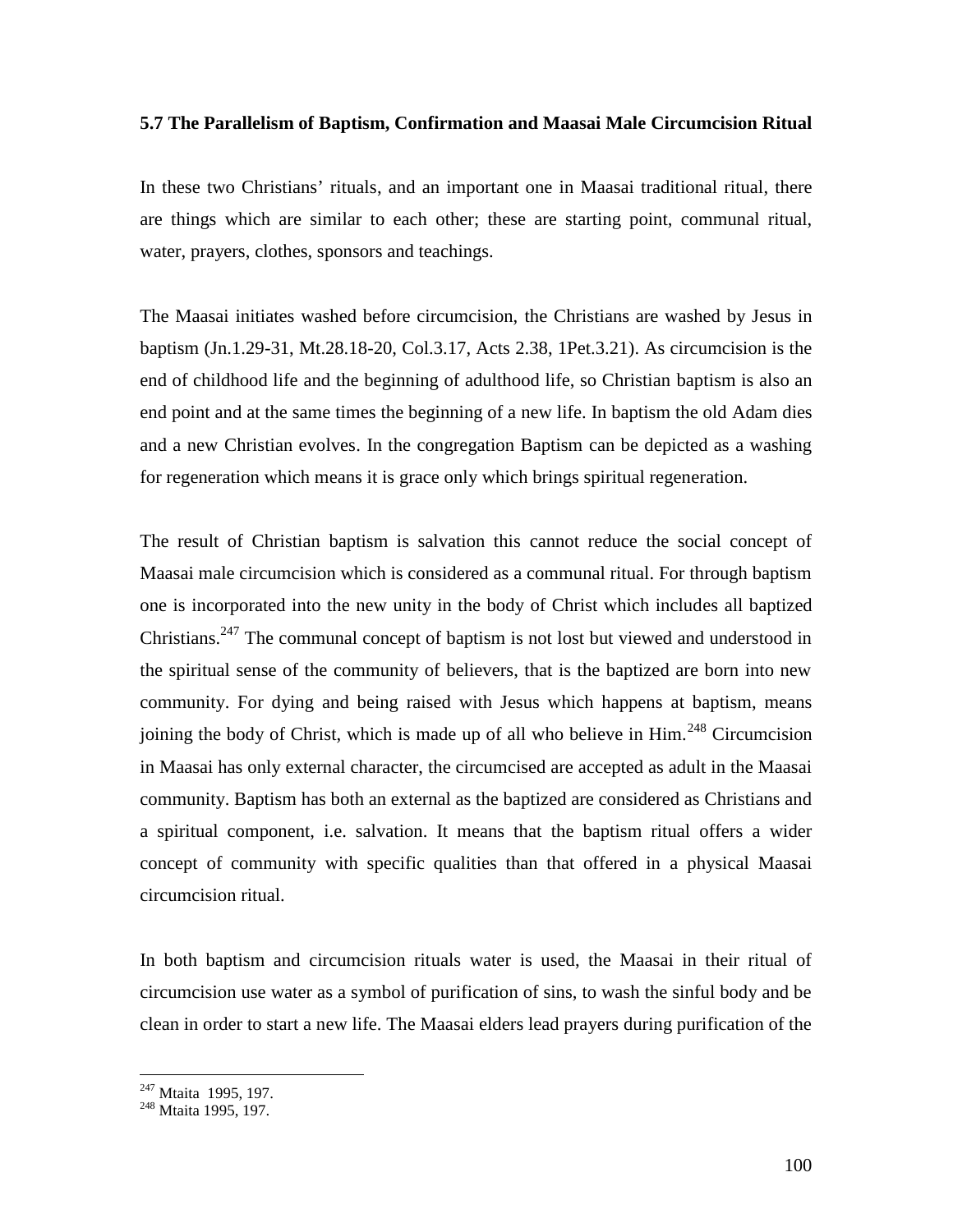initiates, without their prayers this water of purification is nonsense to the initiate who is waiting for circumcision. In Christian baptism as well, it is not water as such with power to wash away sins but the word of God. In Dr. Martin Luther's small catechism, it is written,

> How can water bring about such a great thing? Water does not, but it is the word of God with and through the water, and our faith which trusts in the word of God in the water. For without the word of God that water is nothing, but water, and there is no baptism. But when it linked with the word God, it is a baptism that is gracious water of life and a bath of new birth in the Holy Spirit.<sup>249</sup>

 Christians believe that water without the word of God is nonsense. In baptism the old Adam's dies and a new Christian is born. Through baptism the Maasai Christians are blessed with the goodness of God. In Maasai male circumcision water is useless without the elders' prayers, and in baptism water is nothing without the word of God and prayers.

During Maasai circumcision ritual there are prayers lead by the elders, in every stage i.e. before, during and after circumcision the elders must pray for the initiate, asking Enkai to lead him in every stage of his life, to have abundant blessings through his life time here on earth. As usual Christians are the people of prayer, during baptism the pastor, evangelist, and other church leaders have to pray and give blessings to the baptized Christians. As we discussed above, these leaders have also to lead prayers for the Christian boys who are awaiting circumcision.

During the time of Maasai male circumcision, the initiates used black clothes which signify a new stage of life. In baptism and confirmation the initiates wear white clothes, which also signify a born again Christian, i.e. holiness of those baptized or confirmed. The Maasai Christians may decide themselves to which colour of clothes they will use during circumcision, baptism, or confirmation, because wearing of these clothes are not connected with any faith.

<sup>&</sup>lt;sup>249</sup> McGrath 2012, 162.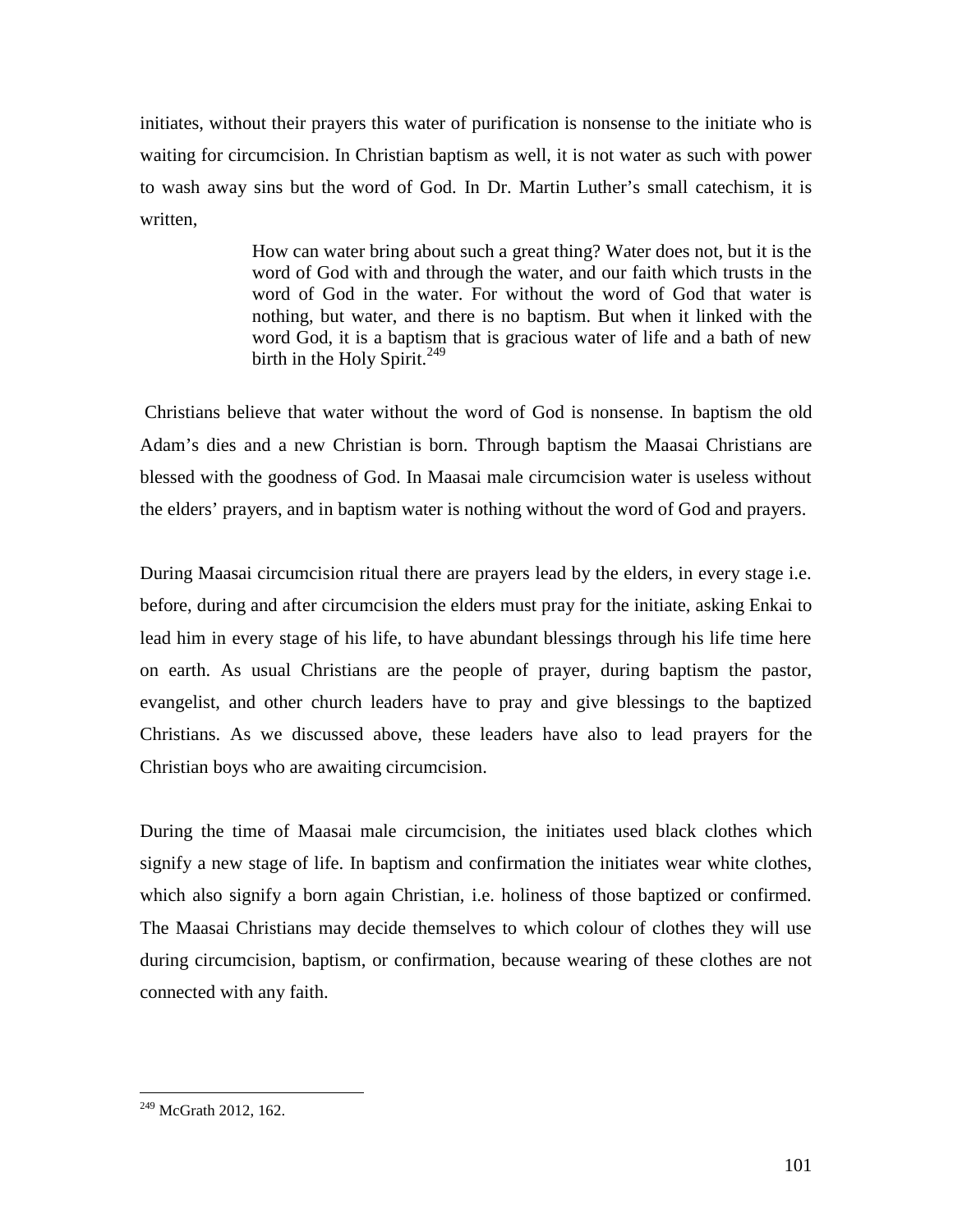In Christian baptism, especially in the Lutheran church, nobody will be baptized without a faithful sponsor. The same applies to Maasai male circumcision rituals, where also a faithfully sponsor is needed. The sponsor in both rituals is to bear witness for the proper rite; he is the one who assists in the whole life of the initiate<sup>250</sup>. The sponsor in both rites is the one who gives a new name to the child. The sponsor stands instead of the parents in both rites. In infant baptism the parents and the sponsor responded to the minister instead of the child. Also during Maasai male circumcision, the parents and the sponsor are the ones who respond to the prayers from the elders, who give the blessings before, during and after circumcision.<sup>251</sup>

During seclusion the initiate has received the important teachings concerning the Maasai way of living, the elders and other people in the society can visit the initiate and teach him. This is the same as during the preparation of confirmation, the pastors and evangelist have to teach their students about the Bible, ten commandments, petitions of the Lord's Prayer, church, Christian faith and their everyday life after confirmation, as the ELCT course book of confirmation, the baptized children are helped to identify themselves with the life and mission of the adult Christian community<sup>252</sup>. Klos say that, "confirmation is a pastoral and education ministry of the church that is designed to help baptized children to take vows of loyalty to Christ and his church that their parents took for them during baptism $^{3253}$ . The teachings given during circumcision should be taught during confirmation classes. The traditional elders should be invited sometimes by the pastor to visit these classes and present elders teachings to teach because not all teachings are good.

By concluding this part the local Maasai church can add to male circumcision, if it finds it suitable, the Christian rituals in order to affirm her spiritual heritage. This is important because Christians do not only live in their own traditional culture but also in the

<sup>&</sup>lt;sup>250</sup> Interviewed with Rev.Joshua Laiser, 23.08.2012, Masama.<br><sup>251</sup> Interviwed with Rev Emmanuel Laiser, 10.08 2012, Irkaswa.<br><sup>252</sup> Tembea na Kristo 2001, 138.<br><sup>253</sup> Klos 1968, 7.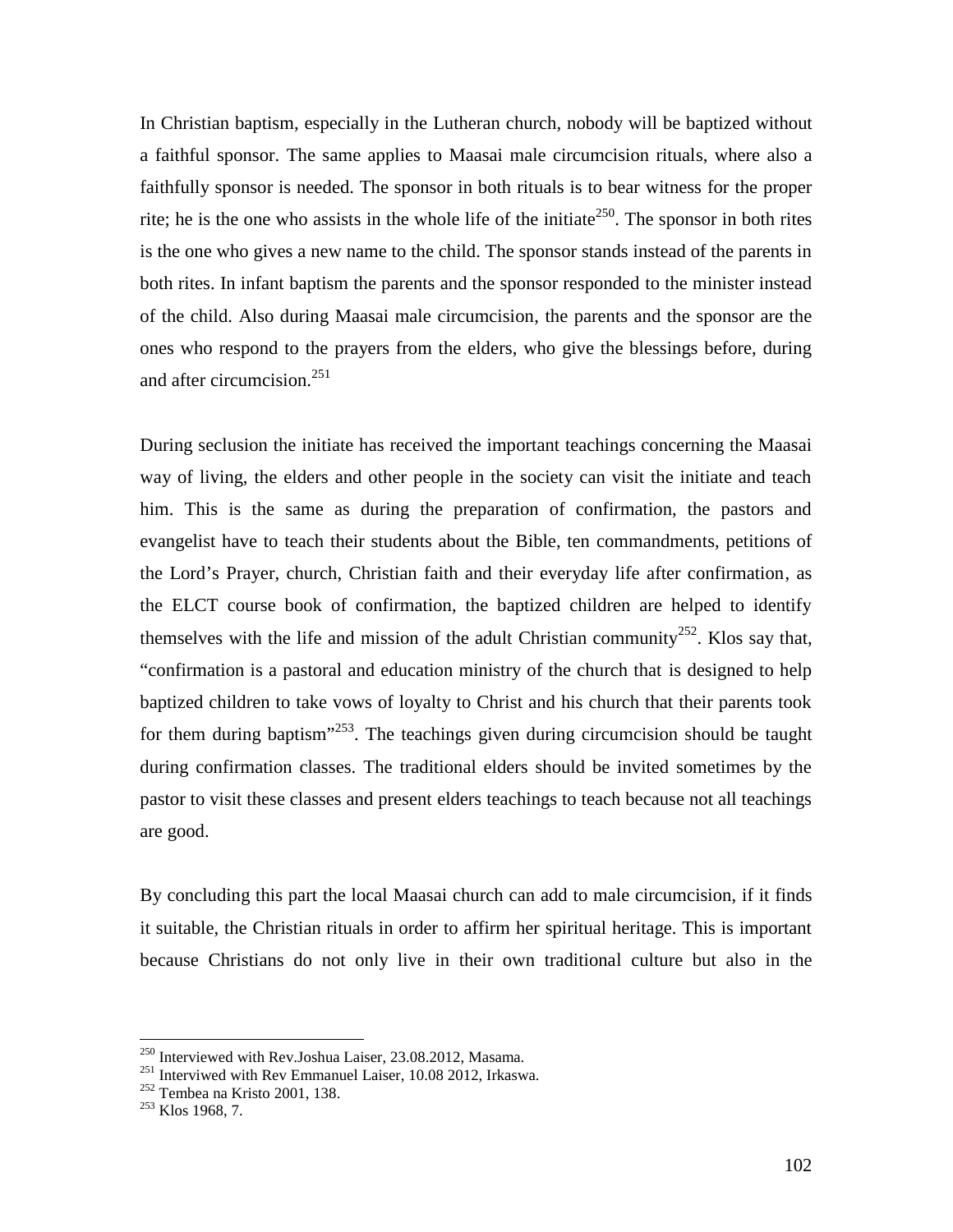Christian tradition. All Christians live in two traditions, the cultural and the Christian.<sup>254</sup> Christian rituals, such as baptism and confirmation, do not only provide converts with ways to express their new faith, Christian rituals also symbolize their ties to the historical and ecumenical church. Therefore, during the Maasai male circumcision ritual, these Christian rituals should be associated whenever possible, especially during confirmation. The church leaders can help this to the initiates in order to strengthen them and show the grace of God in this ceremony.

<sup>254</sup> Hiebert 1991, 189.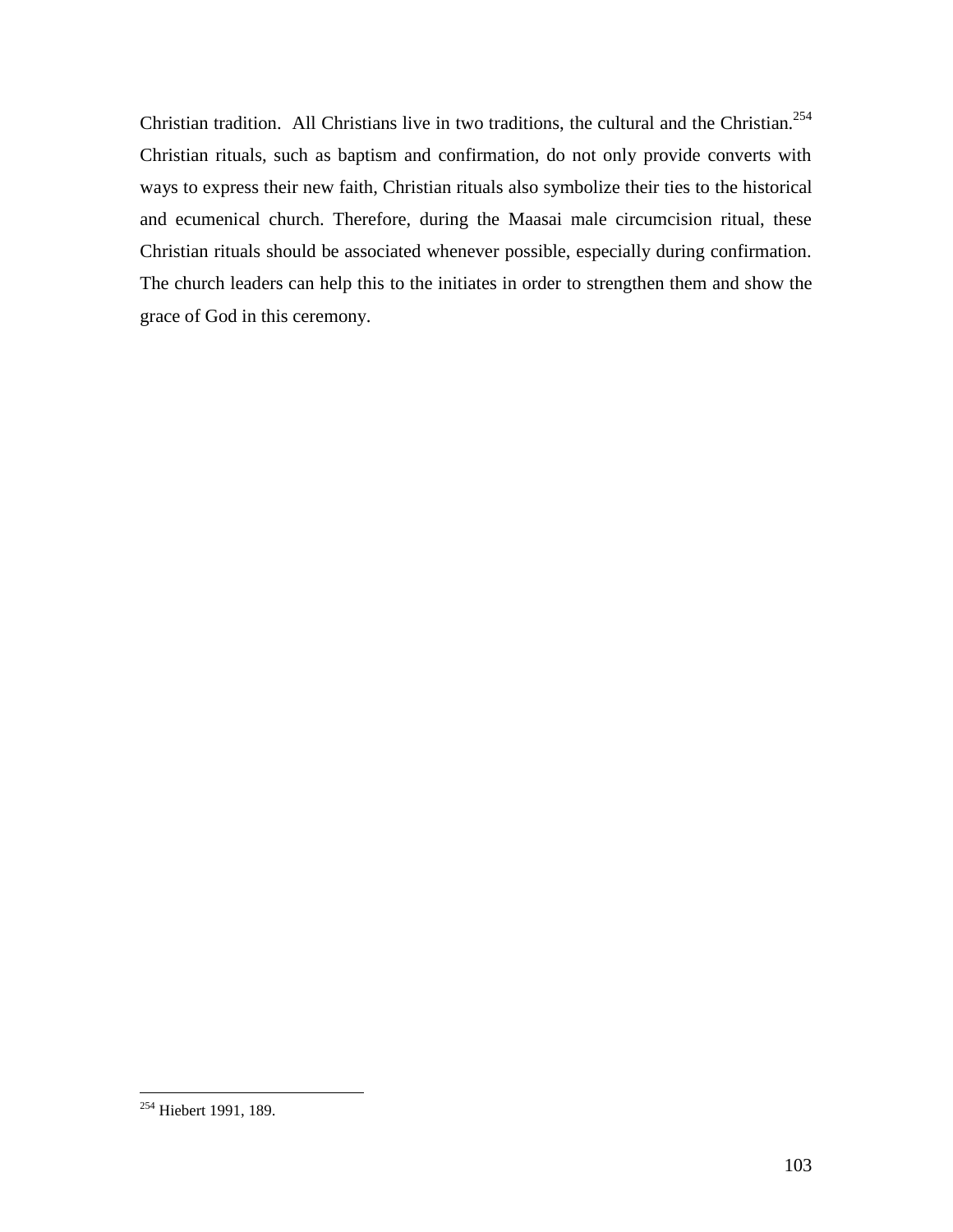#### **6.0 CONCLISION**

In this research, I have discussed the practice of Maasai male circumcision ritual, in a thesis divided into six chapters. Maasai male circumcision is a very important ritual through the whole wide tribe. The Maasai are the people who look at their culture very actively. Christianity is trying to get a place in Maasai society, but because missionaries, who came to preach and teach the Gospel of Jesus, did not know the culture of this tribe, it became very difficult for the Gospel of Jesus Christ to enter the Maasai society. In this thesis I explored how to do mission among the Maasai society by considering this important ritual, which is like an identity marker for the Maasai people.

Chapter one was an introductory chapter, it was dealing with the background of the study, statement of the problem, objectives of the study, collection of data ,data analysis, sampling, scope and limitation of the study, literature review and thesis layout.

Chapter two, dealt with the historical background of the Maasai people who are within the context of the study. It became clear that the Maasai is a large society which is found in East and Central Africa. Formerly they were found only in East Africa but because the society is moving with their animals searching for water and grass we can find the Maasai now in Central Africa where there is enough water and grass. We also saw their life, social structure, economic activities and their religious life.

Chapter three was the main chapter of the study because it deals with the whole process of practicing male circumcision among the Maasai. In this chapter we saw that the practice of Maasai male circumcision is divided into three stages, these are before circumcision, during circumcision and after circumcision. The first stage which is before circumcision is the preparation of circumcision whereby the boys who are already qualified by their age (10-15 years) went to the *oloiboni,* the divine man to ask permission for circumcision. Remember that some of these boys had waited for seven years. After they received permission from *oloiboni*, they went back home for the preparation to go to *engipaata*. This is a stage is whereby they are going for purification for their childhood sins. After *engipaata,* each boy went to his home father so that his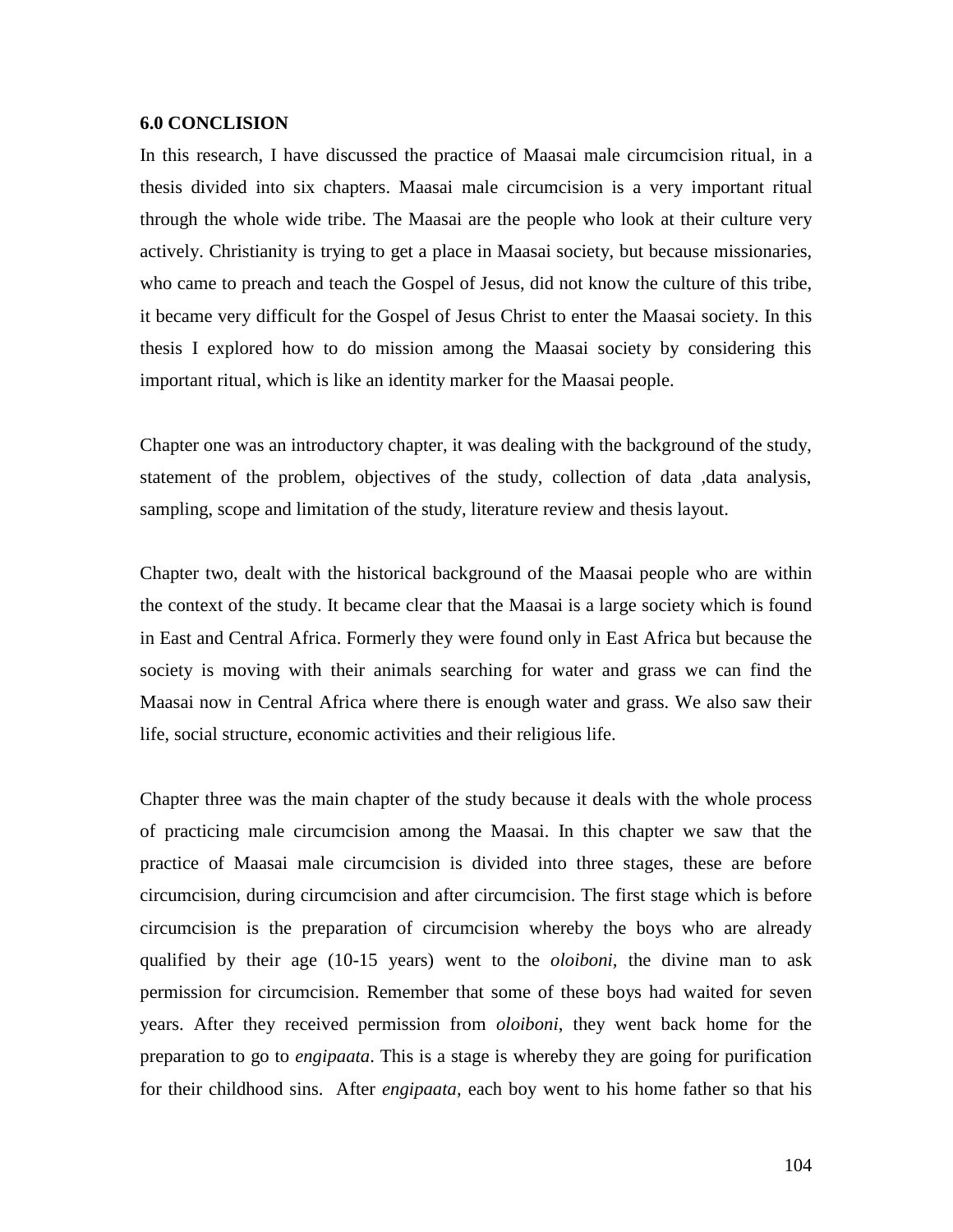father could perform all the ritual before he circumcised his boy/s. Here the killing of animals takes place for the father of the initiate and also the killing of animals for the initiate, who is waiting for circumcision. The second stage is the day of circumcision whereby the boy who was awaiting circumcision is circumcised, but before he was circumcised the other boys of his age who are already circumcised, sing the abuse songs to the initiate so that the boy can overcome pain. This is done because Maasai male circumcision is practiced without pain killer. Also in the morning before circumcision the boy is taken to the river or into the bush where there is water so that he can wash his body. This is another purification in which all bad omens, curse, and sins from his family are wash away. During the time of circumcision all men are allowed to come and watched if the boy can overcome the pain during this operation. If the boy did not overcome the pain he will not qualify to be called a *moran*. Those who overcome pain are qualified to be strong *morans* in Maasai society. They have to be taught about how they can live as an adult Maasai man, how to respect elders and young people, how to kill a lion, how to take care of their livestock and the whole community. The last stage in chapter three are the days after circumcision, which is called seclusion. The boys go around in the villages singing and showing proudly that they are now *moran.* This time they wear black clothes, ostrich feathers, fingerings, and their faces are smeared with white chalk. After seclusion, the boys start to wear red clothes as an identity of a full Maasai soldier with a spear, shield, knife and other protecting things.

Chapter four was dealing with how the Maasai male circumcision became an obstacle for the growth of the church in Maasai society. Here we defined the term church growth, and described the hindrance of Maasai male circumcision for the growth of the church in the ELCT Northern Diocese. I explained the misunderstanding between Christianity and the Maasai male circumcision ritual. And from the above, I discovered that the Maasai male circumcision becomes an obstacle for conversion of non Christians, and lastly, the Maasai male circumcision is a source of syncretism and also a source of division in the church in Maasai society.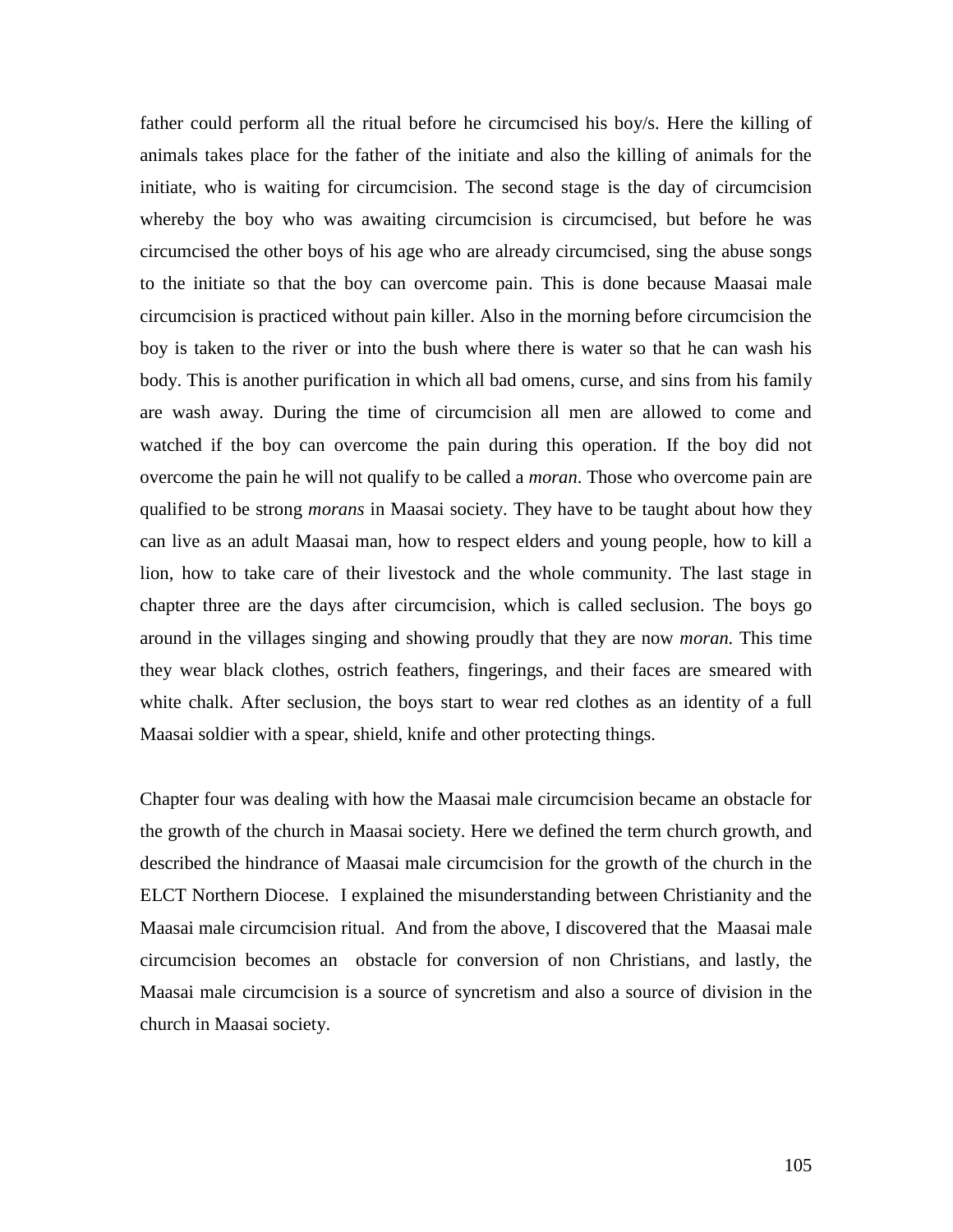Chapter five, dealt with how Maasai male circumcision can be done with Christian boys without interfering with Christian faith. The chapter was on contextualization. We defined the term contextualization. This was the core of the chapter trying to explore which practices are good and can be practiced by Christians before, during and after circumcision, and which procedure are not to be practiced.

By concluding, right now the church should consider focusing its attention on Maasai male circumcision as a big problem. The congregation has people of all ages, children, youth, and adult members. It is difficult for the church to have active members without touching the male circumcision ritual they undergo these days.

Maasai male circumcision is the most important social event in the whole life of the Maasai man. This research is showing how important the Maasai male circumcision is, so the church should realize that some problems of the Christians could be lessened if Maasai male circumcision was well understood by Church members. A better understanding of the issue, could as well bring a better practice of Maasai male circumcision of one's heart. I agree that Maasai male circumcision as an operation done without pain killer has no effect in terms of Christian faith. What should the church do to reconcile the Maasai Christians and Maasai non Christians? In my thesis I consider the following points.

Firstly, Maasai male circumcision should not be discouraged. Trying to stop it is obviously going to lead the Maasai Christians into a dangerous situation. Discouraging Maasai male circumcision will put real Maasai in a meaningless status of life. Circumcision is an identity marker of the tribe. I advice that the discouraging should be done neither directly nor indirectly for it will spoil the Maasai community at large. Furthermore, those who are not yet Christians will definitively stop coming into the church fearing that Christianity does not accept Maasai male circumcision at all. In fact, this is my great fear that the church tries to do so. This is one way of threatening their acceptance of Jesus Christ and also their coming to the church.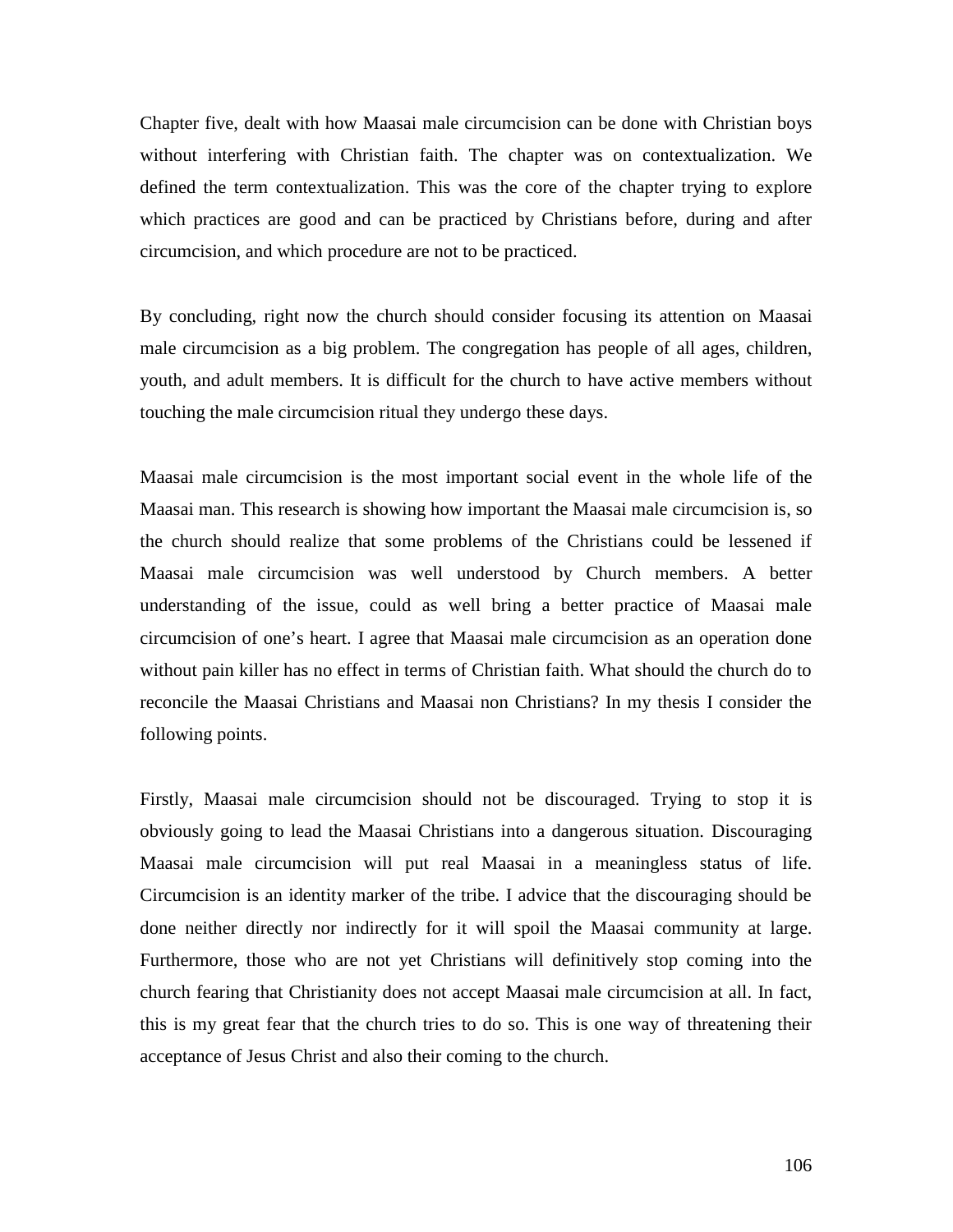But the church as the instrument of God is instructed to teach, preach, and lead the members in the kingdom of heaven. The church must not allow Maasai male circumcision to be done to Christians in the way it used to be. The present tradition of practicing Maasai male circumcision, as we have seen, is not fit for Christians as sons of light. By the traditional way I mean practicing all the rituals before, during and after circumcision, wearing outfits, restrictions during seclusion, taboos and abstinences.

The practice of Maasai male circumcision itself with some other procedures which are not contrary with Christian faith, as shown and discussed in chapter five of this research, should not be eliminated. The Christian faith is the light of the world, just as Christians themselves; the Christian faith must enlighten our traditions and costumes. The Christians light comes from their master himself, Jesus. "The true light that enlightens every man was coming into the world and the world was made through him..." (Jn. 1:9-10). Because of their master, Christians are light of the world as well, "You are the light of the world, a city set on a hill can not be hid. Nor do men light a lamp and puts it under a bushel, but on a stand, and it gives light to the entire house. Let your light so shine before men, that they may see your good works and give glory to your father who is in heaven" (Mt. 5:14- 16).

The practice of Maasai male circumcision, therefore, must be a different one for all Maasai Christians. For the Maasai it shows that the cutting of the flesh is not only an important event in initiation but more so all the rituals done before, during and after circumcision for the father and the boy to be circumcised. The whole process apart from the operation itself matters very much. For example, if a Maasai boy is circumcised in the hospital he will be greatly insulted by the whole society. Firstly, because the traditional operation is done without pain killer by a specialist who is known to the whole society, secondly, because if done in a hospital he will not have the style of circumcision which the Maasai must have, and thirdly he did not perform any rituals for circumcision as a traditional Maasai. So if the practice of Maasai male circumcision was just done any way, then any boy who goes to the doctors in the hospital for the operation, will be fully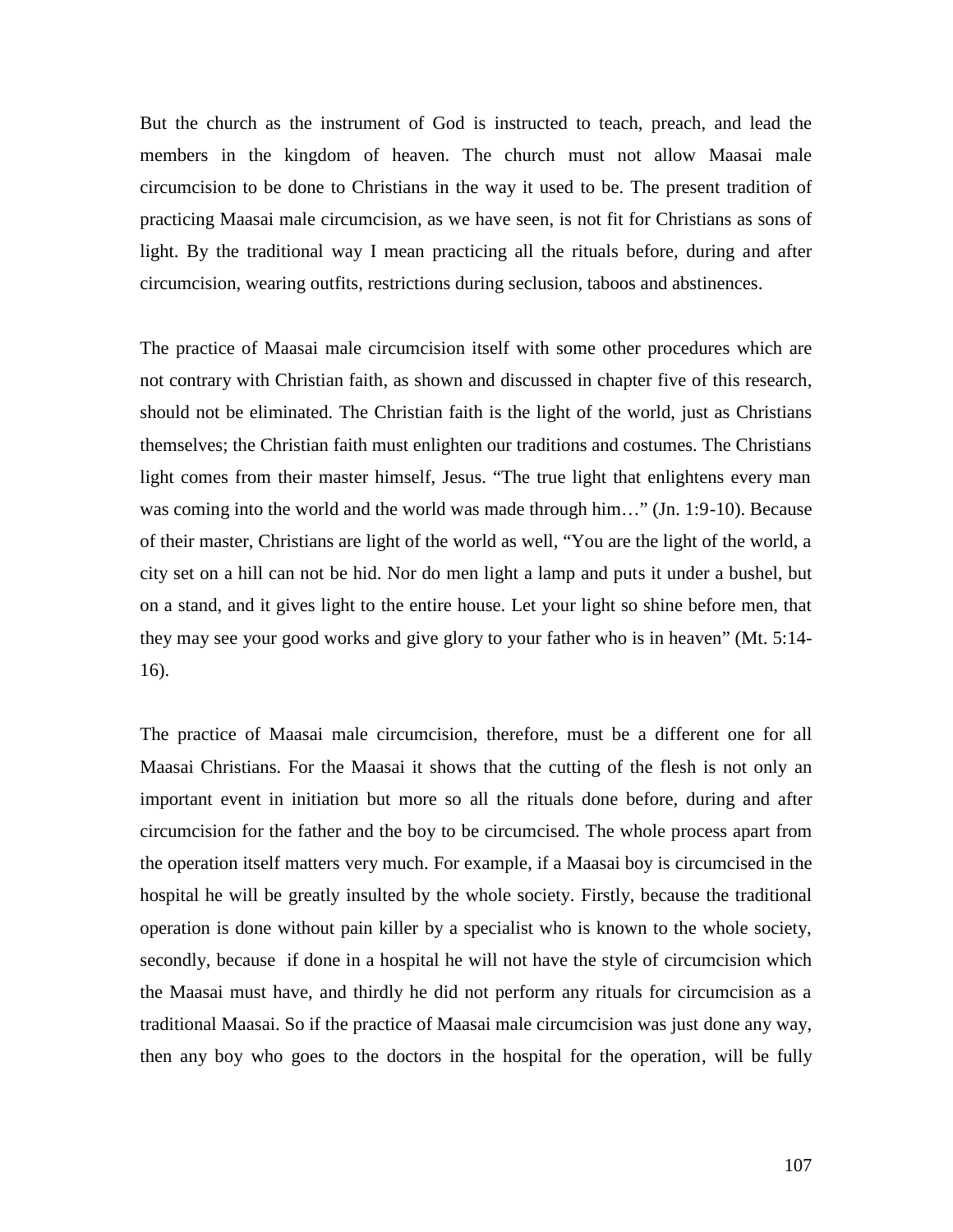respected and accepted as an adult. But it is not the same as the requirements applied above.

The church should therefore see to that the rituals in Maasai male circumcision which are contrary to Christian faith should be eliminated by the parents of the initiates and the initiate himself who is a Christian.

Secondly, the church has to prepare short and long programs to deal with the matter of conflicts and chaos between her members and the traditionalists concerning the practice of Maasai male circumcision. The church needs to prepare and conduct seminars, open Bible studies, open air meetings and serious consultations which relate to this topic of Maasai male circumcision. The church also needs to provide a proper training, knowledge and education to all of her members, especially the church leaders and all Christians in Maasai society. This is to strengthen their faith to be capable to overcome or to resist all the challenges concerning Maasai male circumcision and their faith in Jesus Christ.

These special programs and training would aim to avoid the rise of syncretism in the church. The prohibition of participating in anything related to the traditional diviner, *oloiboni*, singing the abuse songs and other practices which are against Christian's faith should be considered as we saw in chapter five on contextualization. Church leaders who studied in theology and have Bible knowledge should play a part in helping to contact these seminars and Bible trainings centers for the whole church. Through seminars and teachings they will be helped to distinguish what to do and not to do. This is because for example the veneration of *oloiboni,* abuse songs, and other circumcision practice which are contrary to Christian's faith are against the Bible and the first commandment. Through these seminars and training the church should avoid and forbid her members to engage in such procedures.

Thirdly, a special liturgy is needed on how to practice Maasai male circumcision in a Christian context. The liturgy must be based on Christian norms to replace the old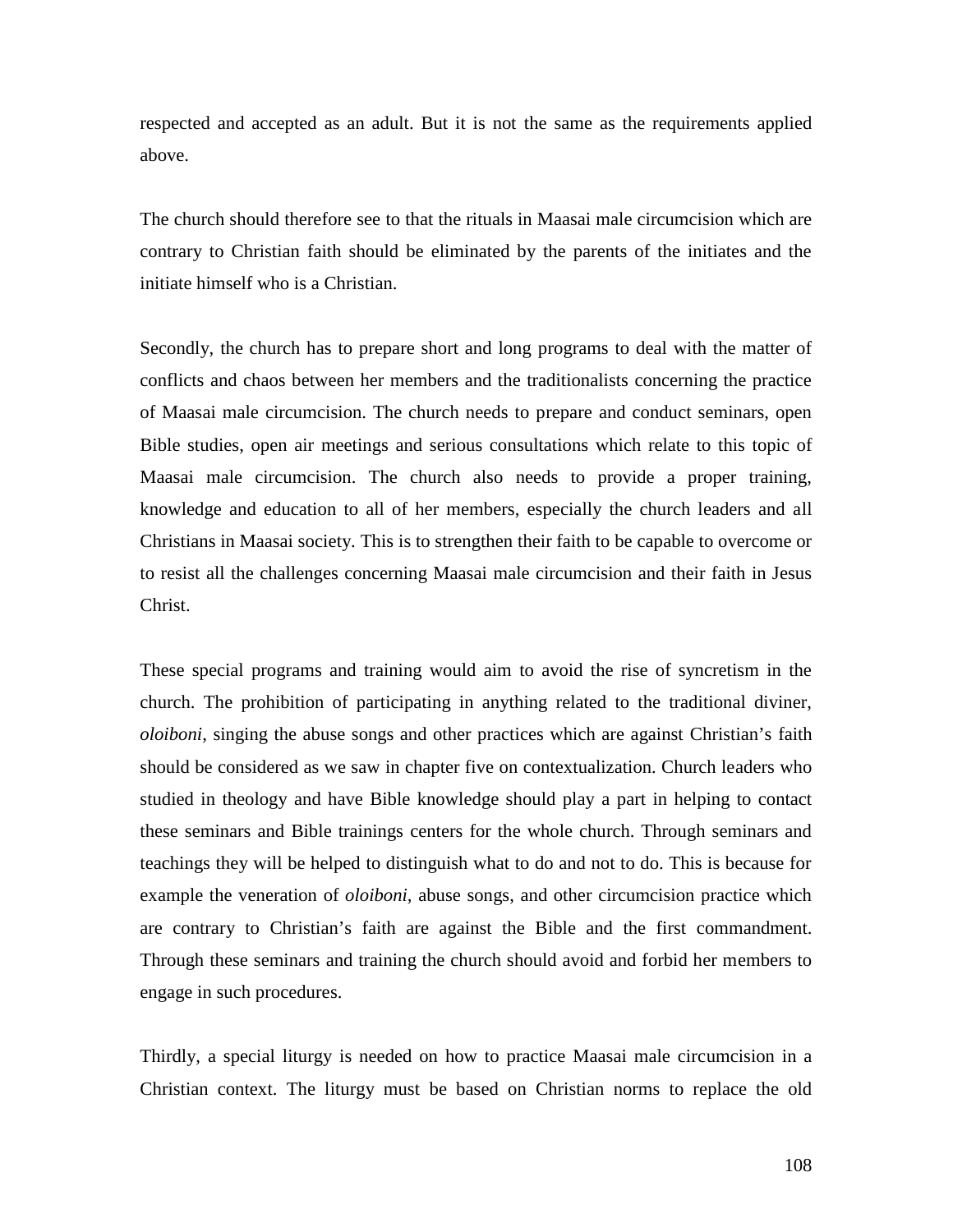unchristian rituals. Such liturgy should be conducted and managed by the church leaders, which are Bishops, pastors, evangelists, instead of traditional leaders. The traditional leaders within this context should get involved on how Christians should undergo Maasai male circumcision in a new liturgy which the church leaders should introduce to the traditional leaders. This will help the church and Maasai culture to avoid and reduce clashes and conflicts which can arise in this society.

From the above explanation, the church needs to make some modifications in some procedures on how to practice Maasai male circumcision in a Christian's context, for instance in their new liturgy abuse songs should be replaced by Christian's songs, the slaughtering of animals should remain as food eaten by all people and not relating to any person as the father of the initiate or initiate himself. In the liturgy the prayers and teachings should be lead by church leaders. Also, during the operation, the boy himself can decide whether to go to the hospital for pain killers or without pain killers because it has no effect to Christian faith as I stated above.

The main reason why the church has a liturgy to use during Maasai male circumcision is because this practice is part of their human life; it is the culture of their tribe. The Maasai cannot totally forsake their culture after they become Christians, so it is possible to transform the procedures on how to practice this ritual. Maasai are afraid to ignore their culture thinking that they may lose their identity.

Fourthly, re-admission of the backsliders is another response of the church in the Maasai society. The church should be very careful in re-admitting those Christians who are participating in Maasai male circumcision rituals that are contrary to the Christian faith. This is because there is a danger for the Christians to take it as a style and fashion. I also strictly recommend that there must be some principle on how to re-admit those Christians who practice Maasai male circumcision rituals that are contrary to Christian faith and ethics. Most of them practiced the traditional circumcision knowingly just because they were sure they would be re-admitted to church membership.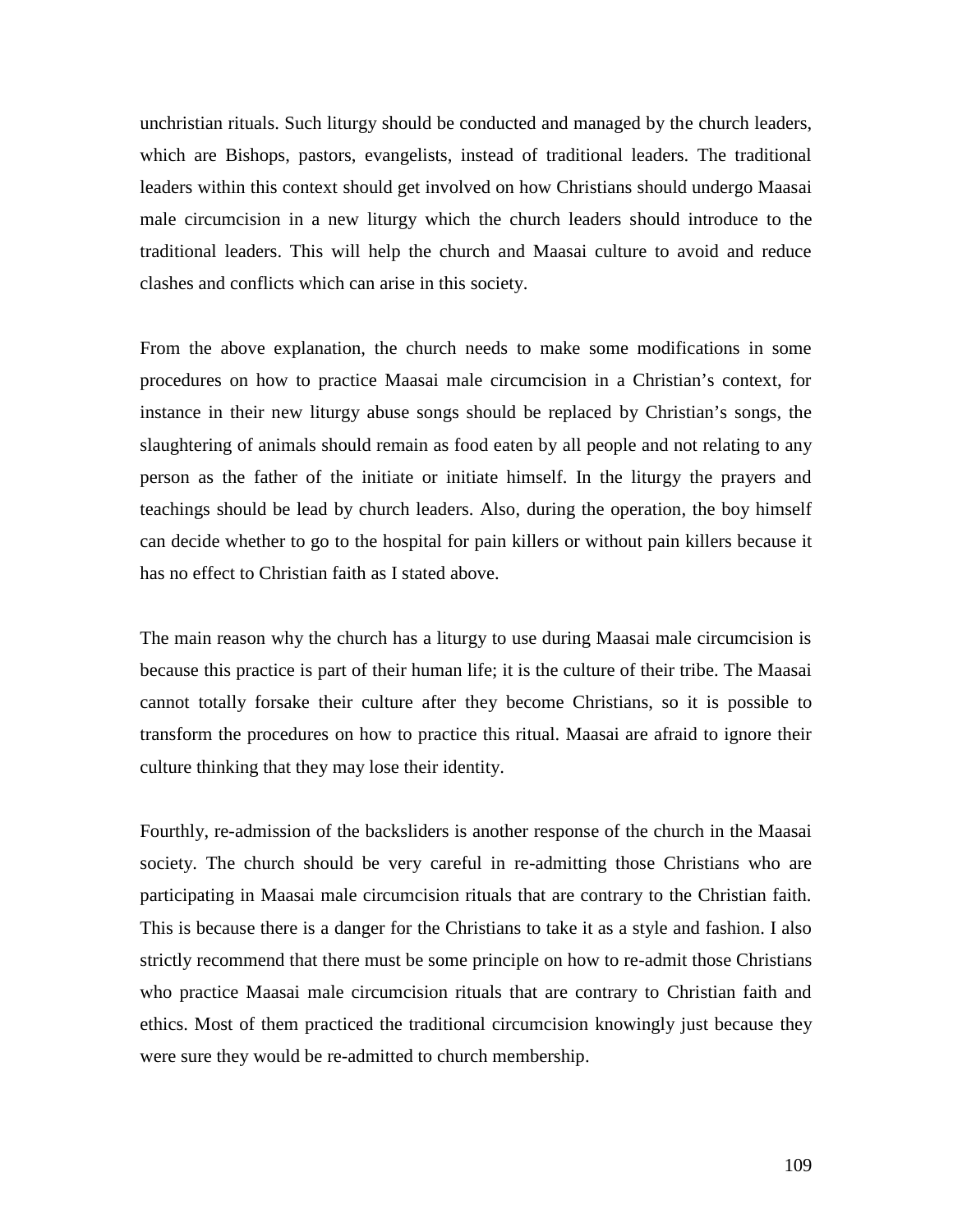Lastly, by concluding my thesis I have to say that, the work of the pastors, evangelists, church elders and other church leaders who have been entrusted with powers to bind and loosen (Mt.16:19, 18:18), is not to fight for and rejoice at the death of Maasai male circumcision ritual. Their work is to seek ways and means, in the light of the Gospel, how they can be fulfilled and uplifted with Christianity and Christ's saving work. This is the cultural mission of the church, namely that the church has to speak to people in the way they are and give answers to the meaning of life by answering their questions. In short, the mission of the church to make the Maasai people more human and more free to be better Christians in the church in Maasai context. They become more human and more free in confrontation with Jesus Christ (Lk. 4:16-22). And when a person is more human he is able to relate to the humanity his fellow men, and he is more divine therefore, nearer to God.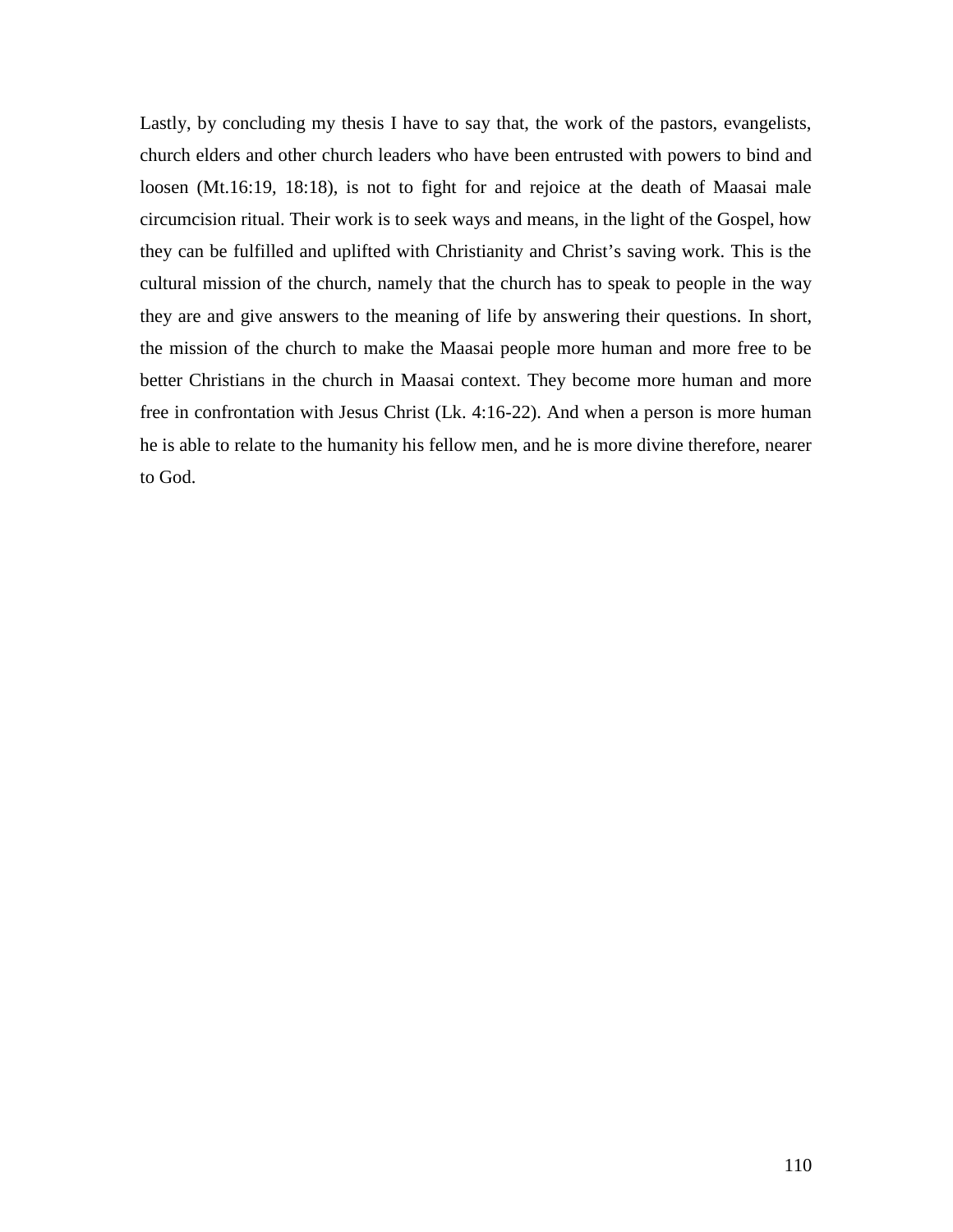#### **Bibliography**

Adeyemo, Tukonboh: *Africa Bible Commentary,* Nairobi: WordAlive Publishers, 2006.

Bell, Catherine: *Ritual: Perspective and Dimensions,* New York: Oxford University Press, 1997.

Benson, J.S.: *A Study of the Religious Beliefs and Practices of Maasai Tribe and the Implication of the Work of the E.L.C.T, Luther Northern-western Theological Seminary:* Minnesota, 1974. (Unpub.)

Berg, Bruce L. & Lune Howard: *Qualitative Research Methods for the Social Sciences,* 8th ed., Boston: Pearson, 2012.

Bernat, David A.: *Sign of the Covenant: Circumcision in the Priestly Tradition,* Atlanta: Society of Biblical Literature, 2009.

Bevans, B. Stephen: *Models of contextual theology. Faith and cultures*, Maryknoll, NY: Orbis books, 2002.

Bosch, David, J.: *Transforming Mission: Paradigm Shifts in Theology of Mission,* 26th printing, Maryknoll, NY: Orbis Books, 2010.

Brook, George J.: *The Birth of Jesus Christ: Biblical and Theological Reflections,* Edinburg: T&TCLARCK, 2000.

Bryman, Alan: *Social Research Methods*, 3rd ed., NewYork: Oxford University Press, 2008.

Clothey, F.W.: "Ritual" in K. Crim (General Editor) *Abingdon Dictionary of Living Religions*, Nashville, Abingdon Press, 1981.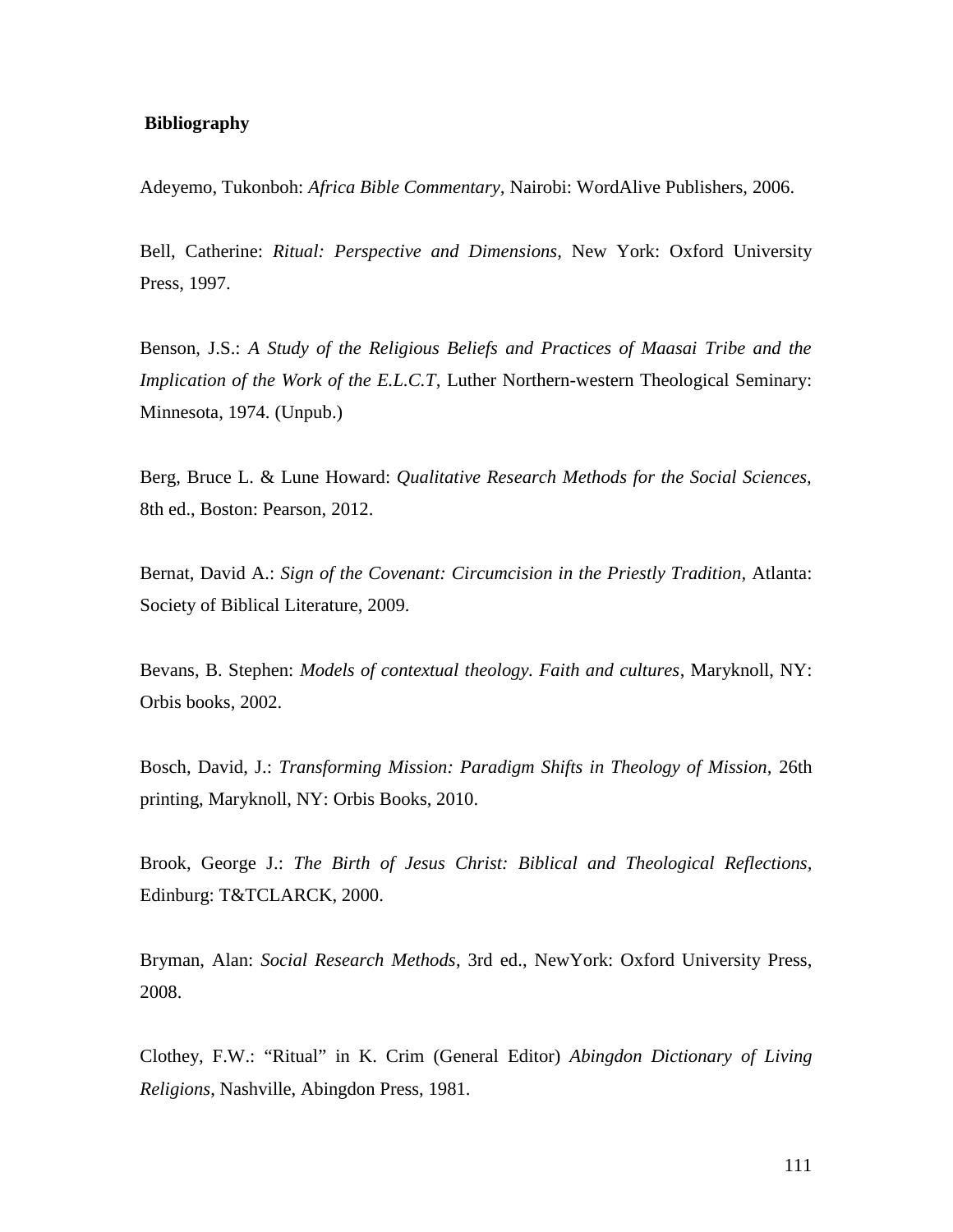Costas, Orlando E.: T*he church and its Mission: A Shattering Critique from the third World,* London: Coverdale House Publishers Ltd, London: 1974.

Crewswell, John W. *Qualitative Inquiry & Research Design: Choosing Among Five Approaches*, 2nd ed. Thousand Oaks, California: Sage Publication, 2007

Donovan, Vincent J.: *Christianity Rediscovered: An Epistle from the Maasai*, London: SCM Press, 1978.

Engen, Charles Van: *Mission on the way: Issues in Mission Theology,* Grand Rapids, Michigan: Baker Books, 1996.

Engen, Charles Van: *The Growth of the True Church*: *An Analysis of the Ecclesiology of Church Growth Theory,* Amsterdam: Rodopi, 1981.

Fedders, Andrew and Cynthia Salvatori: *Maasai,* London: Collins, 1974.

Fiedler, Klaus: *Christianity and Africa Culture: Conservative German's Protestant Missionaries in Tanzania 1900-1940*, Leiden: E.J. Brill, 1996.

Gitau, Samson Njuguna: *A Comparative Study of the Transmission, Actualization and Stabilization of Oral Traditions: An Examination of Circumcision in Africa and Ancient Israel,* Boston University, 1994. (Unpub.).

Groop, Kim: *With the Gospel to the Maasai Land: Lutheran Mission work among the Arusha and Maasai in Northern Tanzania 1904-1973*, Åbo: University Printing House, 2006.

Hauge, Hans- Egil: Maasai: *Religion and folkore*, Nairobi: City Printing Works Ltd, 1979.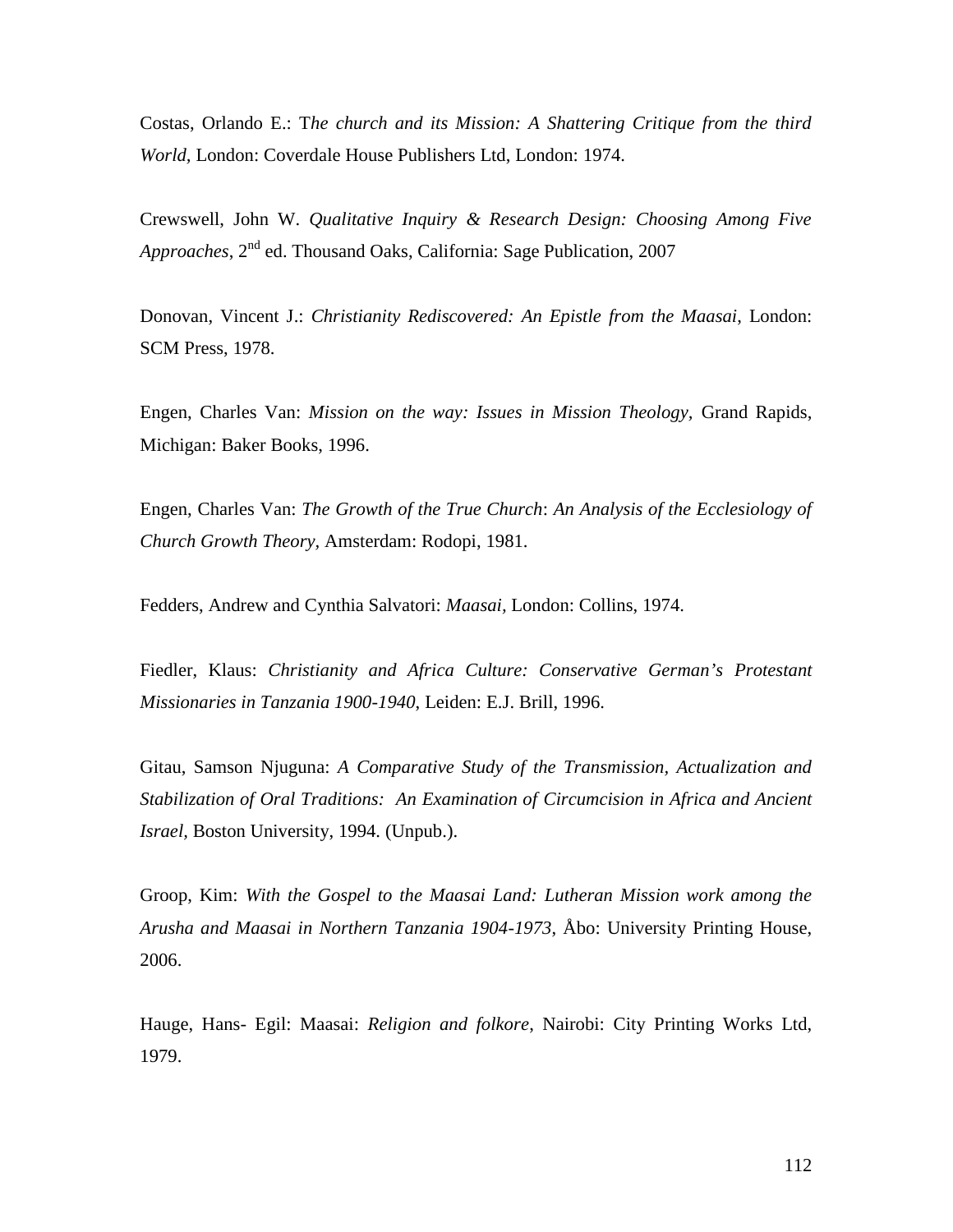Hesselgrave, David J. and Edward, Rommen: *Contextualization: Meaning, Methods and Models,* Leicester: Apollos, 1989.

Hiebert, Paul G: *Anthropological Reflections on Missiological Issues*, Grand Rapids, Michigan: Baker Books, 1991.

Hiebert, Paul G: *Anthropological insights for missionaries,* Grand Rapids, Michigan: Baker Books, 1985.

Hiebert, Paul G: *Cultural anthropology*, 2nd ed., Grand Rapids, Michigan: Baker Books, 1983.

Hurskainen, Arvi: *Cattle and Culture, the Structure of a Pastoral Parakuyo Society*, University of Helsinki, 1984. (unpub.).

Kibor, Jacob Z.: *Persistence of Female Circumcision among the Marakwet of Kenya a Biblical Response to a Rite of Passage,* Deerfield, Illinois, 1998. (unpub).

Kiel, Christel: *Christians in Maasai Land: The History of Mission among the Maasai in the ELCT- Northern Eastern Diocese,* Arusha: Makumira Publication, 1997.

Kimirei, Gabriel: *Reconciliation Among the Maasai in Comperison with Reconciliationin the Old Testament,* Wartburg Theological Seminary: Dubuque, 1973. (Unpub.)

Klos, Frank W.: *Confirmation and First Communion: Study Guide*, Minneapolis: Augsburg Publishing House, 1968.

Kolb, Robert and Wengert, Timothy J.: *The Book of Concord: The confession of the Lutheran Church,* Minneapolis: Fortress, 2000.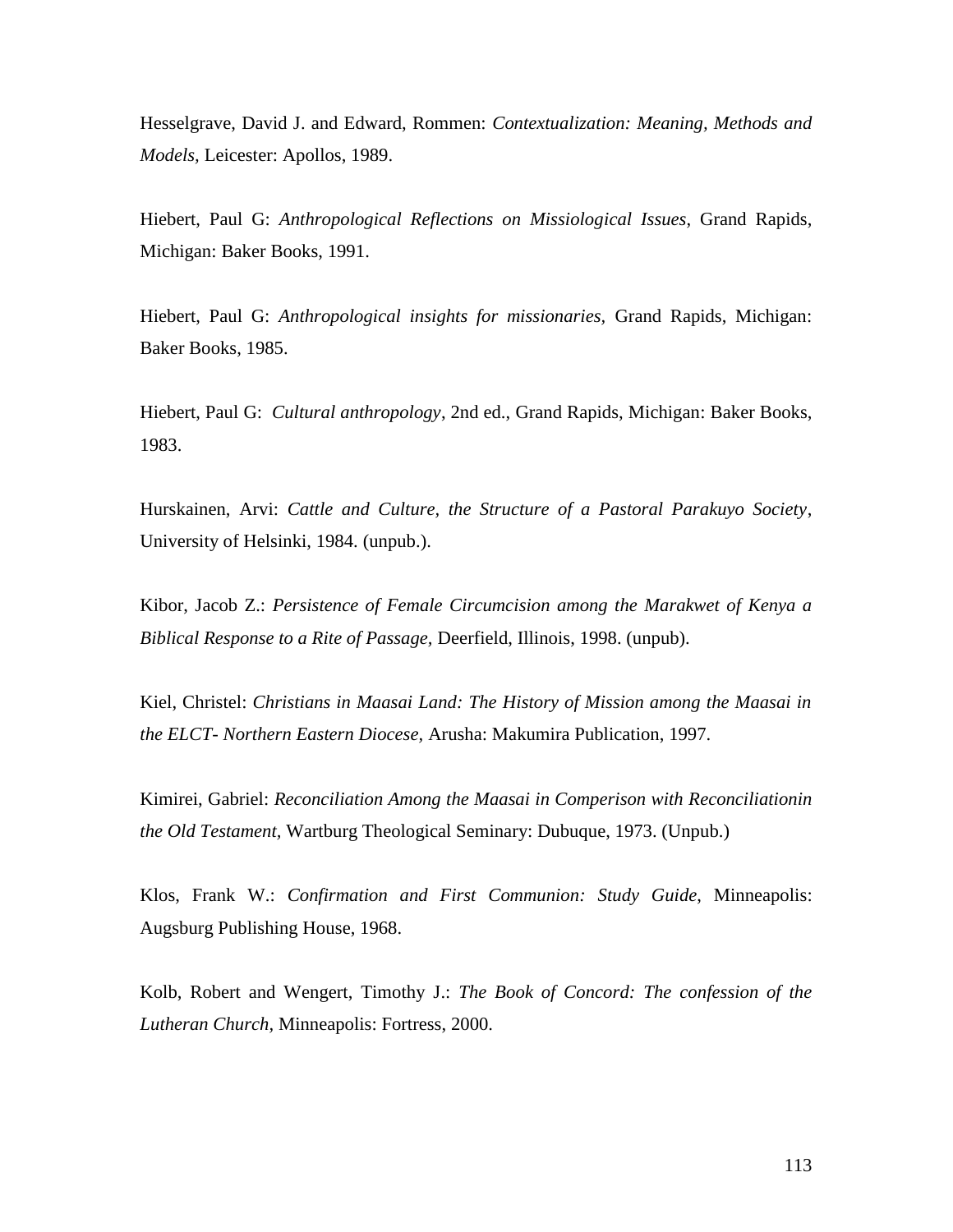Kraft, Charles H.: *Christianity in culture: a study in dynamic biblical theologizing in cross-cultural perspective,* Maryknoll, NY: Orbis Books, 1979.

Kyomo, Andrew A.: *Marriage and Family in African Christianity,* Nairobi: Action Publishers, 2000.

Lingenfelter, Sherwood: *Transforming Cultures: A Challenge for Christian Mission*, Grand Rapids, Michigan: Baker Books, 1992.

McGavran, Donald A.: *Understanding Church Growth,* Grand Rapids, Mich:William B. Eardmans Publishing Company, 1970.

McGrath, Alister E.: *Theology of the Basic,* 3rd ed. Malden: Wiley-Blackwell, 2012.

McQuilkin, J. Robertson: *Measuring the Church Growth Movement, How Biblical is it?* Chicago: Moody Press, 1974.

Mtaita, Leonard A.: *The Wandering Shepherds and the Good Shepherds. Contextualization as the way of doing Mission with the Maasai in the ELCT – Pare Diocese*, Arusha: Makumira Publication, 1995.

Mugambi, JNK: *African Heritage and Contemporary Christianity,* Nairobi: Longman Publishers, 1989.

Niwagila,Wilson B.: *From the Catacomb to a self Governing Church: A case study of the African Initiative and the Participation of the Foreign Mission in the mission History of North Western Diocese of the ELCT 1890-1965*, 2nd ed. Ammersbek b. Hamburg: Verlag an der Lottbek, 1991.

Parsalaw, Joseph Wilson: *A History of the Lutheran Church Diocese in Arusha Region from 1904-1958,* Arusha: Makumira Publication, 1999.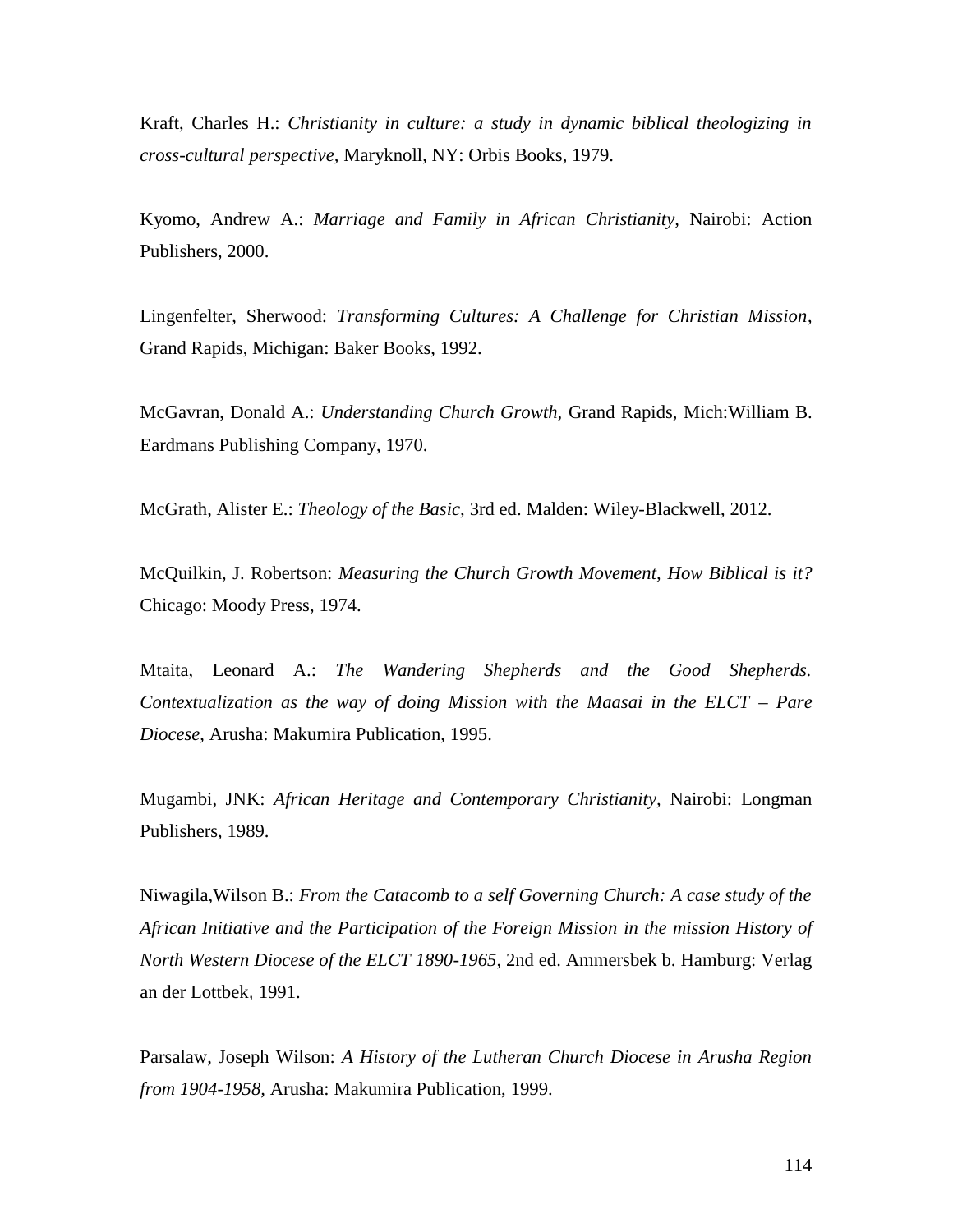Platvoet, J. and Vander Toorn, K: "Ritual Responses to Plurality and Pluralism," in J. Platvoet and K. Van der Toorn (eds.), *Pluralism and identity: Studies in Ritual Behaviour.* Leiden: E.J Brill, 1-21

Priest Jr., Doug: *Doing Theology with the Maasai*. Pasadena, Cal: William Carey Library, 1990.

Saibulu, S.O: *Herd and spear: The Maasai of East Africa,* London: Collins and Harvill Press, 1981.

Schineller, Peter: *Handbook on Inculturation,* Mahwah, N.J: Paulist Press, 1990.

Schmidt, R.: *Exploring Religion,* Belmont, Cal: Wadsworth Publishing Company, 1988.

Schreiter, Robert J.: *The New Catholicity: Theology between the Global and the local,* Maryknol, NY: Orbis Books, 1997.

Smith, J.Z.: *To Take Place: Toward a Theory in Ritual,* Chicago: University of Chicago Press, 1987.

Spear, Thomas & Waller, Richard: *Being Maasai: Ethnicity and Identity in East Africa,* London: James Curney, 1993.

Taber C.R.: "Life Cycle Rites," in K. Crim (General Editor), *Abingdon Dictionary of Living Religions,* Nashville: Abingdon Press, 1981.

Tembea na Kristo: *Kitabu cha Mwanafunzi,* 1 st ed. Nairobi: Acme Press, 2001.

Tipilit, Saitoti Ole: *Maasai,* London: ELM Tree Book: 1980.

Tippett, Alan: *Introduction to Missiology*. Pasadena: William Carey Library, 1970.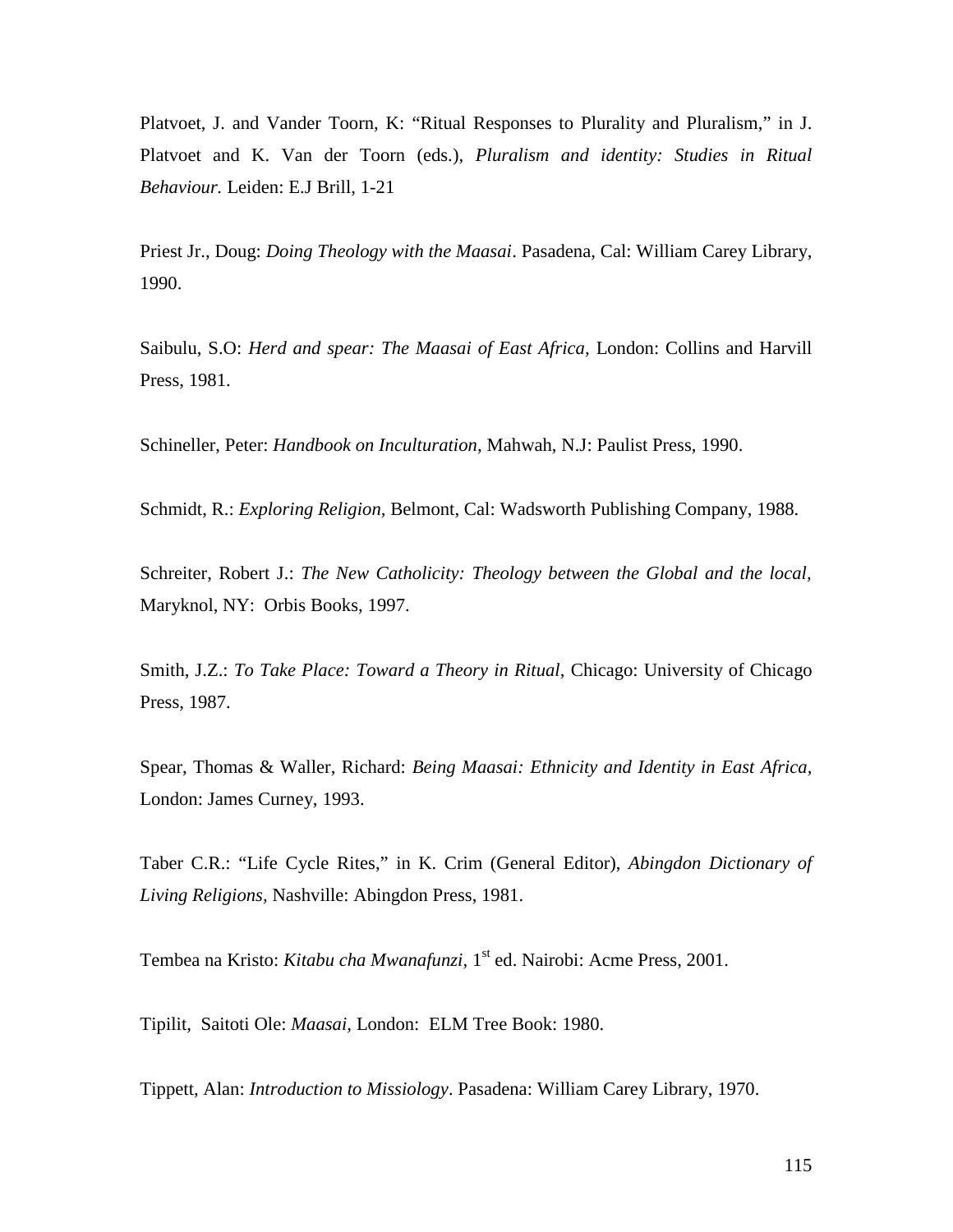Turner, V.W.: *The Ritual Process, Structure and Anti-structure,* Chicago: Aldine Publishing, 1969.

Van, Gennep, A.: *The ritual Passage*, London: Routledge &Kegan Paul 1965.

Voshaar, Jan: *Tracing God's walking stick in Maa: A study of the Maasai Society, Culture, and Religion as a missionary's Approach,* A dissertation. Nijmegen, 1979

Waruta, Douglas W and Hannah W. Kinoti: *Pastoral Care in Africa Christianity*, 2<sup>nd</sup> Ed. Nairobi: Action Publishers, 2000.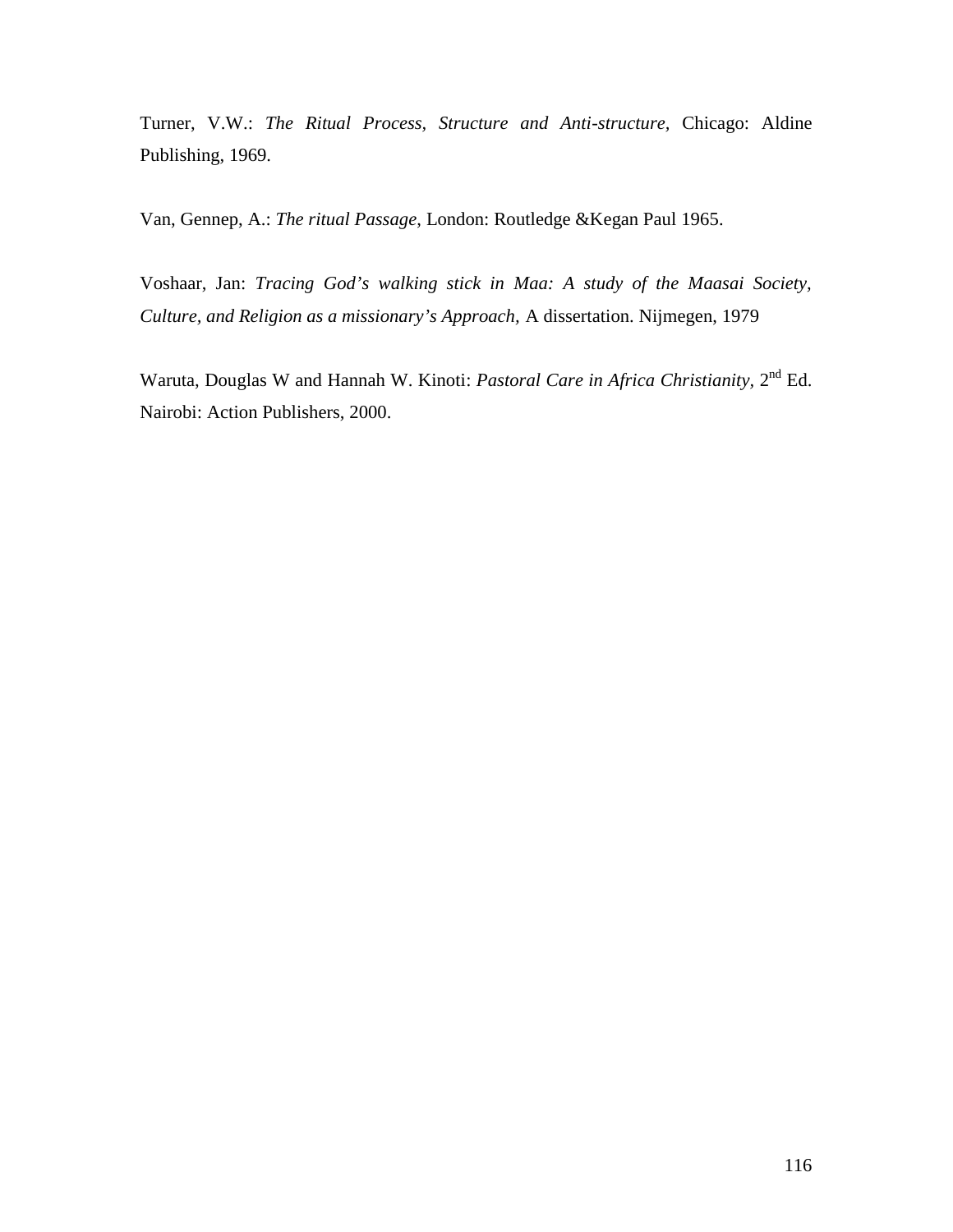# **APPENDICES**

## **APPENDIX 1**

## **INTERVIWED INFORMANTS**

| $\rm NO$ | <b>NAME</b>            | <b>SEX</b> | AGE | <b>OCCUPATION</b>               | <b>PLACE</b> | <b>DATE</b> |
|----------|------------------------|------------|-----|---------------------------------|--------------|-------------|
| 1.       | Emmanuel<br>Laiser     | Male       | 43  | Pastor                          | Irkaswa      | 12.08.2012  |
| 2.       | Yoshua Laiser          | Male       | 40  | Pastor                          | Masama       | 23.08.2012  |
| 3.       | Kashuma                | Male       | 45  | Bussinesman                     | Irkaswa      | 12.07.2012  |
|          | Lendulo                |            |     |                                 |              |             |
| 4.       | Kumbau<br>Saning'o     | Male       | 38  | Pastoralist                     | Irkaswa      | 21.07.2012  |
| 5        | Lenkai Mali            | Male       | 85  | Pastoralist                     | Irkaswa      | 21.07.2012  |
| 6.       | Lomayian<br>Mollel     | Male       | 44  | Evangelist                      | Kitenden     | 24.07.2012  |
| 7.       | Lomunyak<br>Megiroo    | Male       | 73  | Pastoralist                     | Irkaswa      | 12.07.2012  |
| 8.       | Loserian<br>Oltwati    | Male       | 58  | Businessman                     | Kitenden     | 24.07.2012  |
| 9.       | Luka Saigura           | Male       | 78  | Pastoralist & Farmer            | Olmolomg     | 25.07.2012  |
| 10.      | Mayasek<br>Oltwati     | Male       | 67  | Farmer &<br>Businessman         | Irkaswa      | 12.08.2012  |
| 11.      | Medoti<br>Loibanguti   | Male       | 53  | Farmer&Businessman              | Irkaswa      | 12.08.2012  |
| 12.      | Mekuretu<br>Lobikieki  | Male       | 39  | Farmer & pastoralist            | Irkaswa      | 12.07.2012  |
| 13.      | Melami Syara           | Male       | 68  | Evangelist                      | Irkaswa      | 12.07.2012  |
| 14.      | Nguyaa<br>Oltwati      | Male       | 35  | Businessman &farmer             | Irkaswa      | 12.08.2012  |
| 15.      | Lee Olduka             | Male       | 56  | Divisional Executive<br>officer | Olmolong     | 25.07.2012  |
| 16.      | Olaigwanwani<br>Lokeru | Male       | 69  | Farmer &Pastoralist             | Irkaswa      | 12.07.2012  |
| 17.      | Ole Mbao               | Male       | 58  | Farmer & Pastoralist            | Irkaswa      | 17.07.2012  |
| 18       | Ole Saning'o           | Male       | 73  | Pastoralist                     | Irkaswa      | 12.08.2012  |
| 19.      | Ole Twanga             | Male       | 98  | Pastoralist                     | Irkaswa      | 17.07.2012  |
| 20       | Ole Moinget            | Male       | 33  | Pastoralist                     | Irkaswa      | 12.08.2012  |
| 21.      | Ole Nailugo            | Male       | 71  | Patoralist                      | Kitenden     | 24.07.2012  |
| 22.      | Ole Naronyo            | Male       | 67  | Pastoralist                     | Kitenden     | 24.07.2012  |
| 23.      | Ole Sarika             | Male       | 84  | Pastoralist                     | Irkaswa      | 12.08.2012  |
| 24.      | Ole Sipira             | Male       | 52  | Farmer & pastoralist            | Irkaswa      | 13.08.2012  |
| 25.      | Ole Mshao              | Male       | 31  | Teacher                         | Mkao         | 04.08.2012  |
| 26.      | Ole Sikorei            | Male       | 62  | Farmer                          | Irkaswa      | 12.07.2012  |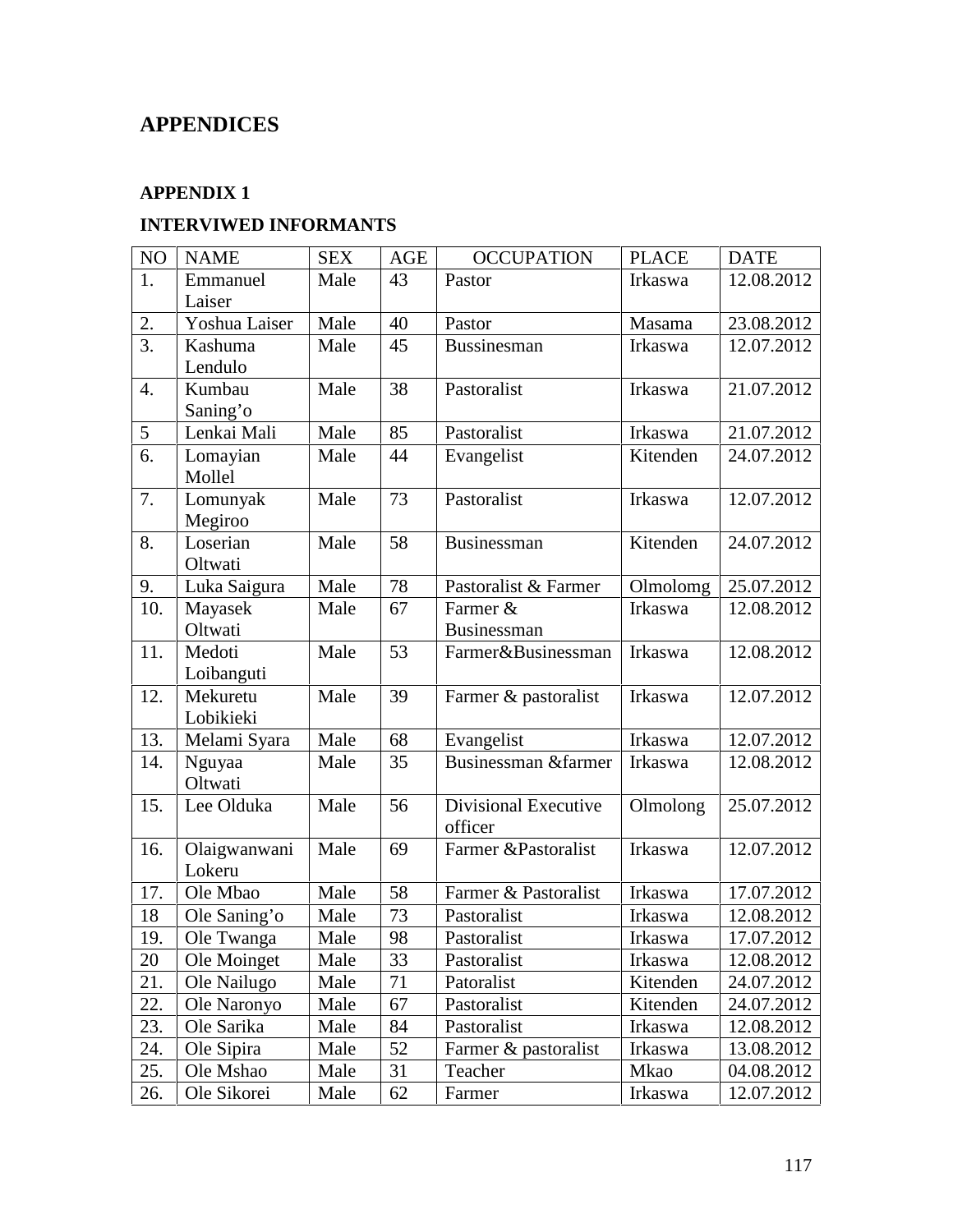| 27. | Obed Mollel          | Male   | 47 | Evangelist           | Olmolong | 08.08.2012 |
|-----|----------------------|--------|----|----------------------|----------|------------|
| 28  | Rev. Maimu           | Male   | 35 | Pastor               | Olmolong | 08.08.2012 |
| 29. | <b>Ruth Saningo</b>  | Female | 32 | Teacher              | Mkao     | 04.08.2012 |
| 30  | Nankokoo             | Female | 48 | <b>Nurse</b>         | Olmolong | 25.07.2012 |
| 31  | <b>Samuel Mollel</b> | Male   | 49 | Evangelist           | Irkaswa  | 12.07.2012 |
| 32. | Yona Samuel          | Male   | 54 | Farmer & Pastoralist | Irkaswa  | 21.07.2012 |
| 33  | Yusuf                | Male   | 35 | Evangelist           | Irkaswa  | 18.8.2012  |
|     | Mamasita             |        |    |                      |          |            |
| 34. | Simanga              | Male   | 51 | Farmer               | Olmolong | 25.07.2012 |
| 35. | Daniel Kinana        | Male   | 40 | Evangelist           | Irkaswa  | 27.07.2012 |
| 36. | Loitore              | Male   | 43 | Farmer               | Imurtot  | 23.07.2012 |
|     | Lepayion             |        |    |                      |          |            |
| 37  | Melau                | Male   | 49 | Farmer               | Imurtot  | 23.07.2012 |
|     | Simanga              |        |    |                      |          |            |
| 36. | Leyian               | Male   | 45 | Pastoralist          | Irkaswa  | 13.07.2012 |
|     | Lendulo              |        |    |                      |          |            |
| 37. | Syaiti Mbao          | Male   | 54 | Farmer               | Irkaswa  | 13.07.2012 |
| 38. | Goodluck             | Male   | 25 | Student              | Irkaswa  | 29.07.2012 |
|     | Melami               |        |    |                      |          |            |
| 39. | O                    | Male   | 38 | Pastor               | Siha     | 22.08.2012 |
| 40. | Zakayo               | Male   | 33 | Student              | Irkaswa  | 29.07.2012 |
|     | Lukumay              |        |    |                      |          |            |

http://www.predators-tz.or/maasai/htm, 26.08.2012.

http://www.dailynews.co.tz/index.php/local-news/, 04.03.2013.

http://www.queenlema.blogspot.no/2012/01/html, 12.04.2013.

My observation, 10.08.2012, *Olmelili*

My Observation, 25.08.2012, *Ngaritati.*

Discussion with school boys, 21.07.2012, Enduimet secondary school

Discussion with circumcised boys, 26.07.2012 Longido secondary school.

Discussion with pastors 29.07.2012. Moshi.

Interview with Christians, both lay and clergy, 25.07.2012, Imurtot Parish.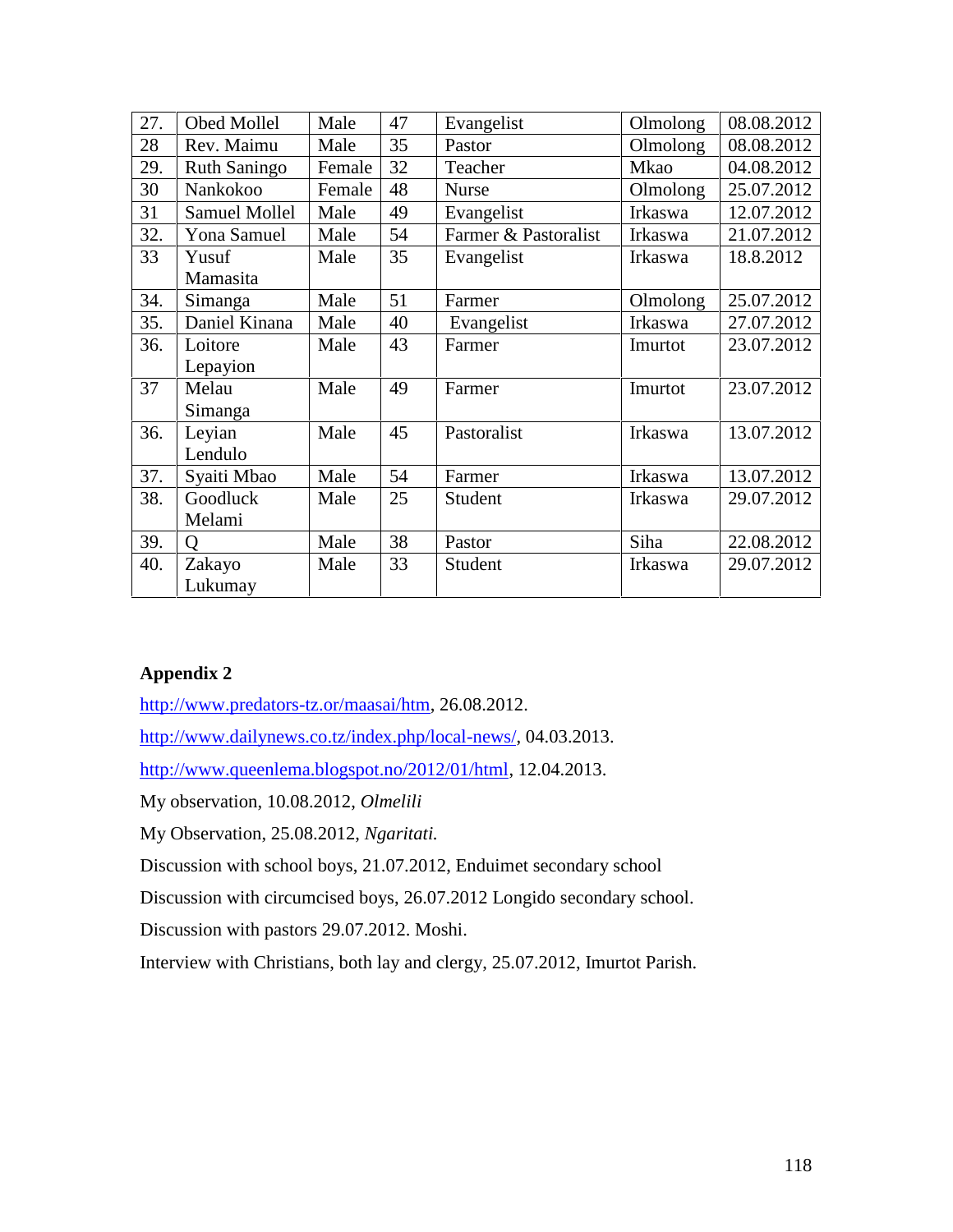#### **INTERVIEW GUIDE**

#### **1. Maasai Elders Questions**

- What is Maasai circumcision
- What is the background of Maasai male circumcision? How long?
- What are the reasons of Maasai circumcision?
- What happen if a boy is not circumcised?
- What are the rituals performed before circumcision?
- What are the rituals performed after circumcision?
- How the rituals are performed? Who is responsible? Why?
- Can God play a part during the time before and after circumcision?
- Can a Christian practice circumcision the same way as a non-Christian? How?
- What is your view about circumcision?
- What are the differences between the past and present concerning this topic?

#### **2. Church elders Questions**

- What is your view on Maasai male circumcision as a church elder?
- What do you say about the performance of male circumcision among the Maasai?
- What do you think about the role circumcision rituals plays in Maasai society?
- Can Maasai circumcision be practiced by the Christians?
- Do we need a new way to practice?
- Do Maasai circumcision face any challenges?
- What are the challenges?
- What do you think should be the solution?
- What are the differences between the past and the present concerning this topic?
- Are male circumcision and confirmation having any similarities? What are these similarities?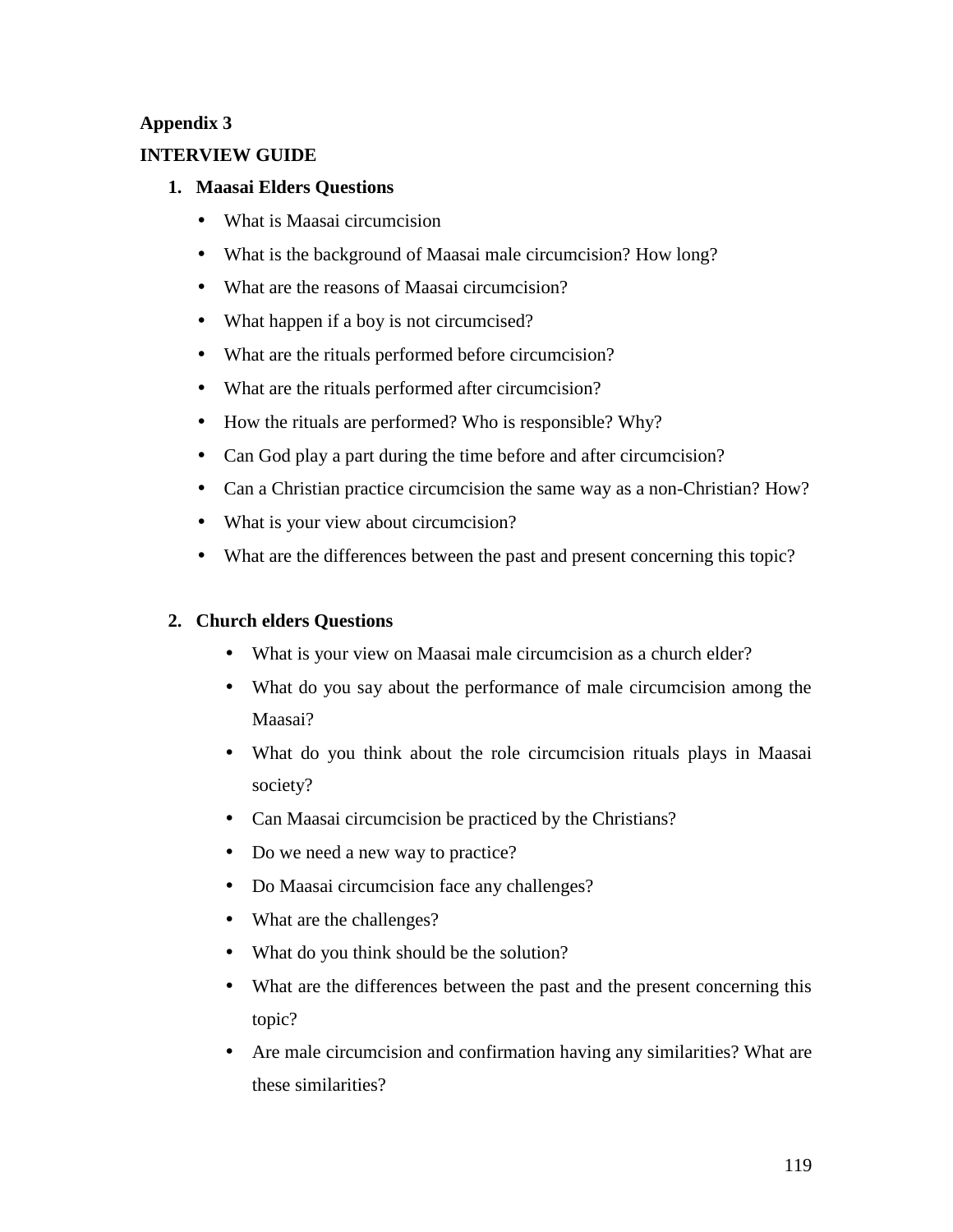#### 3. **Pastors/ ministers questions**.

- What is your view on Maasai circumcision?
- Is Maasai circumcision similar to that found in the Bible? Any differences?
- What is your approach in assisting your members on this practice?
- Do you believe that your members still practice Maasai circumcision? Why?
- What do you think the church ought to do concerning this topic?
- How is circumcision viewed in the today's Maasai society? (among Christian and non Christian)
- What are the reasons for conflicts between Christians and non Christians related to circumcision?
- Are there any alternatives on how to practice circumcision?
- Are there any church rituals which have he same features as Maasai male circumcision?

#### **4. Initiates who are circumcised (Ilmorran)**

- What motives demand you to be circumcised?
- Did you go to the hospital or are you circumcised at home?
- Can you narrate to me the activities that you went through from the beginning of the circumcision year up to the time you were circumcised?
- Narrate to me the activities that happened on the day of circumcision?
- Tell me what the elders tell you about circumcision?
- How did you feel before and immediately after the operation?
- What do you plan to do now that you are a circumcised person?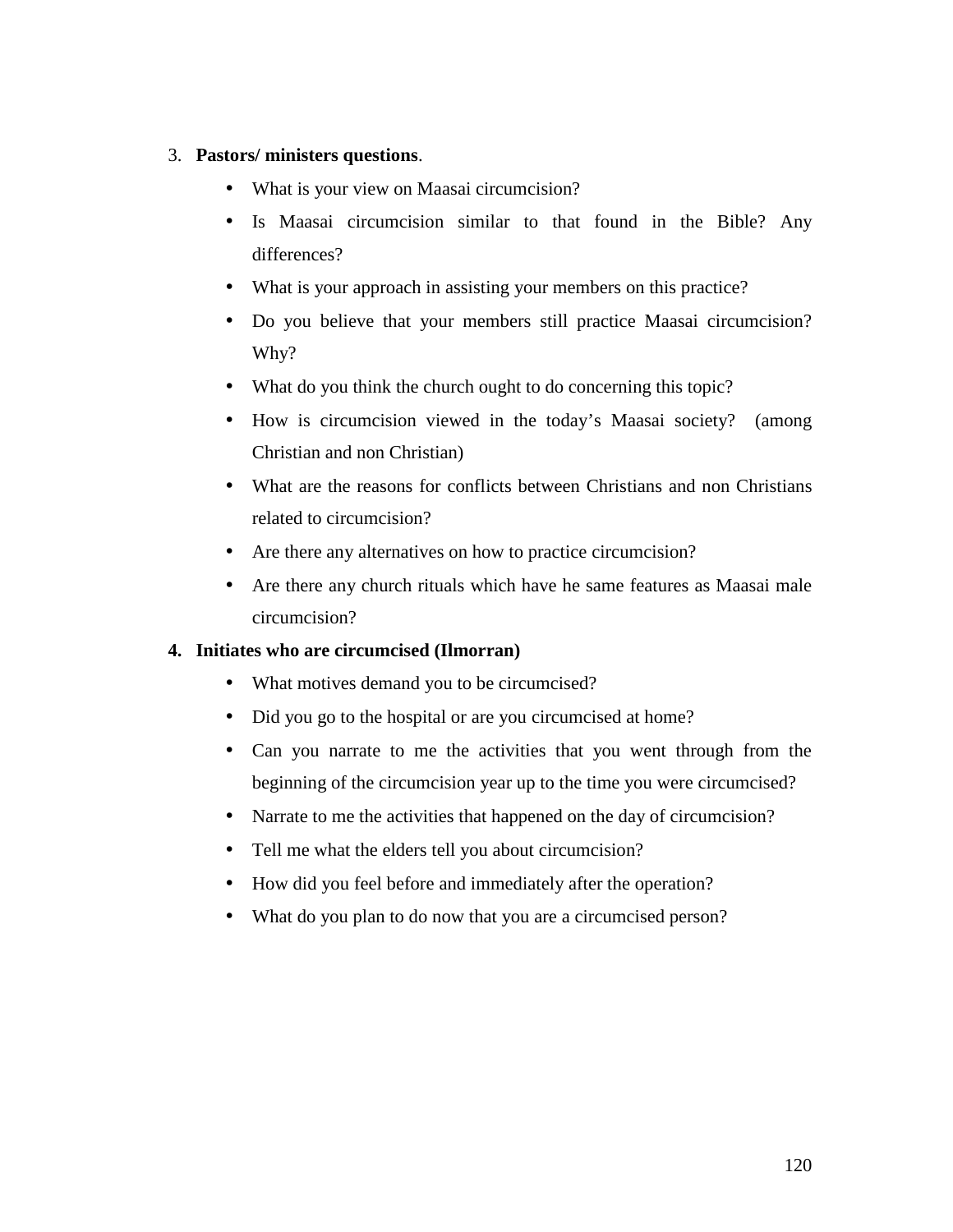# **A Maasai initiation rites riots claim life, 31, January 2012.<sup>255</sup>**

# **By In2EastAfrica Reporter**



Arusha Regional Police Commander, Mr Thobias Andengenye

Clashes over traditional initiation rites which involve male circumcision among the Maasai tribe have left one dead and five others seriously injured in Arumeru district, Arusha region.

The clashes erupted on Sunday when a group of irate Maasai youths (Morani) conducted a door-to-door search for males who have become of age but are yet to be circumcised. Tribal initiation among the Maasai is normally regarded as a stage where a boy is to be taught manhood and it is considered necessary for the individual to be viewed as a full member of the tribe.

<sup>255</sup> http://www.dailynews.co.tz/index.php/local-news/, 04.03.2013.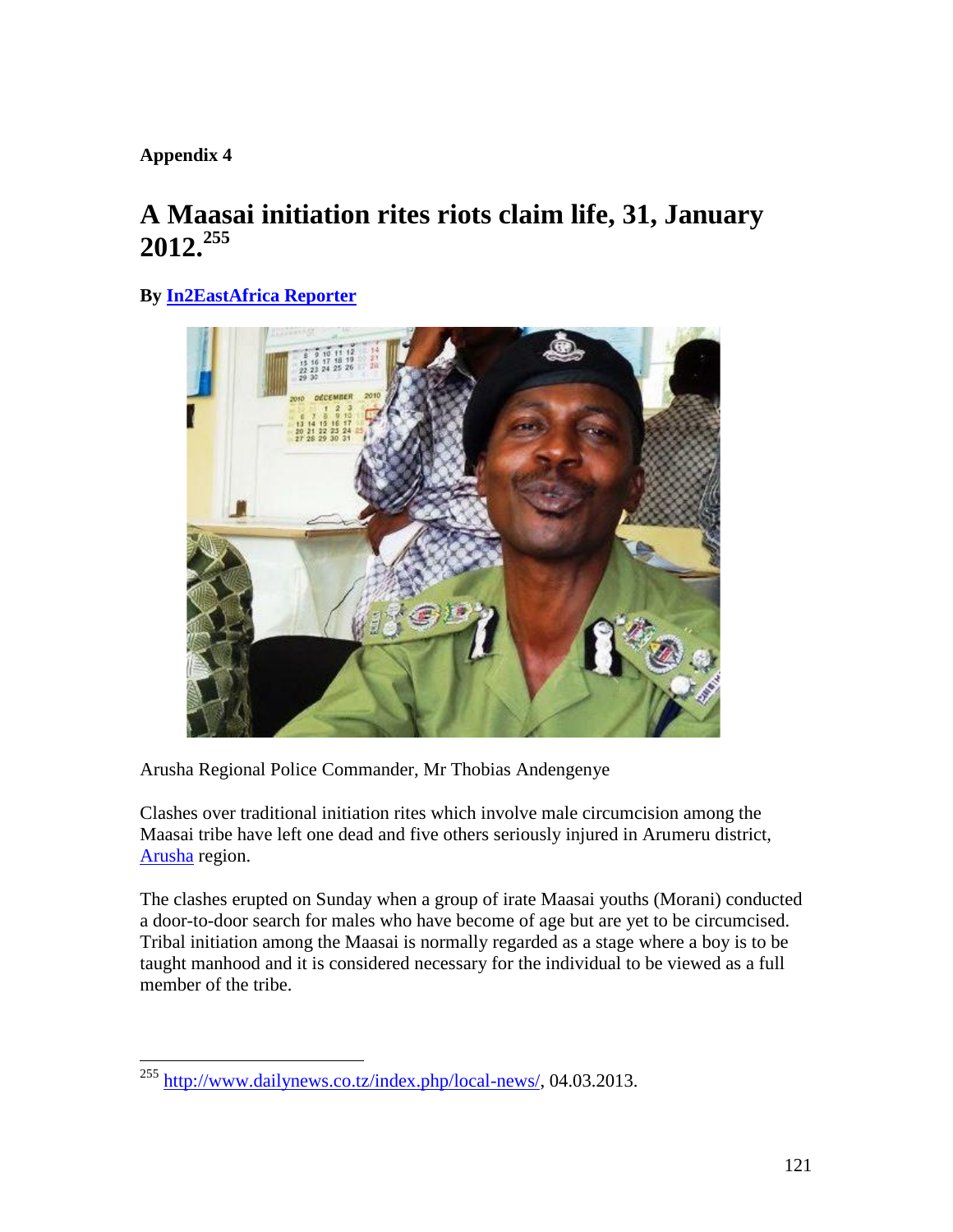Arusha Regional Police Commander, Mr Thobias Andengenye, confirmed that there have been serious violence over initiation rites that led to the death of Mr George Sengeu (25) and five others have been seriously injured. The RPC said the Maasai youths' intention was to make sure that all boys who have come of age are not only circumcised but undergo the excruciatingly painful rituals of traditional initiation ceremonies.

"What we have come to learn is that these Morani are accusing others of angering their 'gods' by ignoring traditions and sending males to be circumcised in hospitals which is less painful, thus, regarded as less manly," police have said. Some of those injured have been identified as Mr Saiboko Melau, Alphas Samwel and Geoffrey Said, the latter being a student of Enyoita Secondary School.

Other injured persons' identities are yet to be established as investigations are ongoing. Police have arrested six suspects in connection with the riots. Meanwhile, a woman identified as Ms Christina Mponzi (35) was found dead after being strangled by unknown people in Arusha municipality over the weekend.

Before her death and until last weekend, the deceased was employed as a bar attendant at Cocktail Pub which is located at Mianzini at Kaloleni Ward, in the municipality. According to the police, the deceased's neck was broken when her body was discovered naked in a pile of garbage at a dump site in Kaloleni area.

"Her neck was broken, body was bruised and there was clotted blood from her nose. We believe she was attacked and killed on Saturday but the body was found on Sunday," RPC Andengenye said. The late Ms Mponzi had reported for work on the day of her death and left for home later that evening. Police are investigating the matter.

By MARC NKWAME, Tanzania Daily News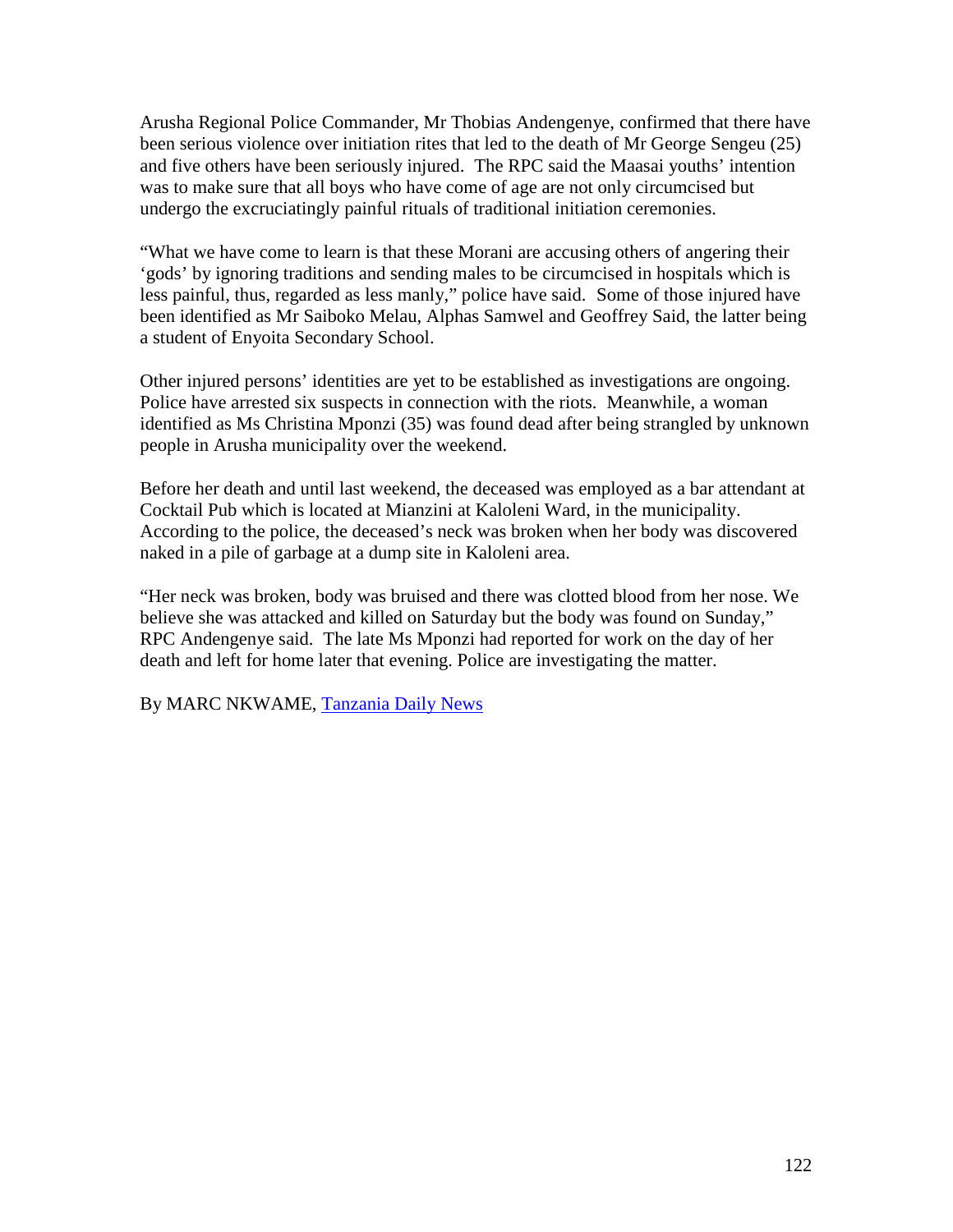**Appendix 5**. A report on newspaper about the church (T.A.G) which was burned by the

Maasai Moran in Arusha

#### **Monday, January 2, 2012**

#### **MORANI WA KIMASAI WAVUNJA NA KUHARIBU KANISA, FAMILIA TANO ZAKIMBIA MAKAZI YAO KWA KOSA LA KUFANYA TOHARA KISASA, NA KUSALI.<sup>256</sup>**

**Katika hali isiyokuwa ya kawaida Vijana wa kundi la Kimasai wajulikano kama 'Morani" wameamia kanisa la T.AG. oljoro Jerusalem na kuvunja kanisa hilo kwa madai kuwa sala pamoja na vitendo pamoja na Imani ambazo wanazo baadhi ya waumini wa kanisa hilo zina haribu Mila na Desturi ya kabila hilo la wamasai.**

**Hali hiyo ilitokea wiki iliyopita ambapo morani hao walivamia kanisa hilo na kuharibu sanjari na kuwatafuta baadhi ya waumini wa kanisa kwa malengo ya kuwatembeza mitaani uchi pamoja na kuwatoza faini ya pesa na faini ya Ngombe dume kwa kosa la kuharibu Mila na Desturi ya Kimasai.**

**Akiongea kijijini hapa msimamizi wa Makanisa ya T.A.G katika maeneo hayo Mchungaji Simion Vomo alisema kuwa kutokana na imani za morani hao, kanisa limelazimika kuchukua hatua kali na za kisheria juu ya Vurugu ambazo zinafanywa na watu hao**

**Mchungaji Vomo alieleza kuwa Morani hao wamekuwa wakifanya hivyo kwa kuhofia kuwa baadhi ya waumini ambao wanajua madhara ya kuabudu na kukumbatia mila anbazo zinamchafua Mungu hivyo wanaamua kuwafuata watumishi na kisha kuwatembeza uchi mitaani**

**Alisema kuwa mpaka sasa familia kama tano zimelazimika kukimbia kijijini hapo kwa kuhofia usalama wa maisha yao na familia zao kwa kuwa Morani hao wameshatangaza vita dhidi yao ya kuwatembeza mitaani wakiwa uchi kama fundisho kwa baadhi ya watu ambao watakaondelea na sala sanjari na kufanya tohara kwa njia za kisasa zaidi.**

**"tunayoongea sasa ndugu mwandishi ni kwamba mpaka sasa familia kama tano zimekimbia makazi yao ya kudumu kwa kuwa wanahofu ya hawa morani na kisa kikubwa ni imani zao katika kuomba , kukataa hii mila ya kufanya tohara kwa njia za kienyeji sana, na kukataa kuabudu Mila za kimasai"alieleza mchungaji Vomo.**

**Pia alisema kuwa mara baada ya kanisa kuona hali kama hiyo walilazimika kutumia njia na busara za kisasa zaidi za kuweza kuwaelimisha Morani hao, lakini morani hao walionekana kukiuka makubaliano hayo na ndipo walipovamia kanisa hilo pamoja na kumkamata muumini mmoja ambaye alirejea kijjini hapo mara baada ya kuwepo kwa muafaka**

 $^{256}$  http://www.queenlema.blogspot.no/2012/01/html, 12.04.2013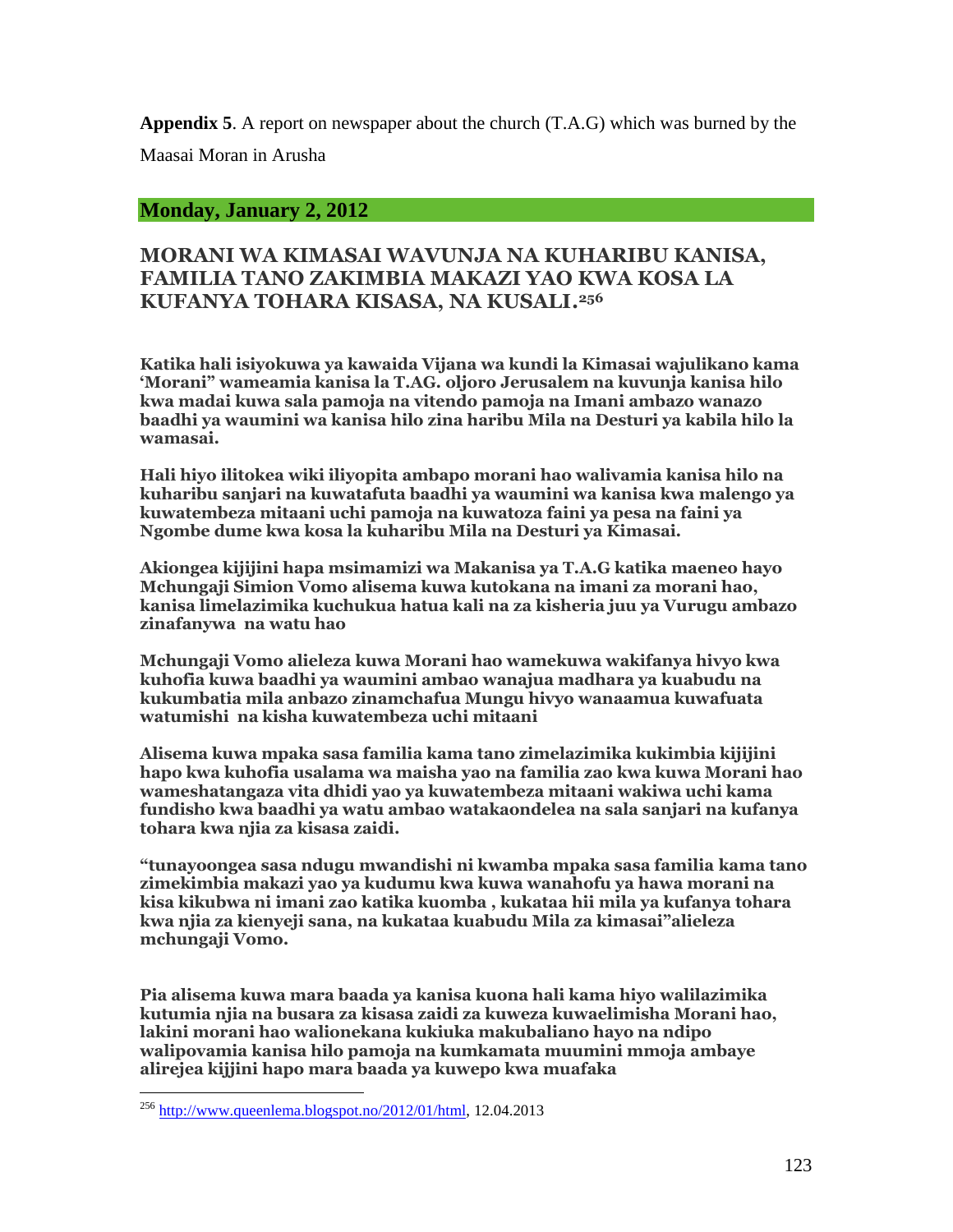**Alibainisha kuwa Morani hao walifanikiwa kuvunja mlango kwa muumini huyo ambaye yeye anatuhumiwa kwa kosa la kufanya ibada na kukiuka mila hizo za kimasai majira ya usiku wa saa sita ambapo ilikuwa ni December 30 na kumtembeza umbali mrefu ambapo alitembea kwa masaa kama sita jambo ambalo si sahihi hata mbele za Mungu.**

**"fikiria hali ya usiku ilivyokuwa alafu unamtembeza mtu akiwa amevaa gunia kisa ni imani yake ambayo inatoka katika biblia kisha unadai fedha na Ngombe kweli hii ni halali tutahakikisha kuwa tunapambana na hili mpaka tukomeshe hili tatizo'alisema mchungaji Vomo.**

**Katika hatua nyingine msimamizi wa makanisa hayo alisema kuwa ni lazima sheria ichukue mkondo wake ili kukomesha hali kama hiyo ambayo kwa sasa imeonekana kukua sana ndani ya mkoa wa Arusha kwa kuwa baadhi ya Masai wanataka Tohara kwa njia ya Kienyeji sanjari na kupinga makanisa yenye kukataa imani hiyo.**

**Awali Familia ambazo zimekimbia kutokana na kutafutwa na Morani hao zilisema kuwa kamwe hawataweza kukubaliana na wanachokitaka na kudai Morani hao kwa kuwa Biblia haijaonesha sehemu za kuabudu mila na desuri kama zao.**

**"hata kitokee nini sisi hatubadilishi msimamo wetu na badala yake tutazidi kumtangaza yesu kuwa mshindi wetu na pia kila kinachofanyika kimbilio letu ni Biblia na wala sio maagano, Mila, na Desturi"zilisema Familia hizo.**

**Nao Morani ambao walizunguka Kanisa hilo December 31 walisema kuwa ili mambo yaende vema wakati wkisubiri upatanishi baina ya familia hizo tano na kanisa, wanataka Kanisa hilo la T.A.G Oljoro Jerusalem Lifungwe hali ambayo Msimamizi wa Makanisa hayo alikataa na kusema kuwa ibada na taratibu zake itaendelea kawaida na kamwe hawatasitisha kwa kosa la Mila.**

**Nae Kaimu Kamanda wa polisi kwa mkoa wa Arusha Bw Akili Mpwapwa alisema kuwa bado wanaendelea na uchunguzi kuhusiana na tukio hilo ambapo watakaohusika kufanya fujo, kuchukua mali za watu au kuharibu kama walivyo fanya watafikishwa mahakamani kwani hayo ni makosa ya jinai.**

**MWISHO**

**CHANZO CHA HABARI NA QUEEN LEMA**

ARUSHA

0758907891.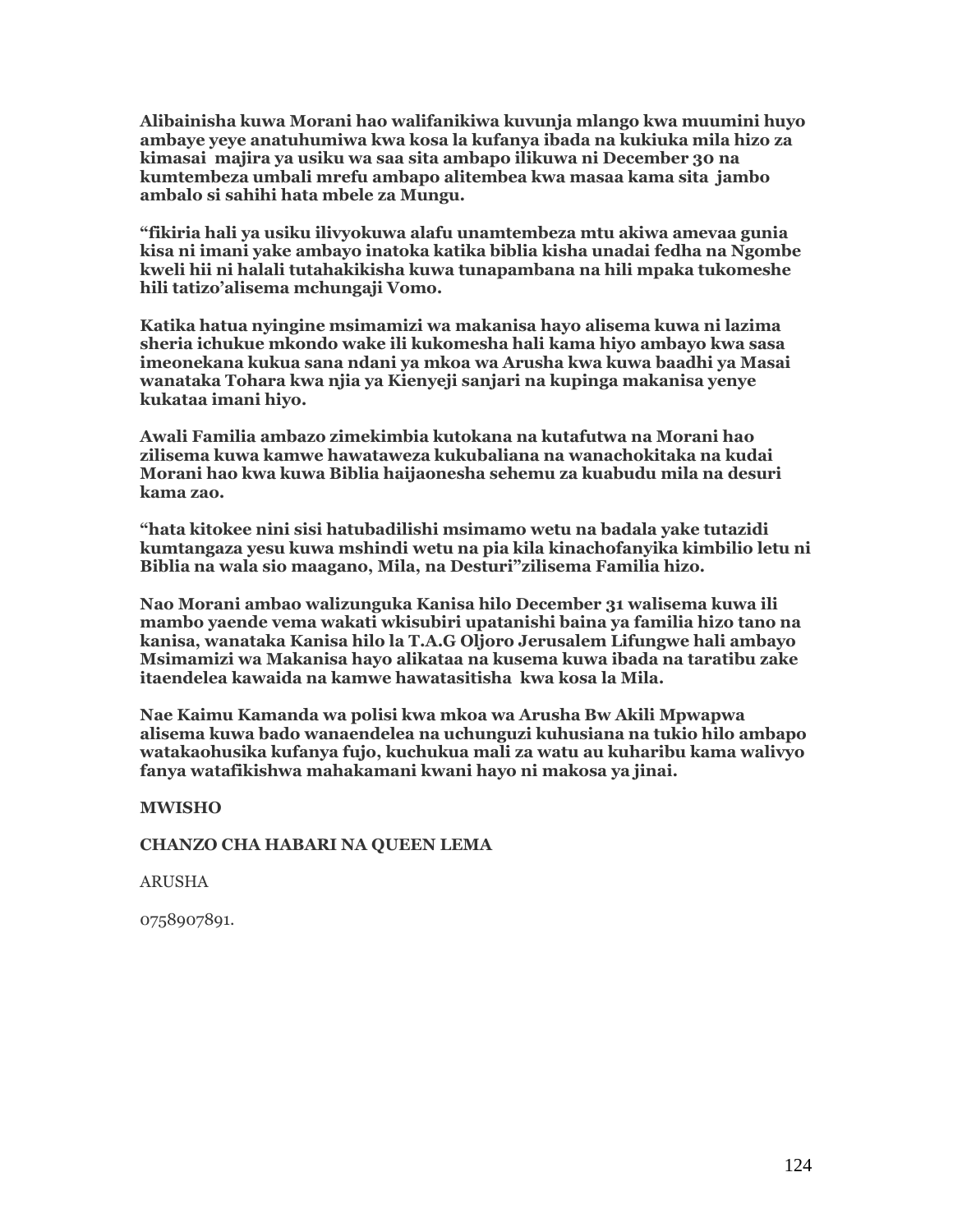

Fig.1. the young boy awaiting for circumcision



Fig.1. Maasai young boys after circumcision, this is seclusion time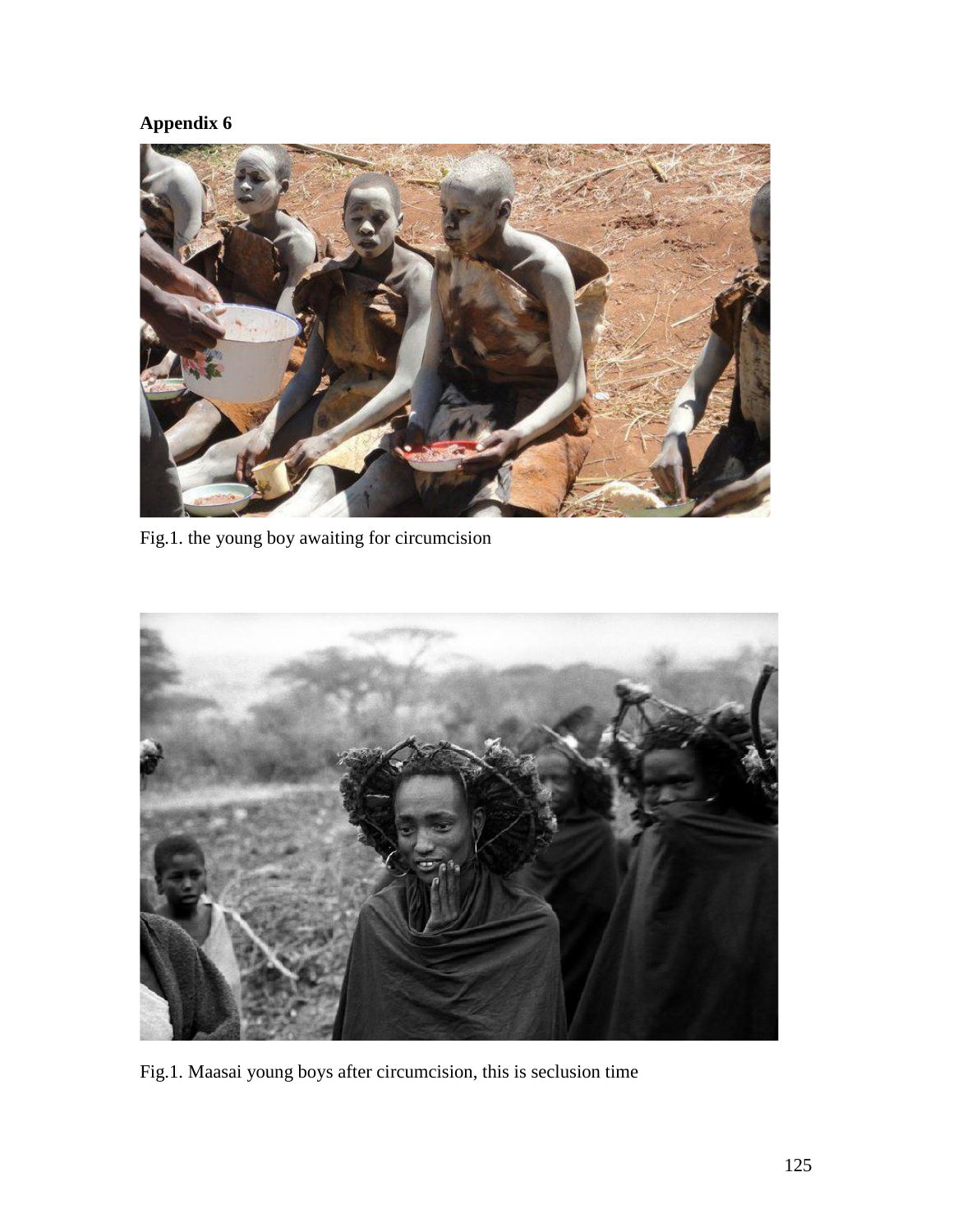

Fig.3. Physical appearance of the Maasai morans (warriors)



Fig.4. Maasai elder giving blessing to the Moran